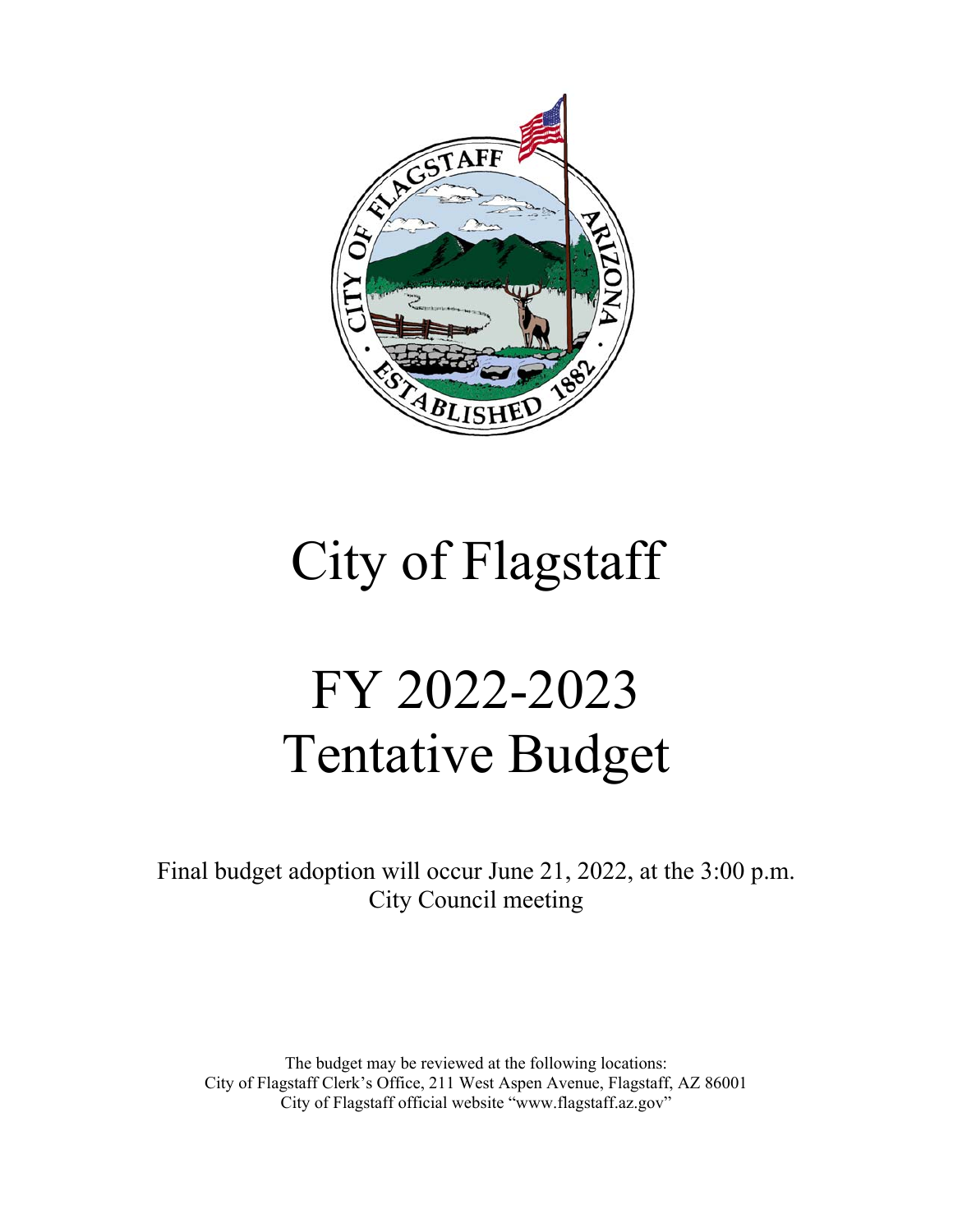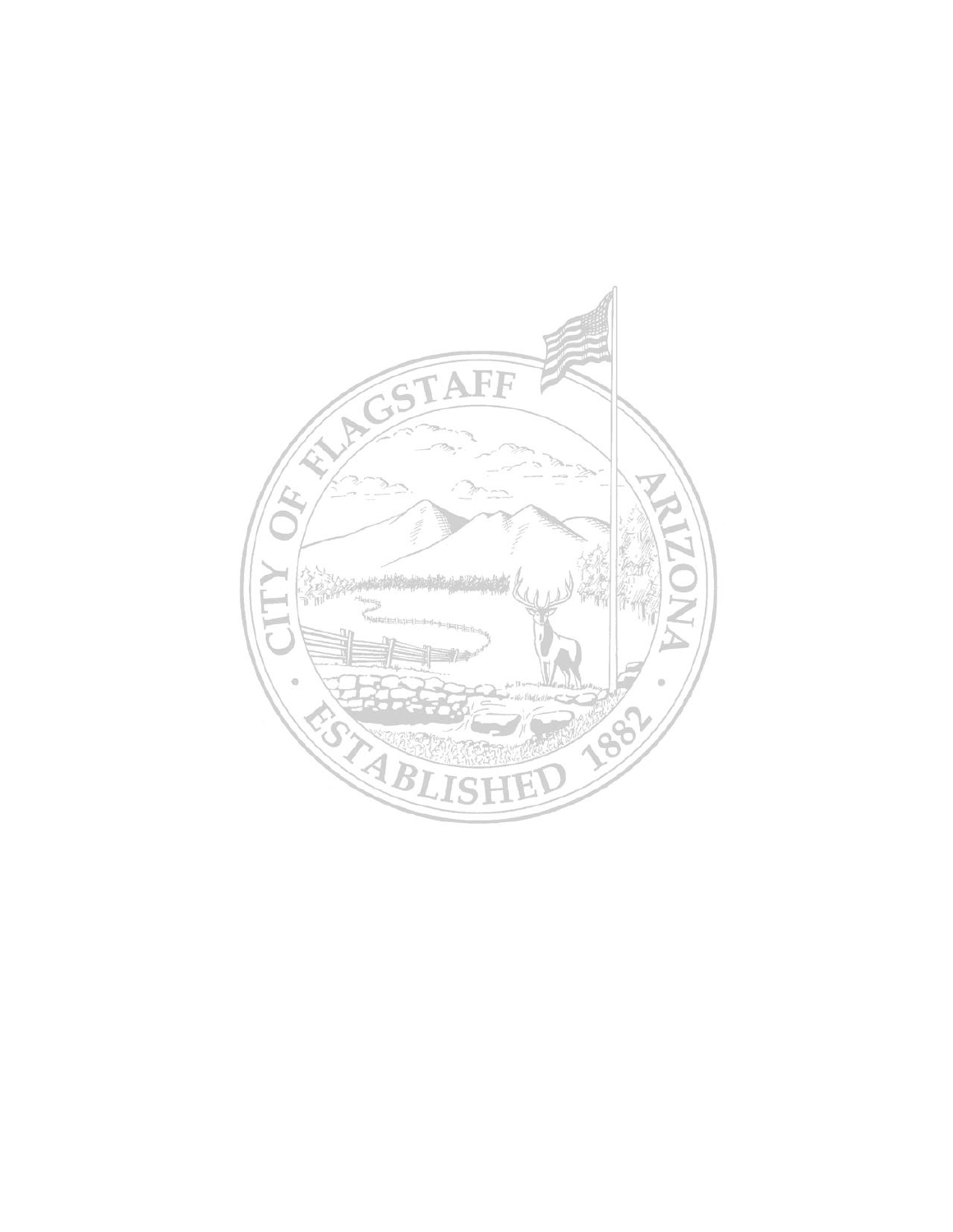## **Table of Contents**

| <b>Schedule A</b> |                                                                             |  |
|-------------------|-----------------------------------------------------------------------------|--|
| Schedule A-1      | Detailed Summary Schedule of Estimated Revenues and Expenditures/Expenses 5 |  |
| <b>Schedule B</b> |                                                                             |  |
| <b>Schedule C</b> |                                                                             |  |
| Schedule C-1      |                                                                             |  |
| <b>Schedule D</b> | Summary by Funding of Other Financing Sources and Interfund Transfers  15   |  |
| Schedule D-1      |                                                                             |  |
| <b>Schedule E</b> |                                                                             |  |
|                   |                                                                             |  |
| Schedule E-1      |                                                                             |  |
| <b>Schedule F</b> |                                                                             |  |
| <b>Schedule G</b> |                                                                             |  |
| Schedule H        |                                                                             |  |
| Schedule I        |                                                                             |  |
| Schedule J        |                                                                             |  |
| <b>Schedule K</b> |                                                                             |  |
|                   |                                                                             |  |
|                   |                                                                             |  |
|                   |                                                                             |  |
|                   |                                                                             |  |
|                   |                                                                             |  |
|                   |                                                                             |  |
|                   |                                                                             |  |
|                   |                                                                             |  |
|                   |                                                                             |  |
|                   |                                                                             |  |
|                   |                                                                             |  |
|                   |                                                                             |  |
|                   |                                                                             |  |
|                   |                                                                             |  |
|                   |                                                                             |  |
|                   |                                                                             |  |
|                   |                                                                             |  |
|                   |                                                                             |  |
|                   |                                                                             |  |
|                   |                                                                             |  |
|                   |                                                                             |  |
|                   |                                                                             |  |
|                   |                                                                             |  |
|                   |                                                                             |  |
|                   |                                                                             |  |
|                   |                                                                             |  |
| Schedule L        |                                                                             |  |

The State of Arizona legally required schedules consist of Schedules A-G; all other schedules are provided as supplementary information (A-1, C-1, D-1, E-1, H-L).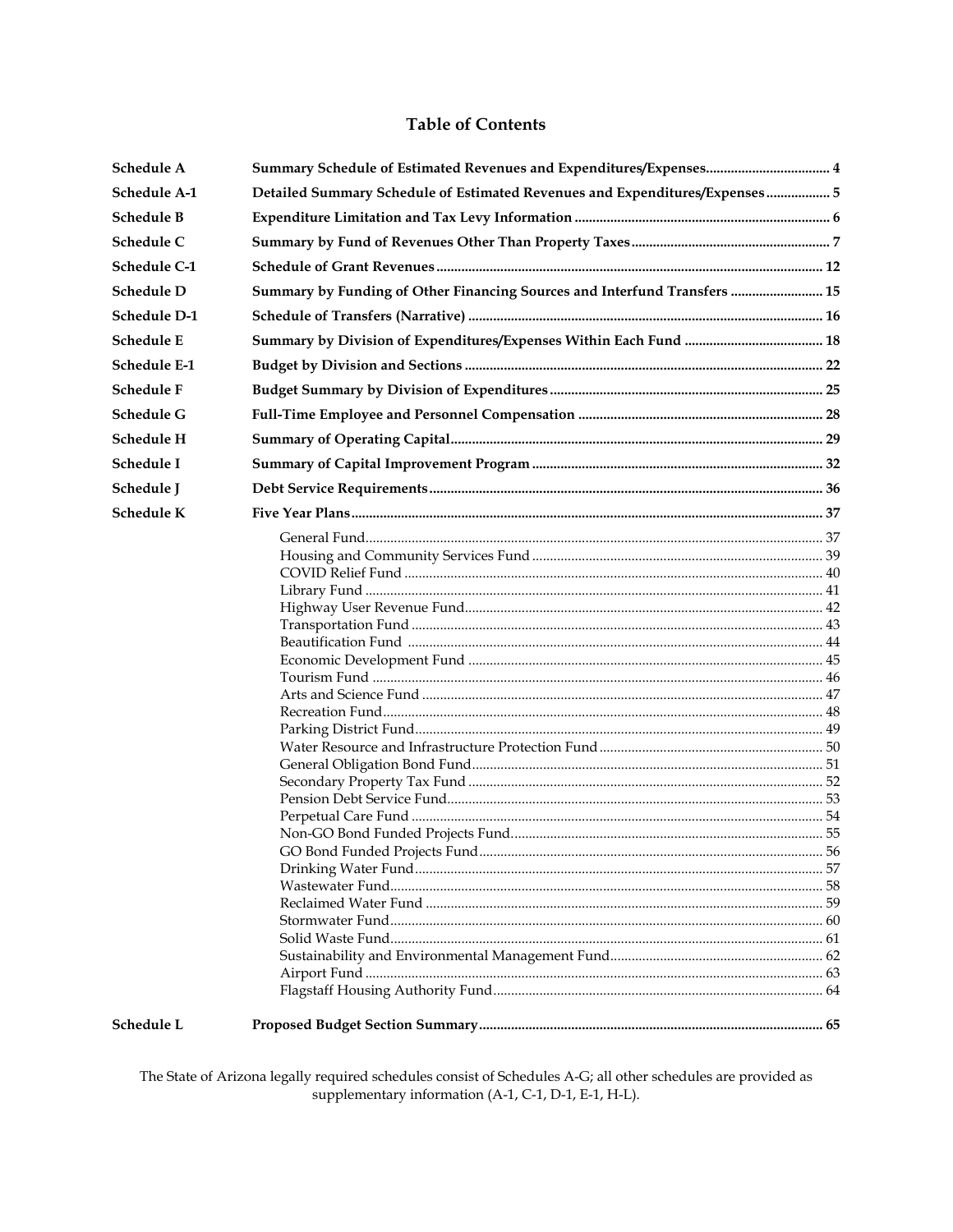#### City of Flagstaff Summary Schedule of Estimated Revenues and Expenditures/Expenses Fiscal Year 2022-2023

#### The final opportunity for public input on the City of Flagstaff Fiscal Year 2022-2023 budget will occur on June 21, 2022 at the 3:00 PM City Council meeting The budget may be reviewed at the City of Flagstaff in the City Clerks Office, 211 West Aspen Avenue, Flagstaff, AZ 86001 or the official website "flagstaff.az.gov" or by request

|                                                          | S          | Funds           |                                 |                       |                          |                   |                     |                                  |                    |
|----------------------------------------------------------|------------|-----------------|---------------------------------|-----------------------|--------------------------|-------------------|---------------------|----------------------------------|--------------------|
| Fiscal<br>Year                                           | $\epsilon$ | General<br>Fund | <b>Special Revenue</b><br>Funds | Debt Service<br>Funds | Capital Project<br>Funds | Permanent<br>Fund | Enterprise<br>Funds | <b>Internal Service</b><br>Funds | Total<br>All Funds |
| Adopted/Adjusted Budgeted Expenditures/Expenses*<br>2022 | E          | 84,806,756      | 119,155,119                     | 16,586,292            | 39,992,545               | $\Omega$          | 128,277,922         |                                  | 388,818,634        |
| Actual Expenditures/Expenses**<br>2022                   | Е          | 69,819,779      | 47,405,364                      | 16,586,292            | 1,071,882                | $\Omega$          | 74,401,830          |                                  | 209,285,147        |
| Fund Balance/Net Position at July 1***<br>2023           |            | 62,133,123      | 99,360,314                      | 22,056,547            | 4,333,846                | 390,260           | 98,770,623          |                                  | 287,044,713        |
| Primary Property Tax Levy<br>2023                        | B          | 7,133,686       | $\Omega$                        | $\Omega$              | $\Omega$                 |                   |                     |                                  | 7,133,686          |
| Secondary Property Tax Levy<br>2023                      | B          | $\Omega$        | $\Omega$                        | 8,206,714             | $\Omega$                 |                   |                     |                                  | 8,206,714          |
| Estimated Revenues Other than Property Taxes<br>2023     | C          | 90,930,312      | 74,664,533                      | 111,000               | 2,260,013                | 14,611            | 122,201,234         |                                  | 290,181,703        |
| Other Financing Sources<br>2023                          | D          | 1,300,000       | 17,200,000                      | $\Omega$              | 42,303,708               | $\overline{0}$    | 27,900,000          |                                  | 88,703,708         |
| Other Financing (Uses)<br>2023                           | D          | $\Omega$        |                                 |                       |                          | $\Omega$          |                     |                                  | $\Omega$           |
| Interfund Transfers In<br>2023                           | D          | 5,664,338       | 25,711,376                      | 17,500,376            | 210,500                  | $\mathbf{0}$      | 3,314,224           |                                  | 52,400,814         |
| Interfund Transfers (Out)<br>2023                        | D          | 12,436,971      | 26,961,259                      | 8,302,508             | $\Omega$                 | $\overline{0}$    | 4,700,076           |                                  | 52,400,814         |
| Reduction for Amounts Not Available<br>2023              |            |                 |                                 |                       |                          |                   |                     |                                  |                    |
| Amounts for Future Debt Retirement<br>Less:              |            |                 |                                 |                       |                          |                   |                     |                                  | $\Omega$           |
|                                                          |            |                 |                                 |                       |                          |                   |                     |                                  | $\Omega$           |
|                                                          |            |                 |                                 |                       |                          |                   |                     |                                  | $\Omega$           |
|                                                          |            |                 |                                 |                       |                          |                   |                     |                                  | $\Omega$           |
| <b>Total Financial Resources Available</b><br>2023       |            | 154,724,488     | 189,974,964                     | 39,572,129            | 49,108,067               | 404,871           | 247,486,005         |                                  | 681,270,524        |
| 2023<br>Budgeted Expenditures/Expenses                   | E          | 121,529,793     | 152,815,463                     | 17,500,376            | 49,108,067               | $\overline{0}$    | 199,934,096         | 0                                | 540,887,795        |

4. Less: Estimated Exclusions

6. EEC Expenditure Limitation



The city/town does not levy property taxes and does not have special assessment districts for which property taxes are levied. Therefore, Schedule B has been omitted.

\*Includes expenditure/expense adjustments approved in the current year from Schedule E.

 \*\*Includes actual amounts as of the date the proposed budget was prepared, adjusted for estimated activity for the remainder of the fiscal year.

\*\*\* Amounts on this line represent fund balance/net position amounts except for amounts not in spendable form (e.g., prepaids and inventories) or legally or contractually required to be maintained intact (e.g., principal o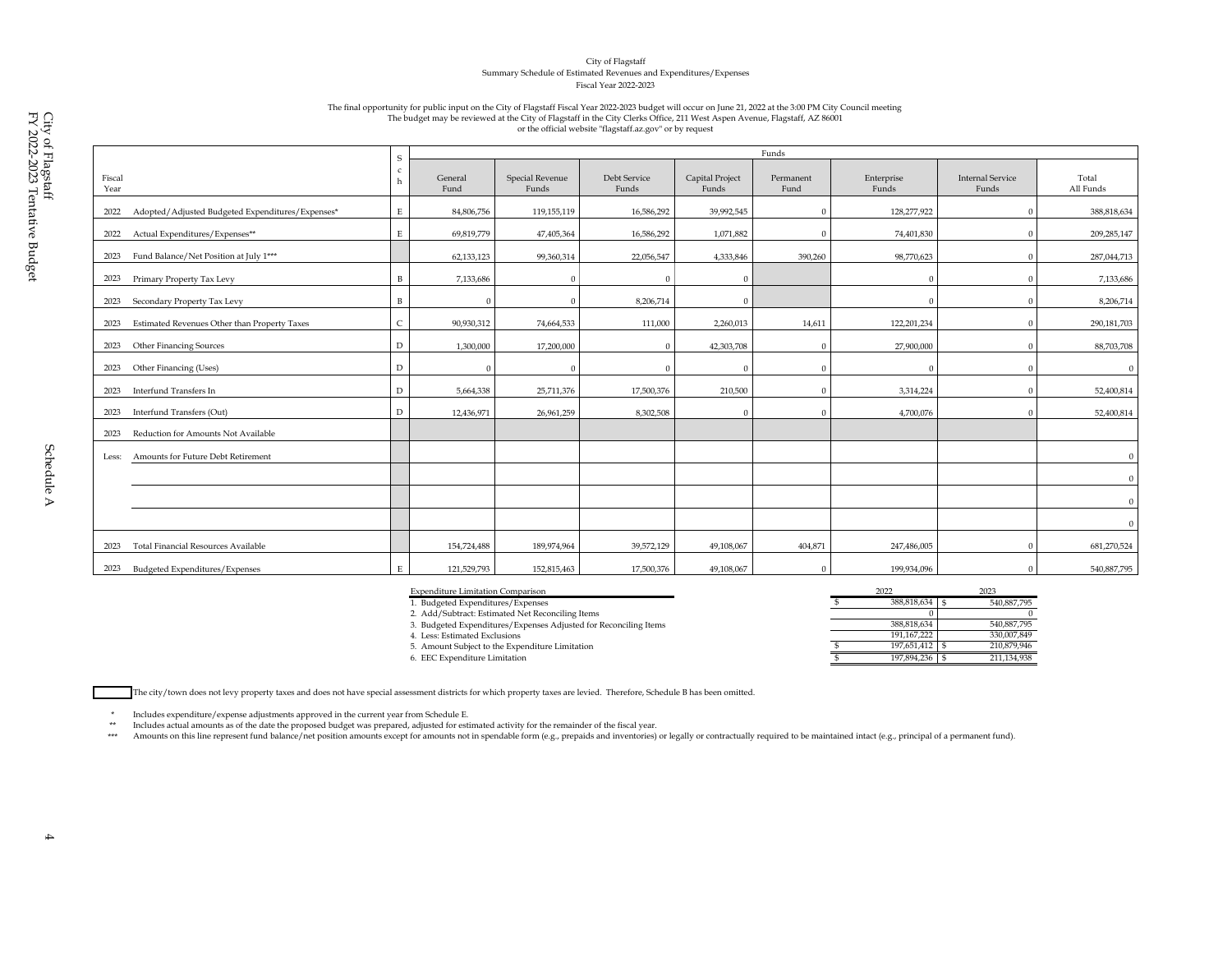|                                    | Unreserved        | Estimated   |                            |                |             |             |                          |                          |                          |                |             |
|------------------------------------|-------------------|-------------|----------------------------|----------------|-------------|-------------|--------------------------|--------------------------|--------------------------|----------------|-------------|
|                                    | Fund Balance/     | Revenues    |                            |                | Total       |             |                          |                          |                          |                |             |
|                                    | Retained          | and Other   | <b>Interfund Transfers</b> |                | Financial   |             |                          |                          |                          |                |             |
|                                    | Earnings          | Financing   | 2022-2023                  |                | Resources   |             | Capital                  |                          |                          | Total          | Fund        |
|                                    | at                | Sources     |                            |                | Available   |             | Outlay                   | Debt                     | Reserves/                | Appropriations | Balance     |
|                                    | 7/1/2022          | 2022-2023   | In                         | Out            | 2022-2023   | Operations  | (Equip/CIP)              | Service                  | Contingencies            | 2022-2023      | 6/30/2023   |
| General Fund                       | \$<br>62,133,123  | 99,363,998  | 5,664,338                  | (12, 436, 971) | 154,724,488 | 84,858,166  | 33,215,744               | 527,823                  | 2,928,060                | 121,529,793    | 33,194,695  |
| Special Revenue Funds:             |                   |             |                            |                |             |             |                          |                          |                          |                |             |
| Housing and Comm Svcs              | 2,285,572         | 3,337,991   | 518,669                    |                | 6,142,232   | 5,959,270   |                          |                          |                          | 5,959,270      | 182,962     |
| <b>COVID Relief</b>                | 3,118,516         |             |                            |                | 3,118,516   | 3,118,516   |                          |                          |                          | 3,118,516      |             |
| Library                            | 3,764,301         | 4,187,665   | 1,792,813                  |                | 9,744,779   | 6,038,413   | 1,670,390                |                          | 100,000                  | 7,808,803      | 1,935,976   |
| Highway User Revenue               | 10,929,928        | 13,034,036  | 21,355,593                 | (13,000)       | 45,306,557  | 6,268,375   | 32,519,177               |                          | 100,000                  | 38,887,552     | 6,419,005   |
| Transportation                     | 63,283,654        | 56,504,057  | 1,797,301                  | (23, 152, 894) | 98,432,118  | 11,639,725  | 63,286,708               | 3,034,763                | $\overline{\phantom{a}}$ | 77,961,196     | 20,470,922  |
| Beautification                     | 8,898,095         | 2,073,800   |                            | (488, 392)     | 10,483,503  | 790,615     | 5,263,484                |                          | 10,000                   | 6,064,099      | 4,419,404   |
| Economic Development               | 707,700           | 1,378,977   | 247,000                    | (393, 757)     | 1,939,920   | 1,496,867   | $\overline{\phantom{a}}$ | 248,363                  | 45,000                   | 1,790,230      | 149,690     |
| Tourism                            | 1,518,732         | 3,194,320   |                            | (155,070)      | 4,557,982   | 3,191,449   | 80,000                   |                          | 175,000                  | 3,446,449      | 1,111,533   |
| Arts and Science                   | 1,093,649         | 766,200     |                            |                | 1,859,849   | 595,179     | 663,500                  |                          | 10,000                   | 1,268,679      | 591,170     |
| Recreation                         | 1,231,714         | 3,655,200   |                            | (2,574,189)    | 2,312,725   | 10,400      | 1,800,000                |                          | $\overline{\phantom{a}}$ | 1,810,400      | 502,325     |
| Parking District                   | 1,600,826         | 1,249,907   |                            |                | 2,850,733   | 908,586     | 1,392,790                | 115,025                  | 30,000                   | 2,446,401      | 404,332     |
| Water Res & Infra Protection       | 927,627           | 2,482,380   |                            | (183, 957)     | 3,226,050   | 2,153,868   | 100,000                  |                          |                          | 2,253,868      | 972,182     |
| Debt Service Funds:                |                   |             |                            |                |             |             |                          |                          |                          |                |             |
| GO Bonds                           |                   |             | 8,302,508                  |                | 8,302,508   |             |                          | 8,302,508                |                          | 8,302,508      |             |
| Secondary Property Tax             | 7,733,163         | 8,245,714   |                            | (8,302,508)    | 7,676,369   |             |                          |                          |                          |                | 7,676,369   |
| <b>Pension Debt Service</b>        | 14,323,384        | 72,000      | 9,197,868                  |                | 23,593,252  |             |                          | 9,197,868                |                          | 9,197,868      | 14,395,384  |
| Permanent Funds:                   |                   |             |                            |                |             |             |                          |                          |                          |                |             |
| Perpetual Care                     | 390,260           | 14,611      |                            |                | 404,871     |             |                          |                          |                          |                | 404,871     |
| Capital Project Funds:             |                   |             |                            |                |             |             |                          |                          |                          |                |             |
| Non GO Bonds                       | 2,247,557         | 2,000,000   | 210,500                    |                | 4,458,057   |             | 4,458,057                |                          |                          | 4,458,057      |             |
| GO Bonds                           | 2,086,289         | 42,563,721  |                            |                | 44,650,010  | 2,563,721   | 42,086,289               |                          |                          | 44,650,010     |             |
| Enterprise Funds:                  |                   |             |                            |                |             |             |                          |                          |                          |                |             |
| Drinking Water                     | 27,637,218        | 24,055,586  | 2,124,426                  |                | 53,817,230  | 14,665,397  | 20,661,849               | 2,299,064                | 1,000,000                | 38,626,310     | 15,190,920  |
| Wastewater                         | 25,617,539        | 16,380,662  |                            | (1,802,079)    | 40,196,122  | 5,866,099   | 25,008,949               | 2,084,952                | 800,000                  | 33,760,000     | 6,436,122   |
| Reclaimed Water                    | 2,772,060         | 1,932,018   | $\overline{\phantom{a}}$   | (114, 230)     | 4,589,848   | 608,370     | 1,769,560                | $\overline{\phantom{a}}$ | 50,000                   | 2,427,930      | 2,161,918   |
| Stormwater                         | 13,010,222        | 28,820,469  |                            | (208, 117)     | 41,622,574  | 1,617,991   | 33,891,639               | 2,134,779                | 300,000                  | 37,944,409     | 3,678,165   |
| Solid Waste                        | 23,686,665        | 15,539,497  | 63,570                     | (99, 714)      | 39,190,018  | 10,899,096  | 12,522,683               | 215,719                  | 500,000                  | 24,137,498     | 15,052,520  |
| Sustainability and Env Mgmt        | 1,936,309         | 4,840,551   | 1,126,228                  |                | 7,903,088   | 6,213,187   | 350,000                  |                          | 30,000                   | 6,593,187      | 1,309,901   |
| Airport                            | 2,112,089         | 46,498,535  |                            | (2,475,936)    | 46,134,688  | 8,018,951   | 36,406,395               | 231,736                  | 100,000                  | 44,757,082     | 1,377,606   |
| <b>Flagstaff Housing Authority</b> | 1,998,521         | 12,033,916  |                            |                | 14,032,437  | 9,696,430   | 990,000                  |                          | 1,001,250                | 11,687,680     | 2,344,757   |
| Total All Funds                    | 287,044,713<br>\$ | 394,225,811 | 52,400,814                 | (52,400,814)   | 681,270,524 | 187,178,671 | 318,137,214              | 28,392,600               | 7,179,310                | 540,887,795    | 140,382,729 |

## City of Flagstaff Summary Schedule of Estimated Revenues and Expenditures/Expenses Fiscal Year 2022-2023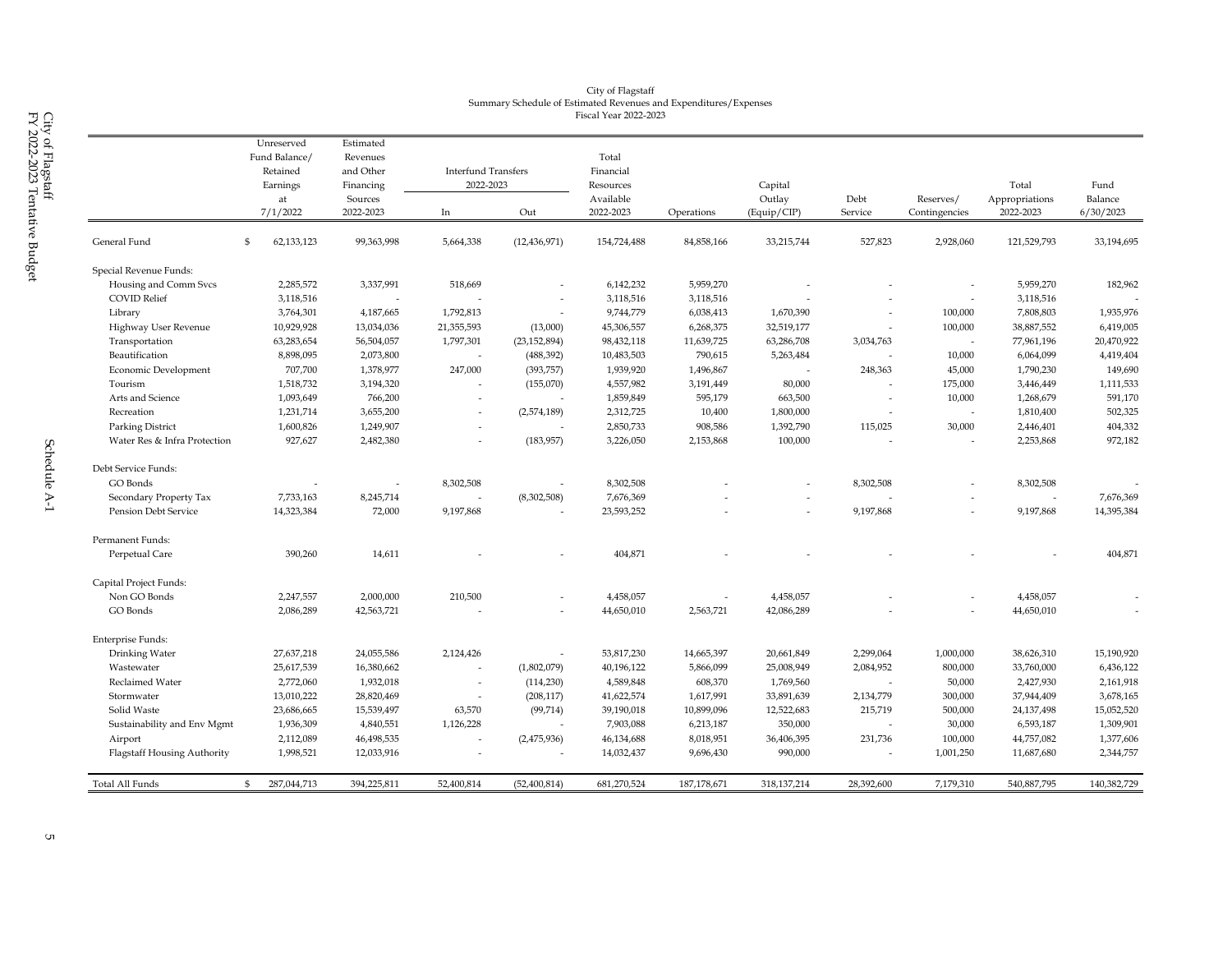## City of Flagstaff Expenditure Limitation and Tax Levy Information Fiscal Year 2022-2023

|                                                                                                                                                                             |          | Estimate*<br>FY 2021-2022            | Budget<br>FY 2022-2023 |                                      |  |
|-----------------------------------------------------------------------------------------------------------------------------------------------------------------------------|----------|--------------------------------------|------------------------|--------------------------------------|--|
| <b>Expenditure Limitation</b><br>[Economic Estimates Commission]                                                                                                            |          |                                      | S                      | 211,134,938                          |  |
| Total Estimated Expenditures Subject to Expenditure Limitation                                                                                                              |          |                                      |                        |                                      |  |
| 1. Maximum Allowable Primary Property Tax Levy [ARS 42-17051.A] rev<br>6/06 HB 2876                                                                                         | \$       | 7,322,717                            | \$                     | 7,569,668                            |  |
| 2. Amount Received from Primary Property Taxation in FY 2021-2022 in<br>Excess of the Sum of that Year's Maximum Allowable Primary Property<br>Tax Levy [ARS 42-17102.A.18] | \$       |                                      |                        |                                      |  |
| 3. Property Tax Levy Amounts<br>A. Primary Property Taxes<br><b>B.</b> Secondary Property Taxes<br>C. Total Property Tax Levy Amount                                        | \$<br>\$ | 7,038,663<br>7,835,974<br>14,874,637 | \$<br>\$               | 7,133,686<br>8,206,714<br>15,340,400 |  |
| 4. Property Taxes Collected (Estimated)<br>A. Primary Property Taxes:<br>(1) FY 2021-2022 Levy<br>(2) Prior Years' Levies<br>(3) Total Primary Property Taxes Collected     | \$       | 6,938,663<br>100,000<br>7,038,663    |                        |                                      |  |
| B. Secondary Property Taxes:<br>(1) FY 2021-2022 Levy<br>(2) Total Secondary Property Taxes Collected<br>C. Total Property Taxes Collected                                  | \$       | 7,835,974<br>7,835,974<br>14,874,637 |                        |                                      |  |
| 5. Property Tax Rates<br>A. City of Flagstaff Tax Rate:<br>(1) Primary Property Tax Rate<br>(2) Secondary Property Tax Rate<br>(3) Total City Tax Rate                      |          | 0.7186<br>0.8000<br>1.5186           |                        | 0.6954<br>0.8000<br>1.4954           |  |

B. Special Assessment District Tax Rates:

As of the date of the proposed budget, the City was operating one special assessment district for which secondary property taxes are levied. For information pertaining to this district and its tax rates, please contact the City Finance section.

\* Includes actual property taxes collected as of the date the proposed budget was prepared plus estimated property tax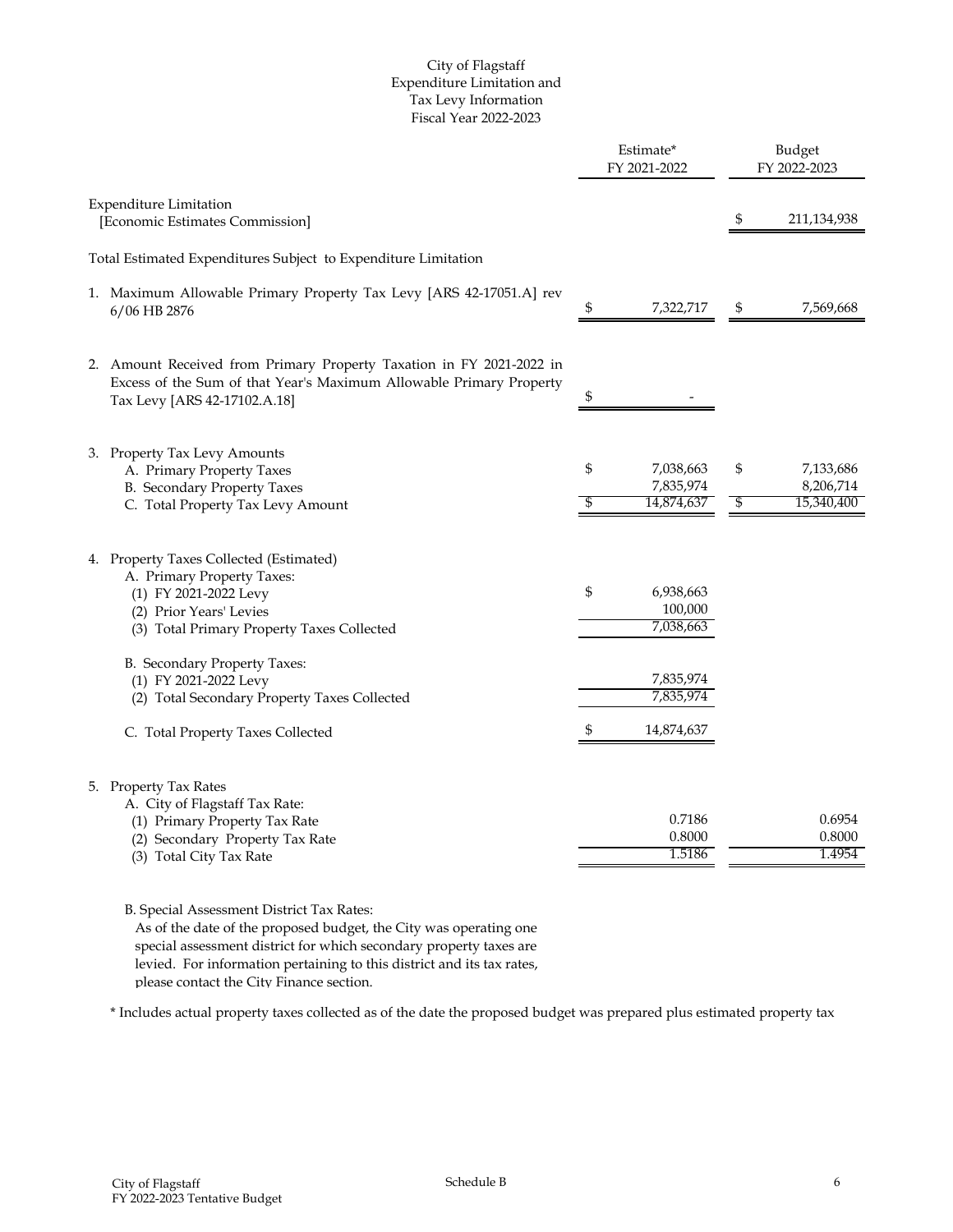| Source of Revenues                                         | Actual<br>Revenues<br>2020-2021 | Budgeted<br>Revenues<br>2021-2022 | Estimated<br>Revenues<br>2021-2022 | Budgeted<br>Revenues<br>2022-2023 | Change<br>(Bdgt-Bdgt)    | $\%$<br>Change  |
|------------------------------------------------------------|---------------------------------|-----------------------------------|------------------------------------|-----------------------------------|--------------------------|-----------------|
| General Fund                                               |                                 |                                   |                                    |                                   |                          |                 |
| Local Taxes                                                |                                 |                                   |                                    |                                   |                          |                 |
| City Sales Tax                                             | \$<br>25,987,602                | 23,563,400                        | 26,574,000                         | 26,942,300                        | 3,378,900                | 14.34%          |
| Franchise Tax                                              | 2,227,051                       | 2,447,298                         | 2,260,000                          | 2,282,700                         | (164, 598)               | $(6.73\%)$      |
| <b>Excise Tax</b>                                          | 135,438                         | 272,798                           | 272,798                            | 272,798                           |                          | $0.00\%$        |
| Licenses and Permits                                       |                                 |                                   |                                    |                                   |                          |                 |
| <b>Business Licenses</b>                                   | 28,676                          | 30,000                            | 30,000                             | 30,000                            |                          | $0.00\%$        |
| <b>Building Permits</b>                                    | 3,517,030                       | 1,868,100                         | 2,214,000                          | 1,900,000                         | 31,900                   | 1.71%           |
| Other Licenses and Permits<br>Intergovernmental            | 1,629,550                       | 996,880                           | 996,880                            | 997,380                           | 500                      | 0.05%           |
| State Income Tax Sharing                                   | 10,723,978                      | 9,790,000                         | 10,075,700                         | 14,800,000                        | 5,010,000                | 51.17%          |
| <b>State Shared Sales Tax</b>                              | 8,874,787                       | 8,285,200                         | 10,300,000                         | 10,403,000                        | 2,117,800                | 25.56%          |
| Auto Lieu Tax                                              | 4,169,172                       | 3,718,300                         | 4,011,000                          | 4,011,000                         | 292,700                  | 7.87%           |
| <b>Federal Grants</b>                                      | 1,130,718                       | 3,269,668                         | 2,849,157                          | 17,177,243                        | 13,907,575               | 425.35%         |
| State/Local Grants                                         | 1,200,444                       | 3,071,419                         | 2,150,965                          | 3,988,076                         | 916,657                  | 29.84%          |
| Local Intergovernmental Agreements<br>Charges for Services | 1,204,117                       | 1,154,418                         | 1,154,418                          | 1,098,718                         | (55,700)                 | $(4.82\%)$      |
| Community Development                                      | 1,278,201                       | 745,500                           | 745,500                            | 745,000                           | (500)                    | $(0.07\%)$      |
| Parks and Recreation                                       | 132,668                         | 542,870                           | 542,870                            | 1,082,870                         | 540,000                  | 99.47%          |
| <b>Public Safety</b>                                       | 840,369                         | 745,780                           | 745,780                            | 750,097                           | 4,317                    | 0.58%           |
| Cemetery/General Government<br>Fines and Forfeits          | 277,879                         | 184,741                           | 184,741                            | 186,563                           | 1,822                    | 0.99%<br>24.83% |
| Rents                                                      | 932,593<br>1,094,906            | 1,145,194<br>1,154,008            | 1,145,194<br>993,697               | 1,429,499<br>1,654,569            | 284,305<br>500,561       | 43.38%          |
| <b>Investment Earnings</b>                                 | 909,804                         | 372,426                           | 417,665                            | 423,171                           | 50,745                   | 13.63%          |
| Miscellaneous                                              | 1,005,100                       | 275,187                           | 821,350                            | 755,328                           | 480,141                  | 174.48%         |
| <b>Total General Fund</b>                                  | 67,300,083                      | 63,633,187                        | 68,485,715                         | 90,930,312                        | 27,297,125               | 42.90%          |
| Special Revenue Funds                                      |                                 |                                   |                                    |                                   |                          |                 |
|                                                            |                                 |                                   |                                    |                                   |                          |                 |
| Housing and Community Services Fund<br>Intergovernmental   |                                 |                                   |                                    |                                   |                          |                 |
| <b>Federal Grants</b>                                      | 1,365,160                       | 2,315,356                         | 1,060,679                          | 2,553,991                         | 238,635                  | 10.31%          |
| <b>State Grants</b>                                        |                                 | 900,000                           | 900,000                            | 780,000                           | (120,000)                | (13.33%)        |
| <b>Investment Earnings</b>                                 | 8,827                           | 4,000                             | 6,318                              | 4,000                             | $\overline{a}$           | 0.00%           |
| Miscellaneous                                              | 993,228                         | $\overline{a}$                    | 257,142                            | $\overline{\phantom{a}}$          |                          | 0.00%           |
| Total Housing and Comm Svcs Fund                           | 2,367,215                       | 3,219,356                         | 2,224,139                          | 3,337,991                         | 118,635                  | 3.69%           |
| <b>COVID Relief Fund</b>                                   |                                 |                                   |                                    |                                   |                          |                 |
| Intergovernmental<br>Federal Grants                        | 1,934,046                       | 15,238,257                        | 15,238,257                         |                                   | (15, 238, 257)           | $(100.00\%)$    |
| Total COVID Relief Fund                                    | 1,934,046                       | 15,238,257                        | 15,238,257                         |                                   | (15,238,257)             | $(100.00\%)$    |
| Library Fund                                               |                                 |                                   |                                    |                                   |                          |                 |
| Intergovernmental                                          |                                 |                                   |                                    |                                   |                          |                 |
| <b>Federal Grants</b>                                      | 41,120                          | 45,000                            | 45,000                             | 100,000                           | 55,000                   | 122.22%         |
| State/Local Grants                                         | 25,000                          |                                   |                                    |                                   |                          | $0.00\%$        |
| Library District Taxes                                     | 3,837,589                       | 3,836,302                         | 3,836,302                          | 4,006,938                         | 170,636                  | 4.45%           |
| Miscellaneous                                              | 35,779                          | 41,000                            | 41,000                             | 41,000                            |                          | $0.00\%$        |
| <b>Investment Earnings</b><br>Total Library Fund           | 66,165<br>4,005,653             | 39,529<br>3,961,831               | 39,529<br>3,961,831                | 39,727<br>4,187,665               | 198<br>225,834           | 0.50%<br>5.70%  |
| Highway User Revenue Fund                                  |                                 |                                   |                                    |                                   |                          |                 |
| Intergovernmental                                          |                                 |                                   |                                    |                                   |                          |                 |
| Highway User Tax                                           | 9,191,151                       | 8,556,425                         | 9,374,974                          | 9,539,036                         | 982,611                  | 11.48%          |
| Licenses and Permits                                       | 157,743                         |                                   |                                    |                                   | $\overline{\phantom{a}}$ | $0.00\%$        |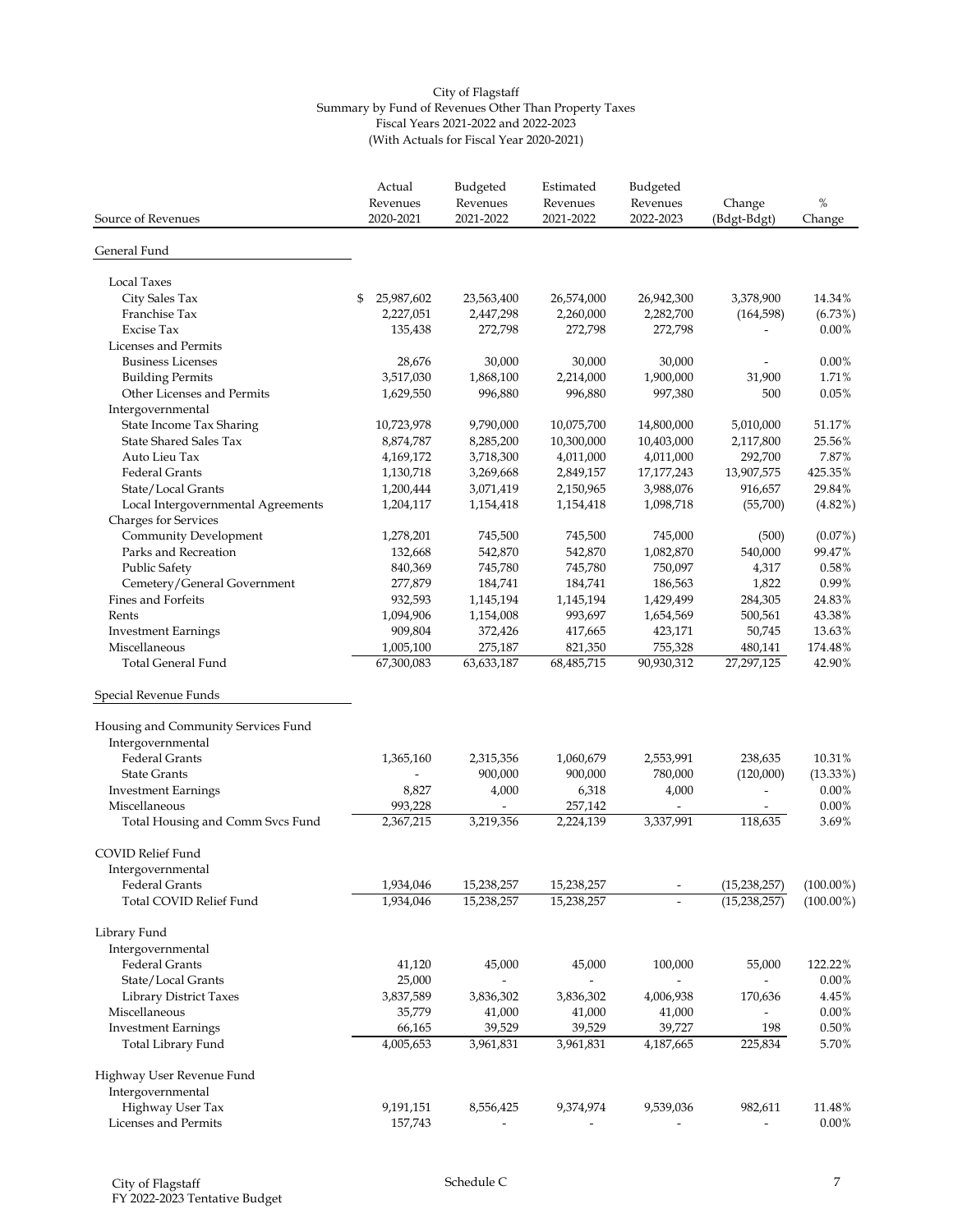| Source of Revenues                                         | Actual<br>Revenues<br>2020-2021 | Budgeted<br>Revenues<br>2021-2022 | Estimated<br>Revenues<br>2021-2022    | Budgeted<br>Revenues<br>2022-2023 | Change<br>(Bdgt-Bdgt)    | $\%$<br>Change   |
|------------------------------------------------------------|---------------------------------|-----------------------------------|---------------------------------------|-----------------------------------|--------------------------|------------------|
|                                                            |                                 |                                   |                                       |                                   |                          |                  |
| Highway User Revenue Fund (Continued)                      |                                 |                                   |                                       |                                   |                          |                  |
| Marijuana Excise Tax                                       | \$                              | 80,000                            |                                       |                                   | (80,000)                 | $(100.00\%)$     |
| <b>Investment Earnings</b>                                 | 53,836                          | 40,000                            | 46,000                                | 55,000                            | 15,000                   | 37.50%           |
| Miscellaneous<br>Total Highway User Revenue Fund           | 95,319<br>9,498,049             | 1,790,000<br>10,466,425           | $\overline{\phantom{a}}$<br>9,420,974 | 3,440,000<br>13,034,036           | 1,650,000<br>2,567,611   | 92.18%<br>24.53% |
|                                                            |                                 |                                   |                                       |                                   |                          |                  |
| Transportation Fund                                        |                                 |                                   |                                       |                                   |                          |                  |
| Transportation Tax                                         | 30,757,600                      | 28,053,400                        | 31,764,900                            | 32,213,900                        | 4,160,500                | 14.83%           |
| Intergovernmental                                          |                                 |                                   |                                       |                                   |                          |                  |
| <b>Federal Grants</b>                                      |                                 | 6,041,624                         |                                       | 6,285,699                         | 244,075                  | 4.04%            |
| State/Local Grants                                         |                                 | 100,000                           |                                       |                                   | (100,000)                | $(100.00\%)$     |
| <b>Investment Earnings</b>                                 | 379,586                         | 239,000                           | 251,000                               | 258,000                           | 19,000                   | 7.95%            |
| Miscellaneous                                              | 274,067                         | 546,458                           |                                       | 546,458                           |                          | 0.00%            |
| Total Transportation Fund                                  | 31,411,253                      | 34,980,482                        | 32,015,900                            | 39,304,057                        | 4,323,575                | 12.36%           |
| FUTS Fund                                                  |                                 |                                   |                                       |                                   |                          |                  |
| <b>Investment Earnings</b>                                 | 19,698                          | 8,000                             | 8,000                                 |                                   | (8,000)                  | $(100.00\%)$     |
| Total FUTS Fund                                            | 19,698                          | 8,000                             | 8,000                                 |                                   | (8,000)                  | $(100.00\%)$     |
| <b>Beautification Fund</b>                                 |                                 |                                   |                                       |                                   |                          |                  |
| BBB Tax                                                    | 1,809,530                       | 1,756,700                         | 1,990,000                             | 2,029,800                         | 273,100                  | 15.55%           |
| Intergovernmental                                          |                                 |                                   |                                       |                                   |                          |                  |
| Federal Grants                                             |                                 | 50,000                            | 50,000                                |                                   | (50,000)                 | $(100.00\%)$     |
| <b>Investment Earnings</b>                                 | 65,593                          | 38,000                            | 38,000                                | 44,000                            | 6,000                    | 15.79%           |
| Miscellaneous                                              | 3,575                           | $\overline{\phantom{a}}$          | $\overline{\phantom{a}}$              |                                   |                          | $0.00\%$         |
| Total Beautification Fund                                  | 1,878,698                       | 1,844,700                         | 2,078,000                             | 2,073,800                         | 229,100                  | 12.42%           |
| Economic Development Fund                                  |                                 |                                   |                                       |                                   |                          |                  |
| <b>BBB</b> Tax                                             | 860,205                         | 834,400                           | 945,250                               | 964,200                           | 129,800                  | 15.56%           |
| <b>Investment Earnings</b>                                 | 4,371                           | 6,437                             | 8,172                                 | 11,677                            | 5,240                    | 81.40%           |
| Rents                                                      | 321,090                         | 380,686                           | 380,686                               | 403,100                           | 22,414                   | 5.89%            |
| Miscellaneous                                              | 50                              | $\overline{\phantom{a}}$          | $\overline{\phantom{a}}$              | $\overline{\phantom{a}}$          | $\overline{\phantom{a}}$ | 0.00%            |
| Total Economic Development Fund                            | 1,185,716                       | 1,221,523                         | 1,334,108                             | 1,378,977                         | 157,454                  | 12.89%           |
| Tourism Fund                                               |                                 |                                   |                                       |                                   |                          |                  |
| <b>BBB</b> Tax                                             | 2,716,233                       | 2,635,000                         | 2,985,000                             | 3,044,700                         | 409,700                  | 15.55%           |
| <b>Retail Sales</b>                                        | 121,860                         | 124,594                           | 124,594                               | 125,840                           | 1,246                    | 1.00%            |
| <b>Investment Earnings</b>                                 | 9,393                           | 2,778                             | 2,778                                 | 7,594                             | 4,816                    | 173.36%          |
| Miscellaneous                                              | 17,980                          | 16,026                            | 16,026                                | 16,186                            | 160                      | 1.00%            |
| Total Tourism Fund                                         | 2,865,466                       | 2,778,398                         | 3,128,398                             | 3,194,320                         | 415,922                  | 14.97%           |
| Arts and Science Fund                                      |                                 |                                   |                                       |                                   |                          |                  |
| <b>BBB</b> Tax                                             | 678,089                         | 658,800                           | 746,250                               | 761,200                           | 102,400                  | 15.54%           |
| <b>Investment Earnings</b>                                 | 7,371                           | 4,000                             | 4,000                                 | 5,000                             | 1,000                    | 25.00%           |
| Total Arts and Science Fund                                | 685,460                         | 662,800                           | 750,250                               | 766,200                           | 103,400                  | 15.60%           |
|                                                            |                                 |                                   |                                       |                                   |                          |                  |
| Recreation Fund<br><b>BBB</b> Tax                          | 2,987,469                       | 2,898,500                         |                                       |                                   |                          |                  |
|                                                            |                                 |                                   | 3,283,500                             | 3,349,200                         | 450,700                  | 15.55%           |
| Intergovernmental<br><b>State Grants</b>                   | $\overline{\phantom{a}}$        | $\overline{\phantom{a}}$          | $\overline{\phantom{a}}$              | 300,000                           | 300,000                  | 100.00%          |
|                                                            | 7,298                           | 5,000                             | 5,000                                 |                                   |                          | 20.00%           |
| <b>Investment Earnings</b><br><b>Total Recreation Fund</b> | 2,994,767                       | 2,903,500                         | 3,288,500                             | 6,000<br>3,655,200                | 1,000<br>751,700         | 25.89%           |
|                                                            |                                 |                                   |                                       |                                   |                          |                  |
| Parking District Fund                                      |                                 |                                   |                                       |                                   |                          |                  |
| Parking                                                    | 357,090                         | 1,230,850                         | 1,202,850                             | 1,225,907                         | (4,943)                  | $(0.40\%)$       |
| <b>Investment Earnings</b>                                 | 10,836                          | 13,800                            | 7,000                                 | 24,000                            | 10,200                   | 73.91%           |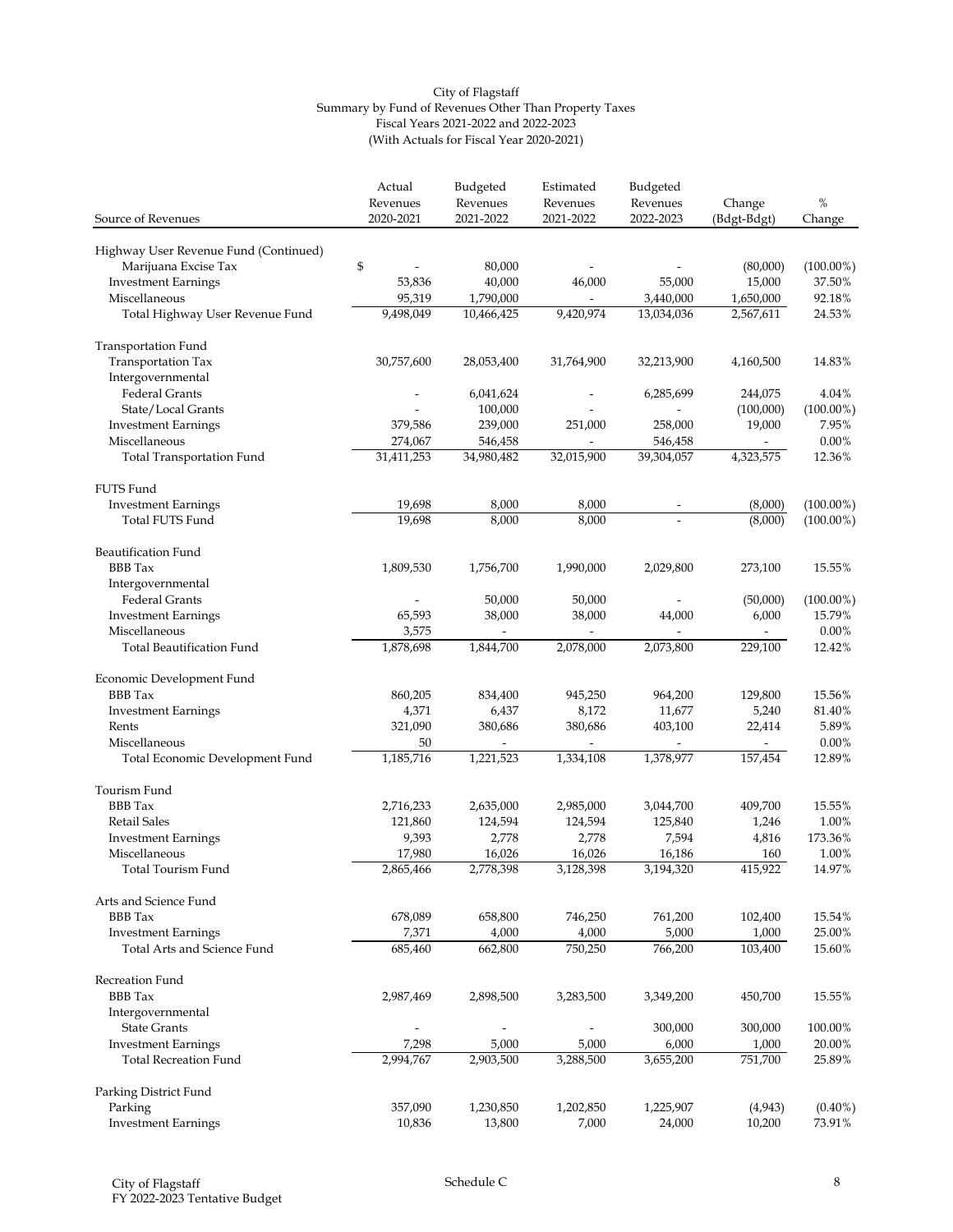| Source of Revenues                                         | Actual<br>Revenues<br>2020-2021 | Budgeted<br>Revenues<br>2021-2022 | Estimated<br>Revenues<br>2021-2022  | Budgeted<br>Revenues<br>2022-2023   | Change<br>(Bdgt-Bdgt)                  | $\%$<br>Change       |
|------------------------------------------------------------|---------------------------------|-----------------------------------|-------------------------------------|-------------------------------------|----------------------------------------|----------------------|
|                                                            |                                 |                                   |                                     |                                     |                                        |                      |
| Parking District Fund (Continued)                          |                                 |                                   |                                     |                                     |                                        |                      |
| Miscellaneous                                              | \$<br>1,136                     |                                   |                                     |                                     |                                        | 0.00%                |
| <b>Total Parking District Fund</b>                         | 369,062                         | 1,244,650                         | 1,209,850                           | 1,249,907                           | 5,257                                  | 0.42%                |
| Water Resource and Infrastructure Protection (WRIP) Fund   |                                 |                                   |                                     |                                     |                                        |                      |
| <b>Water Resource Protection Fee</b>                       | 1,240,175                       | 1,228,220                         | 1,239,000                           | 1,277,380                           | 49,160                                 | 4.00%                |
| Intergovernmental                                          |                                 |                                   |                                     |                                     |                                        |                      |
| <b>Federal Grants</b>                                      | 3,863                           |                                   |                                     | 1,200,000                           | 1,200,000                              | 100.00%              |
| State/Local Grants                                         | 5,000                           |                                   |                                     |                                     |                                        | 0.00%                |
| <b>Investment Earnings</b>                                 | 2,145                           | 3,000                             | 3,000                               | 5,000                               | 2,000                                  | 66.67%               |
| Total WRIP Fund                                            | 1,251,183                       | 1,231,220                         | 1,242,000                           | 2,482,380                           | 1,251,160                              | 101.62%              |
| Total Special Revenue Funds                                | 60,466,266                      | 79,761,142                        | 75,900,207                          | 74,664,533                          | (5,096,609)                            | $(6.39\%)$           |
| Debt Service Funds                                         |                                 |                                   |                                     |                                     |                                        |                      |
| Secondary Property Tax Fund                                |                                 |                                   |                                     |                                     |                                        |                      |
| <b>Investment Earnings</b>                                 | 24,642                          | 36,000                            | 36,000                              | 39,000                              | 3,000                                  | 8.33%                |
| Total Secondary Property Tax Fund                          | 24,642                          | 36,000                            | 36,000                              | 39,000                              | 3,000                                  | 8.33%                |
| Pension Debt Service Fund                                  |                                 |                                   |                                     |                                     |                                        |                      |
| <b>Investment Earnings</b>                                 | 12,445                          | 71,000                            | 71,000                              | 72,000                              | 1,000                                  | 1.41%                |
| <b>Total Pension Debt Service Fund</b>                     | 12,445                          | 71,000                            | 71,000                              | 72,000                              | 1,000                                  | 1.41%                |
| <b>Total Debt Service Funds</b>                            | 37,087                          | 107,000                           | 107,000                             | 111,000                             | 4,000                                  | 3.74%                |
| Permanent Funds                                            |                                 |                                   |                                     |                                     |                                        |                      |
| Perpetual Care Fund                                        |                                 |                                   |                                     |                                     |                                        |                      |
| Contributions                                              | 19,910                          | 10,082                            | 10,082                              | 10,284                              | 202                                    | 2.00%                |
| <b>Investment Earnings</b>                                 | 3,181                           | 4,284                             | 4,284                               | 4,327                               | 43                                     | 1.00%                |
| Total Perpetual Care Fund                                  | 23,091                          | 14,366                            | 14,366                              | 14,611                              | 245                                    | 1.71%                |
| <b>Total Permanent Funds</b>                               | 23,091                          | 14,366                            | 14,366                              | 14,611                              | 245                                    | 1.71%                |
| Capital Project Funds                                      |                                 |                                   |                                     |                                     |                                        |                      |
| Non GO Bonds Projects Fund                                 |                                 |                                   |                                     |                                     |                                        |                      |
| <b>Real Estate Proceeds</b>                                |                                 | 2,000,000                         |                                     | 2,000,000                           |                                        | 0.00%                |
| Intergovernmental                                          |                                 |                                   |                                     |                                     |                                        |                      |
| <b>State Grants</b>                                        | 30,000                          |                                   |                                     |                                     |                                        | 0.00%                |
| <b>Investment Earnings</b>                                 | 6,122                           |                                   |                                     |                                     |                                        | $0.00\%$             |
| Total Non GO Bonds Projects Fund                           | 36,122                          | 2,000,000                         |                                     | 2,000,000                           |                                        | $0.00\%$             |
| GO Bonds Projects Fund                                     |                                 |                                   |                                     |                                     |                                        |                      |
| Intergovernmental                                          |                                 |                                   |                                     |                                     |                                        |                      |
| Federal Grants                                             | 108,774                         | 601,676                           | 27,454<br>390,496                   | 66,892                              | 66,892                                 | 100.00%              |
| <b>State Grants</b>                                        | 137,233                         |                                   |                                     | 193,121                             | (408, 555)                             | $(67.90\%)$          |
| <b>Investment Earnings</b><br>Total GO Bonds Projects Fund | 4,640<br>250,647                | 601,676                           | $\overline{\phantom{a}}$<br>417,950 | $\overline{\phantom{a}}$<br>260,013 | $\overline{\phantom{a}}$<br>(341, 663) | $0.00\%$<br>(56.79%) |
|                                                            |                                 |                                   |                                     |                                     |                                        |                      |
| <b>Total Capital Projects Funds</b>                        | 286,769                         | 2,601,676                         | 417,950                             | 2,260,013                           | (341, 663)                             | (13.13%)             |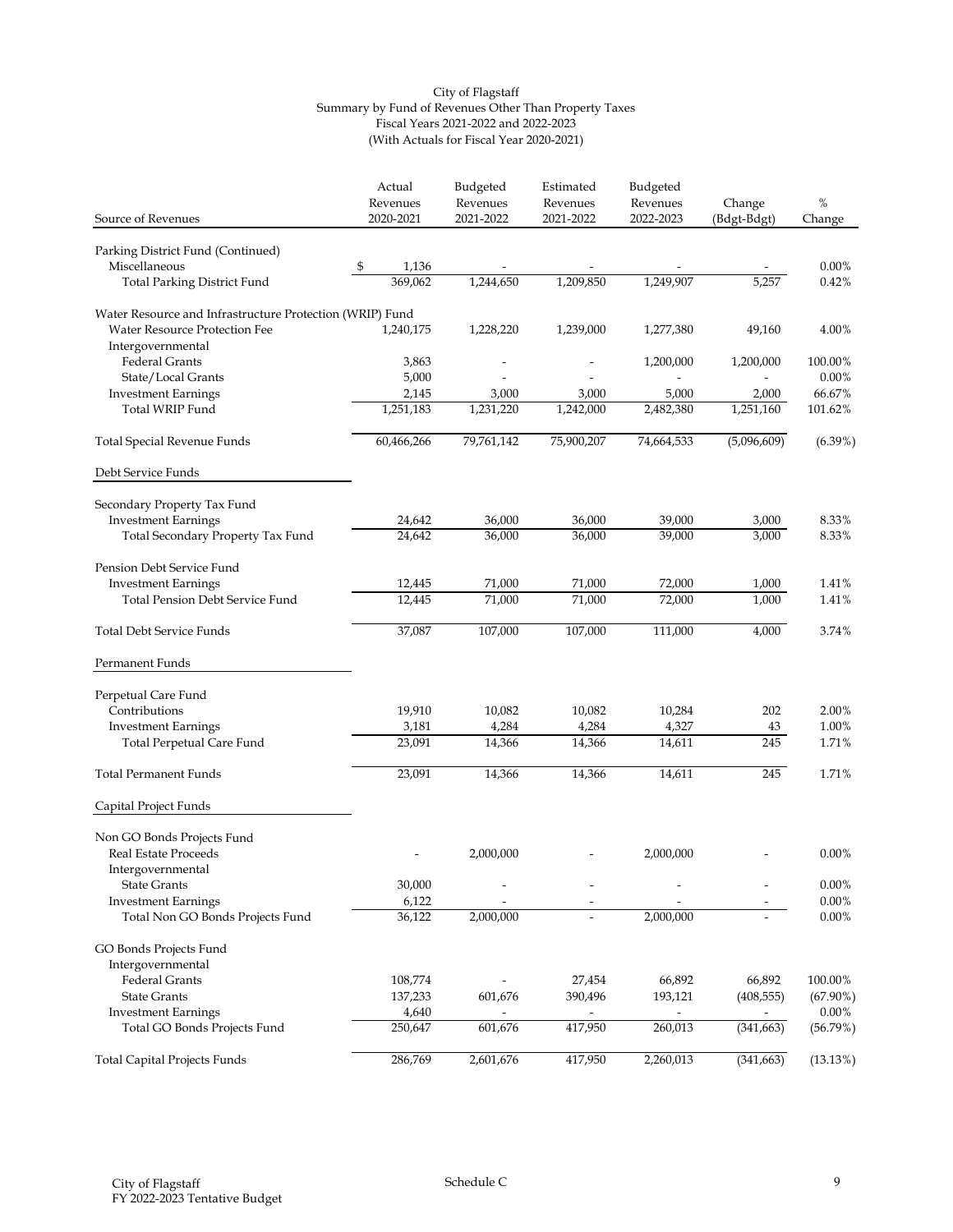| Source of Revenues                               | Actual<br>Revenues<br>2020-2021 | Budgeted<br>Revenues<br>2021-2022     | Estimated<br>Revenues<br>2021-2022    | Budgeted<br>Revenues<br>2022-2023 | Change<br>(Bdgt-Bdgt)    | $\%$<br>Change   |
|--------------------------------------------------|---------------------------------|---------------------------------------|---------------------------------------|-----------------------------------|--------------------------|------------------|
| <b>Enterprise Funds</b>                          |                                 |                                       |                                       |                                   |                          |                  |
| Drinking Water Fund                              |                                 |                                       |                                       |                                   |                          |                  |
| Intergovernmental                                |                                 |                                       |                                       |                                   |                          |                  |
| <b>Federal Grants</b>                            | \$                              |                                       |                                       | 4,250,000                         | 4,250,000                | 100.00%          |
| <b>Water Fees</b>                                | 20,493,491                      | 18,939,698                            | 19,449,216                            | 19,662,250                        | 722,552                  | 3.82%            |
| <b>Investment Earnings</b>                       | 235,473                         | 134,424                               | 124,727                               | 138,186                           | 3,762                    | 2.80%            |
| Rents                                            | 20,000                          | 5,150                                 | 5,150                                 | 5,150                             | $\overline{\phantom{a}}$ | 0.00%            |
| Miscellaneous                                    | 36,865                          |                                       | 3,900                                 | $\overline{a}$                    |                          | $0\%$            |
| Total Drinking Water Fund                        | 20,785,829                      | 19,079,272                            | 19,582,993                            | 24,055,586                        | 4,976,314                | 26.08%           |
| Wastewater Fund                                  |                                 |                                       |                                       |                                   |                          |                  |
| <b>Wastewater Fees</b>                           | 14,005,043                      | 11,981,398                            | 12,724,150                            | 12,102,662                        | 121,264                  | 1.01%            |
| <b>Investment Earnings</b>                       | 165,549                         | 202,857                               | 145,000                               | 128,000                           | (74, 857)                | $(36.90\%)$      |
| Miscellaneous                                    | 189,327                         |                                       | 28,696                                |                                   |                          | $0.00\%$         |
| Total Wastewater Fund                            | 14,359,919                      | 12,184,255                            | 12,897,846                            | 12,230,662                        | 46,407                   | 0.38%            |
| Reclaimed Water Fund                             |                                 |                                       |                                       |                                   |                          |                  |
| <b>Reclaimed Water Fees</b>                      | 1,453,038                       | 1,046,439                             | 1,067,516                             | 1,068,158                         | 21,719                   | 2.08%            |
| <b>Investment Earnings</b>                       | 16,088                          | 9,933                                 | 12,341                                | 13,860                            | 3,927                    | 39.53%           |
| Total Reclaimed Water Fund                       | 1,469,126                       | 1,056,372                             | 1,079,857                             | 1,082,018                         | 25,646                   | 2.43%            |
| Stormwater Fund                                  |                                 |                                       |                                       |                                   |                          |                  |
| Intergovernmental                                |                                 |                                       |                                       |                                   |                          |                  |
| <b>Federal Grants</b>                            | 47,122                          | 1,480,630                             | 7,332,932                             | 1,500,000                         | 19,370                   | 1.31%            |
| <b>State Grants</b>                              | 82,721                          |                                       | $\overline{\phantom{0}}$              | $\overline{\phantom{a}}$          | $ \,$                    | 0.00%            |
| <b>Stormwater Fees</b>                           | 4,415,057                       | 4,311,858                             | 4,311,858                             | 4,355,418                         | 43,560                   | 1.01%            |
| <b>Investment Earnings</b>                       | 3,870                           | $\overline{\phantom{a}}$              | $\overline{\phantom{a}}$              | 65,051                            | 65,051                   | 100.00%          |
| Total Stormwater Fund                            | 4,548,770                       | 5,792,488                             | 11,644,790                            | 5,920,469                         | 127,981                  | 2.21%            |
| Solid Waste Fund                                 |                                 |                                       |                                       |                                   |                          |                  |
| Solid Waste                                      | 12,971,880                      | 13,053,187                            | 14,024,255                            | 13,741,358                        | 688,171                  | 5.27%            |
| <b>Investment Earnings</b>                       | 106,988                         | 81,821                                | 81,821                                | 118,139                           | 36,318                   | 44.39%           |
| Sale of Property                                 | 26,500                          |                                       | $\overline{\phantom{0}}$              | $\overline{\phantom{a}}$          | $\overline{\phantom{a}}$ | 0.00%            |
| Miscellaneous                                    | 8,124                           | 840,000                               | $\overline{\phantom{a}}$              | 1,680,000                         | 840,000                  | 100.00%          |
| Total Solid Waste Fund                           | 13,113,492                      | 13,975,008                            | 14,106,076                            | 15,539,497                        | 1,564,489                | 11.19%           |
| Sustainability and Environmental Management Fund |                                 |                                       |                                       |                                   |                          |                  |
| Intergovernmental                                |                                 |                                       |                                       |                                   |                          |                  |
| Federal Grants<br><b>State Grants</b>            | 2,851                           |                                       |                                       | 3,500,000<br>105,000              | 3,500,000<br>105,000     | 100.00%          |
| <b>Environmental Services</b>                    | 12,146<br>1,212,258             | $\overline{\phantom{a}}$<br>1,213,478 | $\overline{\phantom{a}}$<br>1,213,478 | 1,225,551                         | 12,073                   | 100.00%<br>0.99% |
| <b>Investment Earnings</b>                       | 7,152                           | 5,000                                 | 5,000                                 | 10,000                            | 5,000                    | 100.00%          |
| Miscellaneous                                    | 100                             |                                       |                                       |                                   |                          | 0.00%            |
| Total Sustainability and Env Mgmt Fund           | 1,234,507                       | 1,218,478                             | 1,218,478                             | 4,840,551                         | 3,622,073                | 297.26%          |
| Airport Fund                                     |                                 |                                       |                                       |                                   |                          |                  |
| Intergovernmental                                |                                 |                                       |                                       |                                   |                          |                  |
| <b>Federal Grants</b>                            | 3,949,750                       | 20,746,132                            | 7,789,757                             | 39,027,557                        | 18,281,425               | 88.12%           |
| <b>State Grants</b>                              | 70,791                          | 1,847,392                             | 6,457                                 | 3,878,069                         | 2,030,677                | 109.92%          |
| Airport                                          | 958,392                         | 1,158,025                             | 1,645,137                             | 1,175,390                         | 17,365                   | 1.50%            |
| Rents                                            | 966,689                         | 1,407,096                             | 888,345                               | 1,512,999                         | 105,903                  | 7.53%            |
| Parking                                          |                                 |                                       | 200,000                               | 893,520                           | 893,520                  | 100.00%          |
| <b>Investment Earnings</b>                       | 12,982                          | 7,000                                 | 8,000                                 | 10,000                            | 3,000                    | 42.86%           |
| Miscellaneous                                    | 635                             | 1,000                                 | 16                                    | 1,000                             |                          | 0.00%            |
| <b>Total Airport Fund</b>                        | 5,959,239                       | 25,166,645                            | 10,537,712                            | 46,498,535                        | 21,331,890               | 84.76%           |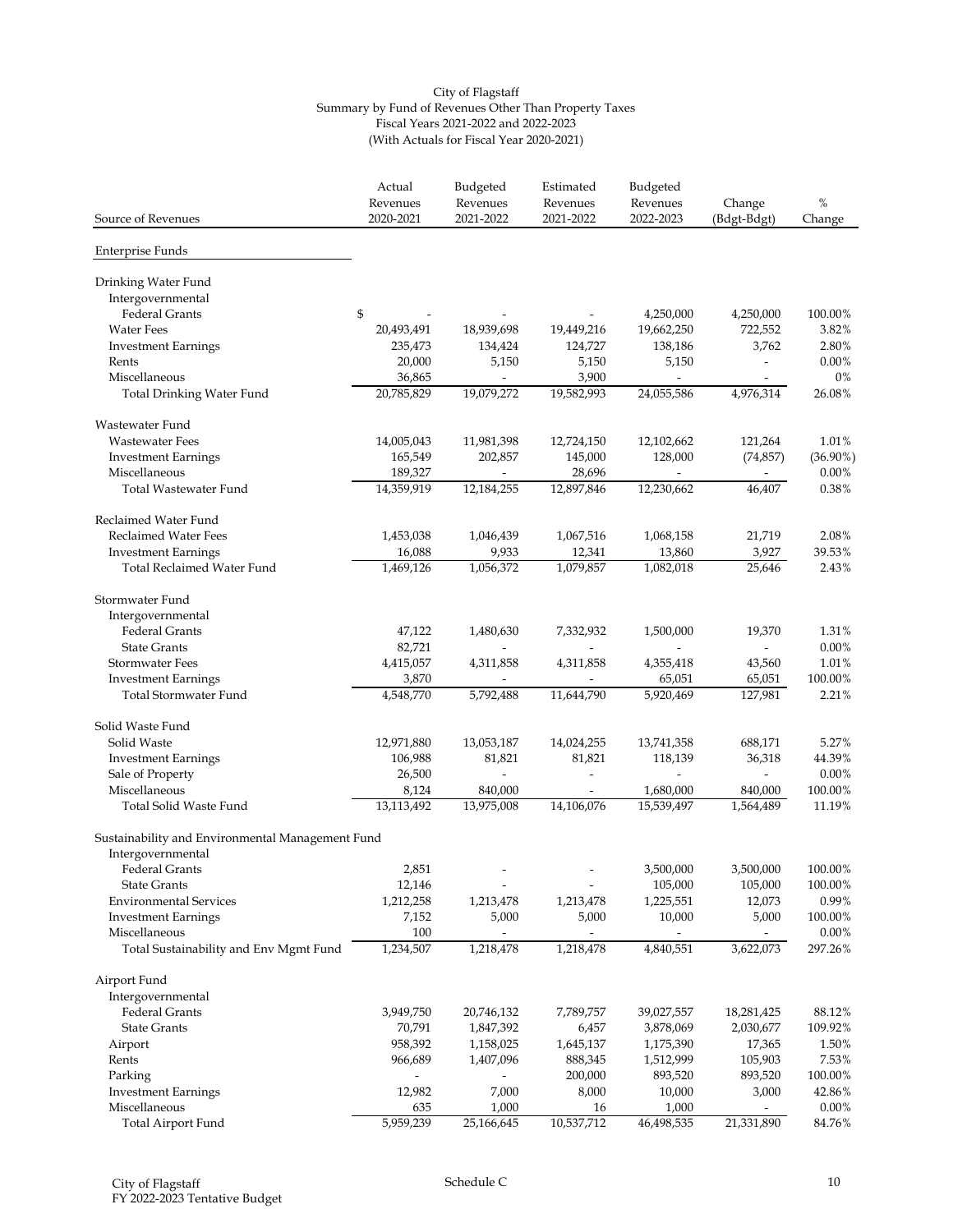| Source of Revenues                     | Actual<br>Revenues<br>2020-2021 | Budgeted<br>Revenues<br>2021-2022 | Estimated<br>Revenues<br>2021-2022 | Budgeted<br>Revenues<br>2022-2023 | Change<br>(Bdgt-Bdgt) | %<br>Change |
|----------------------------------------|---------------------------------|-----------------------------------|------------------------------------|-----------------------------------|-----------------------|-------------|
| Flagstaff Housing Authority Fund       |                                 |                                   |                                    |                                   |                       |             |
| Intergovernmental                      |                                 |                                   |                                    |                                   |                       |             |
| <b>Federal Grants</b>                  | \$<br>6,384,752                 | 8.140.331                         | 7.139.081                          | 9.619.317                         | 1.478.986             | 18.17%      |
| Rents and Other Tenant Income          | 1.347.277                       | 1,275,000                         | 1,275,000                          | 1,400,000                         | 125,000               | 9.80%       |
| Miscellaneous                          | 1,020,295                       | 395,012                           | 399,196                            | 1.014.599                         | 619,587               | 156.85%     |
| Total Flagstaff Housing Authority Fund | 8,752,324                       | 9,810,343                         | 8,813,277                          | 12,033,916                        | 2,223,573             | 22.67%      |
| Total Enterprise Funds                 | 70,223,206                      | 88,282,861                        | 79,881,029                         | 122,201,234                       | 33,918,373            | 38.42%      |
| <b>Total Revenues</b>                  | \$198,336,502                   | 234,400,232                       | 224,806,267                        | 290.181.703                       | 55.781.471            | 23.80%      |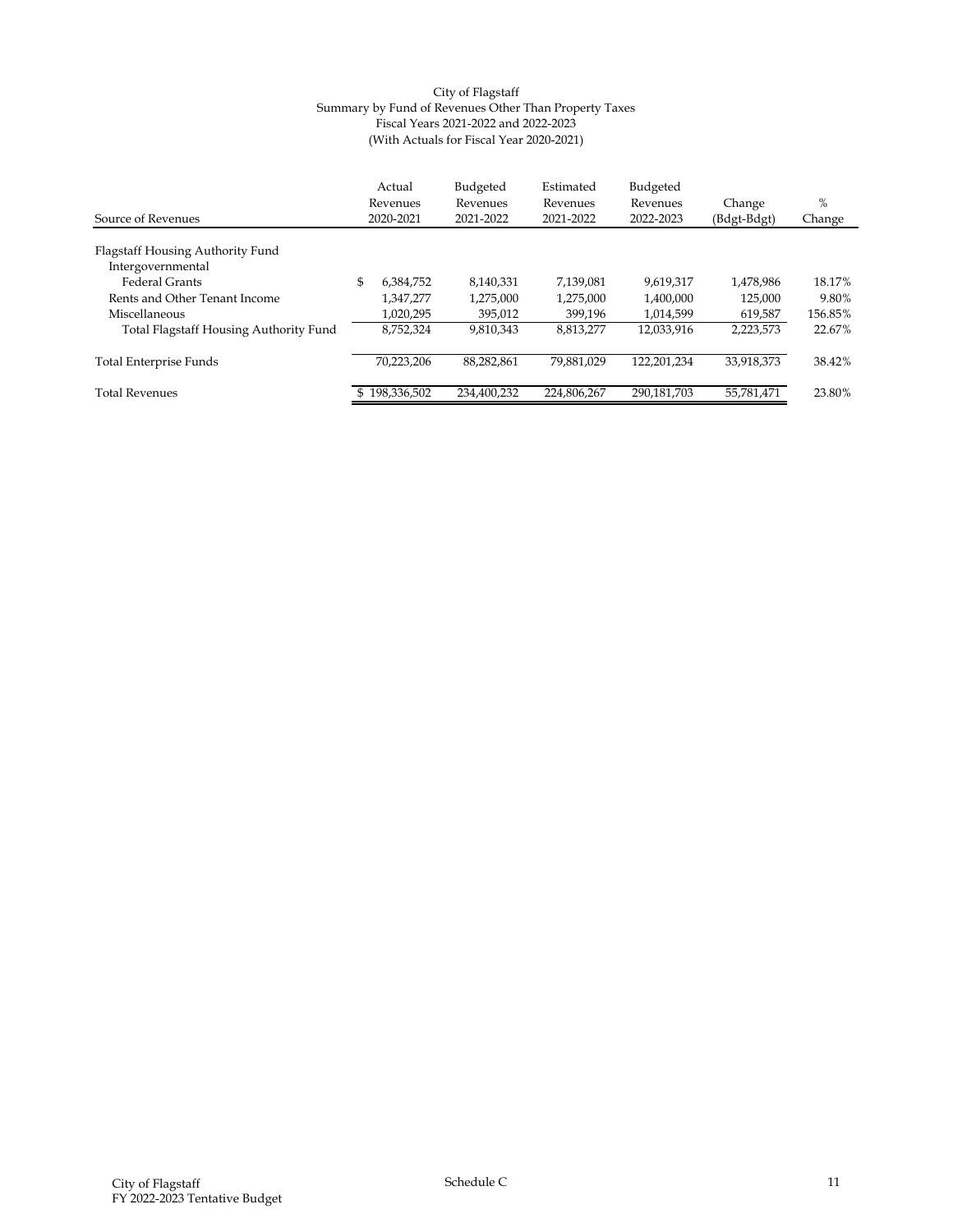## City of Flagstaff Schedule of Grant Revenues Fiscal Year 2022-2023

| Project Name                                                           | Budgeted<br>Revenues<br>2021-2022 | Estimated<br>Revenues<br>2021-2022 | Budgeted<br>Revenues<br>2022-2023 | City Match<br>2022-2023      | Budgeted<br>Grant<br>Reimb % | Funding                   |
|------------------------------------------------------------------------|-----------------------------------|------------------------------------|-----------------------------------|------------------------------|------------------------------|---------------------------|
| General Fund                                                           |                                   |                                    |                                   |                              |                              |                           |
| Information Technology:                                                |                                   |                                    |                                   |                              |                              |                           |
| Fiber/Broadband                                                        | \$<br>800,000                     |                                    | 800,000                           | 200,000                      | 80%                          | S                         |
| Fiber/Broadband                                                        |                                   |                                    | 4,500,000                         |                              | 100%                         | $\rm F$                   |
| Fiber/Broadband                                                        |                                   |                                    | 9,000,000                         | 1,000,000                    | 90%                          | F                         |
| Legal:                                                                 |                                   |                                    |                                   |                              |                              |                           |
|                                                                        | 5,600                             | 5,600                              | 5,400                             |                              | 100%                         | S                         |
| AZ Attorney Generals Office - Victims Rights<br>Court:                 |                                   |                                    |                                   |                              |                              |                           |
|                                                                        |                                   |                                    |                                   |                              |                              |                           |
| <b>ACESF</b>                                                           | 13,910                            | 13,910                             |                                   |                              | 100%                         | S                         |
| County - Information Systems Technician                                | 110,600                           | 110,600                            | 110,600                           | $\overline{a}$               | 100%                         | L                         |
| County - Interpreter                                                   | 28,800                            | 28,800                             | 28,800                            | $\overline{\phantom{a}}$     | 100%                         | L                         |
| County - Trainer                                                       | 52,500                            | 52,500                             | 52,500                            | $\overline{\phantom{a}}$     | 100%                         | L                         |
| TCPF/State JCEF - Court Training Officer<br>Fire:                      | 25,000                            | 25,000                             | 25,000                            |                              | 100%                         | S                         |
| AFG - Ballistic Vests                                                  | 630,000                           | 630,000                            | 225,000                           | 25,000                       | 90%                          | F                         |
| AFG - Prevention                                                       | 27,000                            | 27,000                             | 180,000                           | 20,000                       | 90%                          | $\rm F$                   |
| AFG - Quint                                                            | 1,260,000                         | 1,260,000                          | 495,000                           | 55,000                       | 90%                          | $\boldsymbol{\mathrm{F}}$ |
| AFG - SAFER                                                            | 487,924                           | 487,924                            | 455,059                           | $\overline{\phantom{a}}$     | 100%                         | $\mathbf F$               |
| AZ DFFM - Fuels Reduction Private Property                             | 90,000                            | 90,000                             |                                   |                              | 90%                          | F/S                       |
| AZ DFFM - Wildfire Treatment                                           | 360,000                           | 360,000                            |                                   | $\overline{\phantom{a}}$     | 90%                          | F/S                       |
| DFFM 202 - Wildfire Treatment                                          | $\overline{\phantom{a}}$          | $\frac{1}{2}$                      | 360,000                           | 40,000                       | 90%                          | F                         |
| GOHS - Extraction Equipment                                            |                                   |                                    | 45,000                            | 5,000                        | 90%                          | $\boldsymbol{\mathrm{F}}$ |
| <b>Tribal Gaming</b>                                                   | 360,000                           | 360,000                            | 360,000                           | 40,000                       | 90%                          | L                         |
| WFHF - Fuels Reduction Private Property                                | $\overline{a}$                    | $\overline{a}$                     | 450,000                           | 50,000                       | 90%                          | $\rm F$                   |
| Police:                                                                |                                   |                                    |                                   |                              |                              |                           |
| ACJC - Metro (NAZ Street Crimes Task Force)                            | 124,628                           | 124,628                            | 171,378                           |                              | 100%                         | F/S                       |
| ADOA - AZ911 - GIS                                                     |                                   | $\frac{1}{2}$                      | 120,050                           | $\overline{a}$               | 100%                         | S                         |
| ADOR - AZ 911                                                          | 502,000                           | 502,000                            | 550,000                           |                              | 100%                         | S                         |
| ADOR - AZ 911 - Text to 911                                            | 25,414                            | 15,960                             | 9,454                             | $\overline{\phantom{a}}$     | 100%                         | S                         |
| ATF - SLOT Overtime                                                    | 16,542                            |                                    | 33,567                            |                              | 100%                         | F/S                       |
| AZDOHS - Emergency Response Equipment                                  | 100,000                           | 12,000                             | 88,000                            |                              | 100%                         | F/S                       |
| AZDOHS - Tactical Robot                                                |                                   | 50,000                             |                                   |                              | 100%                         | F/S                       |
|                                                                        | 50,000                            |                                    | 20,000                            |                              | 100%                         | $\rm F$                   |
| AZ Internet Crimes Against Children<br>DOJ - Bullet Proof Vest Program | 20,000                            | 12,427                             | 17,573                            | 17,573                       | 50%                          | F                         |
| DOJ - Edward Byrne Memorial JAG - Overtime                             | 42,751                            | $\overline{\phantom{a}}$           | 72,751                            |                              | 100%                         | F                         |
| DPS - Statewide GIITEM                                                 | 107,976                           | 48,976                             | 220,426                           | 73,475                       | 75%                          | S                         |
| Dream Court Grant                                                      | 4,351                             | 4,351                              |                                   |                              | 100%                         | L                         |
| FBI - Northern Arizona Gang Taskforce                                  | 127,000                           | 60,278                             | 66,722                            |                              | 100%                         | S                         |
| GOHS - DUI Abatement                                                   | 40,000                            | 40,000                             | 45,000                            |                              | 100%                         | F/S                       |
| GOHS - DUI Enforcement                                                 | 45,000                            |                                    | 45,000                            |                              | 100%                         | F/S                       |
|                                                                        |                                   | $\overline{\phantom{a}}$           | 125,559                           |                              | 100%                         |                           |
| GOHS - Equipment                                                       | 128,823                           | 3,264                              |                                   |                              | 100%                         | F/S<br>F/S                |
| GOHS - Youth Alcohol                                                   | 30,000<br>10,000                  | 30,000                             | 45,000                            |                              | 100%                         | F                         |
| NPS - Dispatch Services                                                |                                   | 10,000                             | 5,000                             | $\qquad \qquad \blacksquare$ |                              |                           |
| Police Grants                                                          | 56,588                            | 56,588                             | 550,000                           |                              | 100%                         | S                         |
| PSN - Gang Prevention                                                  | 75,000                            | 61,636                             | 13,364                            |                              | 100%                         | F                         |
| RICO - Metro<br>RICO - Officers                                        | 186,942                           | 186,942                            | 149,956                           |                              | 100%                         | S                         |
|                                                                        | 55,451                            | 55,451                             | 243,090                           | $\overline{\phantom{a}}$     | 100%                         | S                         |
| RICO - Police Equipment                                                | 122,210                           | 122,210                            |                                   |                              | 100%                         | S                         |
| US Marshals - Service Grant                                            | 15,000                            |                                    | 30,000                            | $\qquad \qquad \blacksquare$ | 100%                         | F                         |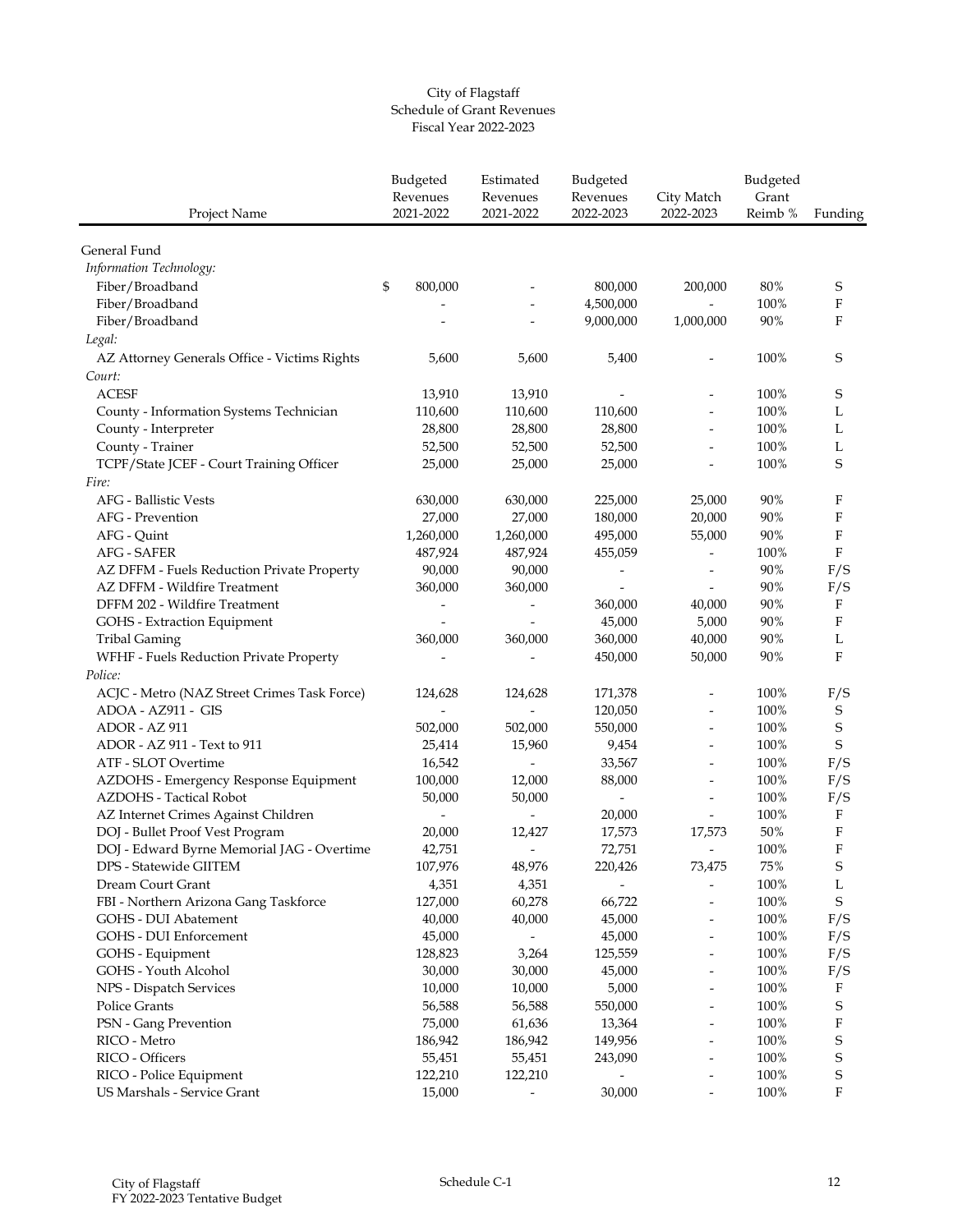## City of Flagstaff Schedule of Grant Revenues Fiscal Year 2022-2023

| Project Name                               | Budgeted<br>Revenues<br>2021-2022 | Estimated<br>Revenues<br>2021-2022 | Budgeted<br>Revenues<br>2022-2023 | City Match<br>2022-2023  | Budgeted<br>Grant<br>Reimb % | Funding     |
|--------------------------------------------|-----------------------------------|------------------------------------|-----------------------------------|--------------------------|------------------------------|-------------|
| Parks:                                     |                                   |                                    |                                   |                          |                              |             |
| Buffalo Accessibility Improvement          | \$<br>150,000                     | 98,000                             | 1,127,000                         |                          | 100%                         | S           |
| Heritage Fund - Environmental Education    |                                   |                                    | 100,000                           | 11,000                   | 90%                          | S           |
| Open Space Coordinator                     |                                   |                                    | 20,000                            | 15,000                   | 57%                          | S           |
| Open Space Grants                          | 54,077                            | 54,077                             |                                   |                          | 100%                         | S           |
| Picture Canyon Malapai Fund Grant          |                                   |                                    | 40,000                            | ÷,                       | 100%                         | S           |
| Picture Canyon Trail Restoration Project   |                                   |                                    | 128,270                           | 4,500                    | 81%                          | F/S         |
| Picture Canyon Trail Restoration Project   |                                   |                                    | 25,800                            |                          | 100%                         | L           |
| Safety and Environmental Education         |                                   |                                    | 10,000                            | 570                      | 95%                          | S           |
| Subtotal                                   | 6,341,087                         | 5,000,122                          | 21,165,319                        | 1,557,118                |                              |             |
| Housing and Community Services Fund        |                                   |                                    |                                   |                          |                              |             |
| ADOH - Home Grant                          | 450,000                           | 450,000                            | 450,000                           |                          | 100%                         | F/S         |
| ADOH - Owner Occupied Housing Rehab        | 450,000                           | 450,000                            | 330,000                           | 110,000                  | 75%                          | F/S         |
| HUD - CDBG Entitlement                     | 2,315,356                         | 1,060,679                          | 2,553,991                         |                          | 100%                         | $\mathbf F$ |
| Subtotal                                   | 3,215,356                         | 1,960,679                          | 3,333,991                         | 110,000                  |                              |             |
| <b>COVID Relief Fund</b>                   |                                   |                                    |                                   |                          |                              |             |
| American Rescue Plan                       | 15,238,257                        | 15,238,257                         |                                   |                          | 100%                         | F           |
| Subtotal                                   | 15,238,257                        | 15,238,257                         |                                   |                          |                              |             |
| Library Fund                               |                                   |                                    |                                   |                          |                              |             |
| <b>LSTA</b>                                | 45,000                            | 45,000                             | 100,000                           | -                        | 100%                         | F/S         |
| Subtotal                                   | 45,000                            | 45,000                             | 100,000                           |                          |                              |             |
| <b>Transportation Fund</b>                 |                                   |                                    |                                   |                          |                              |             |
| First/Last Mile grant                      | 2,704,000                         |                                    | 2,948,075                         |                          | 100%                         | F           |
| FUTS State Parks Trails Grant              | 100,000                           |                                    |                                   |                          | 100%                         | S           |
| HSIP - Lockett/Fourth Roundabout           | 1,837,624                         | $\overline{\phantom{0}}$           | 1,837,624                         | $\overline{\phantom{a}}$ | 100%                         | $\rm F$     |
| Transportation Technology ATMCTD           | 1,500,000                         | -                                  | 1,500,000                         | $\overline{\phantom{a}}$ | 100%                         | F           |
| Subtotal                                   | 6,141,624                         | $\frac{1}{2}$                      | 6,285,699                         | ٠                        |                              |             |
| <b>Beautification Fund</b>                 |                                   |                                    |                                   |                          |                              |             |
| National Endowment for the Arts            | 50,000                            | 50,000                             |                                   |                          | 100%                         | F           |
| Subtotal                                   | 50,000                            | 50,000                             | $\overline{\phantom{a}}$          |                          |                              |             |
| GO Bond Projects Fund                      |                                   |                                    |                                   |                          |                              |             |
| AZ DFFM - Midway Project                   | 601,676                           | 390,496                            | 193,121                           | 21,458                   | 90%                          | F/S         |
| AZ DFFM - Picture Canyon Project           |                                   | 27,454                             | 66,892                            | 18,533                   | 78%                          | S           |
| Subtotal                                   | 601,676                           | 417,950                            | 260,013                           | 39,991                   |                              |             |
| Drinking Water Fund                        |                                   |                                    |                                   |                          |                              |             |
| Lake Mary Sedimentation Basins             |                                   |                                    | 3,250,000                         |                          | 100%                         | S           |
| Radio Read Meter Replacements              | $\overline{\phantom{a}}$          | -                                  | 1,000,000                         |                          | 100%                         | S           |
| Subtotal                                   | $\overline{\phantom{a}}$          | $\qquad \qquad \blacksquare$       | 4,250,000                         | $\overline{\phantom{a}}$ |                              |             |
| Stormwater Fund                            |                                   |                                    |                                   |                          |                              |             |
| FEMA - 2018 Cooperating Technical Partners | 132,932                           | 132,932                            |                                   |                          | 100%                         | F           |
| Killip Retention Basin                     | -                                 | $\overline{\phantom{a}}$           | 1,500,000                         |                          | 100%                         | S           |
| Museum Flood Mitigation                    | -                                 | 7,200,000                          |                                   |                          | 100%                         | S           |
| Rio de Flag Restoration                    | 1,347,698                         | $\overline{\phantom{a}}$           |                                   | $\overline{\phantom{a}}$ | 75%                          | S           |
| Subtotal                                   | 1,480,630                         | 7,332,932                          | 1,500,000                         | $\overline{\phantom{a}}$ |                              |             |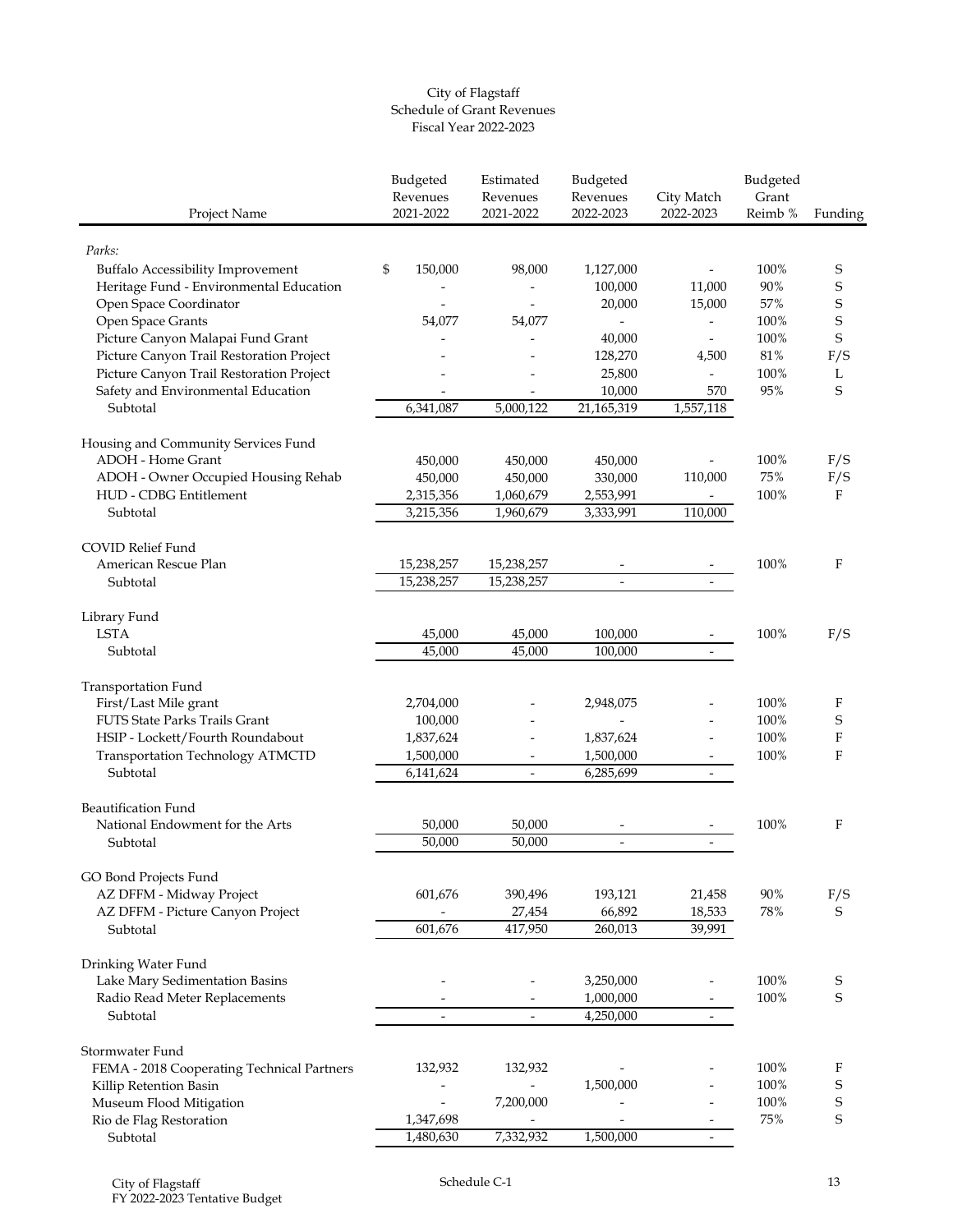## City of Flagstaff Schedule of Grant Revenues Fiscal Year 2022-2023

|                                                  | Budgeted              | Estimated             | Budgeted              |                          | Budgeted         |         |
|--------------------------------------------------|-----------------------|-----------------------|-----------------------|--------------------------|------------------|---------|
| Project Name                                     | Revenues<br>2021-2022 | Revenues<br>2021-2022 | Revenues<br>2022-2023 | City Match<br>2022-2023  | Grant<br>Reimb % | Funding |
|                                                  |                       |                       |                       |                          |                  |         |
| Sustainability and Environmental Management Fund |                       |                       |                       |                          |                  |         |
| APS Community Grant for Climate Action           | \$                    |                       | 5,000                 |                          | 100%             | L       |
| MetroPlan Minigrant for Climate Action           |                       |                       | 100,000               |                          | 100%             | S       |
| Potential IIJA/BBB to Fund Climate Action        |                       | $\overline{a}$        | 3,500,000             | $\overline{a}$           | 100%             | F       |
| Subtotal                                         | $\overline{a}$        | $\overline{a}$        | 3,605,000             | $\overline{a}$           |                  |         |
| Airport Fund                                     |                       |                       |                       |                          |                  |         |
| <b>ADOT Future Projects</b>                      |                       |                       | 1,137,015             | 126,335                  | 90%              | F       |
| AIP 44 - Design Equipment Building - ADOT        | 39,412                |                       | 22,687                | 22,688                   | 5%               | S       |
| AIP 44 - Design Equipment Building - FAA         | 802,875               | 298,706               | 462,173               | $\overline{a}$           | 91%              | F       |
| AIP 45 - COVID 19 - FAA                          | 10,175,205            | 5,915,502             | 7,057,560             | L,                       | 100%             | S       |
| AIP 46 - Coronavirus Response - FAA              | 1,444,012             | 1,444,012             |                       | $\overline{\phantom{a}}$ | 100%             | S       |
| Airport Drainage Improvements - ADOT             | 17,880                | 6,457                 | 11,412                | 11,413                   | $5\%$            | S       |
| Airport Drainage Improvements - FAA              | 364,240               | 131,537               | 232,485               |                          | 91%              | $\rm F$ |
| <b>ARPA Operating Grant</b>                      |                       | $\overline{a}$        | 1,994,063             |                          | 100%             | $\rm F$ |
| Bipartisan Infrastructure Law 2022 Grant         |                       |                       | 1,481,017             |                          | 100%             | F       |
| Bipartisan Infrastructure Law 2023 Grant         |                       | $\overline{a}$        | 1,400,000             |                          | 100%             | $\rm F$ |
| Design Apron Taxiway W - ADOT                    | 720,000               |                       | 720,000               | 80,000                   | 90%              | S       |
| Equipment Building - Construction - ADOT         | 357,600               | $\overline{a}$        | 1,107,698             | 1,107,699                | $5\%$            | S       |
| Equipment Building - Construction - FAA          | 7,284,800             | $\overline{a}$        | 22,565,325            | $\overline{\phantom{a}}$ | 91%              | F       |
| Environmental Assessment - ADOT                  | 675,000               | $\overline{a}$        | 675,000               | 75,000                   | 90%              | S       |
| Infrastructure Grant - ADOT                      |                       |                       | 66,757                | 66,757                   | $5%$             | F       |
| Infrastructure Grant - FAA                       |                       | $\overline{a}$        | 1,359,934             | $\overline{a}$           | 91%              | F       |
| Land Acquisition - ADOT                          | 37,500                | $\overline{a}$        | 137,500               | 137,500                  | 5%               | S       |
| Land Acquisition - FAA                           | 675,000               | $\frac{1}{2}$         | 2,475,000             | $\overline{a}$           | 91%              | F       |
| Subtotal                                         | 22,593,524            | 7,796,214             | 42,905,626            | 1,627,392                |                  |         |
| Flagstaff Housing Authority Fund                 |                       |                       |                       |                          |                  |         |
| Low Income Public Housing                        | 1,870,631             | 1,870,631             | 2,138,667             |                          | 100%             | F       |
| Section 8/MRO SRO                                | 6,269,700             | 5,268,450             | 7,480,650             | $\overline{\phantom{a}}$ | 100%             | F       |
| Subtotal                                         | 8,140,331             | 7,139,081             | 9,619,317             | $\overline{\phantom{a}}$ |                  |         |
|                                                  | 63,847,485<br>\$      | 44,980,235            | 93,024,965            | 3,334,501                |                  |         |
|                                                  |                       |                       |                       |                          |                  |         |

L=Local, N/P=Non-Profit, S=State, F=Federal, F/S=Federal thru State, F&S=Federal and State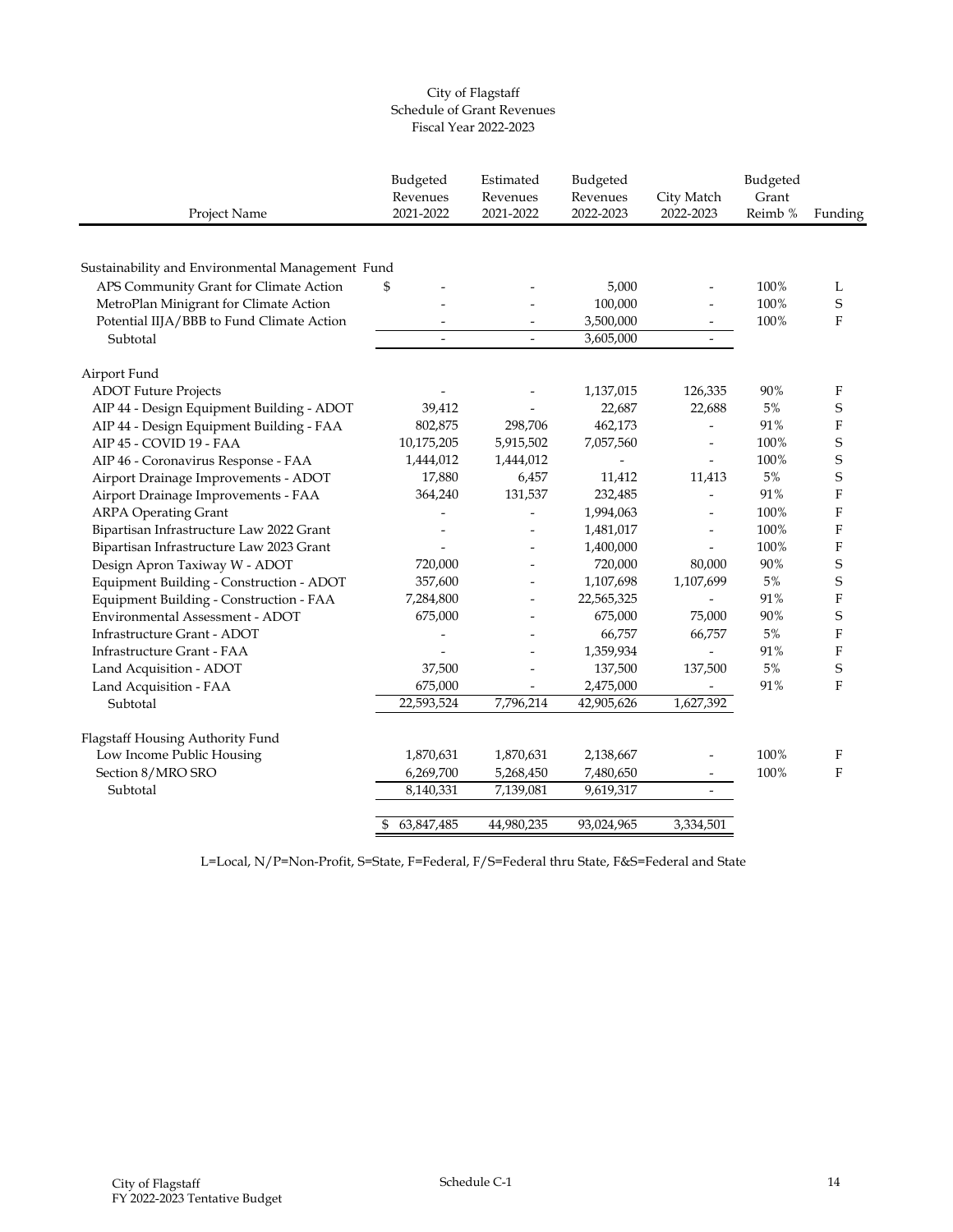## City of Flagstaff Summary by Funding of Other Financing Sources and Interfund Transfers Fiscal Year 2022-2023

|                                              | Proceeds from      |                            |            |
|----------------------------------------------|--------------------|----------------------------|------------|
|                                              | Other<br>Financing | <b>Interfund Transfers</b> |            |
| Fund                                         | Sources            | In                         | Out        |
| General Fund                                 | \$<br>1,300,000    | 5,664,338                  | 12,436,971 |
| Special Revenue Funds                        |                    |                            |            |
| Housing and Community Services               |                    | 518,669                    |            |
| Library                                      |                    | 1,792,813                  |            |
| Highway User Revenue                         |                    | 21,355,593                 | 13,000     |
| Transportation                               | 17,200,000         | 1,797,301                  | 23,152,894 |
| Beautification                               |                    | $\overline{a}$             | 488,392    |
| Economic Development                         |                    | 247,000                    | 393,757    |
| Tourism                                      |                    |                            | 155,070    |
| Recreation                                   |                    |                            | 2,574,189  |
| Water Resource and Infrastructure Protection |                    |                            | 183,957    |
| <b>Total Special Revenue Funds</b>           | 17,200,000         | 25,711,376                 | 26,961,259 |
| Debt Service Funds                           |                    |                            |            |
| General Obligation Bonds                     |                    | 8,302,508                  |            |
| Secondary Property Tax                       |                    |                            | 8,302,508  |
| <b>Pension Debt Service</b>                  |                    | 9,197,868                  |            |
| <b>Total Debt Service Funds</b>              |                    | 17,500,376                 | 8,302,508  |
| Capital Project Funds                        |                    |                            |            |
| Non General Obligation Bond Funded Projects  |                    | 210,500                    |            |
| General Obligation Bond Funded Projects      | 42,303,708         |                            |            |
| <b>Total Capital Projects Funds</b>          | 42,303,708         | 210,500                    |            |
| <b>Enterprise Funds</b>                      |                    |                            |            |
| Drinking Water                               |                    | 2,124,426                  |            |
| Wastewater                                   | 4,150,000          |                            | 1,802,079  |
| Reclaimed Water                              | 850,000            |                            | 114,230    |
| Stormwater                                   | 22,900,000         |                            | 208,117    |
| Solid Waste                                  |                    | 63,570                     | 99,714     |
| Sustainability and Environmental Management  |                    | 1,126,228                  |            |
| Airport                                      |                    |                            | 2,475,936  |
| <b>Total Enterprise Funds</b>                | 27,900,000         | 3,314,224                  | 4,700,076  |
| <b>Total All Funds</b>                       | \$<br>88,703,708   | 52,400,814                 | 52,400,814 |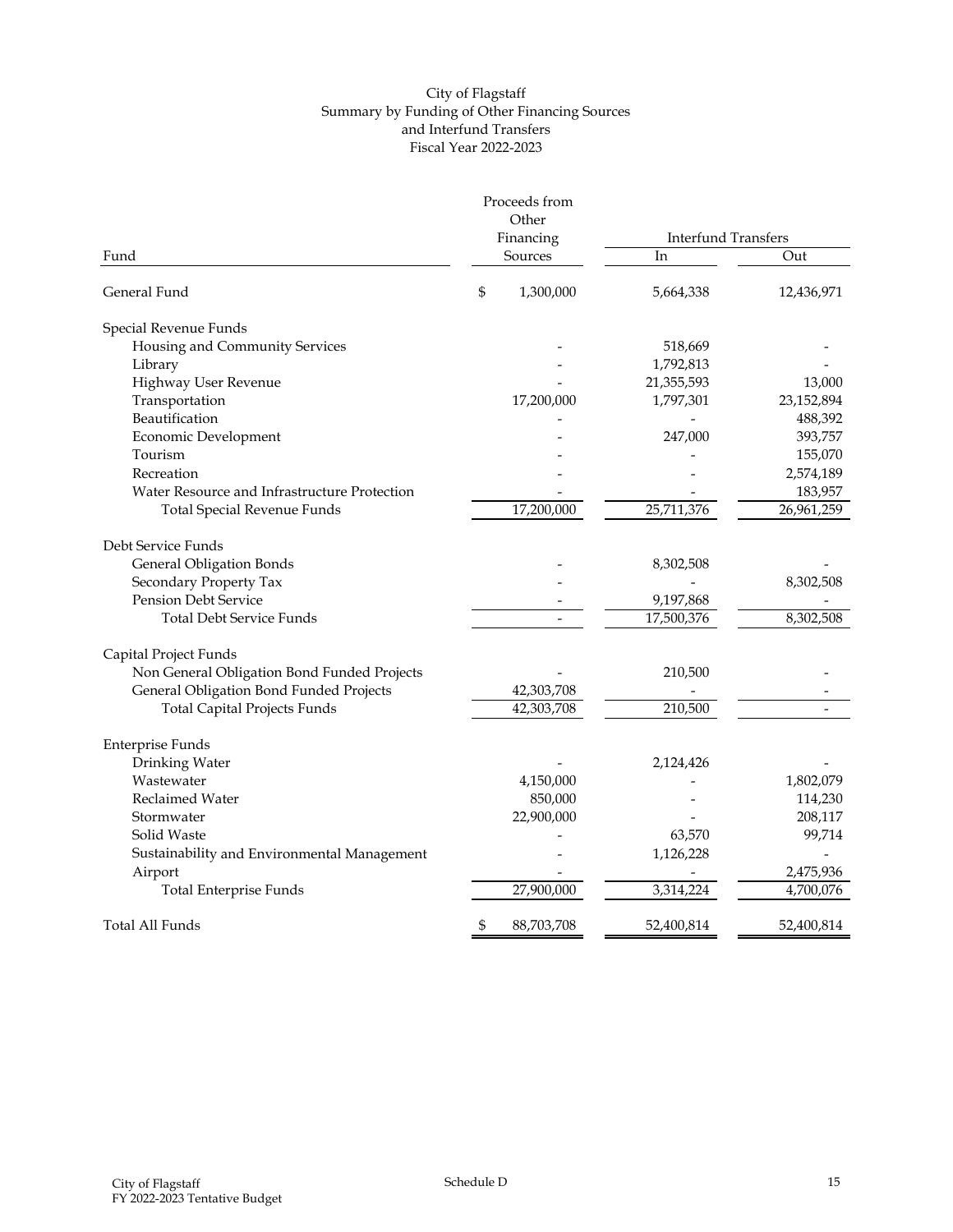## City of Flagstaff Schedule of Transfers Fiscal Year 2022-2023

| Transfer To:                     | Transfer From:              | Amount           | Comments                                       |
|----------------------------------|-----------------------------|------------------|------------------------------------------------|
|                                  |                             |                  |                                                |
| General Fund                     | Highway User Fund           | 13,000           | Right of way maintenance                       |
| General Fund                     | <b>Beautification Fund</b>  | 401,392          | Streetscape maintenance on BBB funded projects |
| General Fund                     | <b>Beautification Fund</b>  | 57,000           | Right of way and median maintenance            |
| General Fund                     | Economic Development Fund   | 393,757          | Accelerator debt service                       |
| General Fund                     | Tourism Fund                | 25,000           | Support for community-wide events              |
|                                  |                             |                  |                                                |
| General Fund                     | Recreation Fund             | 255,078          | Contribution to the maintenance of FUTS        |
| General Fund                     | Recreation Fund             | 1,364,267        | Field maintenance for recreation bond projects |
| General Fund                     | <b>Recreation Fund</b>      | 954,844          | Operation of recreation programs               |
| General Fund                     | Airport                     | 2,200,000        | Loan repayment                                 |
|                                  | Total                       | \$<br>5,664,338  |                                                |
|                                  |                             |                  |                                                |
| Library Fund                     | General Fund                | 1,726,313        | Library operational and capital support        |
| Library Fund                     | Tourism Fund                | 66,500           | Library operational support                    |
|                                  | Total                       | \$<br>1,792,813  |                                                |
|                                  |                             |                  |                                                |
| Highway User Revenue Fund        | Transportation Fund         | 9,034,385        | Street improvement projects                    |
| Highway User Revenue Fund        | Transportation Fund         | 11,891,360       | Street improvement projects                    |
| Highway User Revenue Fund        | Transportation Fund         | 429,848          |                                                |
|                                  |                             |                  | Safety improvement projects                    |
|                                  | Total                       | \$<br>21,355,593 |                                                |
|                                  |                             |                  |                                                |
| Transportation Fund              | 4th Street Overpass         | 75,402           | Street improvement projects                    |
| Transportation Fund              | Improvements                | 1,721,899        | Street improvement projects                    |
|                                  | Total                       | \$<br>1,797,301  |                                                |
|                                  |                             |                  |                                                |
| Economic Development Fund        | General Fund                | 247,000          | Incubator debt service                         |
|                                  | <b>Total</b>                | \$<br>247,000    |                                                |
|                                  |                             |                  |                                                |
|                                  | General Fund                | 18,669           | Administrative expenses                        |
| Housing and Community Services   | General Fund                |                  |                                                |
| Housing and Community Services   |                             | 500,000          | Housing emergency                              |
|                                  | Total                       | \$<br>518,669    |                                                |
|                                  |                             |                  |                                                |
| General Obligation Bond Fund     | Secondary Property Tax Fund | 8,302,508        | Repayment of general obligation bonds          |
|                                  | Total                       | \$<br>8,302,508  |                                                |
|                                  |                             |                  |                                                |
| Pension Bond Fund                | General Fund                | 8,737,975        | Pension debt service                           |
| Pension Bond Fund                | WRIP Fund                   | 183,957          | Pension debt service                           |
| Pension Bond Fund                | Airport Fund                | 275,936          | Pension debt service                           |
|                                  | Total                       | \$<br>9,197,868  |                                                |
|                                  |                             |                  |                                                |
| Capital Project Fund             | General Fund                | 210,500          | <b>USGS</b> facility                           |
|                                  | Total                       | \$<br>210,500    |                                                |
|                                  |                             |                  |                                                |
|                                  |                             |                  |                                                |
| Drinking Water Fund              | Wastewater Fund             | 1,802,079        | Operational support                            |
| Drinking Water Fund              | Reclaimed Water Fund        | 114,230          | Operational support                            |
| Drinking Water Fund              | Stormwater Fund             | 208,117          | Operational support                            |
|                                  | Total                       | \$<br>2,124,426  |                                                |
|                                  |                             |                  |                                                |
| Sustainability and Environmental | General Fund                | 855,000          | Climate emergency                              |
| Management Fund                  |                             |                  |                                                |
| Sustainability and Environmental | General Fund                | 141,514          | Operational support                            |
| Management Fund                  |                             |                  |                                                |
| Sustainability and Environmental | Beautification Fund         | 30,000           | Litter control support                         |
| Management Fund                  |                             |                  |                                                |
| Sustainability and Environmental | Solid Waste                 | 99,714           | Environmental Management program support       |
| Management Fund                  |                             |                  |                                                |
|                                  | Total                       | \$<br>1,126,228  |                                                |
|                                  |                             |                  |                                                |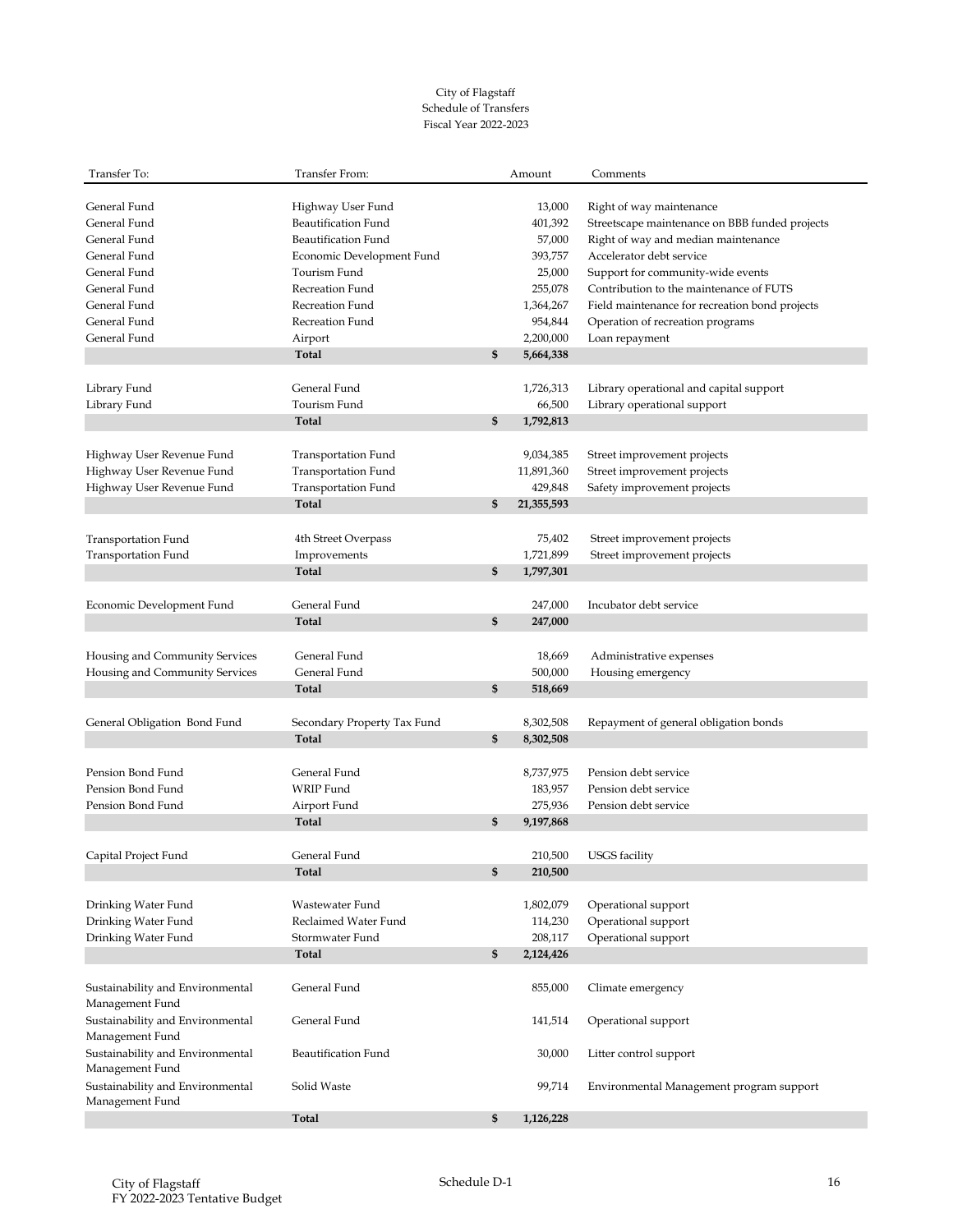## City of Flagstaff Schedule of Transfers Fiscal Year 2022-2023

| Transfer To:     | Transfer From:         | Amount     | Comments                                |
|------------------|------------------------|------------|-----------------------------------------|
|                  |                        |            |                                         |
| Solid Waste Fund | Tourism Fund           | 63,570     | Downtown trash and recycling collection |
|                  | Total                  | 63,570     |                                         |
|                  |                        |            |                                         |
|                  | <b>Total Transfers</b> | 52,400,814 |                                         |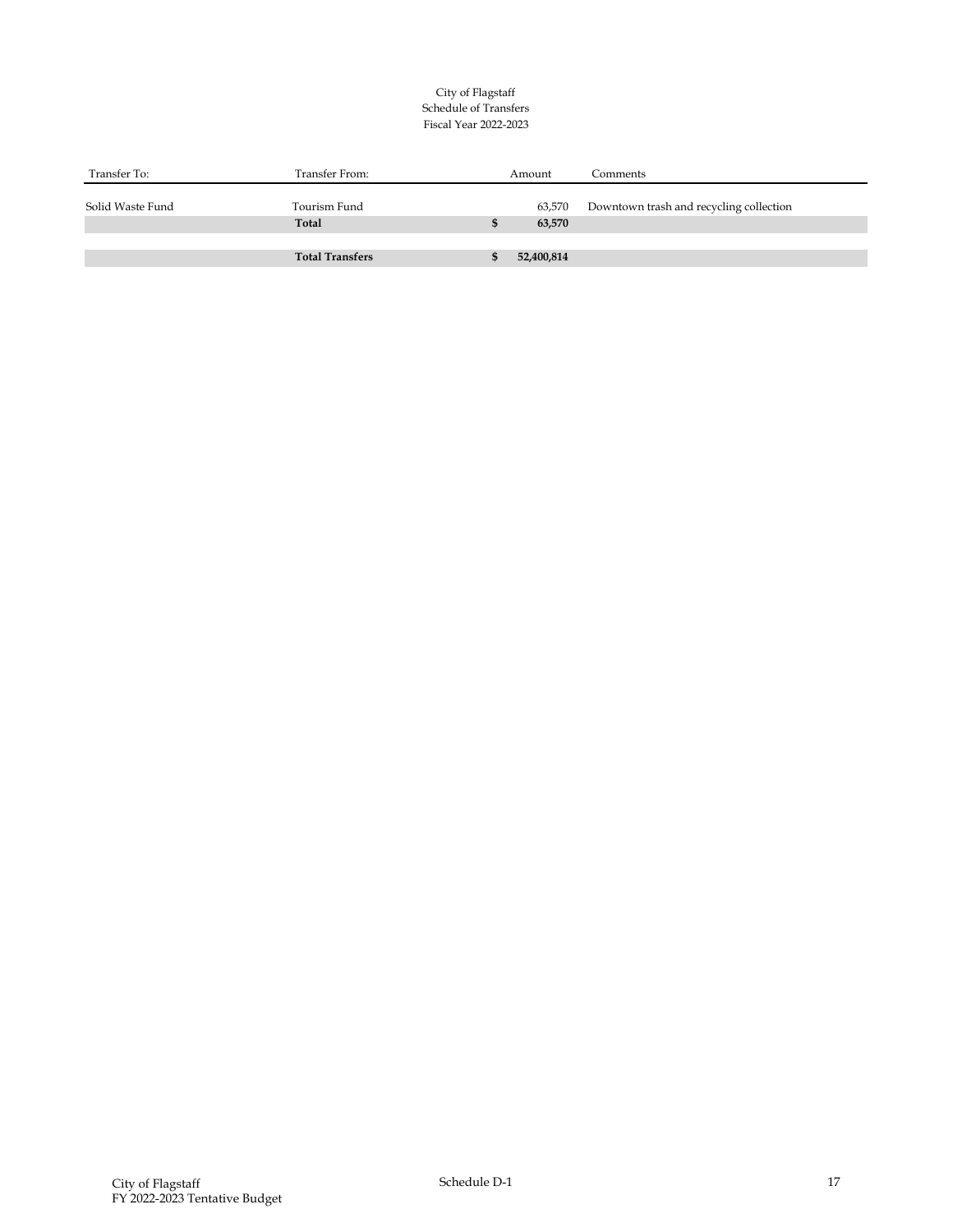|                                              |                  | Adopted                  |                          | Proposed                 |                 |               |
|----------------------------------------------|------------------|--------------------------|--------------------------|--------------------------|-----------------|---------------|
|                                              | Actual           | Budgeted                 | Estimated                | Budgeted                 |                 |               |
|                                              | Expenditures/    | Expenditures/            | Expenditures/            | Expenditures/            |                 |               |
|                                              | Expenses         | Expenses                 | Expenses                 | Expenses                 | Change          | $\%$          |
| Fund/Division                                | 2020-2021        | 2021-2022                | 2021-2022                | 2022-2023                | (Budget-Budget) | Change        |
| General Fund                                 |                  |                          |                          |                          |                 |               |
| General Administration                       | \$<br>11,378,043 | 16,816,843               | 13,171,816               | 32,676,034               | 15,859,191      | 94.3%         |
| Management Services                          | 4,057,286        | 5,002,102                | 4,665,288                | 5,684,459                | 682,357         | 13.6%         |
| Fire                                         | 11,215,001       | 17,488,590               | 16,813,243               | 21,912,503               | 4,423,913       | 25.3%         |
| Police                                       | 18,916,316       | 21,887,143               | 21,221,952               | 24,025,033               | 2,137,890       | 9.8%          |
|                                              | 5,197,943        |                          |                          |                          | 438,073         | 9.6%          |
| Community Development<br><b>Public Works</b> |                  | 4,581,233                | 4,279,058                | 5,019,306<br>5,157,021   |                 |               |
|                                              | 7,456,505        | 14,978,665               | 10,874,279               |                          | (9,821,644)     | $(65.6\%)$    |
| <b>Economic Vitality</b>                     | 119,599          | 202,834                  | 127,834                  | 258,918                  | 56,084          | 27.7%         |
| Non-Departmental                             | (2,519,050)      | (1,346,977)              | (3,646,954)              | 8,362,818                | 9,709,795       | $(720.9\%)$   |
| City Engineering                             |                  | 1,999,513                | 1,944,513                | 2,124,281                | 124,768         | 6.2%          |
| Parks, Recreation, Open Space & Events       |                  | $\overline{\phantom{a}}$ | $\frac{1}{2}$            | 13,381,360               | 13,381,360      | 100.0%        |
| Contingency                                  | 24,006           | 3,196,810                | 368,750                  | 2,928,060                | (268,750)       | $(8.4\%)$     |
| Total General Fund                           | 55,845,649       | 84,806,756               | 69,819,779               | 121,529,793              | 36,723,037      | 43.3%         |
| Special Revenue Funds                        |                  |                          |                          |                          |                 |               |
| Housing and Community Service Fund           |                  |                          |                          |                          |                 |               |
| Community Development                        | 1,865,395        | 4,971,337                | 2,122,864                | 5,913,035                | 941,698         | 18.9%         |
| Non-Departmental                             | 68,877           | 48,668                   | 48,668                   | 46,235                   | (2, 433)        | $(5.0\%)$     |
|                                              | 1,934,272        | 5,020,005                | 2,171,532                | 5,959,270                | 939,265         | 18.7%         |
| <b>COVID Relief Fund</b>                     |                  |                          |                          |                          |                 |               |
| Fire                                         | 889,748          |                          |                          |                          |                 | 0.0%          |
| Police                                       | 1,044,298        |                          |                          |                          |                 | 0.0%          |
| Non-Departmental                             |                  | 6,171,965                | 2,119,741                | 3,118,516                | (3,053,449)     | (49.5%)       |
|                                              | 1,934,046        | 6,171,965                | 2,119,741                | 3,118,516                | (3,053,449)     | (49.5%)       |
| Library Fund                                 |                  |                          |                          |                          |                 |               |
| General Administration                       | 184,047          | 272,459                  | 272,459                  | 280,520                  | 8,061           | 3.0%          |
| <b>Management Services</b>                   | 209,713          | 187,931                  | 187,931                  | 151,324                  | (36, 607)       | (19.5%)       |
| Public Works                                 | 43,397           | 40,058                   | 40,058                   | 28,892                   | (11, 166)       | (27.9%)       |
| <b>Economic Vitality</b>                     | 4,394,792        | 7,495,180                | 5,916,569                | 7,174,059                | (321, 121)      | $(4.3\%)$     |
| Non-Departmental                             | 71,752           | 61,878                   | 61,878                   | 74,008                   | 12,130          | 19.6%         |
| Contingency                                  |                  | 100,000                  |                          | 100,000                  |                 | 0.0%          |
|                                              | 4,903,701        | 8,157,506                | 6,478,895                | 7,808,803                | (348, 703)      | $(4.3\%)$     |
| Highway User Revenue Fund                    |                  |                          |                          |                          |                 |               |
| General Administration                       | 138,764          | 280,797                  | 280,797                  | 409,111                  | 128,314         | 45.7%         |
| Management Services                          | 201,018          | 78,002                   | 78,002                   | 80,664                   | 2,662           | 3.4%          |
| Community Development                        | 1,468,024        |                          |                          |                          | ٠               | 0.0%          |
| Public Works                                 | 8,568,321        | 12,177,155               | 6,550,542                | 14,382,887               | 2,205,732       | 18.1%         |
| Economic Vitality                            | 2,706            | 220                      | 220                      |                          | (220)           | $(100.0\%)$   |
|                                              | 126,879          | 190,920                  | 190,920                  | 202,761                  | 11,841          | 6.2%          |
| Non-Departmental                             |                  |                          |                          |                          |                 |               |
| City Engineering                             |                  | 9,439,638                | 1,745,825                | 23,712,129               | 14,272,491      | 151.2%        |
| Contingency                                  | 10,505,712       | 100,000<br>22,266,732    | 8,846,306                | 100,000<br>38,887,552    | 16,620,820      | 0.0%<br>74.6% |
|                                              |                  |                          |                          |                          |                 |               |
| Transportation Fund                          |                  |                          |                          |                          |                 |               |
| General Administration                       | 72,462           | 68,686                   | 68,686                   | 51,325                   | (17, 361)       | $(25.3\%)$    |
| Management Services                          | 188,863          | 132,446                  | 132,446                  | 98,601                   | (33, 845)       | $(25.6\%)$    |
| Community Development                        | 9,042,855        |                          |                          |                          | $\frac{1}{2}$   | $0.0\%$       |
| Public Works                                 | 2,061,427        | 1,293,477                | 1,166,115                | 5,100,717                | 3,807,240       | 294.3%        |
| Economic Vitality                            | 748              | 86                       | 86                       |                          | (86)            | $(100.0\%)$   |
| Non-Departmental                             | 7,498,961        | 9,579,751                | 6,278,437                | 14,347,388               | 4,767,637       | 49.8%         |
| City Engineering                             |                  | 50,918,527               | 12,475,132               | 58,363,165               | 7,444,638       | 14.6%         |
|                                              | 18,865,316       | 61,992,973               | 20,120,902               | 77,961,196               | 15,968,223      | 25.8%         |
| FUTS Fund                                    |                  |                          |                          |                          |                 |               |
| Community Development                        | 1,162,550        |                          |                          |                          |                 | 0.0%          |
|                                              | 1,162,550        | $\overline{\phantom{a}}$ | $\overline{\phantom{a}}$ | $\overline{\phantom{a}}$ |                 | $0.0\%$       |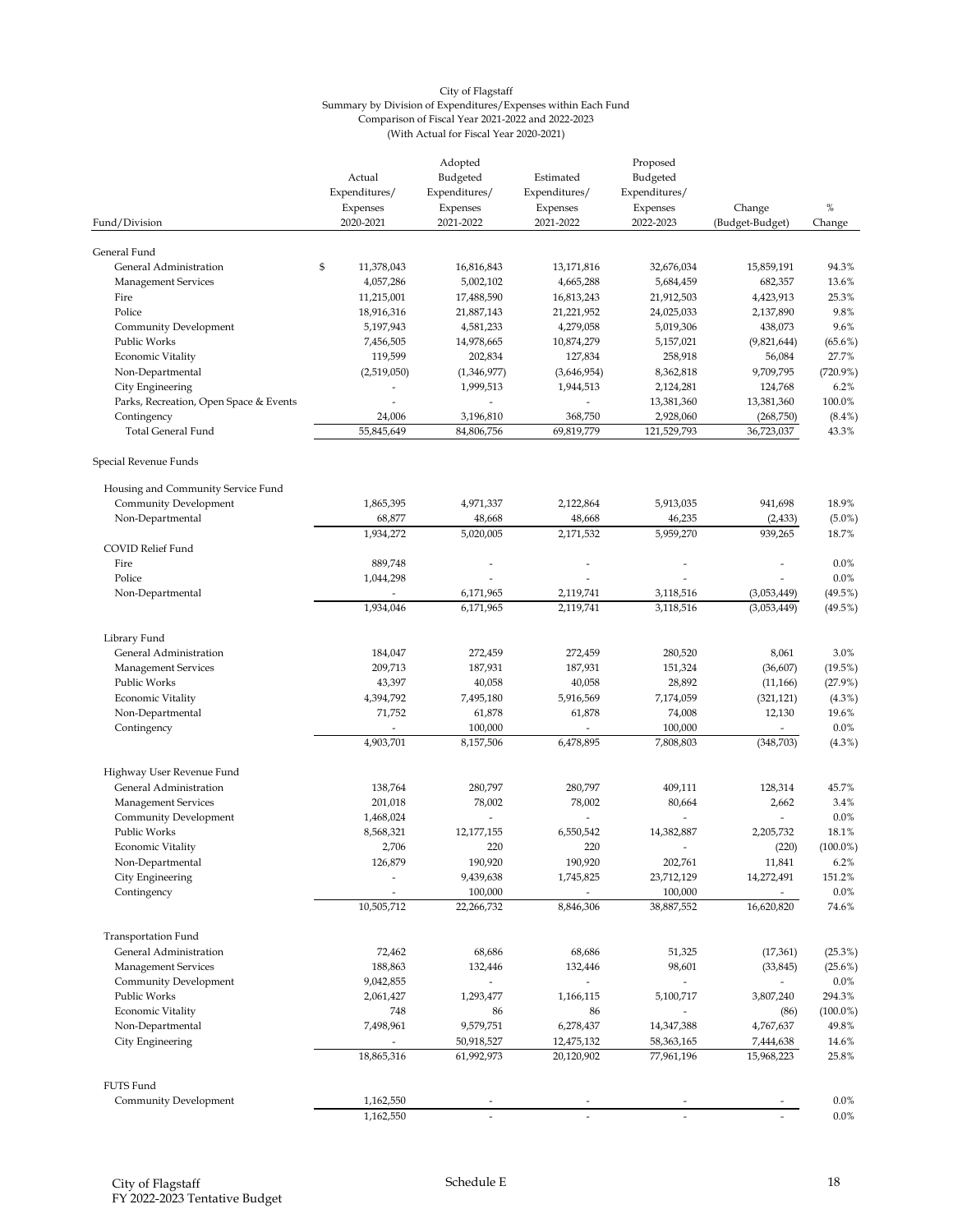|                                                   | Actual<br>Expenditures/<br>Expenses | Adopted<br>Budgeted<br>Expenditures/<br>Expenses | Estimated<br>Expenditures/<br>Expenses | Proposed<br>Budgeted<br>Expenditures/<br>Expenses | Change          | $\%$           |
|---------------------------------------------------|-------------------------------------|--------------------------------------------------|----------------------------------------|---------------------------------------------------|-----------------|----------------|
| Fund/Division                                     | 2020-2021                           | 2021-2022                                        | 2021-2022                              | 2022-2023                                         | (Budget-Budget) | Change         |
| <b>Beautification Fund</b>                        |                                     |                                                  |                                        |                                                   |                 |                |
| <b>Economic Vitality</b>                          | \$<br>525,508                       | 6,127,867                                        | 755,876                                | 6,054,099                                         | (73,768)        | (1.2%)         |
|                                                   |                                     | 10,000                                           |                                        | 10,000                                            |                 | 0.0%           |
| Contingency                                       | 525,508                             | 6,137,867                                        | 755,876                                | 6,064,099                                         | (73, 768)       |                |
|                                                   |                                     |                                                  |                                        |                                                   |                 | (1.2%)<br>0.0% |
|                                                   |                                     |                                                  |                                        |                                                   |                 |                |
| Economic Development Fund                         |                                     |                                                  |                                        |                                                   |                 |                |
| <b>Economic Vitality</b>                          | 1,162,765                           | 1,742,551                                        | 1,349,928                              | 1,745,230                                         | 2,679           | 0.2%           |
| Contingency                                       |                                     | 45,000                                           |                                        | 45,000                                            |                 | 0.0%           |
|                                                   | 1,162,765                           | 1,787,551                                        | 1,349,928                              | 1,790,230                                         | 2,679           | 0.1%           |
|                                                   |                                     |                                                  |                                        |                                                   |                 |                |
| Tourism Fund                                      |                                     |                                                  |                                        |                                                   |                 |                |
| <b>Economic Vitality</b>                          | 2,314,873                           | 3,156,284                                        | 3,076,284                              | 3,271,449                                         | 115,165         | 3.6%           |
| Contingency                                       |                                     | 50,000                                           |                                        | 175,000                                           | 125,000         | 250.0%         |
|                                                   | 2,314,873                           | 3,206,284                                        | 3,076,284                              | 3,446,449                                         | 240,165         | 7.5%           |
|                                                   |                                     |                                                  |                                        |                                                   |                 |                |
| Arts and Science Fund                             |                                     |                                                  |                                        |                                                   |                 |                |
| <b>Economic Vitality</b>                          | 623,631                             | 1,340,007                                        | 619,507                                | 1,258,679                                         | (81,328)        | $(6.1\%)$      |
| Contingency                                       |                                     | 10,000                                           |                                        | 10,000                                            |                 | 0.0%           |
|                                                   | 623,631                             | 1,350,007                                        | 619,507                                | 1,268,679                                         | (81, 328)       | $(6.0\%)$      |
|                                                   |                                     |                                                  |                                        |                                                   |                 |                |
| Recreation Fund                                   |                                     |                                                  |                                        |                                                   |                 |                |
| Parks, Recreation, Open Space & Events            |                                     | $\overline{a}$                                   |                                        | 1,810,400                                         | 1,810,400       | 100.0%         |
| Public Works                                      | 10,358                              | 10,400                                           | 10,400                                 |                                                   | (10, 400)       |                |
|                                                   |                                     |                                                  |                                        |                                                   |                 | $(100.0\%)$    |
|                                                   | 10,358                              | 10,400                                           | 10,400                                 | 1,810,400                                         | 1,800,000       | 17,307.7%      |
|                                                   |                                     |                                                  |                                        |                                                   |                 |                |
| Parking District Fund                             |                                     |                                                  |                                        |                                                   |                 |                |
| General Administration                            | 23,519                              | 40,596                                           | 40,596                                 | 39,437                                            | (1, 159)        | $(2.9\%)$      |
| Management Services                               | 27,366                              | 11,338                                           | 11,338                                 | 13,601                                            | 2,263           | 20.0%          |
| Public Works                                      | 567                                 | 4,063                                            | 4,063                                  | 420                                               | (3,643)         | (89.7%)        |
| <b>Economic Vitality</b>                          | 572,447                             | 2,014,028                                        | 846,192                                | 2,354,524                                         | 340,496         | 16.9%          |
| Non-Departmental                                  | 10,367                              | 8,325                                            | 8,325                                  | 8,419                                             | 94              | 1.1%           |
| Contingency                                       |                                     | 30,000                                           | L.                                     | 30,000                                            |                 | $0.0\%$        |
|                                                   | 634,266                             | 2,108,350                                        | 910,514                                | 2,446,401                                         | 338,051         | 16.0%          |
|                                                   |                                     |                                                  |                                        |                                                   |                 |                |
| Water Resource and Infrastructure Protection Fund |                                     |                                                  |                                        |                                                   |                 |                |
| General Administration                            |                                     |                                                  |                                        | 58,268                                            | 58,268          | 100.0%         |
| <b>Management Services</b>                        |                                     |                                                  |                                        | 10,945                                            | 10,945          | 100.0%         |
| Fire                                              | 363,568                             | 945,479                                          | 945.479                                | 2,174,900                                         | 1,229,421       | 130.0%         |
| Public Works                                      |                                     |                                                  | Ĭ.                                     | 3,208                                             | 3,208           | 100.0%         |
| Non-Departmental                                  | ٠                                   | ٠                                                | $\overline{\phantom{a}}$               | 6,547                                             | 6,547           | 100.0%         |
|                                                   | 363,568                             | 945,479                                          | 945,479                                | 2,253,868                                         | 1,308,389       | 138.4%         |
| Total Special Revenue Funds                       | 44,940,566                          | 119,155,119                                      | 47,405,364                             | 152,815,463                                       | 33,660,344      | 28.2%          |
|                                                   |                                     |                                                  |                                        |                                                   |                 |                |
| Debt Service Funds                                |                                     |                                                  |                                        |                                                   |                 |                |
| General Obligation Bonds Fund                     |                                     |                                                  |                                        |                                                   |                 |                |
| Non-Departmental                                  | 7,303,370                           | 7,388,402                                        | 7,388,402                              | 8,302,508                                         | 914,106         | 12.4%          |
|                                                   | 7,303,370                           | 7,388,402                                        | 7,388,402                              | 8,302,508                                         | 914,106         | 12.4%          |
|                                                   |                                     |                                                  |                                        |                                                   |                 |                |
| Pension Debt Service Fund                         |                                     |                                                  |                                        |                                                   |                 |                |
| Non-Departmental                                  | 120,578,514                         | 9,197,890                                        | 9,197,890                              | 9,197,868                                         | (22)            | $(0.0\%)$      |
|                                                   | 120,578,514                         | 9,197,890                                        | 9,197,890                              | 9,197,868                                         | (22)            | $(0.0\%)$      |
|                                                   |                                     |                                                  |                                        |                                                   |                 |                |
| Total Debt Service Funds                          | 127,881,884                         | 16,586,292                                       | 16,586,292                             | 17,500,376                                        | 914,084         | 5.5%           |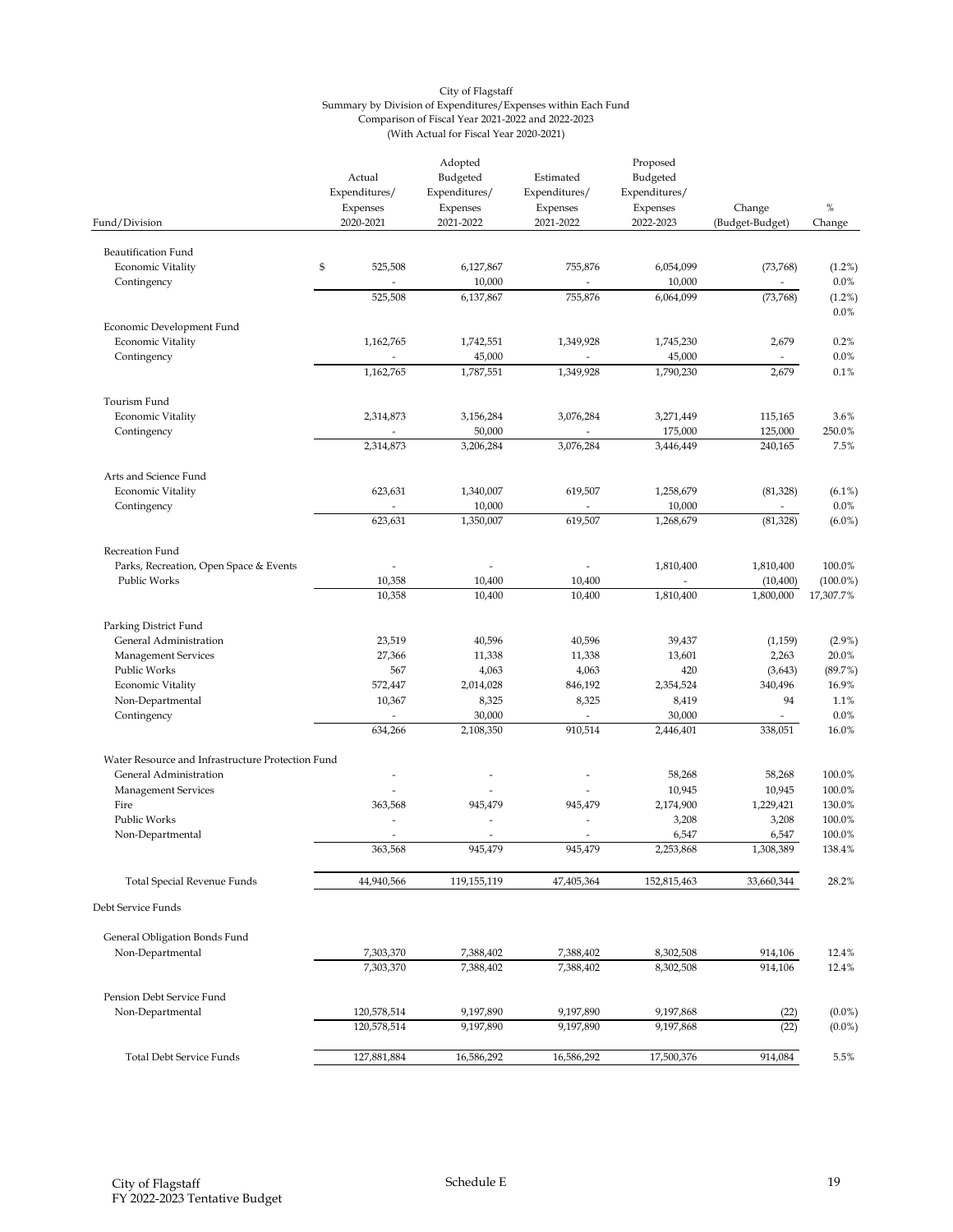|                                                      | Actual<br>Expenditures/             | Adopted<br>Budgeted<br>Expenditures/ | Estimated<br>Expenditures/             | Proposed<br>Budgeted<br>Expenditures/ | Change<br>(Budget-Budget)              |                       |
|------------------------------------------------------|-------------------------------------|--------------------------------------|----------------------------------------|---------------------------------------|----------------------------------------|-----------------------|
| Fund/Division                                        | Expenses<br>2020-2021               | Expenses<br>2021-2022                | Expenses<br>2021-2022                  | Expenses<br>2022-2023                 |                                        | $\%$<br>Change        |
| Capital Project Funds                                |                                     |                                      |                                        |                                       |                                        |                       |
| Non GO Bond Funded Projects Fund                     |                                     |                                      |                                        |                                       |                                        |                       |
| Non-Departmental                                     | \$<br>5,624,628                     | 34,303,906                           | 10,914                                 | 4,458,057                             | (29, 845, 849)                         | $(87.0\%)$            |
|                                                      | 5,624,628                           | 34,303,906                           | 10,914                                 | 4,458,057                             | (29, 845, 849)                         | $(87.0\%)$            |
| GO Bonds Funded Projects Fund                        |                                     |                                      |                                        |                                       |                                        |                       |
| Non-Departmental                                     | 1,143,971                           | 5,688,639                            | 1,060,968                              | 44,650,010                            | 38,961,371                             | 684.9%                |
|                                                      | 1,143,971                           | 5,688,639                            | 1,060,968                              | 44,650,010                            | 38,961,371                             | 684.9%                |
| Total Capital Project Funds                          | 6,768,599                           | 39,992,545                           | 1,071,882                              | 49,108,067                            | 9,115,522                              | 22.8%                 |
| <b>Enterprise Funds</b>                              |                                     |                                      |                                        |                                       |                                        |                       |
| Drinking Water Fund                                  |                                     |                                      |                                        |                                       |                                        |                       |
| General Administration                               | 253,035                             | 395,960                              | 395,960                                | 408,622                               | 12,662                                 | 3.2%                  |
| <b>Management Services</b><br>Community Development  | 1,190,547                           | 1,102,524<br>50,436                  | 1,102,524<br>50,436                    | 1,134,086<br>66,572                   | 31,562<br>16,136                       | 2.9%<br>32.0%         |
| Public Works                                         | 105,173                             | 149,725                              | 149,725                                | 122,584                               | (27, 141)                              | $(18.1\%)$            |
| <b>Economic Vitality</b>                             | 5,640                               | 543                                  | 543                                    |                                       | (543)                                  | $(100.0\%)$           |
| <b>Water Services</b>                                | 20,465,940                          | 36,955,509                           | 16,898,049                             | 35,705,179                            | (1,250,330)                            | $(3.4\%)$             |
| Non-Departmental                                     | 157,666                             | 148,373                              | 148,373                                | 189,267                               | 40,894                                 | 27.6%                 |
| Contingency                                          | 22,178,001                          | 1,000,000<br>39,803,070              | ٠<br>18,745,610                        | 1,000,000<br>38,626,310               | ٠<br>(1, 176, 760)                     | 0.0%<br>$(3.0\%)$     |
| Wastewater Fund                                      |                                     |                                      |                                        |                                       |                                        |                       |
| General Administration                               | 241,162                             | 232,368                              | 232,368                                | 230,375                               | (1,993)                                | $(0.9\%)$             |
| Management Services                                  | 360,381                             | 327,001                              | 327,001                                | 343,692                               | 16,691                                 | 5.1%                  |
| Community Development                                |                                     | 16,812                               | 16,812                                 |                                       | (16, 812)                              | $(100.0\%)$           |
| Public Works<br><b>Economic Vitality</b>             | 19,939<br>2,383                     | 23,859<br>209                        | 23,859<br>209                          | 31,232<br>$\overline{\phantom{a}}$    | 7,373<br>(209)                         | 30.9%                 |
| <b>Water Services</b>                                | 5,707,606                           | 16,580,973                           | 8,462,292                              | 32,290,176                            | 15,709,203                             | $(100.0\%)$<br>94.7%  |
| Non-Departmental                                     | 65,901                              | 55,653                               | 55,653                                 | 64,525                                | 8,872                                  | 15.9%                 |
| Contingency                                          |                                     | 800,000                              | ÷,                                     | 800,000                               | $\overline{\phantom{a}}$               | 0.0%                  |
|                                                      | 6,397,372                           | 18,036,875                           | 9,118,194                              | 33,760,000                            | 15,723,125                             | 87.2%                 |
| Reclaimed Water Fund                                 |                                     |                                      |                                        |                                       |                                        |                       |
| General Administration<br><b>Management Services</b> | 28,900<br>32,038                    | 21,139<br>42,806                     | 21,139<br>42,806                       | 31,345<br>40,969                      | 10,206<br>(1,837)                      | 48.3%<br>$(4.3\%)$    |
| Economic Vitality                                    | 240                                 | 20                                   | 20                                     |                                       | (20)                                   | $(100.0\%)$           |
| <b>Water Services</b>                                | 647,286                             | 1,779,601                            | 581,032                                | 2,300,344                             | 520,743                                | 29.3%                 |
| Non-Departmental                                     | 8,161                               | 6,569                                | 6,569                                  | 5,272                                 | (1, 297)                               | (19.7%)               |
| Contingency                                          | $\overline{\phantom{a}}$<br>716,625 | 50,000<br>1,900,135                  | $\overline{\phantom{a}}$<br>651,566    | 50,000<br>2,427,930                   | $\sim$<br>527,795                      | $0.0\%$<br>27.8%      |
| Stormwater Fund                                      |                                     |                                      |                                        |                                       |                                        |                       |
| General Administration                               | 23,285                              | 84,847                               | 84,847                                 | 71,614                                | (13, 233)                              | $(15.6\%)$            |
| <b>Management Services</b>                           | 119,602                             | 146,630                              | 146,630                                | 110,656                               | (35, 974)                              | $(24.5\%)$            |
| Community Development                                | $\overline{\phantom{a}}$            | $\overline{\phantom{a}}$             |                                        | 73,907                                | 73,907                                 | 100.0%                |
| Public Works<br><b>Economic Vitality</b>             | 108<br>397                          | 529<br>37                            | 529<br>37                              | 2,098                                 | 1,569<br>(37)                          | 296.6%<br>$(100.0\%)$ |
| <b>Water Services</b>                                | 17,211,272                          | 10,813,591                           | 12,313,139                             | 37,375,898                            | 26,562,307                             | 245.6%                |
| Non-Departmental                                     | 13,450                              | 12,059                               | 12,059                                 | 10,236                                | (1,823)                                | $(15.1\%)$            |
| Contingency                                          | 17,368,114                          | 300,000<br>11,357,693                | $\overline{\phantom{0}}$<br>12,557,241 | 300,000<br>37,944,409                 | $\overline{\phantom{a}}$<br>26,586,716 | $0.0\%$<br>234.1%     |
| Solid Waste Fund                                     |                                     |                                      |                                        |                                       |                                        |                       |
| General Administration                               | 238,034                             | 400,506                              | 400,506                                | 421,188                               | 20,682                                 | 5.2%                  |
| <b>Management Services</b>                           | 583,165                             | 449,680                              | 449,680                                | 477,379                               | 27,699                                 | 6.2%                  |
| Public Works                                         | 11,640,371                          | 17,994,694                           | 12,004,350                             | 22,480,088                            | 4,485,394                              | 24.9%                 |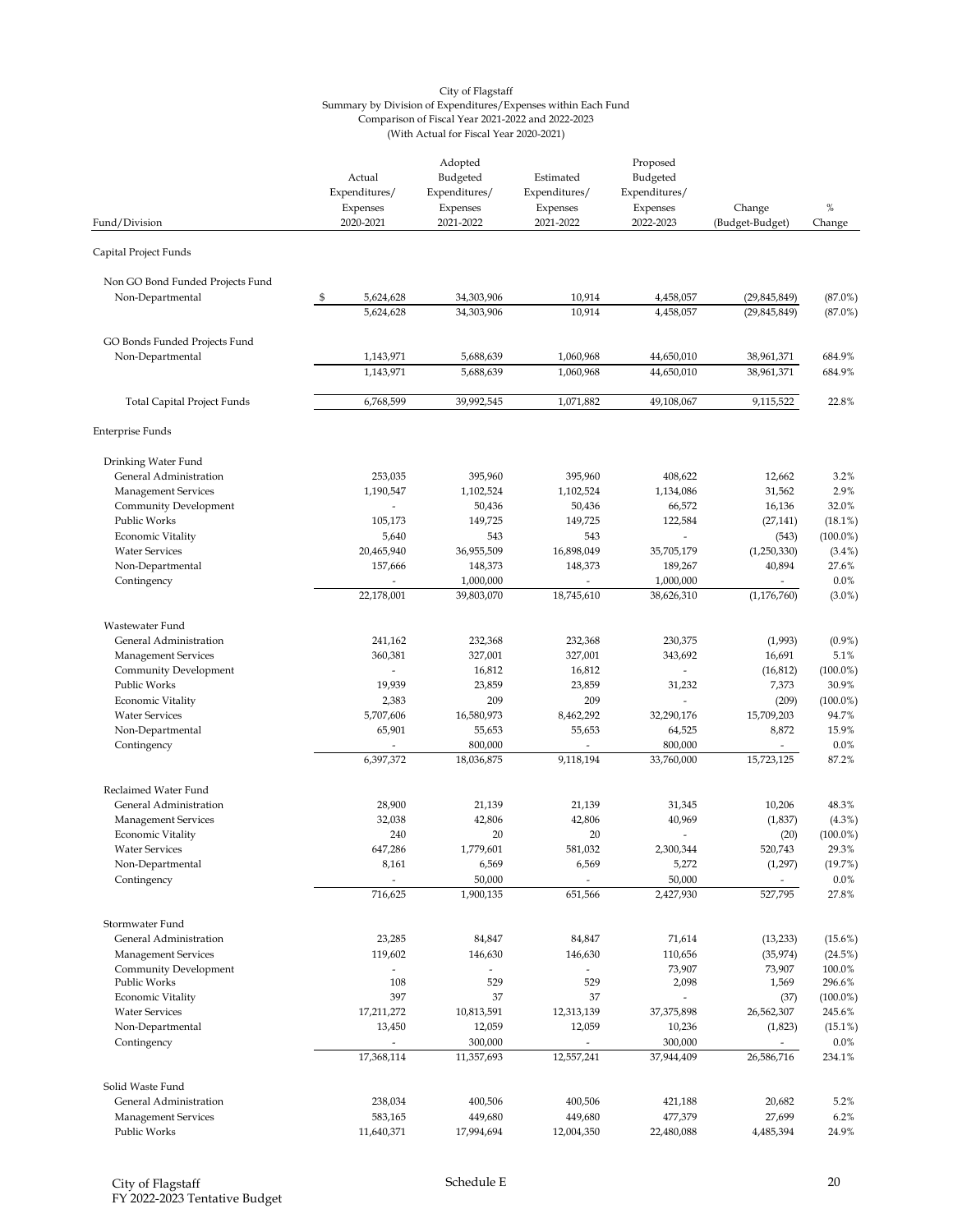| Fund/Division                                    |    | Actual<br>Expenditures/<br>Expenses<br>2020-2021 | Adopted<br>Budgeted<br>Expenditures/<br>Expenses<br>2021-2022 | Estimated<br>Expenditures/<br>Expenses<br>2021-2022 | Proposed<br>Budgeted<br>Expenditures/<br>Expenses<br>2022-2023 | Change<br>(Budget-Budget) | $\%$<br>Change |
|--------------------------------------------------|----|--------------------------------------------------|---------------------------------------------------------------|-----------------------------------------------------|----------------------------------------------------------------|---------------------------|----------------|
|                                                  |    |                                                  |                                                               |                                                     |                                                                |                           |                |
| Solid Waste Fund - Continued                     |    |                                                  |                                                               |                                                     |                                                                |                           |                |
| <b>Economic Vitality</b>                         | \$ | 5,332                                            | 480                                                           | 480                                                 |                                                                | (480)                     | $(100.0\%)$    |
| Non-Departmental                                 |    | 177,790                                          | 187,937                                                       | 187,937                                             | 258,843                                                        | 70,906                    | 37.7%          |
| Contingency                                      |    | $\overline{\phantom{a}}$                         | 500,000                                                       | $\overline{\phantom{a}}$                            | 500,000                                                        | $\sim$                    | 0.0%           |
|                                                  |    | 12,644,692                                       | 19,533,297                                                    | 13,042,953                                          | 24,137,498                                                     | 4,604,201                 | 23.6%          |
| Sustainability and Environmental Management Fund |    |                                                  |                                                               |                                                     |                                                                |                           |                |
| General Administration                           |    | 28,022                                           | 1,970,635                                                     | 1,155,385                                           | 127,733                                                        | (1,842,902)               | $(93.5\%)$     |
| Management Services                              |    | 112,275                                          | 110,619                                                       | 110,619                                             | 106,664                                                        | (3,955)                   | $(3.6\%)$      |
| Public Works                                     |    | 897,632                                          | 25,665                                                        | 25,665                                              | 137,982                                                        | 112,317                   | 437.6%         |
| Economic Vitality                                |    | 444                                              | 39                                                            | 39                                                  | ä,                                                             | (39)                      | $(100.0\%)$    |
| Non-Departmental                                 |    | 15,465                                           | 11,138                                                        | 11,138                                              | 14,861                                                         | 3,723                     | 33.4%          |
| Sustainability                                   |    | ÷,                                               | $\overline{\phantom{a}}$                                      |                                                     | 6,175,947                                                      | 6,175,947                 | 100.0%         |
| Contingency                                      |    |                                                  | 30.000                                                        |                                                     | 30,000                                                         | $\overline{\phantom{a}}$  | 0.0%           |
|                                                  |    | 1,053,838                                        | 2,148,096                                                     | 1,302,846                                           | 6,593,187                                                      | 4,445,091                 | 206.9%         |
| Airport Fund                                     |    |                                                  |                                                               |                                                     |                                                                |                           |                |
| General Administration                           |    | 57,956                                           | 122,351                                                       | 122,351                                             | 128,782                                                        | 6,431                     | 5.3%           |
| <b>Management Services</b>                       |    | 168,268                                          | 134,383                                                       | 134,383                                             | 140,153                                                        | 5,770                     | 4.3%           |
| <b>Public Works</b>                              |    | 76,177                                           | 109,899                                                       | 109,899                                             | 108,393                                                        | (1,506)                   | $(1.4\%)$      |
| Economic Vitality                                |    | 5,984,828                                        | 25,201,385                                                    | 9,787,299                                           | 44,236,676                                                     | 19,035,291                | 75.5%          |
| Non-Departmental                                 |    | 29,338                                           | 38,183                                                        | 38,183                                              | 43,078                                                         | 4,895                     | 12.8%          |
| Contingency                                      |    | $\overline{\phantom{a}}$                         | 100,000                                                       |                                                     | 100,000                                                        | $\overline{\phantom{a}}$  | 0.0%           |
|                                                  |    | 6,316,567                                        | 25,706,201                                                    | 10,192,115                                          | 44,757,082                                                     | 19,050,881                | 74.1%          |
| Flagstaff Housing Authority Fund                 |    |                                                  |                                                               |                                                     |                                                                |                           |                |
| Community Development                            |    | 8,354,956                                        | 8,791,305                                                     | 8,791,305                                           | 10,686,430                                                     | 1,895,125                 | 21.6%          |
| Contingency                                      |    |                                                  | 1,001,250                                                     | $\overline{\phantom{a}}$                            | 1,001,250                                                      |                           | 0.0%           |
|                                                  |    | 8,354,956                                        | 9,792,555                                                     | 8,791,305                                           | 11,687,680                                                     | 1,895,125                 | 19.4%          |
| <b>Total Enterprise Funds</b>                    |    | 75,030,165                                       | 128,277,922                                                   | 74,401,830                                          | 199,934,096                                                    | 71,656,174                | 55.9%          |
| Total All Funds                                  | \$ | 310,466,863                                      | 388,818,634                                                   | 209,285,147                                         | 540,887,795                                                    | 152,069,161               | 39.1%          |
|                                                  |    |                                                  |                                                               |                                                     |                                                                |                           |                |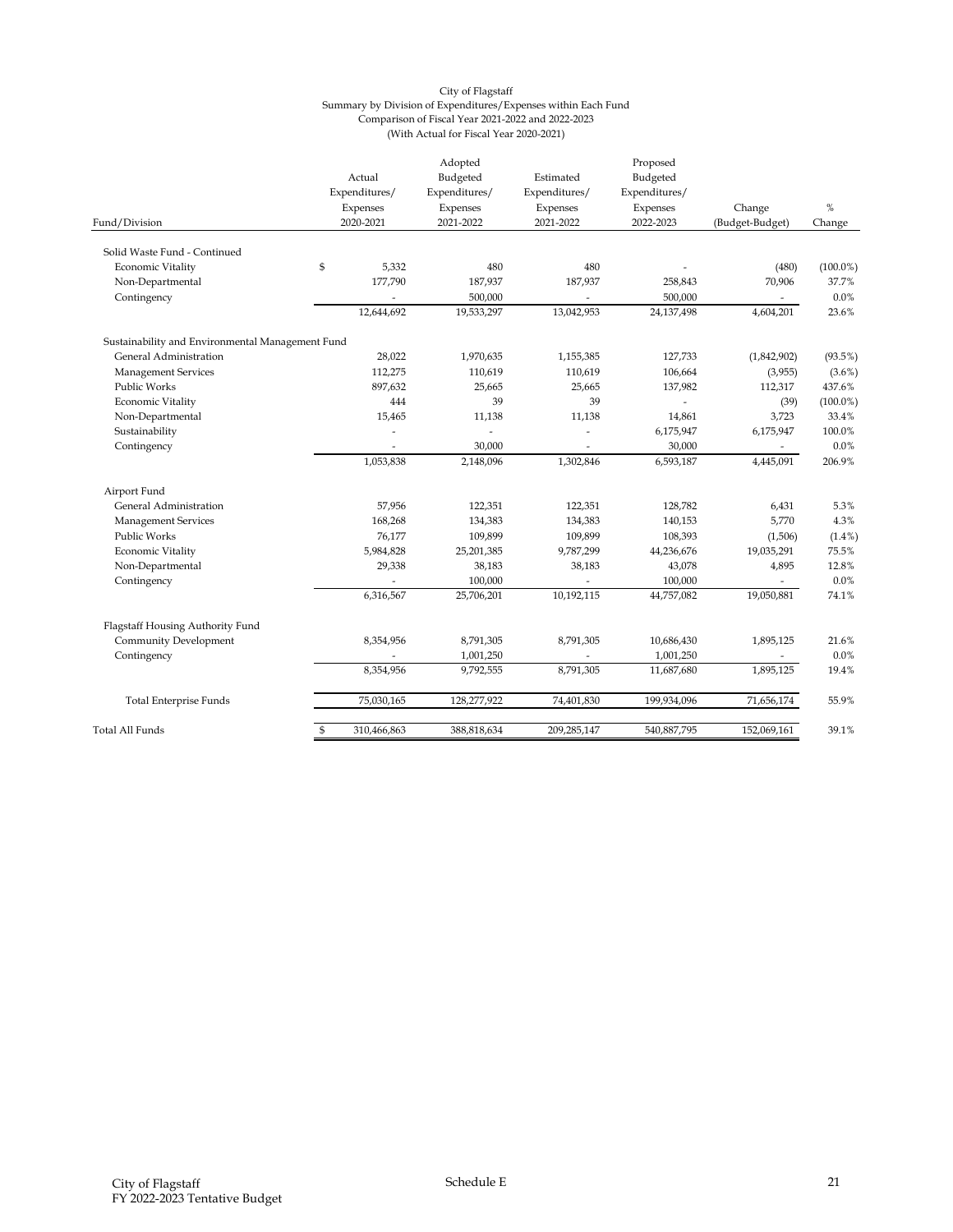#### City of Flagstaff Budget by Division and Section Comparison of Fiscal Year 2021-2022 and 2022-2023 (With Actual for Fiscal Year 2020-2021)

|                                                         | Actual<br>Expenditures/<br>Expenses | Adopted<br>Budgeted<br>Expenditures/<br>Expenses | Estimated<br>Expenditures/<br>Expenses | Proposed<br>Budgeted<br>Expenditures/<br>Expenses | Change                  | $\%$                |
|---------------------------------------------------------|-------------------------------------|--------------------------------------------------|----------------------------------------|---------------------------------------------------|-------------------------|---------------------|
| Division/Section                                        | 2020-2021                           | 2021-2022                                        | 2021-2022                              | 2022-2023                                         | (Budget-Budget)         | Change              |
| General Administration                                  |                                     |                                                  |                                        |                                                   |                         |                     |
| City Manager                                            | \$<br>1,815,932                     | 2,350,515                                        | 2,259,057                              | 1,880,760                                         | (469,755)               | $(20.0\%)$          |
| City Clerk                                              |                                     | $\sim$                                           |                                        | 869,065                                           | 869,065                 | 100.0%              |
| Human Resources<br>Risk Management                      | 875,091<br>209,867                  | 1,176,290<br>280,232                             | 1,118,233<br>280,232                   | 1,322,357<br>281,444                              | 146,067<br>1,212        | 12.4%<br>0.4%       |
| <b>Information Technology</b>                           | 3,107,771                           | 6,896,507                                        | 3,481,631                              | 21,877,173                                        | 14,980,666              | 217.2%              |
| City Attorney                                           | 2,032,092                           | 2,204,138                                        | 2,204,138                              | 2,425,776                                         | 221,638                 | 10.1%               |
| Flagstaff Municipal Court                               | 3,337,290                           | 3,909,161                                        | 3,828,525                              | 4,019,459                                         | 110,298                 | 2.8%                |
| Sustainability                                          | 791,189                             | 1,756,422                                        | 941,172                                | ÷                                                 | (1,756,422)             | $(100.0\%)$         |
| Environmental Management                                |                                     | 111,059                                          | 111,059                                |                                                   | (111,059)               | $(100.0\%)$         |
|                                                         | 12,169,232                          | 18,684,324                                       | 14,224,047                             | 32,676,034                                        | 13,991,710              | 74.9%               |
| <b>Management Services</b>                              |                                     |                                                  |                                        |                                                   |                         |                     |
| Management Services Administration                      | 270,226                             | 305,350                                          | 305,350                                | 322,152                                           | 16,802                  | 5.5%                |
| Purchasing                                              | 902,799                             | 999,197                                          | 999,197                                | 736,601                                           | (262, 596)              | (26.3%)             |
| Grants, Contracts and Emergency Management              |                                     | $\overline{\phantom{a}}$                         |                                        | 615,146                                           | 615,146                 | 100.0%              |
| Revenue                                                 | 1,499,024                           | 2,036,704                                        | 1,899,890                              | 2,282,013                                         | 245,309                 | 12.0%               |
| Finance                                                 | 1,385,237<br>4,057,286              | 1,660,851<br>5,002,102                           | 1,460,851<br>4,665,288                 | 1,728,547<br>5,684,459                            | 67,696<br>682,357       | 4.1%<br>13.6%       |
|                                                         |                                     |                                                  |                                        |                                                   |                         |                     |
| Fire                                                    |                                     |                                                  |                                        |                                                   |                         |                     |
| Fire Operations<br><b>Fire Grants</b>                   | 11,362,967<br>741,782               | 13,975,389<br>3,513,201                          | 13,300,042<br>3,513,201                | 19,107,444<br>2,805,059                           | 5,132,055<br>(708, 142) | 36.7%<br>$(20.2\%)$ |
| <b>Fire Watershed Protection</b>                        | 363,568                             | 945,479                                          | 945,479                                | 2,174,900                                         | 1,229,421               | 130.0%              |
|                                                         | 12,468,317                          | 18,434,069                                       | 17,758,722                             | 24,087,403                                        | 5,653,334               | 30.7%               |
| Police                                                  |                                     |                                                  |                                        |                                                   |                         |                     |
| <b>Police Operations</b>                                | 18,555,389                          | 19,498,534                                       | 18,921,343                             | 21,103,226                                        | 1,604,692               | 8.2%                |
| <b>Police Grants</b>                                    | 1,405,225                           | 2,388,609                                        | 2,300,609                              | 2,921,807                                         | 533,198                 | 22.3%               |
|                                                         | 19,960,614                          | 21,887,143                                       | 21,221,952                             | 24,025,033                                        | 2,137,890               | 9.8%                |
| Community Development                                   |                                     |                                                  |                                        |                                                   |                         |                     |
| Community Development Administration                    | 361,084                             | 412,545                                          | 412,545                                | 504,375                                           | 91,830                  | 22.3%               |
| Engineering                                             | 1,600,684                           | $\overline{a}$                                   |                                        | $\overline{\phantom{m}}$                          | $\frac{1}{2}$           | $0.0\%$             |
| Capital Improvements                                    | (164, 231)                          |                                                  |                                        |                                                   | ٠                       | $0.0\%$             |
| Planning and Development Services                       | 3,003,202                           | 3,692,681                                        | 3,412,633                              | 2,230,684                                         | (1,461,997)             | $(39.6\%)$          |
| Building Safety and Code Compliance                     |                                     |                                                  |                                        | 1,838,807                                         | 1,838,807               | 100.0%              |
| Housing                                                 | 397,204                             | 476,007                                          | 453,880                                | 445,440                                           | (30, 567)               | $(6.4\%)$           |
| <b>Community Housing Services</b>                       | 276,652                             | 1,804,649<br>900,000                             | 83,892                                 | 2,625,279                                         | 820,630                 | 45.5%               |
| <b>Community Housing Grants</b><br><b>CDBG</b> Grants   | ۰<br>1,588,743                      | 2,266,688                                        | 900,000<br>1,138,972                   | 780,000<br>2,507,756                              | (120,000)<br>241,068    | (13.3%)<br>10.6%    |
| Transportation CIP                                      | 1,957,989                           | $\overline{\phantom{a}}$                         | ä,                                     | $\overline{\phantom{m}}$                          | ٠                       | 0.0%                |
| Road Repair Construction                                | 5,660,883                           |                                                  |                                        |                                                   |                         | 0.0%                |
| <b>Street Widening Projects</b>                         | 1,415,932                           |                                                  |                                        |                                                   | ٠                       | $0.0\%$             |
| <b>Street Operations</b>                                | 30,082                              |                                                  |                                        |                                                   |                         | $0.0\%$             |
| Bicycle and Pedestrian Projects                         | 654,932                             |                                                  |                                        |                                                   |                         | $0.0\%$             |
| General Transportation Improvements                     | 261,782                             |                                                  |                                        |                                                   |                         | $0.0\%$             |
| Flagstaff Urban Trails System                           | 1,162,550                           |                                                  |                                        |                                                   |                         | $0.0\%$             |
| <b>Flagstaff Housing Authority</b>                      | 8,354,956<br>26,562,444             | 8,791,305<br>18,343,875                          | 8,791,305<br>15,193,227                | 10,686,430<br>21,618,771                          | 1,895,125<br>3,274,896  | 21.6%<br>17.9%      |
|                                                         |                                     |                                                  |                                        |                                                   |                         |                     |
| Public Works                                            |                                     |                                                  |                                        |                                                   |                         |                     |
| Public Works Administration                             | 172,887                             | 71,217                                           | 71,217                                 | 212,789                                           | 141,572                 | 198.8%              |
| Public Facilities Maintenance<br><b>USGS Facilities</b> | 1,264,054<br>586,908                | 2,634,009<br>939,873                             | 1,447,414<br>779,562                   | 2,890,831<br>1,439,873                            | 256,822<br>500,000      | 9.8%<br>53.2%       |
| <b>Fleet Services</b>                                   | 25,149                              | 650,528                                          | 44,463                                 | 613,528                                           | (37,000)                | (5.7%)              |
| Parks                                                   | 3,181,394                           | 5,865,790                                        | 4,016,011                              |                                                   | (5,865,790)             | $(100.0\%)$         |
| Recreation                                              | 2,232,958                           | 4,571,833                                        | 4,303,153                              |                                                   | (4,571,833)             | $(100.0\%)$         |
| Open Space                                              | (6,845)                             | 245,415                                          | 212,459                                |                                                   | (245, 415)              | $(100.0\%)$         |
| Street Maintenance and Repairs                          | 5,700,242                           | 6,529,188                                        | 5,527,188                              | 7,253,529                                         | 724,341                 | 11.1%               |
| Street Construction and Reconstruction                  | 2,719,321                           | 5,434,626                                        | 810,013                                | 6,935,517                                         | 1,500,891               | 27.6%               |
| Road Repair Pavement Preservation                       | 2,021,620                           | 1,253,071                                        | 1,125,709                              | 5,055,742                                         | 3,802,671               | 303.5%              |
| Landfill                                                | 2,847,232                           | 9,084,176                                        | 4,593,938                              | 3,512,632                                         | (5,571,544)             | (61.3%)             |
| Collections                                             | 7,904,355                           | 8,425,554                                        | 6,925,448                              | 9,411,860                                         | 986,306                 | 11.7%               |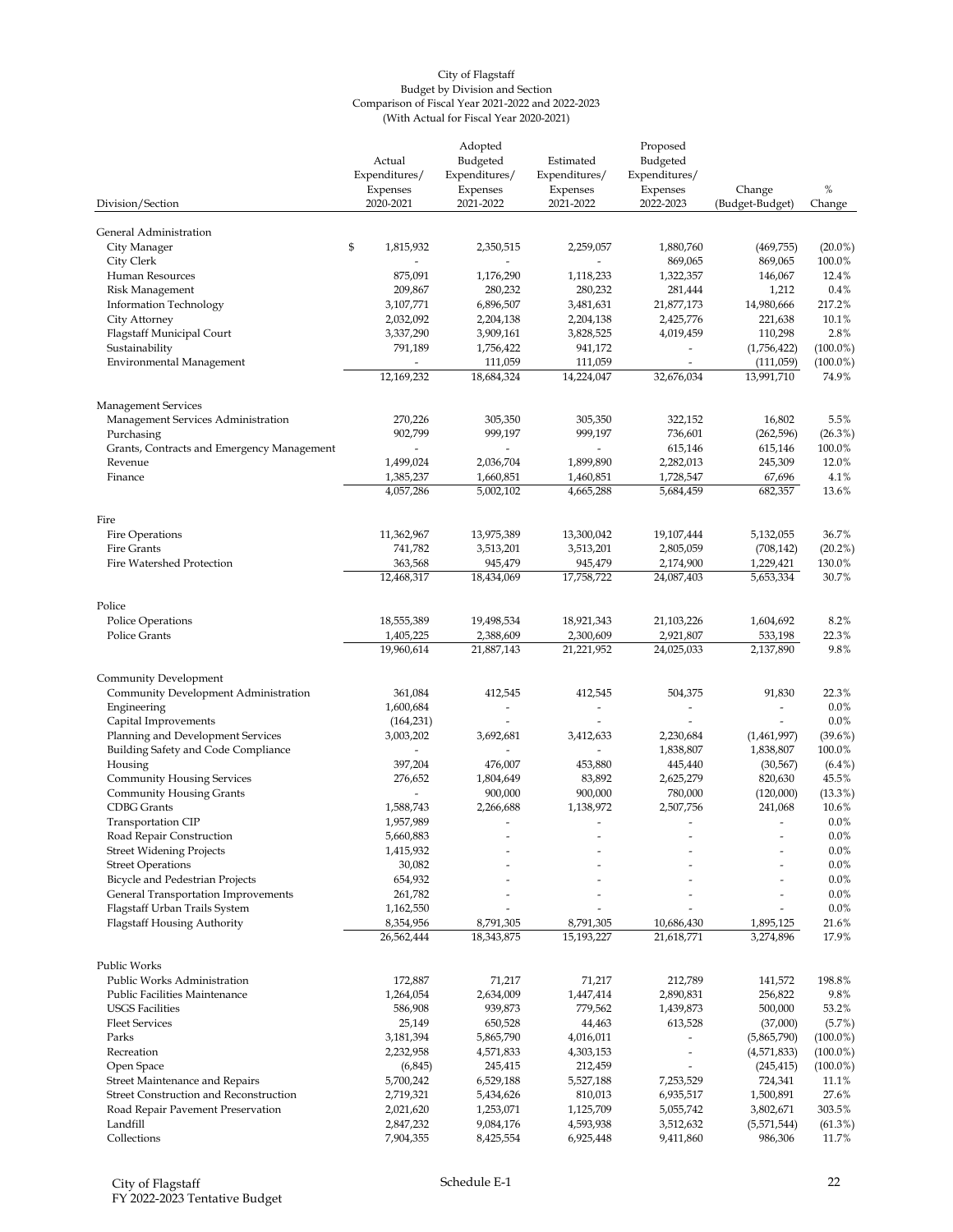#### City of Flagstaff Budget by Division and Section Comparison of Fiscal Year 2021-2022 and 2022-2023 (With Actual for Fiscal Year 2020-2021)

|                                                                          | Actual<br>Expenditures/<br>Expenses | Adopted<br>Budgeted<br>Expenditures/<br>Expenses | Estimated<br>Expenditures/<br>Expenses | Proposed<br>Budgeted<br>Expenditures/<br>Expenses | Change                 | %                   |
|--------------------------------------------------------------------------|-------------------------------------|--------------------------------------------------|----------------------------------------|---------------------------------------------------|------------------------|---------------------|
| Division/Section                                                         | 2020-2021                           | 2021-2022                                        | 2021-2022                              | 2022-2023                                         | (Budget-Budget)        | Change              |
| Public Works - Continued                                                 |                                     |                                                  |                                        |                                                   |                        |                     |
| Solid Waste - Capital Improvements                                       | \$                                  |                                                  |                                        | 9,103,577                                         | 9,103,577              | 100.0%              |
| Solid Waste Debt Service                                                 | 668,661                             | 219,569                                          | 219,569                                | 215,719                                           | (3,850)                | $(1.8\%)$           |
| <b>Environmental Management</b>                                          | 75,612                              | L,                                               |                                        | -                                                 |                        | $0.0\%$             |
| Recreation - BBB                                                         | 10,358                              | 10,400                                           | 10,400                                 | L.                                                | (10, 400)              | $(100.0\%)$         |
|                                                                          | 29,403,906                          | 45,935,249                                       | 30,086,544                             | 46,645,597                                        | 710,348                | 1.5%                |
| <b>Economic Vitality</b>                                                 |                                     |                                                  |                                        |                                                   |                        |                     |
| Library City Direct                                                      | 3,347,459                           | 5,545,473                                        | 3,966,862                              | 5,900,731                                         | 355,258                | 6.4%                |
| Library County Direct                                                    | 577,166                             | 665,480                                          | 665,480                                | 682,302                                           | 16,822                 | 2.5%                |
| Library County Indirect Shared Services                                  | 400,827                             | 1,238,989                                        | 1,238,989                              | 491,026                                           | (747, 963)             | $(60.4\%)$          |
| Library Grants                                                           | 66,745                              | 45,000                                           | 45,000                                 | 100,000                                           | 55,000                 | 122.2%              |
| Community Investment                                                     | 119,599                             | 202,834                                          | 127,834                                | 258,918                                           | 56,084                 | 27.7%               |
| Beautification                                                           | 349,586                             | 625,863                                          | 519,863                                | 790,615                                           | 164,752                | 26.3%               |
| Beautification - Capital Improvements                                    | 175,922                             | 5,502,004                                        | 236,013                                | 5,263,484                                         | (238, 520)             | $(4.3\%)$           |
| Economic Development                                                     | 915,711                             | 1,492,070                                        | 1,099,447                              | 1,496,867                                         | 4,797                  | 0.3%                |
| Economic Development Debt Service                                        | 247,054                             | 250,481                                          | 250,481                                | 248,363                                           | (2, 118)               | $(0.8\%)$           |
| Tourism                                                                  | 1,949,772                           | 2,586,269                                        | 2,586,269                              | 2,610,735                                         | 24,466                 | 0.9%                |
| <b>Visitor Services</b>                                                  | 365,101                             | 570,015                                          | 490,015                                | 660,714                                           | 90,699                 | 15.9%               |
| Arts and Science                                                         | 623,631                             | 1,340,007                                        | 619,507                                | 1,258,679                                         | (81, 328)              | $(6.1\%)$           |
| Parking District                                                         | 457,038                             | 1,898,971                                        | 731,135                                | 2,239,499                                         | 340,528                | 17.9%               |
| Parking District Debt Service                                            | 115,025                             | 115,025                                          | 115,025                                | 115,025                                           | ÷,                     | 0.0%                |
| Airport                                                                  | 5,751,998                           | 24,969,509                                       | 9,555,423                              | 44,004,940                                        | 19,035,431             | 76.2%               |
| <b>Airport Debt Service</b>                                              | 231,736                             | 231,736                                          | 231,736                                | 231,736                                           |                        | 0.0%                |
|                                                                          | 15,694,370                          | 47,279,726                                       | 22,479,079                             | 66,353,634                                        | 19,073,908             | 40.3%               |
| <b>Water Services</b>                                                    |                                     |                                                  |                                        |                                                   |                        |                     |
| Administration                                                           | 2,381,160                           | 2,301,815                                        | 2,301,815                              | 1,992,432                                         | (309, 383)             | $(13.4\%)$          |
| <b>Water Production</b>                                                  | 3,372,146                           | 5,251,468                                        | 4,323,550                              | 5,080,177                                         | (171,291)              | $(3.3\%)$           |
| Water Distribution                                                       | 2,180,815                           | 2,464,024                                        | 2,104,444                              | 2,724,079                                         | 260,055                | 10.6%               |
| Water Resource Management                                                | 592,993                             | 703,298                                          | 703,298                                | 706,291                                           | 2,993                  | 0.4%                |
| <b>Engineering Services</b>                                              | 423,103                             | 584,531                                          | 584,531                                | 505,838                                           | (78, 693)              | (13.5%)             |
| Regulatory Compliance                                                    | 1,005,228                           | 1,099,164                                        | 1,099,164                              | 1,239,518                                         | 140,354                | 12.8%               |
| <b>SCADA</b> Information Systems                                         | 753,973                             | 1,063,768                                        | 700,990                                | 1,424,755                                         | 360,987                | 33.9%               |
| Wastewater Treatment - Wildcat                                           | 1,842,568                           | 3,029,059                                        | 2,284,883                              | 3,015,242                                         | (13, 817)              | $(0.5\%)$           |
| Wastewater Treatment - Rio Plant                                         | 1,103,367                           | 1,262,328                                        | 1,222,328                              | 1,290,982                                         | 28,654                 | 2.3%                |
| Wastewater Collection                                                    | 982,313                             | 1,257,982                                        | 1,257,982                              | 1,477,149                                         | 219,167                | 17.4%               |
| Reclaim Water                                                            | 355,340                             | 615,592                                          | 514,465                                | 676,911                                           | 61,319                 | 10.0%               |
| Stormwater                                                               | 821,285                             | 3,008,815                                        | 9,561,885                              | 1,349,480                                         | (1,659,335)            | $(55.1\%)$          |
| Drinking Water Capital Improvements                                      | 7,439,023                           | 21,049,257                                       | 2,595,405                              | 19,733,025                                        | (1,316,232)            | $(6.3\%)$           |
| <b>Wastewater Capital Improvements</b>                                   | 884,950                             | 8,870,724                                        | 1,536,219                              | 24,421,851                                        | 15,551,127             | 175.3%              |
| Reclaim Water Capital Improvements                                       | 291,946                             | 1,164,009                                        | 66,567                                 | 1,623,433                                         | 459,424                | 39.5%               |
| Stormwater Capital Improvements                                          | 16,389,987                          | 6,599,776                                        | 2,659,254                              | 33,891,639                                        | 27,291,863             | 413.5%              |
| Drinking Water Debt Service                                              | 2,317,499                           | 2,438,184                                        | 2,484,852                              | 2,299,064                                         | (139, 120)             | (5.7%)              |
| <b>Wastewater Debt Service</b>                                           | 894,408                             | 2,160,880                                        | 2,160,880                              | 2,084,952                                         | (75, 928)              | (3.5%)              |
| Stormwater Debt Service                                                  | 44,032,104                          | 1,205,000<br>66,129,674                          | 92,000<br>38,254,512                   | 2,134,779<br>107,671,597                          | 929,779<br>41,541,923  | 77.2%<br>62.8%      |
|                                                                          |                                     |                                                  |                                        |                                                   |                        |                     |
| Non-Departmental<br>Council and Commissions                              | 445,373                             | 441,000                                          |                                        | 472,049                                           |                        |                     |
|                                                                          |                                     |                                                  | 441,000                                |                                                   | 31,049                 | 7.0%                |
| Non-Departmental<br>Transit                                              | 3,187,587                           | 11,109,776                                       | 4,757,575                              | 17,776,722                                        | 6,666,946<br>3,239,367 | 60.0%               |
|                                                                          | 3,776,645                           | 8,059,031                                        | 4,757,717                              | 11,298,398                                        |                        | 40.2%<br>684.9%     |
| GO Bond Funded Projects                                                  | 1,143,971                           | 5,688,639                                        | 1,060,968                              | 44,650,010                                        | 38,961,371             |                     |
| GO Bond Debt Service                                                     | 7,303,370<br>5,624,628              | 7,388,402                                        | 7,388,402                              | 8,302,508                                         | 914,106                | 12.4%               |
| Non GO Bond Funded Projects                                              |                                     | 34,303,906                                       | 10,914                                 | 4,458,057                                         | (29, 845, 849)         | $(87.0\%)$          |
| 4th Street Debt Service                                                  | 2,210,013<br>1,485,538              | 1,487,663                                        | 1,487,663                              | 1,486,763                                         | (900)                  | $0.0\%$             |
| Road Repair Debt Service                                                 |                                     |                                                  |                                        |                                                   | 1,548,000              | $(0.1\%)$<br>100.0% |
| Roadway, Pedestrian, Bicycle & Safety Debt Servi<br>Pension Debt Service | 120,578,514                         | 9,197,890                                        | 9,197,890                              | 1,548,000<br>9,197,868                            |                        | $(0.0\%)$           |
| Facility Improvement Debt                                                | 338,945                             | 342,121                                          | 342,121                                | 527,823                                           | (22)<br>185,702        | 54.3%               |
|                                                                          | 146,094,584                         | 78,018,428                                       | 29,444,250                             | 99,718,198                                        | 21,699,770             | 27.8%               |
|                                                                          |                                     |                                                  |                                        |                                                   |                        |                     |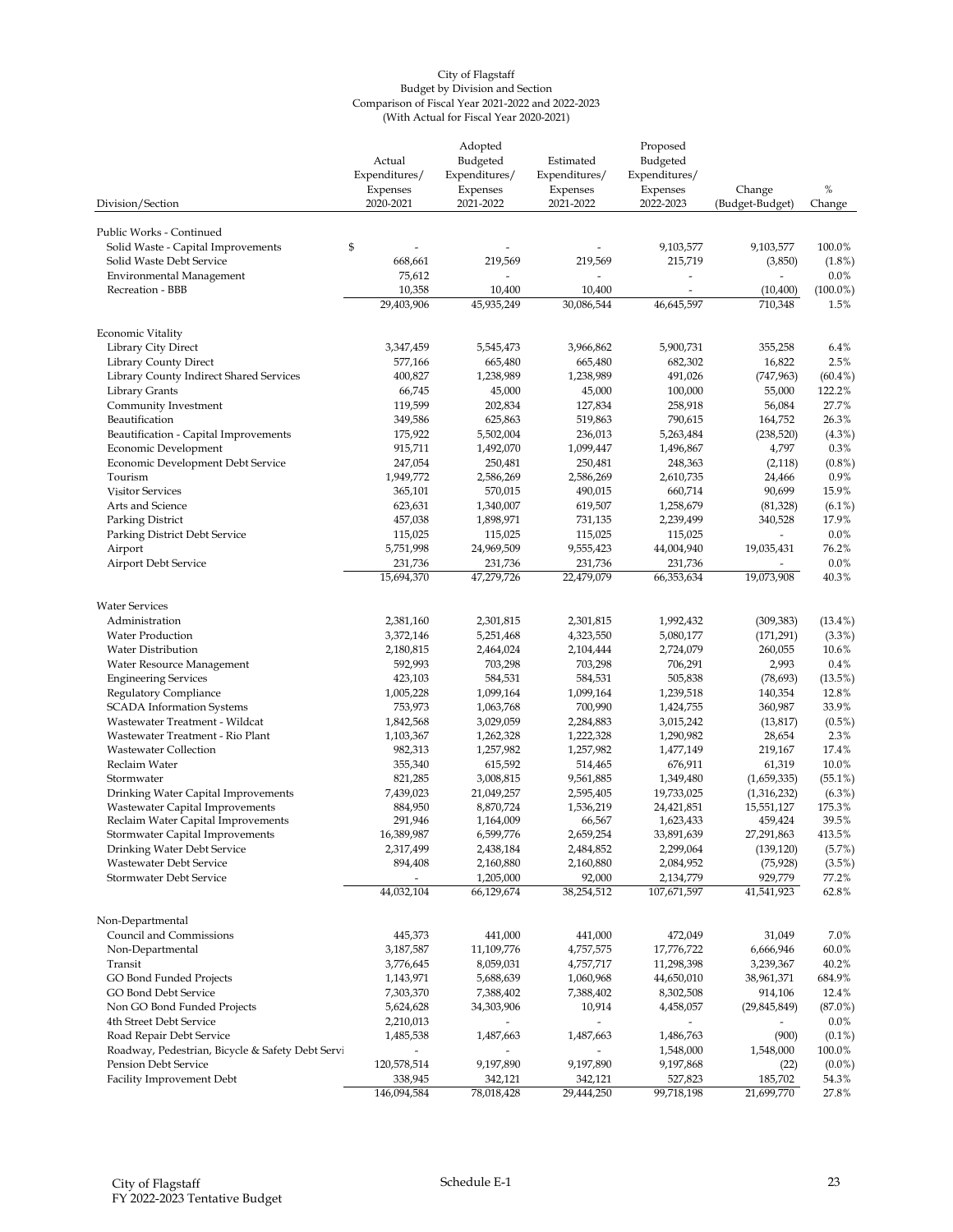#### City of Flagstaff Budget by Division and Section Comparison of Fiscal Year 2021-2022 and 2022-2023 (With Actual for Fiscal Year 2020-2021)

| Division/Section                       | Actual<br>Expenditures/<br>Expenses<br>2020-2021 | Adopted<br>Budgeted<br>Expenditures/<br>Expenses<br>2021-2022 | Estimated<br>Expenditures/<br>Expenses<br>2021-2022 | Proposed<br>Budgeted<br>Expenditures/<br>Expenses<br>2022-2023 | Change<br>(Budget-Budget) | $\%$<br>Change |
|----------------------------------------|--------------------------------------------------|---------------------------------------------------------------|-----------------------------------------------------|----------------------------------------------------------------|---------------------------|----------------|
| City Engineering                       |                                                  |                                                               |                                                     |                                                                |                           |                |
| \$<br>Engineering                      |                                                  | 2,143,009                                                     | 2,088,009                                           | 2,231,692                                                      | 88,683                    | 4.1%           |
| Capital Improvements                   |                                                  | (143, 496)                                                    | (143, 496)                                          | (107, 411)                                                     | 36,085                    | $(25.1\%)$     |
| Transportation CIP                     |                                                  | 17,558,725                                                    | 3,679,176                                           | 33,000,429                                                     | 15,441,704                | 87.9%          |
| Road Repair Construction               |                                                  | 12,718,149                                                    | 7,794,720                                           | 6,506,575                                                      | (6,211,574)               | $(48.8\%)$     |
| New Street Projects                    |                                                  |                                                               |                                                     | 295,500                                                        | 295,500                   | 100.0%         |
| <b>Street Widening Projects</b>        |                                                  | 8,371,118                                                     | 494,013                                             | 8,538,342                                                      | 167,224                   | 2.0%           |
| <b>Street Operations</b>               |                                                  | 8,817,117                                                     | 74,947                                              | 12,163,973                                                     | 3,346,856                 | 38.0%          |
| <b>Bicycle and Pedestrian Projects</b> |                                                  | 10,209,052                                                    | 1,398,596                                           | 10,594,565                                                     | 385,513                   | 3.8%           |
| General Transportation Improvements    |                                                  | 2,107,310                                                     | 202,811                                             | 10,504,375                                                     | 8,397,065                 | 398.5%         |
|                                        |                                                  | 61,780,984                                                    | 15,588,776                                          | 83,728,040                                                     | 21,947,056                | 35.5%          |
| Parks, Recreation, Open Space & Events |                                                  |                                                               |                                                     |                                                                |                           |                |
| Parks                                  |                                                  |                                                               |                                                     | 7,540,732                                                      | 7,540,732                 | 100.0%         |
| Recreation                             |                                                  |                                                               |                                                     | 5,199,839                                                      | 5,199,839                 | 100.0%         |
| Open Space                             |                                                  |                                                               |                                                     | 640,789                                                        | 640,789                   | 100.0%         |
| Recreation - BBB                       |                                                  |                                                               | $\tilde{\phantom{a}}$                               | 1,810,400                                                      | 1,810,400                 | 100.0%         |
|                                        | $\overline{\phantom{a}}$                         | $\overline{\phantom{a}}$                                      | $\overline{\phantom{a}}$                            | 15,191,760                                                     | 15,191,760                | 100.0%         |
| Sustainability                         |                                                  |                                                               |                                                     |                                                                |                           |                |
| Sustainability                         |                                                  |                                                               |                                                     | 6,175,947                                                      | 6,175,947                 | 100.0%         |
| <b>Environmental Management</b>        |                                                  | $\overline{\phantom{a}}$                                      |                                                     | 132,012                                                        | 132,012                   | 100.0%         |
|                                        |                                                  |                                                               |                                                     | 6,307,959                                                      | 6,307,959                 | 100.0%         |
| Reserves/Contingencies                 | 24,006                                           | 7,323,060                                                     | 368,750                                             | 7,179,310                                                      | (143,750)                 | $(2.0\%)$      |
| <b>Grand Total</b><br>\$               | 310,466,863                                      | 388,818,634                                                   | 209, 285, 147                                       | 540,887,795                                                    | 152,069,161               | 39.1%          |

This schedule includes the entire budgetary responsibility of the division without regard to funding source. Operating revenue transfers provide the level of accountability for division managers and department heads.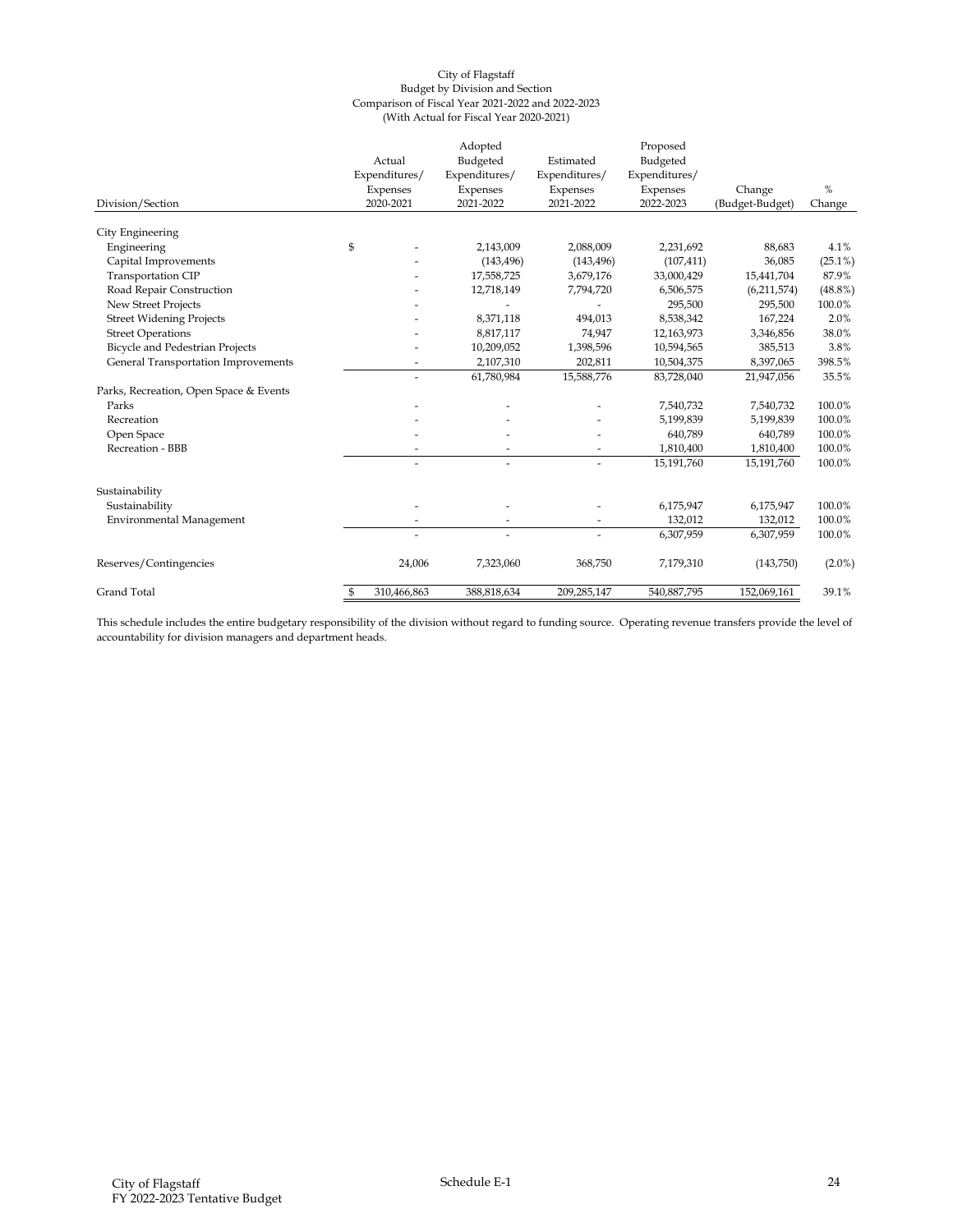#### City of Flagstaff Budget Summary by Division of Expenditures Comparison of Fiscal Year 2021-2022 and 2022-2023 (With Actual for Fiscal Year 2020-2021)

|                                       | Actual<br>Expenditures/<br>Expenses | Adopted<br>Budgeted<br>Expenditures/<br>Expenses | Estimated<br>Expenditures/<br>Expenses * | Proposed<br>Budgeted<br>Expenditures/<br>Expenses | Change                   | %               |
|---------------------------------------|-------------------------------------|--------------------------------------------------|------------------------------------------|---------------------------------------------------|--------------------------|-----------------|
| Division/Fund                         | 2020-2021                           | 2021-2022                                        | 2021-2022                                | 2022-2023                                         | (Budget-Budget)          | Change          |
| General Administration                |                                     |                                                  |                                          |                                                   |                          |                 |
| General Fund                          | \$<br>11,378,043                    | 16,816,843                                       | 13,171,816                               | 32,676,034                                        | 15,859,191               | 94.3%           |
| Library                               | 184,047                             | 272,459                                          | 272,459                                  | 280,520                                           | 8,061                    | 3.0%            |
| <b>HURF</b>                           | 138,764                             | 280,797                                          | 280,797                                  | 409,111                                           | 128,314                  | 45.7%           |
| Transportation                        | 72,462                              | 68,686                                           | 68,686                                   | 51,325                                            | (17, 361)                | $(25.3\%)$      |
| Parking District                      | 23,519                              | 40,596                                           | 40,596                                   | 39,437                                            | (1, 159)                 | $(2.9\%)$       |
| Drinking Water                        | 253,035                             | 395,960                                          | 395,960                                  | 408,622                                           | 12,662                   | 3.2%            |
| Wastewater                            | 241,162                             | 232,368                                          | 232,368                                  | 230,375                                           | (1,993)                  | $(0.9\%)$       |
| Reclaimed Water                       | 28,900                              | 21,139                                           | 21,139                                   | 31,345                                            | 10,206                   | 48.3%           |
| Stormwater                            | 23,285                              | 84,847                                           | 84,847                                   | 71,614                                            | (13, 233)                | $(15.6\%)$      |
| Solid Waste                           | 238,034                             | 400,506                                          | 400,506                                  | 421,188                                           | 20,682                   | 5.2%            |
| Sustainability and Environmental Mgmt | 28,022<br>57,956                    | 1,970,635<br>122,351                             | 1,155,385<br>122,351                     | 127,733<br>128,782                                | (1,842,902)              | (93.5%)<br>5.3% |
| Airport                               | 12,667,229                          | 20,707,187                                       | 16,246,910                               | 34,934,354                                        | 6,431<br>14,227,167      | 68.7%           |
|                                       |                                     |                                                  |                                          |                                                   |                          |                 |
| Community Development                 |                                     |                                                  |                                          |                                                   |                          |                 |
| General Fund                          | 5,197,943                           | 4,581,233                                        | 4,279,058                                | 5,019,306                                         | 438,073                  | 9.6%            |
| <b>HURF</b>                           | 1,468,024                           | 9,439,638                                        | 1,745,825                                |                                                   | (9,439,638)              | $(100.0\%)$     |
| Transportation                        | 9,042,855                           | $\overline{\phantom{a}}$                         | -                                        |                                                   | $\overline{\phantom{a}}$ | 0.0%            |
| <b>FUTS</b>                           | 1,162,550                           |                                                  |                                          |                                                   | $\overline{a}$           | 0.0%            |
| Housing and Community Services        | 1,865,395                           | 4,971,337                                        | 2,122,864                                | 5,913,035<br>66,572                               | 941,698<br>16,136        | 18.9%<br>32.0%  |
| Drinking Water<br>Wastewater          |                                     | 50,436<br>16,812                                 | 50,436<br>16,812                         |                                                   | (16, 812)                | $(100.0\%)$     |
| Stormwater                            |                                     |                                                  |                                          | 73,907                                            | 73,907                   | 100.0%          |
| <b>Flagstaff Housing Authority</b>    | 8,354,956                           | 8,791,305                                        | 8,791,305                                | 10,686,430                                        | 1,895,125                | 21.6%           |
|                                       | $\overline{27}$ ,091,723            | 27,850,761                                       | 17,006,300                               | 21,759,250                                        | (6,091,511)              | (21.9%)         |
| <b>Management Services</b>            |                                     |                                                  |                                          |                                                   |                          |                 |
| General Fund                          | 4,057,286                           | 5,002,102                                        | 4,665,288                                | 5,684,459                                         | 682,357                  | 13.6%           |
| Library                               | 209,713                             | 187,931                                          | 187,931                                  | 151,324                                           | (36,607)                 | $(19.5\%)$      |
| <b>HURF</b>                           | 201,018                             | 78,002                                           | 78,002                                   | 80,664                                            | 2,662                    | 3.4%            |
| Transportation                        | 188,863                             | 132,446                                          | 132,446                                  | 98,601                                            | (33, 845)                | $(25.6\%)$      |
| Parking District                      | 27,366                              | 11,338                                           | 11,338                                   | 13,601                                            | 2,263                    | 20.0%           |
| Drinking Water                        | 1,190,547                           | 1,102,524                                        | 1,102,524                                | 1,134,086                                         | 31,562                   | 2.9%            |
| Wastewater                            | 360,381                             | 327,001                                          | 327,001                                  | 343,692                                           | 16,691                   | 5.1%            |
| Reclaimed Water                       | 32,038                              | 42,806                                           | 42,806                                   | 40,969                                            | (1,837)                  | $(4.3\%)$       |
| Stormwater                            | 119,602                             | 146,630                                          | 146,630                                  | 110,656                                           | (35, 974)                | (24.5%)         |
| Solid Waste                           | 583,165                             | 449,680                                          | 449,680                                  | 477,379                                           | 27,699                   | 6.2%            |
| Sustainability and Environmental Mgmt | 112,275                             | 110,619                                          | 110,619                                  | 106,664                                           | (3,955)                  | $(3.6\%)$       |
| Airport                               | 168,268                             | 134,383                                          | 134,383                                  | 140,153                                           | 5,770                    | 4.3%            |
|                                       | 7,250,522                           | 7,725,462                                        | 7,388,648                                | 8,393,193                                         | 667,731                  | 8.6%            |
| Fire                                  |                                     |                                                  |                                          |                                                   |                          |                 |
| General Fund                          | 11,215,001                          | 17,488,590                                       | 16,813,243                               | 21,912,503                                        | 4,423,913                | 25.3%           |
| <b>COVID Relief Fund</b>              | 889,748                             |                                                  |                                          |                                                   |                          | 0.0%            |
| Water Resource & Infrastructure Fund  | 363,568                             | 945,479                                          | 945,479                                  | 2,174,900                                         | 1,229,421                | 130.0%          |
|                                       | 12,468,317                          | 18,434,069                                       | 17,758,722                               | 24,087,403                                        | 5,653,334                | 30.7%           |
| Police                                |                                     |                                                  |                                          |                                                   |                          |                 |
| General Fund                          | 18,916,316                          | 21,887,143                                       | 21,221,952                               | 24,025,033                                        | 2,137,890                | 9.8%            |
| <b>COVID Relief Fund</b>              | 1,044,298                           |                                                  |                                          |                                                   |                          | 0.0%            |
|                                       | 19,960,614                          | 21,887,143                                       | 21,221,952                               | 24,025,033                                        | 2,137,890                | 9.8%            |
| Public Works                          |                                     |                                                  |                                          |                                                   |                          |                 |
| General Fund                          | 7,456,505                           | 14,978,665                                       | 10,874,279                               | 5,157,021                                         | (9,821,644)              | $(65.6\%)$      |
| Library                               | 43,397                              | 40,058                                           | 40,058                                   | 28,892                                            | (11, 166)                | (27.9%)         |
| <b>HURF</b>                           | 8,568,321                           | 12,177,155                                       | 6,550,542                                | 14,382,887                                        | 2,205,732                | 18.1%           |
| Transportation                        | 2,061,427                           | 1,293,477                                        | 1,166,115                                | 5,100,717                                         | 3,807,240                | 294.3%          |
| Recreation                            | 10,358                              | 10,400                                           | 10,400                                   |                                                   | (10, 400)                | $(100.0\%)$     |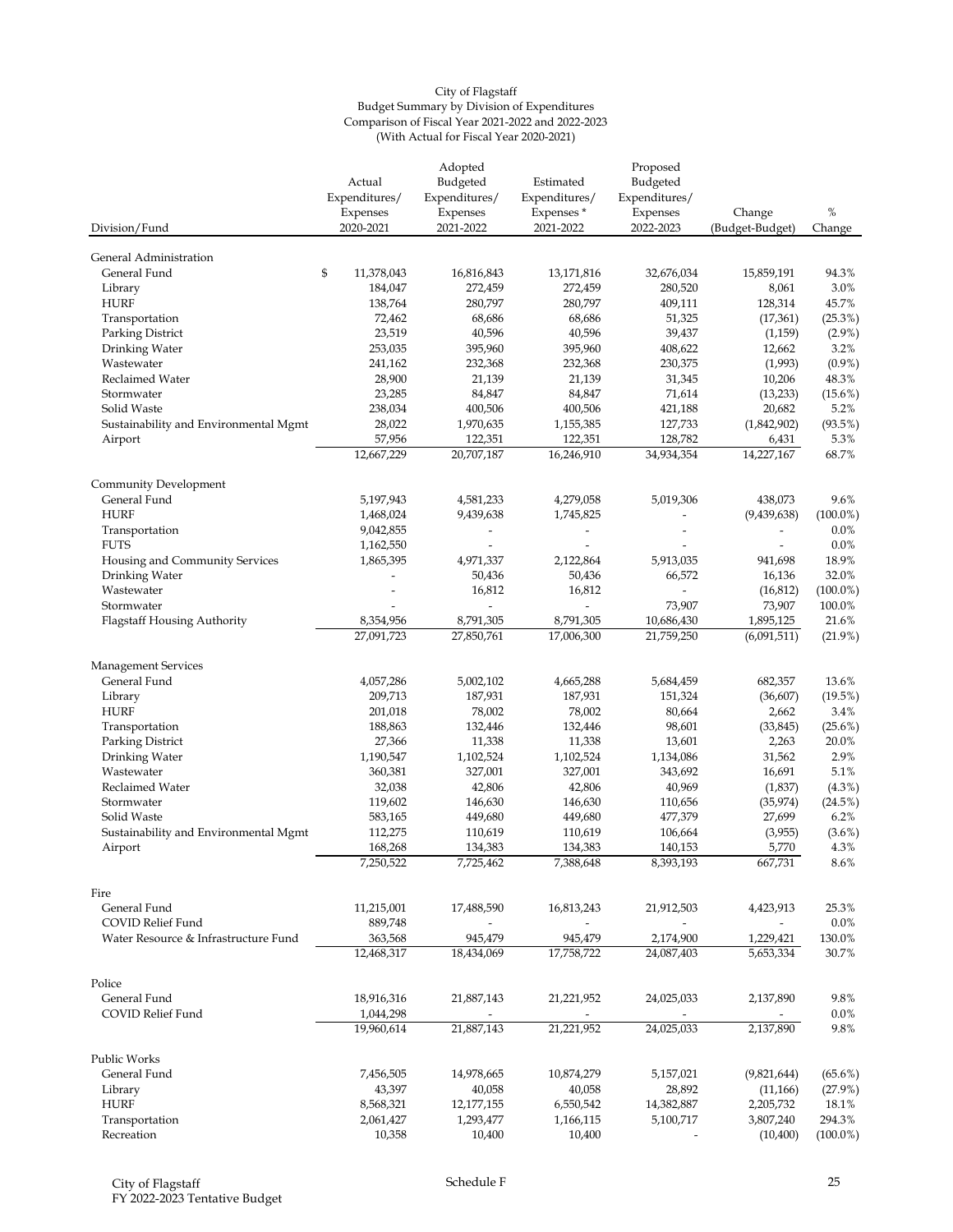#### City of Flagstaff Budget Summary by Division of Expenditures Comparison of Fiscal Year 2021-2022 and 2022-2023 (With Actual for Fiscal Year 2020-2021)

| Division/Fund                            | Actual<br>Expenditures/<br>Expenses<br>2020-2021 | Adopted<br>Budgeted<br>Expenditures/<br>Expenses<br>2021-2022 | Estimated<br>Expenditures/<br>Expenses*<br>2021-2022 | Proposed<br>Budgeted<br>Expenditures/<br>Expenses<br>2022-2023 | Change<br>(Budget-Budget) | %<br>Change      |
|------------------------------------------|--------------------------------------------------|---------------------------------------------------------------|------------------------------------------------------|----------------------------------------------------------------|---------------------------|------------------|
| Public Works - Continued                 |                                                  |                                                               |                                                      |                                                                |                           |                  |
| Parking District                         | \$<br>567                                        | 4,063                                                         | 4,063                                                | 420                                                            | (3,643)                   | (89.7%)          |
| Drinking Water                           | 105,173                                          | 149,725                                                       | 149,725                                              | 122,584                                                        | (27, 141)                 | $(18.1\%)$       |
| Wastewater                               | 19,939                                           | 23,859                                                        | 23,859                                               | 31,232                                                         | 7,373                     | 30.9%            |
| Stormwater                               | 108                                              | 529                                                           | 529                                                  | 2,098                                                          | 1,569                     | 296.6%           |
| Solid Waste                              | 11,640,371                                       | 17,994,694                                                    | 12,004,350                                           | 22,480,088                                                     | 4,485,394                 | 24.9%            |
| Sustainability and Environmental Mgmt    | 897,632                                          | 25,665                                                        | 25,665                                               | 137,982                                                        | 112,317                   | 437.6%           |
| Airport                                  | 76,177                                           | 109,899                                                       | 109,899                                              | 108,393                                                        | (1,506)                   | $(1.4\%)$        |
|                                          | 30,879,975                                       | 46,808,189                                                    | 30,959,484                                           | 47,555,522                                                     | 747,333                   | 1.6%             |
| <b>Economic Vitality</b>                 |                                                  |                                                               |                                                      |                                                                |                           |                  |
| General Fund                             | 119,599                                          | 202,834                                                       | 127,834                                              | 258,918                                                        | 56,084                    | 27.7%            |
| Library                                  | 4,394,792                                        | 7,495,180                                                     | 5,916,569                                            | 7,174,059                                                      | (321, 121)                | $(4.3\%)$        |
| <b>HURF</b>                              | 2,706                                            | 220                                                           | 220                                                  |                                                                | (220)                     | $(100.0\%)$      |
| Transportation                           | 748                                              | 86                                                            | 86                                                   |                                                                | (86)                      | $(100.0\%)$      |
| Beautification                           | 525,508                                          | 6,127,867                                                     | 755,876                                              | 6,054,099                                                      | (73, 768)                 | $(1.2\%)$        |
| Economic Development                     | 1,162,765                                        | 1,742,551                                                     | 1,349,928                                            | 1,745,230                                                      | 2,679                     | 0.2%             |
| Tourism                                  | 2,314,873                                        | 3,156,284                                                     | 3,076,284                                            | 3,271,449                                                      | 115,165                   | 3.6%             |
| Arts and Science                         | 623,631                                          | 1,340,007                                                     | 619,507                                              | 1,258,679                                                      | (81, 328)                 | $(6.1\%)$        |
| Parking District                         | 572,447                                          | 2,014,028                                                     | 846,192                                              | 2,354,524                                                      | 340,496                   | 16.9%            |
| Drinking Water                           | 5,640                                            | 543                                                           | 543                                                  |                                                                | (543)                     | $(100.0\%)$      |
| Wastewater                               | 2,383                                            | 209                                                           | 209                                                  |                                                                | (209)                     | $(100.0\%)$      |
| Reclaimed Water                          | 240                                              | 20                                                            | 20                                                   |                                                                | (20)                      | $(100.0\%)$      |
| Stormwater                               | 397                                              | 37                                                            | 37                                                   |                                                                | (37)                      | $(100.0\%)$      |
| Solid Waste                              | 5,332                                            | 480                                                           | 480                                                  |                                                                | (480)                     | $(100.0\%)$      |
| Sustainability and Environmental Mgmt    | 444                                              | 39                                                            | 39                                                   |                                                                | (39)                      | $(100.0\%)$      |
| Airport                                  | 5,984,828<br>15,716,333                          | 25,201,385<br>47,281,770                                      | 9,787,299<br>22,481,123                              | 44,236,676<br>66,353,634                                       | 19,035,291<br>19,071,864  | 75.5%<br>40.3%   |
|                                          |                                                  |                                                               |                                                      |                                                                |                           |                  |
| <b>Water Services</b>                    |                                                  |                                                               |                                                      |                                                                |                           |                  |
| Drinking Water                           | 20,465,940                                       | 36,955,509                                                    | 16,898,049                                           | 35,705,179                                                     | (1,250,330)               | $(3.4\%)$        |
| Wastewater                               | 5,707,606                                        | 16,580,973                                                    | 8,462,292                                            | 32,290,176                                                     | 15,709,203                | 94.7%            |
| Reclaimed Water                          | 647,286                                          | 1,779,601                                                     | 581,032                                              | 2,300,344                                                      | 520,743                   | 29.3%            |
| Stormwater                               | 17,211,272                                       | 10,813,591                                                    | 12,313,139                                           | 37, 375, 898                                                   | 26,562,307                | 245.6%           |
|                                          | 44,032,104                                       | 66,129,674                                                    | 38,254,512                                           | 107,671,597                                                    | 41,541,923                | 62.8%            |
| Non-Departmental                         |                                                  |                                                               |                                                      |                                                                |                           |                  |
| General Fund<br><b>COVID Relief Fund</b> | (2,519,050)                                      | (1,346,977)                                                   | (3,646,954)                                          | 8,362,818                                                      | 9,709,795                 | $(720.9\%)$      |
|                                          | 71,752                                           | 6,171,965<br>61,878                                           | 2,119,741<br>61,878                                  | 3,118,516<br>74,008                                            | (3,053,449)               | (49.5%)<br>19.6% |
| Library<br><b>HURF</b>                   | 126,879                                          | 190,920                                                       | 190,920                                              | 202,761                                                        | 12,130<br>11,841          | 6.2%             |
| Transportation                           | 7,498,961                                        | 9,579,751                                                     | 6,278,437                                            | 14,347,388                                                     | 4,767,637                 | 49.8%            |
| Housing and Community Services           | 68,877                                           | 48,668                                                        | 48,668                                               | 46,235                                                         | (2, 433)                  | $(5.0\%)$        |
| Parking District                         | 10,367                                           | 8,325                                                         | 8,325                                                | 8,419                                                          | 94                        | 1.1%             |
| General Obligation Bonds                 | 7,303,370                                        | 7,388,402                                                     | 7,388,402                                            | 8,302,508                                                      | 914,106                   | 12.4%            |
| Pension Debt Service Fund                | 120,578,514                                      | 9,197,890                                                     | 9,197,890                                            | 9,197,868                                                      | (22)                      | $(0.0\%)$        |
| GO Bond Funded Projects                  | 1,143,971                                        | 5,688,639                                                     | 1,060,968                                            | 44,650,010                                                     | 38,961,371                | 684.9%           |
| Non GO Bond Funded Projects              | 5,624,628                                        | 34,303,906                                                    | 10,914                                               | 4,458,057                                                      | (29, 845, 849)            | $(87.0\%)$       |
| Drinking Water                           | 157,666                                          | 148,373                                                       | 148,373                                              | 189,267                                                        | 40,894                    | 27.6%            |
| Wastewater                               | 65,901                                           | 55,653                                                        | 55,653                                               | 64,525                                                         | 8,872                     | 15.9%            |
| Reclaimed Water                          | 8,161                                            | 6,569                                                         | 6,569                                                | 5,272                                                          | (1,297)                   | (19.7%)          |
| Stormwater                               | 13,450                                           | 12,059                                                        | 12,059                                               | 10,236                                                         | (1,823)                   | $(15.1\%)$       |
| Solid Waste                              | 177,790                                          | 187,937                                                       | 187,937                                              | 258,843                                                        | 70,906                    | 37.7%            |
| Sustainability and Environmental Mgmt    | 15,465                                           | 11,138                                                        | 11,138                                               | 14,861                                                         | 3,723                     | 33.4%            |
| Airport                                  | 29,338                                           | 38,183                                                        | 38,183                                               | 43,078                                                         | 4,895                     | 12.8%            |
|                                          | 140,376,040                                      | 71,753,279                                                    | 23,179,101                                           | 93,361,217                                                     | 21,607,938                | 30.1%            |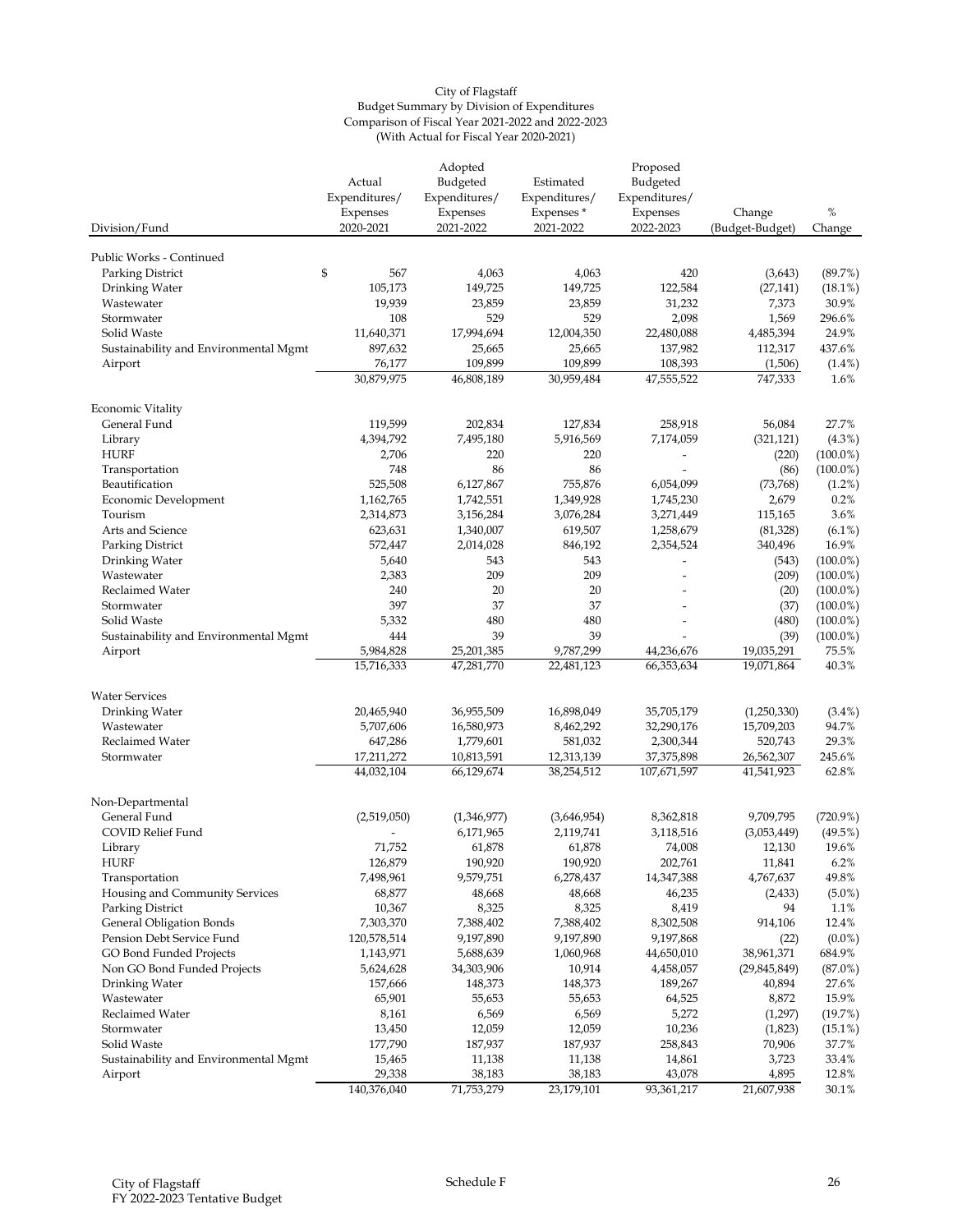#### City of Flagstaff Budget Summary by Division of Expenditures Comparison of Fiscal Year 2021-2022 and 2022-2023 (With Actual for Fiscal Year 2020-2021)

|                                        | Actual<br>Expenditures/ | Adopted<br>Budgeted<br>Expenditures/ | Estimated<br>Expenditures/ | Proposed<br>Budgeted<br>Expenditures/ |                          |           |
|----------------------------------------|-------------------------|--------------------------------------|----------------------------|---------------------------------------|--------------------------|-----------|
|                                        | Expenses                | Expenses                             | Expenses*                  | Expenses                              | Change                   | $\%$      |
| Division/Fund                          | 2020-2021               | 2021-2022                            | 2021-2022                  | 2022-2023                             | (Budget-Budget)          | Change    |
| City Engineering                       |                         |                                      |                            |                                       |                          |           |
| General Fund                           | \$                      | 1,999,513                            | 1,944,513                  | 2,124,281                             | 124,768                  | 6.2%      |
| <b>HURF</b>                            |                         | 9,439,638                            | 1,745,825                  | 23,712,129                            | 14,272,491               | 151.2%    |
| Transportation                         |                         | 41,478,889                           | 10,729,307                 | 58,363,165                            | 16,884,276               | 40.7%     |
|                                        |                         | 52,918,040                           | 14,419,645                 | 84,199,575                            | 31,281,535               | 59.1%     |
| Parks, Recreation, Open Space & Events |                         |                                      |                            |                                       |                          |           |
| General Fund                           |                         |                                      |                            | 13,381,360                            | 13,381,360               | 100.0%    |
| <b>BBB-Recreation</b>                  |                         |                                      |                            | 1,810,400                             | 1,810,400                | 100.0%    |
|                                        |                         |                                      | $\overline{a}$             | 15,191,760                            | 15,191,760               | 100.0%    |
| Sustainability                         |                         |                                      |                            |                                       |                          |           |
| Sustainability and Environmental Mgmt  |                         |                                      |                            | 6,175,947                             | 6,175,947                | 100.0%    |
|                                        |                         |                                      |                            | 6,175,947                             | 6,175,947                | 100.0%    |
| Reserves/Contingencies                 |                         |                                      |                            |                                       |                          |           |
| General Fund                           | 24,006                  | 3,196,810                            | 368,750                    | 2,928,060                             | (268,750)                | $(8.4\%)$ |
| Library                                |                         | 100,000                              |                            | 100,000                               | $\overline{a}$           | $0.0\%$   |
| <b>HURF</b>                            |                         | 100,000                              |                            | 100,000                               | $\overline{a}$           | 0.0%      |
| Beautification                         |                         | 10,000                               |                            | 10,000                                | $\overline{a}$           | 0.0%      |
| Economic Development                   |                         | 45,000                               |                            | 45,000                                | $\overline{\phantom{a}}$ | 0.0%      |
| Tourism                                |                         | 50,000                               |                            | 175,000                               | 125,000                  | 250.0%    |
| Arts and Science                       |                         | 10,000                               |                            | 10,000                                | $\overline{a}$           | 0.0%      |
| Parking District                       |                         | 30,000                               |                            | 30,000                                | $\overline{a}$           | 0.0%      |
| Drinking Water                         |                         | 1,000,000                            |                            | 1,000,000                             | $\overline{a}$           | 0.0%      |
| Wastewater                             |                         | 800,000                              |                            | 800,000                               | $\overline{a}$           | 0.0%      |
| Reclaimed Water                        |                         | 50,000                               |                            | 50,000                                | $\overline{a}$           | 0.0%      |
| Stormwater                             |                         | 300,000                              |                            | 300,000                               |                          | 0.0%      |
| Solid Waste                            |                         | 500,000                              |                            | 500,000                               |                          | 0.0%      |
| Sustainability and Environmental Mgmt  |                         | 30,000                               |                            | 30,000                                |                          | 0.0%      |
| Airport                                |                         | 100,000                              |                            | 100,000                               | $\overline{a}$           | 0.0%      |
| <b>Flagstaff Housing Authority</b>     |                         | 1,001,250                            | $\overline{a}$             | 1,001,250                             | $\overline{a}$           | 0.0%      |
|                                        | 24,006                  | 7,323,060                            | 368,750                    | 7,179,310                             | (143,750)                | $(2.0\%)$ |
| All Funds Total                        | \$<br>310,466,863       | 388,818,634                          | 209,285,147                | 540,887,795                           | 152,069,161              | 39.1%     |

\*Includes actual expenditures/expenses recognized on the modified accrual or accrual basis as of the date the proposed budget was prepared, plus estimated expenditures/expenses for the remainder of the fiscal year.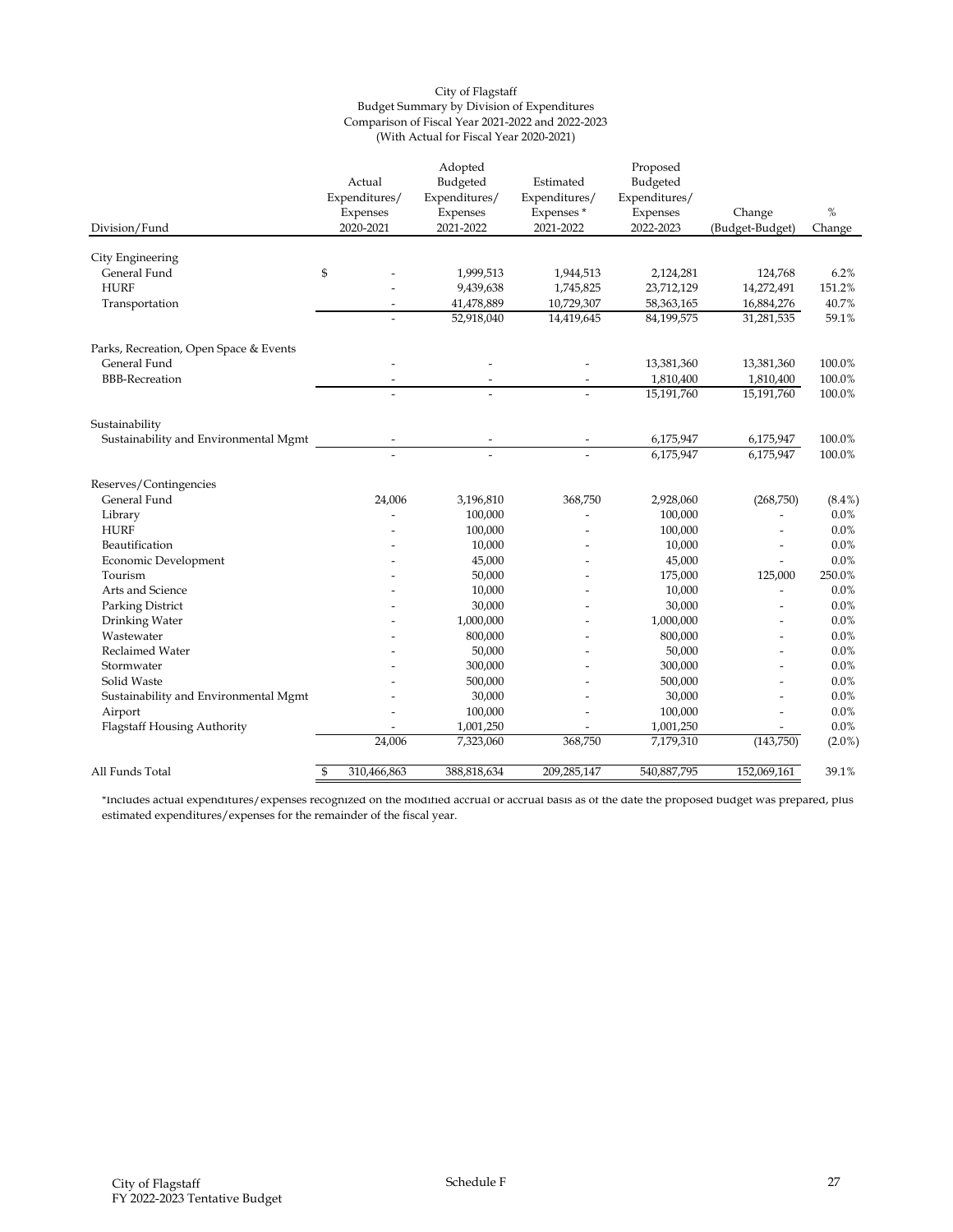#### City of Flagstaff Full-Time Employee and Personnel Compensation Fiscal Year 2022-2023

| Fund                                       | Full-Time<br>Equivalent<br>(FTE)<br>2022-2023 | Employee<br>Salaries and<br><b>Hourly Costs</b><br>2022-2023 | Retirement<br>Costs<br>2022-2023 | Healthcare<br>Costs<br>2022-2023 | Other Benefit<br>Costs<br>2022-2023 | <b>Total Estimated</b><br>Personnel<br>Compensation<br>2022-2023 |
|--------------------------------------------|-----------------------------------------------|--------------------------------------------------------------|----------------------------------|----------------------------------|-------------------------------------|------------------------------------------------------------------|
| General Fund                               | 619.42                                        | \$<br>43,462,754                                             | 4,509,306<br>\$                  | \$<br>6,721,069                  | \$<br>4,217,842                     | \$<br>58,910,971                                                 |
| Special Revenue Funds                      |                                               |                                                              |                                  |                                  |                                     |                                                                  |
| Housing and Community Services             | 1.00                                          | 78,771                                                       | 9,586                            | 11,254                           | 6,551                               | 106,162                                                          |
| Library                                    | 55.76                                         | 2,812,015                                                    | 304,929                          | 599,634                          | 255,567                             | 3,972,145                                                        |
| <b>HURF</b>                                | 35.27                                         | 2,597,114                                                    | 228,812                          | 407,775                          | 422,620                             | 3,656,321                                                        |
| Beautification                             | 2.50                                          | 212,473                                                      | 25,902                           | 25,788                           | 16,752                              | 280,915                                                          |
| Economic Development                       | 2.95                                          | 212,262                                                      | 25,898                           | 25,220                           | 16,545                              | 279,925                                                          |
| Tourism                                    | 17.50                                         | 1,079,427                                                    | 122,811                          | 189,062                          | 92,405                              | 1,483,705                                                        |
| Arts and Science                           | 0.40                                          | 65,865                                                       | 8,037                            | 7,998                            | 5,185                               | 87,085                                                           |
| Parking District                           | 7.00                                          | 340,658                                                      | 41,094                           | 98,663                           | 34,866                              | 515,281                                                          |
| Water Resource & Infrastructure Protection | 9.00                                          | 448,541                                                      | 48,897                           | 207,969                          | 37,843                              | 743,250                                                          |
| <b>Total Special Revenue Funds</b>         | 131.38                                        | 7,847,126                                                    | 815,966                          | 1,573,363                        | 888,334                             | 11,124,789                                                       |
| <b>Enterprise Funds</b>                    |                                               |                                                              |                                  |                                  |                                     |                                                                  |
| Drinking Water                             | 55.20                                         | 3,875,170                                                    | 458,933                          | 595,471                          | 428,205                             | 5,357,779                                                        |
| Wastewater                                 | 19.00                                         | 1,426,817                                                    | 171,063                          | 266,863                          | 152,333                             | 2,017,076                                                        |
| <b>Reclaimed Water</b>                     | 6.00                                          | 134,190                                                      | 16,332                           | 21,867                           | 11,873                              | 184,262                                                          |
| Stormwater                                 | 5.00                                          | 578,678                                                      | 69,566                           | 83,741                           | 49,494                              | 781,479                                                          |
| Solid Waste                                | 47.00                                         | 2,767,158                                                    | 331,447                          | 523,466                          | 706,978                             | 4,329,049                                                        |
| Sustainability and Environmental Mgmt      | 9.00                                          | 567,550                                                      | 69,071                           | 118,301                          | 45,619                              | 800,541                                                          |
| Airport                                    | 14.75                                         | 1,115,218                                                    | 116,659                          | 165,429                          | 59,810                              | 1,457,116                                                        |
| <b>Flagstaff Housing Authority</b>         | 24.00                                         | 1,422,811                                                    | 173,156                          | 287,036                          | 212,612                             | 2,095,615                                                        |
| <b>Total Enterprise Funds</b>              | 179.95                                        | 11,887,592                                                   | 1,406,227                        | 2,062,174                        | 1,666,924                           | 17,022,917                                                       |
| <b>Total All Funds</b>                     | 930.75                                        | 63,197,472<br>\$                                             | 6,731,499<br>\$                  | \$<br>10,356,606                 | 6,773,100<br>\$                     | 87,058,677<br>\$                                                 |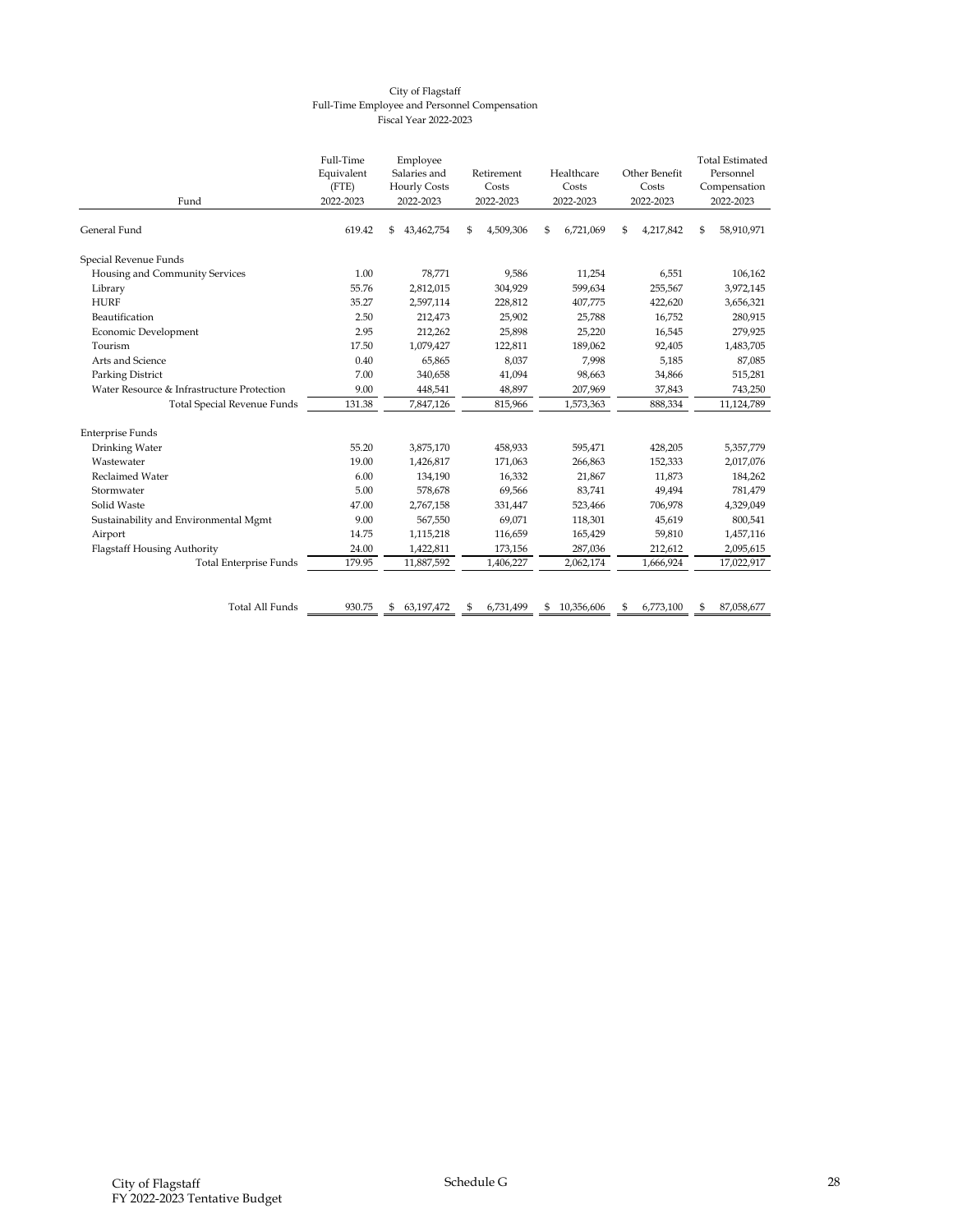## City of Flagstaff Summary of Operating Capital Fiscal Year 2022-2023

| Sect #       | Section                               | <b>Operating Capital</b>              | Carry Forward<br>2021-2022   | Budget<br>2022-2023 |
|--------------|---------------------------------------|---------------------------------------|------------------------------|---------------------|
| General Fund |                                       |                                       |                              |                     |
|              | 051 Fire                              | Quint Fire Truck (2)                  | \$                           | 4,000,000           |
|              |                                       | Type 1 Engine Equipment               |                              | 155,562             |
|              |                                       | Rescue Vehicle                        |                              | 74,000              |
|              |                                       | <b>Utility Vehicle</b>                |                              | 25,000              |
|              |                                       | Type 1 Engine                         |                              | 1,000,000           |
|              |                                       | Alternative Response Mobile Unit      | 103,114                      | 103,114             |
|              |                                       | Replacement Vehicle                   | 40,000                       | 40,000              |
|              | 052 Fire Grants                       | Safety Equipment                      |                              | 50,000              |
|              |                                       | Quint Fire Truck                      | $\overline{a}$               | 550,000             |
|              | 061 Police                            | Virtual Reality Training Platform     |                              | 135,000             |
|              |                                       | Replacement Vehicles                  |                              | 525,000             |
|              |                                       | Replacement Hybrid Patrol Vehicles    | 281,573                      | 449,573             |
|              | 062 Police Grants                     | Bomb Robot/Equipment                  | 88,000                       | 88,000              |
|              |                                       | <b>Incident Command Retrofit</b>      | $\qquad \qquad \blacksquare$ | 80,000              |
|              |                                       | Evidence Refrigerator - Warehouse     |                              | 21,000              |
|              | 102 Engineering                       | Replacement Vehicles                  | 47,000                       | 100,000             |
|              | 122 Building Safety - Code Compliance | Replacement Vehicle                   | 54,237                       | 54,237              |
|              | 152 Facility Maintenance              | Replacement Vehicle - Hybrid          | 36,595                       | 36,595              |
|              | 154 Fleet                             | <b>Electric Vehicles</b>              | 200,000                      | 200,000             |
|              |                                       | Fleet Catastrophic Fund               | 413,528                      | 413,528             |
|              | 155 Parks                             | <b>FUTS Railing</b>                   |                              | 15,000              |
|              |                                       | Playground Equipment                  |                              | 150,000             |
|              |                                       | Replacement Vehicles                  | 36,779                       | 281,779             |
|              | 156 Recreation                        | Equipment                             | 18,680                       | 73,680              |
|              |                                       | Carpet Replacement at the Aquaplex    | 20,000                       | 20,000              |
|              |                                       | Replacement Boilers (2) at Aquaplex   | 230,000                      | 230,000             |
|              | 402 Non-Departmental                  | Infrastructure Reserves - Set Aside   | $\overline{\phantom{a}}$     | 2,500,000           |
|              |                                       | Public Safety Communication Equipment | $\qquad \qquad \blacksquare$ | 2,600,000           |
|              |                                       | General Fund Total                    | 1,569,506                    | 13,971,068          |
| Library Fund |                                       |                                       |                              |                     |
|              | 035 City Library                      | Air Conditioning Unit                 | 58,390                       | 58,390              |
|              |                                       | <b>Boiler Replacement</b>             | 235,000                      | 235,000             |
|              | Highway User Revenue Fund             | Library Fund Total                    | 293,390                      | 293,390             |
|              |                                       |                                       |                              |                     |
|              | 161 Street Maintenance                | Dump Truck<br>Front End Loader        |                              | 300,000<br>300,000  |
|              |                                       | 10 Wheel Dump Truck                   | 300,000                      | 300,000             |
|              |                                       | Replacement Vehicles                  | 242,000                      | 242,000             |
|              |                                       | Plow Frames/Truck Refurbish (4)       | 100,000                      | 100,000             |
|              |                                       | Utility Work Equipment (2)            | 166,067                      | 166,067             |
|              |                                       | Loader                                | 250,000                      | 250,000             |
|              |                                       | Level 3 Charging Station              |                              | 100,000             |
|              |                                       | Six Wheel Dump Truck                  |                              | 250,000             |
|              |                                       | <b>Transport Trailer</b>              |                              | 140,000             |
|              |                                       | Electric Vehicles (2)                 |                              | 130,000             |
|              |                                       | Highway User Revenue Fund Total       | 1,058,067                    | 2,278,067           |
|              | <b>Beautification Fund</b>            |                                       |                              |                     |
|              | 212 Beautification                    | <b>Traffic Signal Boxes</b>           | $\overline{a}$               | 12,000              |
|              |                                       | <b>Holiday Decorations</b>            | 18,880                       | 18,880              |
|              |                                       | Phone Booth Library                   | 20,000                       | 20,000              |
|              |                                       | Beautification Fund Total             | 38,880                       | 50,880              |
| Tourism Fund |                                       |                                       |                              |                     |
| 215          | <b>Visitor Services</b>               | Fiber to the Visitor Center           | 80,000                       | 80,000              |
|              |                                       |                                       |                              |                     |
|              |                                       | Tourism Fund Total                    | 80,000                       | 80,000              |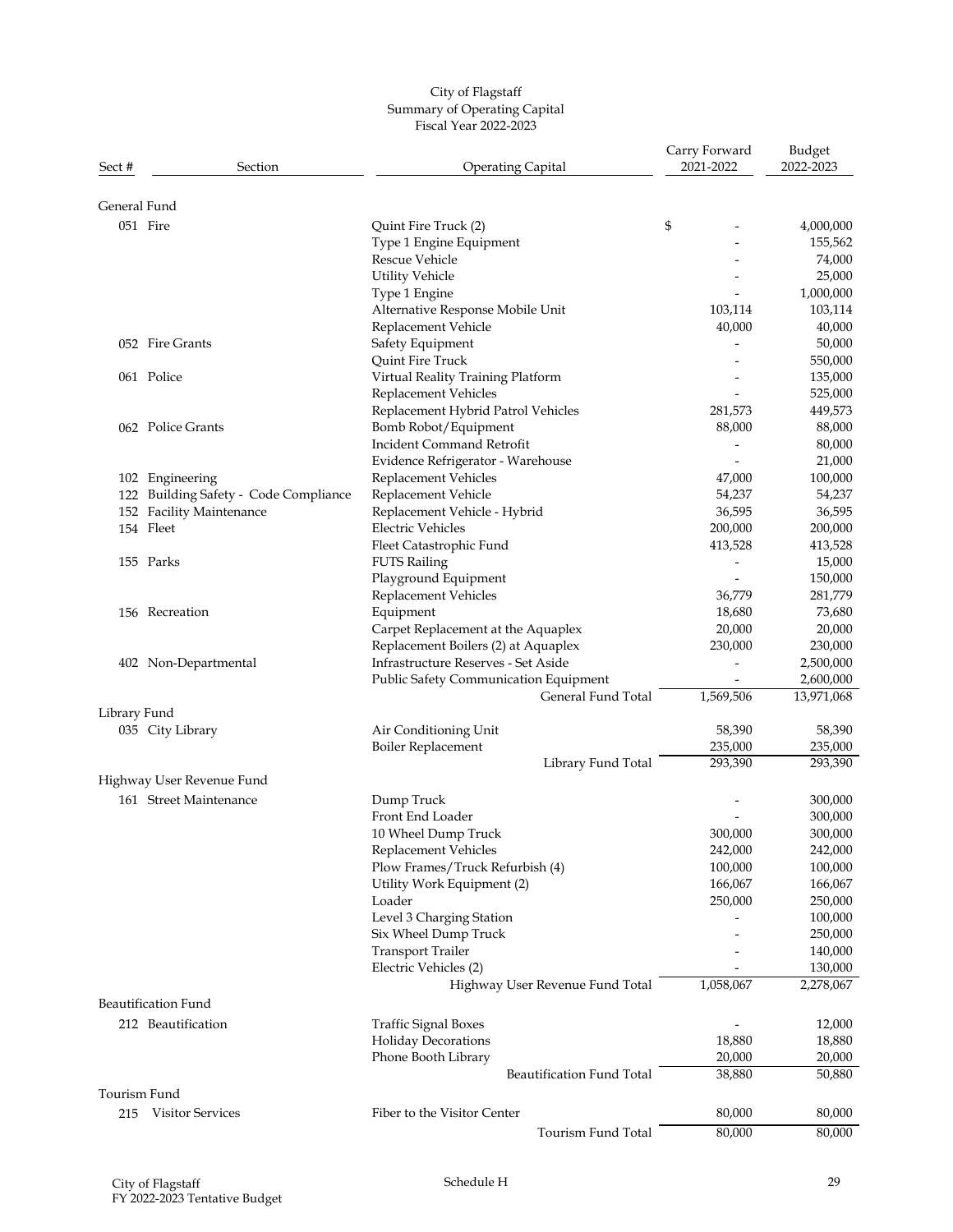## City of Flagstaff Summary of Operating Capital Fiscal Year 2022-2023

|        |                                                   |                                                           | Carry Forward | Budget             |  |
|--------|---------------------------------------------------|-----------------------------------------------------------|---------------|--------------------|--|
| Sect # | Section                                           | <b>Operating Capital</b>                                  | 2021-2022     | 2022-2023          |  |
|        |                                                   |                                                           |               |                    |  |
|        | Recreation Fund                                   |                                                           |               |                    |  |
|        | 158 Recreation Projects                           | Master Plan                                               | \$            | 200,000            |  |
|        |                                                   | Parks/Open Space Projects                                 |               | 600,000<br>200,000 |  |
|        |                                                   | Park Projects<br>Recreation Fund Total                    |               | 1,000,000          |  |
|        | Parking District Fund                             |                                                           |               |                    |  |
|        |                                                   |                                                           |               | 10,000             |  |
|        | 231 Parking District                              | Kiosk Replacement<br>License Plate Reader                 |               | 40,000             |  |
|        |                                                   | Parking District Fund Total                               |               | 50,000             |  |
|        | Water Resource and Infrastructure Protection Fund |                                                           |               |                    |  |
|        | 053 Fire Watershed Protection                     | Replacement Vehicle                                       |               | 55,000             |  |
|        |                                                   | <b>Equipment Replacement</b>                              |               | 45,000             |  |
|        |                                                   | Water Resource and Infrastructure Protection Fund Total   |               | 100,000            |  |
|        | Drinking Water Fund                               |                                                           |               |                    |  |
|        | 303 Water Distribution                            | Vehicle Replacements                                      | 210,000       | 210,000            |  |
|        |                                                   | Vacuum Trailer                                            |               | 100,000            |  |
|        |                                                   | <b>UPM</b> Storage                                        | 149,580       | 149,580            |  |
|        |                                                   | SCADA Network Firewalls - Phase 2                         | 42,847        | 42,847             |  |
|        |                                                   | Operational Technology SCADA                              | 250,000       | 250,000            |  |
|        |                                                   | Lake Mary Communication Tower                             | 176,397       | 176,397            |  |
|        | Wastewater Fund                                   | Drinking Water Fund Total                                 | 828,824       | 928,824            |  |
|        | 313 Wastewater Collection                         | Combo Truck                                               |               | 200,000            |  |
|        |                                                   | Plant Security - Replace Lighting                         | 25,000        | 25,000             |  |
|        |                                                   | Facility Improvements                                     | 362,098       | 362,098            |  |
|        |                                                   | Wastewater Fund Total                                     | 387,098       | 587,098            |  |
|        | Reclaimed Water Fund                              |                                                           |               |                    |  |
|        | 321 Reclaimed Water Distribution                  | Buffalo Tank SCADA Activity                               | 11,127        | 11,127             |  |
|        |                                                   | Engineering for Station at Rio de Flag Plant              |               | 36,000             |  |
|        |                                                   | Actuator Valve for Rio de Flag Booster Station            |               | 99,000             |  |
|        |                                                   | Reclaimed Water Fund Total                                | 11,127        | 146,127            |  |
|        | Solid Waste Fund                                  |                                                           |               |                    |  |
|        | 165 Solid Waste - Landfill                        | Vehicle Replacement                                       |               | 30,000             |  |
|        |                                                   | Hurricane Water Pump<br>Soil Rock Screener                |               | 75,000             |  |
|        |                                                   | Compactor Wheels                                          | 45,000        | 250,000<br>45,000  |  |
|        |                                                   | Dozer Rebuild                                             | 40,000        | 40,000             |  |
|        |                                                   | Wheel Loader Refurbishment                                | 150,000       | 150,000            |  |
|        |                                                   | Stormwater Infrastructure for Landfill                    |               | 5,000              |  |
|        |                                                   | GPS Software and Design Software                          |               | 19,000             |  |
|        |                                                   | Lidar Flyover                                             |               | 10,000             |  |
|        |                                                   | Rate Study                                                |               | 80,000             |  |
|        |                                                   | Landfill Fencing                                          |               | 60,000             |  |
|        |                                                   | Annual Set-Aside                                          |               | 100,000            |  |
|        |                                                   | Dust Control                                              |               | 10,000             |  |
|        |                                                   | Landfill Cover Tarp System                                |               | 15,000             |  |
|        | 166 Solid Waste - Collections                     | Materials Recovery Facility Consulting                    | 25,000        | 105,000            |  |
|        |                                                   | Replacement Vehicle (4)<br>Replacement Vehicle - Electric | 80,000        | 160,000<br>65,000  |  |
|        |                                                   | Fork Lift                                                 |               | 20,000             |  |
|        |                                                   | <b>Bin Maintenance Trailer</b>                            |               | 20,000             |  |
|        |                                                   | Commercial Front Loader (4)                               | 790,106       | 1,110,106          |  |
|        |                                                   | Side Loader (3)                                           | 630,000       | 950,000            |  |
|        |                                                   | Level 3 Charging Station                                  |               | 100,000            |  |
|        |                                                   | Solid Waste Fund Total                                    | 1,760,106     | 3,419,106          |  |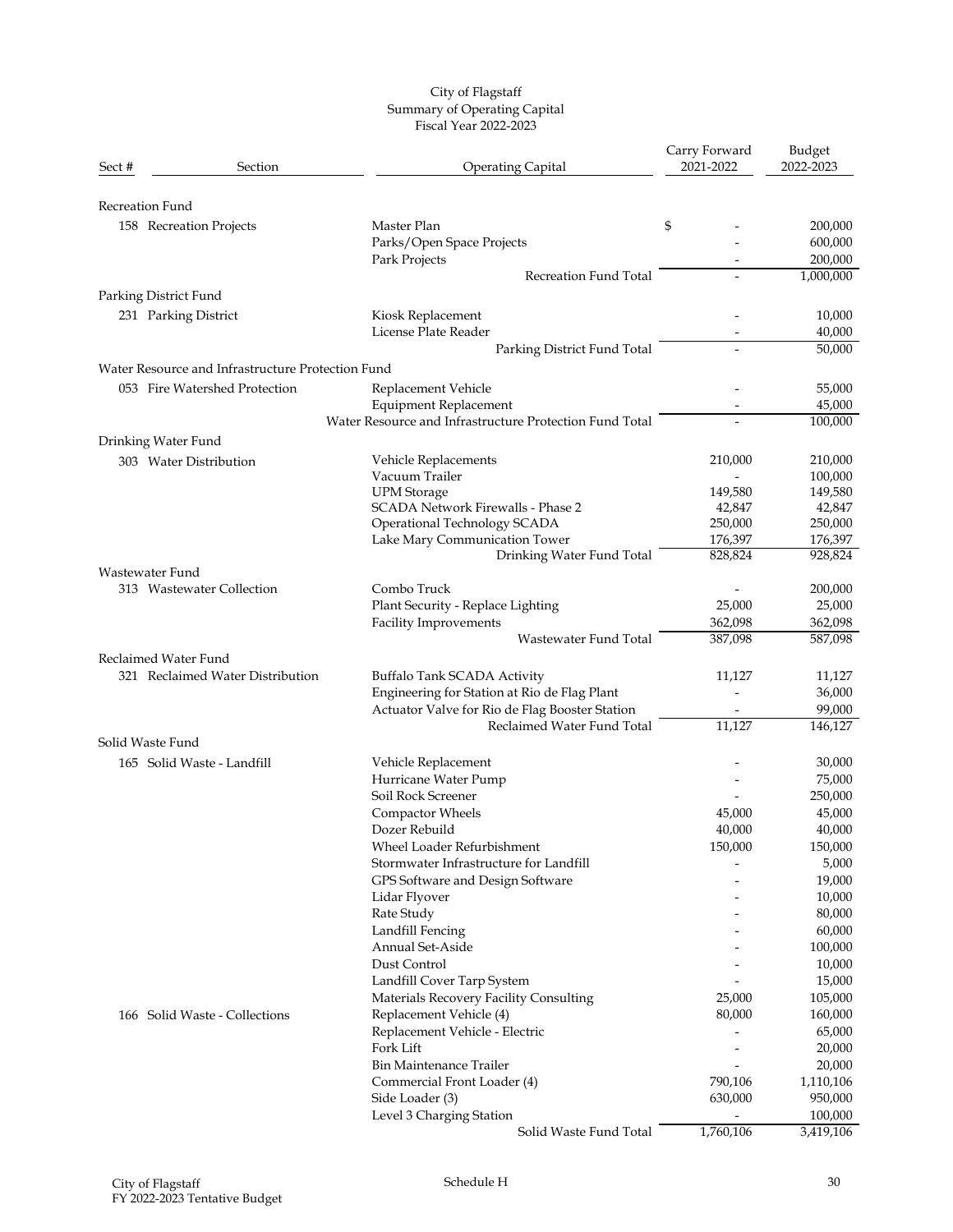## City of Flagstaff Summary of Operating Capital Fiscal Year 2022-2023

| Sect #              | <b>Section</b>               | <b>Operating Capital</b>        | Carry Forward<br>2021-2022 |           | Budget<br>2022-2023 |
|---------------------|------------------------------|---------------------------------|----------------------------|-----------|---------------------|
| Airport Fund        |                              |                                 |                            |           |                     |
| 221 Airport         |                              | Ramp Drainage Repair            | \$                         | 200,000   | 200,000             |
|                     |                              | Skid Steer Replacement          |                            | 90,000    | 115,000             |
|                     |                              | Replacement Vehicles (2)        |                            |           | 110,000             |
|                     |                              | Airport Fund Total              |                            | 290,000   | 425,000             |
| Public Housing Fund |                              |                                 |                            |           |                     |
| 109                 | <b>Building Improvements</b> | FHA Dwelling Units Improvements |                            |           | 990,000             |
|                     |                              | Public Housing Fund Total       |                            |           | 990,000             |
|                     |                              |                                 |                            |           |                     |
|                     |                              | Total                           |                            | 6.316.998 | 24,319,560          |
|                     |                              |                                 |                            |           |                     |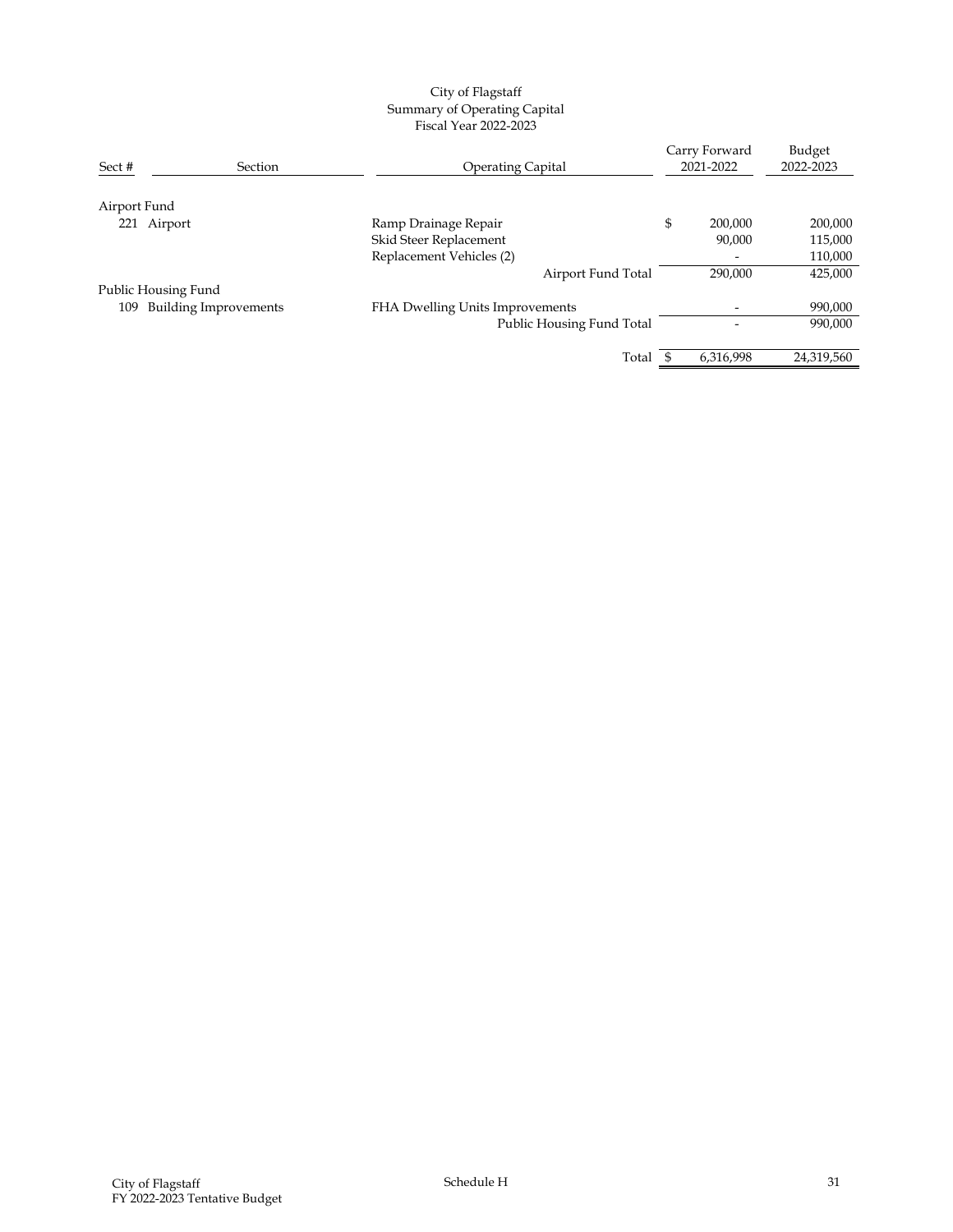|              |                                     |                                            |                 | Budget     |  |
|--------------|-------------------------------------|--------------------------------------------|-----------------|------------|--|
| Sect #       | Section<br>Project                  |                                            | 2021-2022       | 2022-2023  |  |
|              |                                     |                                            |                 |            |  |
| General Fund |                                     |                                            |                 |            |  |
|              | 014 Information Technology          | Fiber                                      | \$<br>2,000,000 | 16,170,000 |  |
|              | 155 Parks                           | New Park Development                       | 1,510,000       | 1,510,000  |  |
|              |                                     | Cemetery Columbarium                       | 50,000          | 50,000     |  |
|              |                                     | <b>Buffalo Park Accessibility</b>          | 52,000          | 52,000     |  |
|              |                                     | Thorpe Park Restrooms                      | 15,186          | 245,186    |  |
|              |                                     | Pickleball Courts                          |                 | 1,000,000  |  |
|              |                                     | Thorpe Park Annex                          | 100,000         | 100,000    |  |
|              | 159 Open Space                      | <b>Observatory Mesa</b>                    | 32,956          | 32,956     |  |
|              | 402 Non-Departmental                | John Wesley Powell Study                   | 39,034          | 84,534     |  |
|              |                                     | General Fund Total                         | 3,799,176       | 19,244,676 |  |
| Library Fund |                                     |                                            |                 |            |  |
|              | 035 City Library                    | Front Entry ADA Compliance                 | 100,000         | 300,000    |  |
|              |                                     | Window Replacements                        | 1,000,000       | 1,000,000  |  |
|              |                                     | Front Door Replacement                     | 25,000          | 77,000     |  |
|              |                                     | Library Fund Total                         | 1,125,000       | 1,377,000  |  |
|              | Highway User Revenue Fund           |                                            |                 |            |  |
|              | 112 Transportation                  | Beulah Extension/University Realignment    | 7,476,310       | 22,139,900 |  |
|              |                                     | Switzer/Turquoise Roundabout               | 76,941          | 76,941     |  |
|              |                                     | San Francisco/Franklin Signal              | 400,000         | 400,000    |  |
|              |                                     | Soliere Ave/Fanning                        | 250,000         | 250,000    |  |
|              |                                     | <b>Transportation Master Plan</b>          | 142,150         | 142,150    |  |
|              |                                     | Southside Curbs                            | 265,008         | 265,008    |  |
|              |                                     | La Plaza Vieja Traffic Improvements        | 31,594          | 31,594     |  |
|              | 162 Street Construction             | Minor Transportation Improvements          | 47,500          | 147,500    |  |
|              |                                     | Sidewalk Replacement Program               | 200,000         | 400,000    |  |
|              |                                     | Overlay - Annual Streets Maintenance       | 2,583,089       | 4,698,017  |  |
|              |                                     | Sunnyside                                  | 1,690,000       | 1,690,000  |  |
|              |                                     | Highway User Revenue Fund Total            | 13,162,592      | 30,241,110 |  |
|              | Transportation Fund                 |                                            |                 |            |  |
|              | 112 Transportation                  | Lone Tree Railroad Overpass                | 6,185,736       | 9,685,736  |  |
|              | 116 Road Repair Construction        | Coconino Estates                           | 4,895,160       | 6,459,506  |  |
|              |                                     | Utility Replacement Overlay                | 28,269          | 28,269     |  |
|              |                                     | Pavement Overlay                           | 55,742          | 5,055,742  |  |
|              | 117 New Street Projects             | John Wesley Powell Extension Phase 1 and 2 |                 | 295,500    |  |
|              | 118 Street Widening Projects        | Butler-Fourth Improvements                 | 5,274,342       | 6,638,342  |  |
|              |                                     | Lone Tree (Butler)                         | 250,000         | 1,900,000  |  |
|              | 119 Streets Operations              | Traffic Signal Program                     | 334,000         | 421,685    |  |
|              |                                     | <b>Traffic Technology</b>                  | 3,000,000       | 3,000,000  |  |
|              |                                     | Fourth Street - Lockett Roundabout         | 1,863,608       | 3,363,608  |  |
|              |                                     | Intersection Improvements                  | 79,800          | 379,800    |  |
|              |                                     | Quiet Zone Modifications                   | 608,880         | 608,880    |  |
|              |                                     | Dark Sky Lighting                          | 2,600,000       | 3,900,000  |  |
|              |                                     | Neighborhood Plans                         | 250,000         | 250,000    |  |
|              |                                     | Corridor Study                             |                 | 125,000    |  |
|              |                                     | Country Club/Oakmont                       |                 | 115,000    |  |
|              | 120 Bicycle and Pedestrian Projects | General Planning                           |                 | 143,000    |  |
|              |                                     | <b>FUTS Reserve</b>                        |                 | 50,000     |  |
|              |                                     | Project Pre-Design                         |                 | 550,000    |  |
|              |                                     | Foxglenn Trail                             |                 | 10,000     |  |
|              |                                     | Spot Improvements                          | 375,000         | 375,000    |  |
|              |                                     | <b>Single Track Forest Access</b>          | 50,000          | 114,000    |  |
|              |                                     | <b>Mountain View Access</b>                | 109,000         | 139,000    |  |
|              |                                     | Fourth Street Sidewalks                    |                 | 228,000    |  |
|              |                                     | <b>Bikeway Spot Improvements</b>           |                 | 40,000     |  |
|              |                                     | <b>Bike Routes</b>                         |                 | 80,000     |  |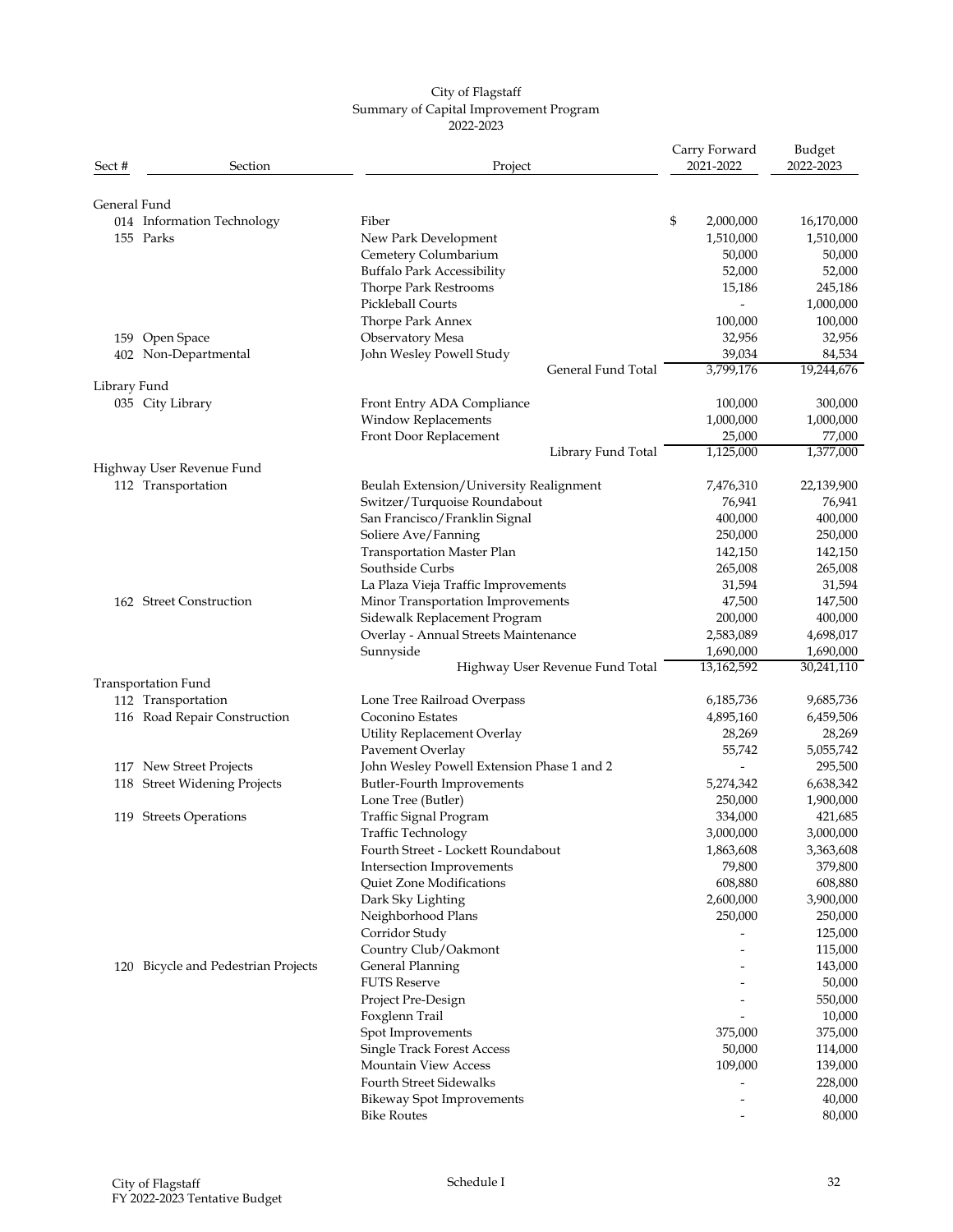| Sect #                     | Section                         | Project                                                        | Carry Forward<br>2021-2022 | Budget<br>2022-2023 |
|----------------------------|---------------------------------|----------------------------------------------------------------|----------------------------|---------------------|
|                            |                                 |                                                                |                            |                     |
|                            | Transportation Fund - Continued |                                                                |                            |                     |
|                            |                                 | Butler Avenue and O'Leary Crossing                             | \$                         | 450,000             |
|                            |                                 | Signage Program                                                | 117,419                    | 117,419             |
|                            |                                 | Cedar Trail                                                    | 35,000                     | 35,000              |
|                            |                                 | Switzer Canyon                                                 | 1,500,000                  | 1,500,000           |
|                            |                                 | Florence/Walnut Trail                                          | 2,648,052                  | 2,648,052           |
|                            |                                 | Sidewalk Infill Program                                        | 350,000                    | 350,000             |
|                            |                                 | Sinclair Ridge Trail                                           | 80,000                     | 80,000              |
|                            |                                 | First Mile/Last Mile Bike and Pedestrian Projects              | 170,094                    | 3,685,094           |
|                            | 121 General Improvements        | Reserve for Improvements                                       | 157,746                    | 257,746             |
|                            |                                 | HSIP Program                                                   | 122,106                    | 122,106             |
|                            |                                 | General and Partnering Opportunities                           | 1,460,223                  | 9,960,223           |
|                            |                                 | <b>Traffic Engineering</b>                                     |                            | 125,000             |
|                            |                                 | Transportation Fund Total                                      | 32,600,177                 | 63,286,708          |
| <b>Beautification Fund</b> |                                 |                                                                |                            |                     |
|                            | 212 Capital Improvements        | City Hall Lawn Project                                         | 350,000                    | 350,000             |
|                            |                                 | Train Station Platform                                         | 356,819                    | 356,819             |
|                            |                                 | Urban Forest                                                   | 100,000                    | 100,000             |
|                            |                                 | Downtown Tree Wells                                            | 200,000                    | 200,000             |
|                            |                                 | Buffalo Park Parking Lot                                       | 345,000                    | 345,000             |
|                            |                                 | East Route 66 - South Edge: Fanning to Route 66                | 223,900                    | 223,900             |
|                            |                                 | Library Entry (Art Base)                                       | 233,000                    | 739,000             |
|                            |                                 | Downtown Paver Redo                                            | 320,000                    | 320,000             |
|                            |                                 | Southside Greenspace                                           | 100,000                    | 100,000             |
|                            |                                 | Phoenix - San Francisco to Mikes Pike                          | 175,000                    | 175,000             |
|                            |                                 | Phoenix Parking Plaza (Parking Hub)                            | 245,000                    | 470,000             |
|                            |                                 | Route 66 Interpretive Trail                                    | 243,855                    | 243,855             |
|                            |                                 | Flowers and Flagpoles                                          | 23,880                     | 23,880              |
|                            |                                 | Aspen Bike and Pedestrian Enhancements                         | 70,800                     | 70,800              |
|                            |                                 | <b>ADOT</b> Sites                                              | 173,800                    | 273,800             |
|                            |                                 | <b>ADOT</b> Beautification                                     | 90,000                     | 90,000              |
|                            |                                 | School Walkways; Pilot Project                                 | 88,000                     | 88,000              |
|                            |                                 | Mural Initiative                                               | 90,000                     | 90,000              |
|                            |                                 | Beautification - Route 66 and Ponderosa                        | $\overline{a}$             | 30,000              |
|                            |                                 | Indigenous Representation Base                                 | 275,000                    | 275,000             |
|                            |                                 | Airport Parking Lot                                            | 25,000                     | 55,000              |
|                            |                                 | Fourth Street/Lockett Roundabout                               |                            | 150,000             |
|                            |                                 | Expanded Use of Right-of-Way                                   | 38,550                     | 88,550              |
|                            |                                 | Lone Tree Overpass                                             |                            | 50,000              |
|                            |                                 |                                                                | 40,000                     | 304,000             |
|                            |                                 | <b>Future Projects</b><br>Beautification Fund Total            | 3,807,604                  | 5,212,604           |
| Arts and Science Fund      |                                 |                                                                |                            |                     |
|                            | 216 Artwork Projects            | Flagstaff Art Festival                                         |                            | 50,000              |
|                            |                                 | Courthouse Mosaic                                              | 2,500                      | 2,500               |
|                            |                                 | Mural Initiative/Alley Improvements                            | 98,000                     | 108,000             |
|                            |                                 | Library Art Piece                                              | 20,000                     | 20,000              |
|                            |                                 | Neighborhood Plans Art Projects                                | 50,000                     | 50,000              |
|                            |                                 | Eastside Neighborhoods                                         | 35,000                     | 35,000              |
|                            |                                 | Indigenous Representation                                      | 100,000                    | 125,000             |
|                            |                                 | Indoor Art                                                     | 10,000                     | 10,000              |
|                            |                                 | Artwork at Transportation Center                               |                            | 35,000              |
|                            |                                 |                                                                | 179,000                    | 228,000             |
|                            |                                 | Contingency for Future Projects<br>Arts and Science Fund Total | 494,500                    | 663,500             |
| Recreation Fund            |                                 |                                                                |                            |                     |
|                            | 158 BBB Rec Misc. Projects      | <b>Sports Courts</b>                                           |                            | 700,000             |
|                            |                                 | Thorpe Park Annex                                              |                            | 100,000             |
|                            |                                 | Recreation Fund                                                |                            | 800,000             |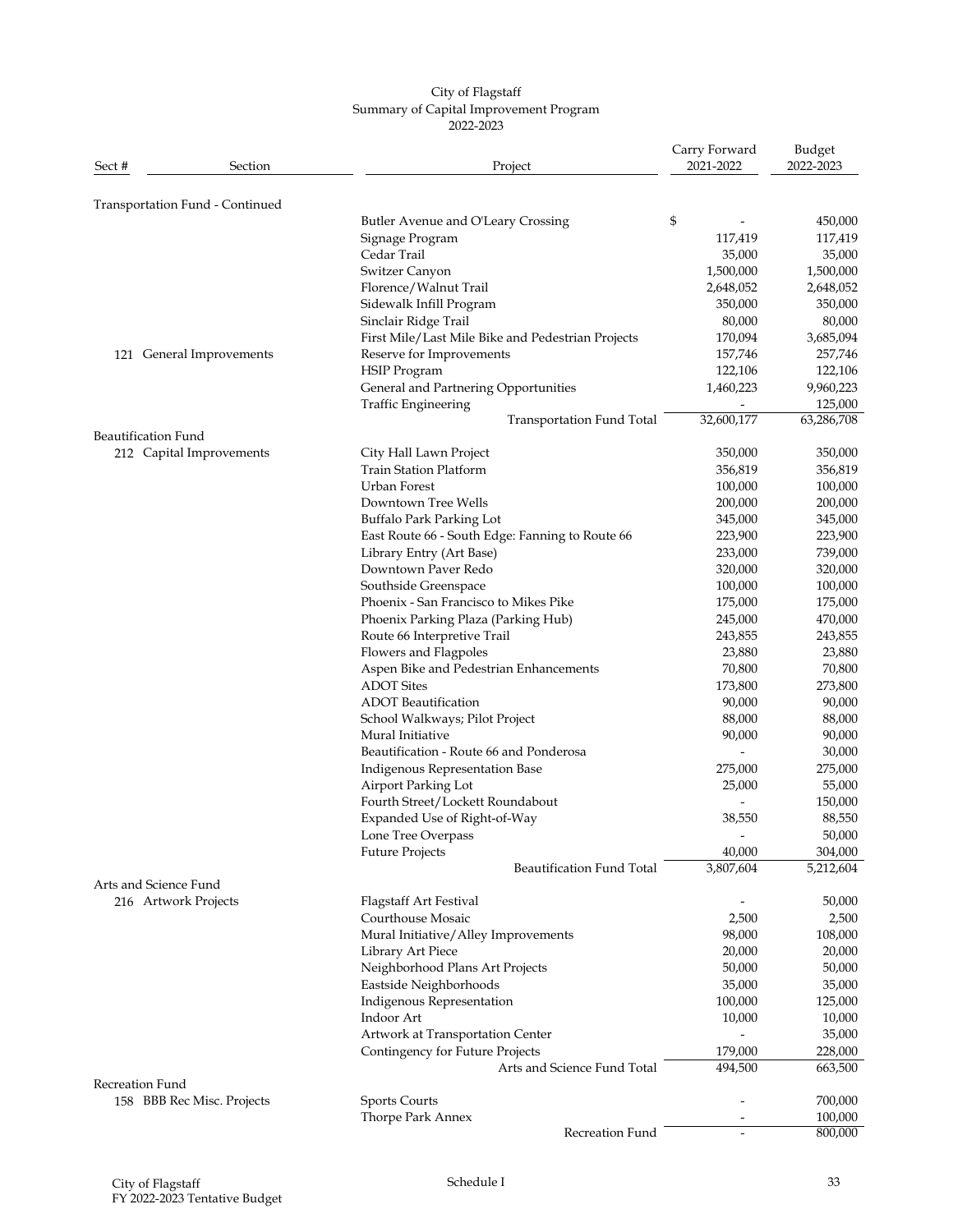|        |                                      |                                                                                | Carry Forward     | Budget               |
|--------|--------------------------------------|--------------------------------------------------------------------------------|-------------------|----------------------|
| Sect # | Section                              | Project                                                                        | 2021-2022         | 2022-2023            |
|        |                                      |                                                                                |                   |                      |
|        | Parking District Fund                |                                                                                |                   |                      |
|        | 231 Parking                          | Southside Curbs<br>Property Acquisition                                        | \$<br>1,051,836   | 40,000<br>1,302,790  |
|        |                                      | Parking District Fund Total                                                    | 1,051,836         | 1,342,790            |
|        | Drinking Water Fund                  |                                                                                |                   |                      |
|        | 370 Water Capital Projects           | Rio Flood Control Project Waterline Replacement                                |                   | 1,000,000            |
|        |                                      | Aging Water Infrastructure Replacement                                         |                   | 200,000              |
|        |                                      | Water Vault/PRV Replacements                                                   | 125,535           | 275,535              |
|        |                                      | Radio Read Meter Replacements                                                  | 46,760            | 1,046,760            |
|        |                                      | Reserve for Improvements                                                       |                   | 300,000              |
|        |                                      | Water System Master Plan                                                       |                   | 150,000              |
|        |                                      | Water Rate Study                                                               | 187,000           | 187,000              |
|        |                                      | Future Water Rights - Red Gap Waterline                                        | 45,012            | 45,012               |
|        |                                      | Route 66 Waterline Improvements                                                | 1,280,177         | 1,280,177            |
|        |                                      | New Well and Pumphouse                                                         | 83,116            | 148,619              |
|        |                                      | Coconino Estates - Bundle #4                                                   | 1,816,489         | 2,816,489            |
|        |                                      | Lake Mary Flocculations                                                        | 376,727           | 3,626,727            |
|        |                                      | Soliere Waterline 12" Upsizing                                                 | 1,306,176         | 1,306,176            |
|        |                                      | Lake Mary Land Acquisition                                                     |                   | 3,000,000            |
|        |                                      | McAllister - Well Design/Construction                                          | 148,912           | 148,912              |
|        |                                      | Switzer Canyon Line Ph. 4                                                      | 477,912           | 1,977,912<br>100,000 |
|        |                                      | Water Energy Efficiency Upgrades                                               | 291,902           | 291,902              |
|        |                                      | Summit Waterline Replacement<br>Phoenix Avenue Bridge Waterline Replacement    | 45,658            | 45,658               |
|        |                                      | Industrial/Huntington Waterline Replacement                                    | 556,146           | 556,146              |
|        |                                      | Water Resources Master Plan                                                    | 150,000           | 150,000              |
|        |                                      | 1st Ave TREX Waterline Replace                                                 |                   | 250,000              |
|        |                                      | Fort Tuthill Well                                                              |                   | 800,000              |
|        |                                      | SCADA Well Upgrades                                                            |                   | 30,000               |
|        |                                      | Drinking Water Fund Total                                                      | 6,937,522         | 19,733,025           |
|        | Wastewater Fund                      |                                                                                |                   |                      |
|        | 375 Wastewater Capital               | Master Plan                                                                    |                   | 200,000              |
|        |                                      | <b>Energy Efficiency Program</b>                                               | 417,875           | 917,875              |
|        |                                      | <b>SCADA Upgrades</b>                                                          |                   | 200,000              |
|        |                                      | Rio Two Bar Screens                                                            |                   | 1,000,000            |
|        |                                      | Aging Sewer Infrastructure Replacements                                        |                   | 100,000              |
|        |                                      | Reserve for Improvements                                                       |                   | 300,000              |
|        |                                      | Rio de Flag Sewer Relocations                                                  |                   | 1,000,000            |
|        |                                      | Coconino Estates Bundle #4                                                     | 883,315           | 883,315              |
|        |                                      | Sewer Rate Study                                                               | 25,000            | 25,000               |
|        |                                      | Wildcat New Digester #3 and #4<br>Wildcat Gen Bacher Rebuild                   |                   | 1,750,000            |
|        |                                      |                                                                                | 124,172<br>24,200 | 124,172<br>524,200   |
|        |                                      | First Ave/Rt. 66 Sewer Replacement                                             | 95,000            | 95,000               |
|        |                                      | Wildcat Primary Pump Station Imp<br>Wildcat Expansion Design-Conceptual Design | 50,000            | 1,050,000            |
|        |                                      | Wildcat Headworks                                                              |                   | 872,429              |
|        |                                      | Rio Clarifier Rebuild                                                          | 179,860           | 429,860              |
|        |                                      | Rio Solids Treatment                                                           | 600,000           | 12,700,000           |
|        |                                      | Headworks Rehab                                                                |                   | 1,500,000            |
|        |                                      | Rio Influent Grit Removal Project                                              |                   | 750,000              |
|        |                                      | Wastewater Fund Total                                                          | 2,399,422         | 24,421,851           |
|        | Reclaimed Water Fund                 |                                                                                |                   |                      |
|        | 380 Reclaimed Water Capital Projects | 8" Bottleneck - Replacement                                                    | 33,433            | 533,433              |
|        |                                      | Rate Study-Reclaimed Portion                                                   |                   | 25,000               |
|        |                                      | Reclaim Water Meters and Vaults                                                | 150,000           | 175,000              |
|        |                                      | Rio de Flag Reclaimed Pump Valve Actuators                                     |                   | 40,000               |
|        |                                      | Buffalo Park Chlorine Bldg. Upgrade                                            |                   | 100,000              |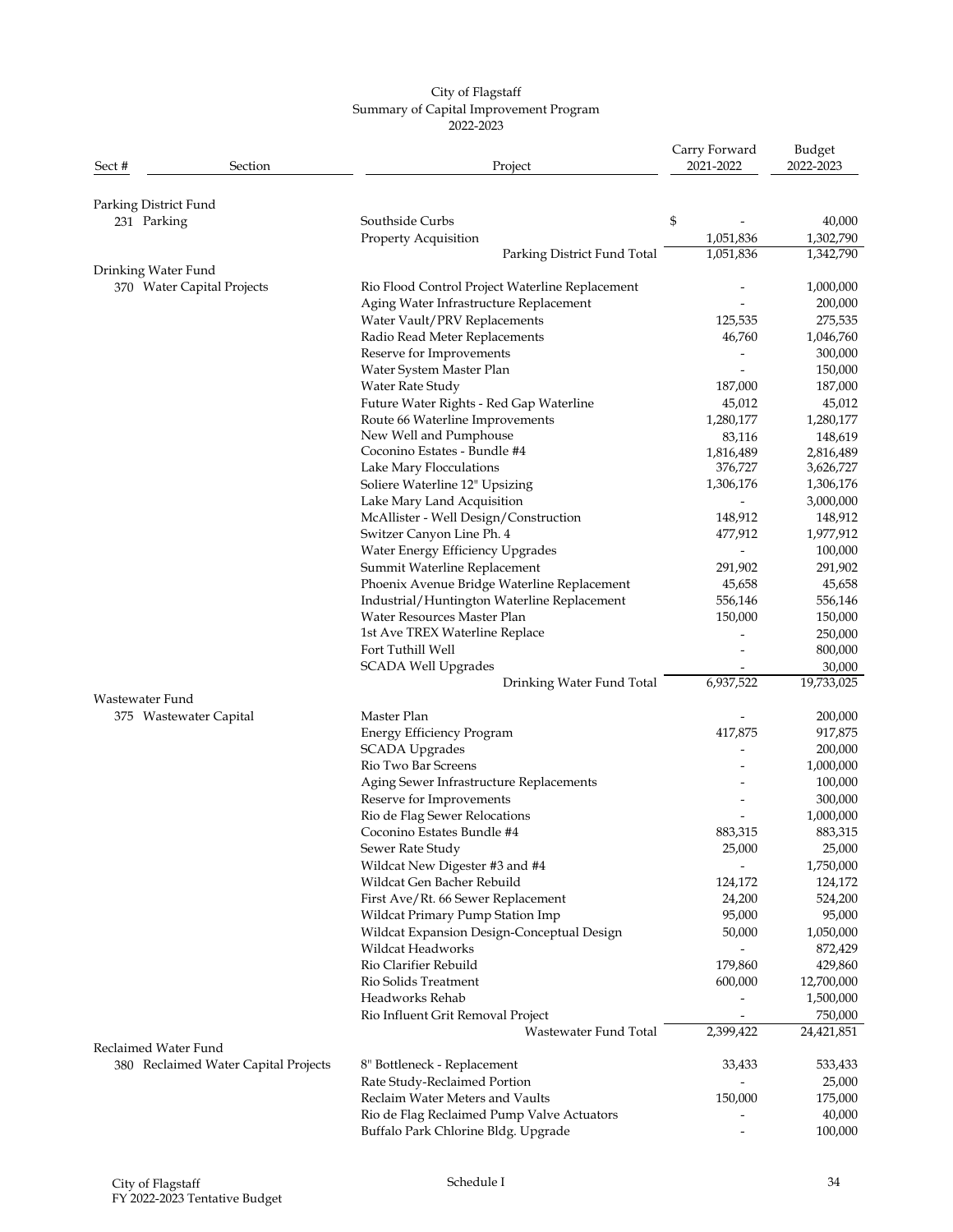| Reclaimed Water Fund (Continued)<br>750,000<br>Rio Pressure Reg. Valve Station - Raise/Relocate<br>\$<br>Reclaimed Water Fund Total<br>183,433<br>1,623,433<br>Stormwater Fund<br>2,085,744<br>2,085,744<br>385 Stormwater Capital Projects<br>Rio de Flag<br>Rio de Flag Downtown Mile<br>2,000,000<br>Stormwater Capital Reserve<br>50,000<br>165,000<br>Spot Improvements<br>Wildwood Drainage Project<br>413,443<br>413,443<br>Reserve for Improvements<br>21,000,000<br>Phoenix Avenue Bridge - Construction<br>122,425<br>122,425<br>Spruce Avenue Wash Dortha Inlet Improvements<br>2,715,281<br>2,715,281<br>14,815<br>Spruce Wash Resiliency<br>14,815<br>Killip Retention Basin<br>1,924,931<br>3,424,931<br>Linda Vista Culvert Upsizing<br>1,300,000<br>Cedar Avenue Culvert Upsizing<br>600,000<br>7,276,639<br>33,891,639<br>Stormwater Fund Total<br>Solid Waste Fund<br>165 Solid Waste - Landfill<br>Design and Permitting for Cell D Preparation<br>64,080<br>114,080<br><b>Excavation of New Cell</b><br>694,481<br>1,069,481<br>Construction of Landfill Cells<br>250,000<br>200,000<br>Materials Recovery Facility<br>50,000<br>Water Pumping Infrastructure<br>South Borrow Pit Design<br>32,110<br>32,110<br>Scale House Remodel<br>11,152<br>11,152<br><b>NEPA Review</b><br>226,754<br>226,754<br>3,250,000<br>Landfill Road Infrastructure Project<br>7,150,000<br>4,278,577<br>9,103,577<br>Solid Waste Fund Total<br>Sustainability Fund<br>170 Sustainability<br>Red Gap Ranch Photovoltaic Energy Project<br>350,000<br>350,000<br>350,000<br>Sustainability Total<br>350,000<br>Airport Fund<br>Airport Drainage Master Plan<br>255,310<br>255,310<br>222 Airport Capital Projects<br>Multi-Use Equipment Building Design<br>507,548<br>507,548<br>Multi-Use Building Construction<br>24,780,722<br>$\overline{\phantom{a}}$<br>Land Acquisition<br>750,000<br>2,750,000<br>Design Apron Taxiway<br>800,000<br>800,000<br>Runway Rehab<br>1,263,350<br><b>Environmental Assessment</b><br>750,000<br>750,000<br>1,493,448<br>Infrastructure Grant<br>500,000<br>Parking Lot Environmental Assessment<br>Bipartisan Infrastructure Law Grant 2022<br>1,481,017<br>Bipartisan Infrastructure Law Grant 2023<br>1,400,000<br>3,062,858<br>Airport Fund Total<br>35,981,395<br>Non-GO Capital Project Bond Fund<br>426 Courthouse<br>4,247,557<br>4,247,557<br>Courthouse Parking Structure<br><b>USGS Buildings</b><br>422 USGS Office Building<br>200,000<br>210,500<br>4,447,557<br>4,458,057<br>Non-GO Capital Project Bond Fund Total<br>GO Capital Project Bond Fund<br>421 GO Capital Project Bond<br>FUTS Land Acquisition<br>2,086,289<br>2,086,289<br><b>Ballot Initiatives</b><br>40,000,000<br>42,086,289<br>GO Capital Project Bond Fund Total<br>2,086,289<br>Total \$<br>87,063,182<br>293,817,654 | Sect # | Section | Project | Carry Forward<br>2021-2022 | Budget<br>2022-2023 |
|----------------------------------------------------------------------------------------------------------------------------------------------------------------------------------------------------------------------------------------------------------------------------------------------------------------------------------------------------------------------------------------------------------------------------------------------------------------------------------------------------------------------------------------------------------------------------------------------------------------------------------------------------------------------------------------------------------------------------------------------------------------------------------------------------------------------------------------------------------------------------------------------------------------------------------------------------------------------------------------------------------------------------------------------------------------------------------------------------------------------------------------------------------------------------------------------------------------------------------------------------------------------------------------------------------------------------------------------------------------------------------------------------------------------------------------------------------------------------------------------------------------------------------------------------------------------------------------------------------------------------------------------------------------------------------------------------------------------------------------------------------------------------------------------------------------------------------------------------------------------------------------------------------------------------------------------------------------------------------------------------------------------------------------------------------------------------------------------------------------------------------------------------------------------------------------------------------------------------------------------------------------------------------------------------------------------------------------------------------------------------------------------------------------------------------------------------------------------------------------------------------------------------------------------------------------------------------------------------------------------------------------------------------------------------------------------------------------------------------------------------------------------------------------------------------------------------------------------|--------|---------|---------|----------------------------|---------------------|
|                                                                                                                                                                                                                                                                                                                                                                                                                                                                                                                                                                                                                                                                                                                                                                                                                                                                                                                                                                                                                                                                                                                                                                                                                                                                                                                                                                                                                                                                                                                                                                                                                                                                                                                                                                                                                                                                                                                                                                                                                                                                                                                                                                                                                                                                                                                                                                                                                                                                                                                                                                                                                                                                                                                                                                                                                                              |        |         |         |                            |                     |
|                                                                                                                                                                                                                                                                                                                                                                                                                                                                                                                                                                                                                                                                                                                                                                                                                                                                                                                                                                                                                                                                                                                                                                                                                                                                                                                                                                                                                                                                                                                                                                                                                                                                                                                                                                                                                                                                                                                                                                                                                                                                                                                                                                                                                                                                                                                                                                                                                                                                                                                                                                                                                                                                                                                                                                                                                                              |        |         |         |                            |                     |
|                                                                                                                                                                                                                                                                                                                                                                                                                                                                                                                                                                                                                                                                                                                                                                                                                                                                                                                                                                                                                                                                                                                                                                                                                                                                                                                                                                                                                                                                                                                                                                                                                                                                                                                                                                                                                                                                                                                                                                                                                                                                                                                                                                                                                                                                                                                                                                                                                                                                                                                                                                                                                                                                                                                                                                                                                                              |        |         |         |                            |                     |
|                                                                                                                                                                                                                                                                                                                                                                                                                                                                                                                                                                                                                                                                                                                                                                                                                                                                                                                                                                                                                                                                                                                                                                                                                                                                                                                                                                                                                                                                                                                                                                                                                                                                                                                                                                                                                                                                                                                                                                                                                                                                                                                                                                                                                                                                                                                                                                                                                                                                                                                                                                                                                                                                                                                                                                                                                                              |        |         |         |                            |                     |
|                                                                                                                                                                                                                                                                                                                                                                                                                                                                                                                                                                                                                                                                                                                                                                                                                                                                                                                                                                                                                                                                                                                                                                                                                                                                                                                                                                                                                                                                                                                                                                                                                                                                                                                                                                                                                                                                                                                                                                                                                                                                                                                                                                                                                                                                                                                                                                                                                                                                                                                                                                                                                                                                                                                                                                                                                                              |        |         |         |                            |                     |
|                                                                                                                                                                                                                                                                                                                                                                                                                                                                                                                                                                                                                                                                                                                                                                                                                                                                                                                                                                                                                                                                                                                                                                                                                                                                                                                                                                                                                                                                                                                                                                                                                                                                                                                                                                                                                                                                                                                                                                                                                                                                                                                                                                                                                                                                                                                                                                                                                                                                                                                                                                                                                                                                                                                                                                                                                                              |        |         |         |                            |                     |
|                                                                                                                                                                                                                                                                                                                                                                                                                                                                                                                                                                                                                                                                                                                                                                                                                                                                                                                                                                                                                                                                                                                                                                                                                                                                                                                                                                                                                                                                                                                                                                                                                                                                                                                                                                                                                                                                                                                                                                                                                                                                                                                                                                                                                                                                                                                                                                                                                                                                                                                                                                                                                                                                                                                                                                                                                                              |        |         |         |                            |                     |
|                                                                                                                                                                                                                                                                                                                                                                                                                                                                                                                                                                                                                                                                                                                                                                                                                                                                                                                                                                                                                                                                                                                                                                                                                                                                                                                                                                                                                                                                                                                                                                                                                                                                                                                                                                                                                                                                                                                                                                                                                                                                                                                                                                                                                                                                                                                                                                                                                                                                                                                                                                                                                                                                                                                                                                                                                                              |        |         |         |                            |                     |
|                                                                                                                                                                                                                                                                                                                                                                                                                                                                                                                                                                                                                                                                                                                                                                                                                                                                                                                                                                                                                                                                                                                                                                                                                                                                                                                                                                                                                                                                                                                                                                                                                                                                                                                                                                                                                                                                                                                                                                                                                                                                                                                                                                                                                                                                                                                                                                                                                                                                                                                                                                                                                                                                                                                                                                                                                                              |        |         |         |                            |                     |
|                                                                                                                                                                                                                                                                                                                                                                                                                                                                                                                                                                                                                                                                                                                                                                                                                                                                                                                                                                                                                                                                                                                                                                                                                                                                                                                                                                                                                                                                                                                                                                                                                                                                                                                                                                                                                                                                                                                                                                                                                                                                                                                                                                                                                                                                                                                                                                                                                                                                                                                                                                                                                                                                                                                                                                                                                                              |        |         |         |                            |                     |
|                                                                                                                                                                                                                                                                                                                                                                                                                                                                                                                                                                                                                                                                                                                                                                                                                                                                                                                                                                                                                                                                                                                                                                                                                                                                                                                                                                                                                                                                                                                                                                                                                                                                                                                                                                                                                                                                                                                                                                                                                                                                                                                                                                                                                                                                                                                                                                                                                                                                                                                                                                                                                                                                                                                                                                                                                                              |        |         |         |                            |                     |
|                                                                                                                                                                                                                                                                                                                                                                                                                                                                                                                                                                                                                                                                                                                                                                                                                                                                                                                                                                                                                                                                                                                                                                                                                                                                                                                                                                                                                                                                                                                                                                                                                                                                                                                                                                                                                                                                                                                                                                                                                                                                                                                                                                                                                                                                                                                                                                                                                                                                                                                                                                                                                                                                                                                                                                                                                                              |        |         |         |                            |                     |
|                                                                                                                                                                                                                                                                                                                                                                                                                                                                                                                                                                                                                                                                                                                                                                                                                                                                                                                                                                                                                                                                                                                                                                                                                                                                                                                                                                                                                                                                                                                                                                                                                                                                                                                                                                                                                                                                                                                                                                                                                                                                                                                                                                                                                                                                                                                                                                                                                                                                                                                                                                                                                                                                                                                                                                                                                                              |        |         |         |                            |                     |
|                                                                                                                                                                                                                                                                                                                                                                                                                                                                                                                                                                                                                                                                                                                                                                                                                                                                                                                                                                                                                                                                                                                                                                                                                                                                                                                                                                                                                                                                                                                                                                                                                                                                                                                                                                                                                                                                                                                                                                                                                                                                                                                                                                                                                                                                                                                                                                                                                                                                                                                                                                                                                                                                                                                                                                                                                                              |        |         |         |                            |                     |
|                                                                                                                                                                                                                                                                                                                                                                                                                                                                                                                                                                                                                                                                                                                                                                                                                                                                                                                                                                                                                                                                                                                                                                                                                                                                                                                                                                                                                                                                                                                                                                                                                                                                                                                                                                                                                                                                                                                                                                                                                                                                                                                                                                                                                                                                                                                                                                                                                                                                                                                                                                                                                                                                                                                                                                                                                                              |        |         |         |                            |                     |
|                                                                                                                                                                                                                                                                                                                                                                                                                                                                                                                                                                                                                                                                                                                                                                                                                                                                                                                                                                                                                                                                                                                                                                                                                                                                                                                                                                                                                                                                                                                                                                                                                                                                                                                                                                                                                                                                                                                                                                                                                                                                                                                                                                                                                                                                                                                                                                                                                                                                                                                                                                                                                                                                                                                                                                                                                                              |        |         |         |                            |                     |
|                                                                                                                                                                                                                                                                                                                                                                                                                                                                                                                                                                                                                                                                                                                                                                                                                                                                                                                                                                                                                                                                                                                                                                                                                                                                                                                                                                                                                                                                                                                                                                                                                                                                                                                                                                                                                                                                                                                                                                                                                                                                                                                                                                                                                                                                                                                                                                                                                                                                                                                                                                                                                                                                                                                                                                                                                                              |        |         |         |                            |                     |
|                                                                                                                                                                                                                                                                                                                                                                                                                                                                                                                                                                                                                                                                                                                                                                                                                                                                                                                                                                                                                                                                                                                                                                                                                                                                                                                                                                                                                                                                                                                                                                                                                                                                                                                                                                                                                                                                                                                                                                                                                                                                                                                                                                                                                                                                                                                                                                                                                                                                                                                                                                                                                                                                                                                                                                                                                                              |        |         |         |                            |                     |
|                                                                                                                                                                                                                                                                                                                                                                                                                                                                                                                                                                                                                                                                                                                                                                                                                                                                                                                                                                                                                                                                                                                                                                                                                                                                                                                                                                                                                                                                                                                                                                                                                                                                                                                                                                                                                                                                                                                                                                                                                                                                                                                                                                                                                                                                                                                                                                                                                                                                                                                                                                                                                                                                                                                                                                                                                                              |        |         |         |                            |                     |
|                                                                                                                                                                                                                                                                                                                                                                                                                                                                                                                                                                                                                                                                                                                                                                                                                                                                                                                                                                                                                                                                                                                                                                                                                                                                                                                                                                                                                                                                                                                                                                                                                                                                                                                                                                                                                                                                                                                                                                                                                                                                                                                                                                                                                                                                                                                                                                                                                                                                                                                                                                                                                                                                                                                                                                                                                                              |        |         |         |                            |                     |
|                                                                                                                                                                                                                                                                                                                                                                                                                                                                                                                                                                                                                                                                                                                                                                                                                                                                                                                                                                                                                                                                                                                                                                                                                                                                                                                                                                                                                                                                                                                                                                                                                                                                                                                                                                                                                                                                                                                                                                                                                                                                                                                                                                                                                                                                                                                                                                                                                                                                                                                                                                                                                                                                                                                                                                                                                                              |        |         |         |                            |                     |
|                                                                                                                                                                                                                                                                                                                                                                                                                                                                                                                                                                                                                                                                                                                                                                                                                                                                                                                                                                                                                                                                                                                                                                                                                                                                                                                                                                                                                                                                                                                                                                                                                                                                                                                                                                                                                                                                                                                                                                                                                                                                                                                                                                                                                                                                                                                                                                                                                                                                                                                                                                                                                                                                                                                                                                                                                                              |        |         |         |                            |                     |
|                                                                                                                                                                                                                                                                                                                                                                                                                                                                                                                                                                                                                                                                                                                                                                                                                                                                                                                                                                                                                                                                                                                                                                                                                                                                                                                                                                                                                                                                                                                                                                                                                                                                                                                                                                                                                                                                                                                                                                                                                                                                                                                                                                                                                                                                                                                                                                                                                                                                                                                                                                                                                                                                                                                                                                                                                                              |        |         |         |                            |                     |
|                                                                                                                                                                                                                                                                                                                                                                                                                                                                                                                                                                                                                                                                                                                                                                                                                                                                                                                                                                                                                                                                                                                                                                                                                                                                                                                                                                                                                                                                                                                                                                                                                                                                                                                                                                                                                                                                                                                                                                                                                                                                                                                                                                                                                                                                                                                                                                                                                                                                                                                                                                                                                                                                                                                                                                                                                                              |        |         |         |                            |                     |
|                                                                                                                                                                                                                                                                                                                                                                                                                                                                                                                                                                                                                                                                                                                                                                                                                                                                                                                                                                                                                                                                                                                                                                                                                                                                                                                                                                                                                                                                                                                                                                                                                                                                                                                                                                                                                                                                                                                                                                                                                                                                                                                                                                                                                                                                                                                                                                                                                                                                                                                                                                                                                                                                                                                                                                                                                                              |        |         |         |                            |                     |
|                                                                                                                                                                                                                                                                                                                                                                                                                                                                                                                                                                                                                                                                                                                                                                                                                                                                                                                                                                                                                                                                                                                                                                                                                                                                                                                                                                                                                                                                                                                                                                                                                                                                                                                                                                                                                                                                                                                                                                                                                                                                                                                                                                                                                                                                                                                                                                                                                                                                                                                                                                                                                                                                                                                                                                                                                                              |        |         |         |                            |                     |
|                                                                                                                                                                                                                                                                                                                                                                                                                                                                                                                                                                                                                                                                                                                                                                                                                                                                                                                                                                                                                                                                                                                                                                                                                                                                                                                                                                                                                                                                                                                                                                                                                                                                                                                                                                                                                                                                                                                                                                                                                                                                                                                                                                                                                                                                                                                                                                                                                                                                                                                                                                                                                                                                                                                                                                                                                                              |        |         |         |                            |                     |
|                                                                                                                                                                                                                                                                                                                                                                                                                                                                                                                                                                                                                                                                                                                                                                                                                                                                                                                                                                                                                                                                                                                                                                                                                                                                                                                                                                                                                                                                                                                                                                                                                                                                                                                                                                                                                                                                                                                                                                                                                                                                                                                                                                                                                                                                                                                                                                                                                                                                                                                                                                                                                                                                                                                                                                                                                                              |        |         |         |                            |                     |
|                                                                                                                                                                                                                                                                                                                                                                                                                                                                                                                                                                                                                                                                                                                                                                                                                                                                                                                                                                                                                                                                                                                                                                                                                                                                                                                                                                                                                                                                                                                                                                                                                                                                                                                                                                                                                                                                                                                                                                                                                                                                                                                                                                                                                                                                                                                                                                                                                                                                                                                                                                                                                                                                                                                                                                                                                                              |        |         |         |                            |                     |
|                                                                                                                                                                                                                                                                                                                                                                                                                                                                                                                                                                                                                                                                                                                                                                                                                                                                                                                                                                                                                                                                                                                                                                                                                                                                                                                                                                                                                                                                                                                                                                                                                                                                                                                                                                                                                                                                                                                                                                                                                                                                                                                                                                                                                                                                                                                                                                                                                                                                                                                                                                                                                                                                                                                                                                                                                                              |        |         |         |                            |                     |
|                                                                                                                                                                                                                                                                                                                                                                                                                                                                                                                                                                                                                                                                                                                                                                                                                                                                                                                                                                                                                                                                                                                                                                                                                                                                                                                                                                                                                                                                                                                                                                                                                                                                                                                                                                                                                                                                                                                                                                                                                                                                                                                                                                                                                                                                                                                                                                                                                                                                                                                                                                                                                                                                                                                                                                                                                                              |        |         |         |                            |                     |
|                                                                                                                                                                                                                                                                                                                                                                                                                                                                                                                                                                                                                                                                                                                                                                                                                                                                                                                                                                                                                                                                                                                                                                                                                                                                                                                                                                                                                                                                                                                                                                                                                                                                                                                                                                                                                                                                                                                                                                                                                                                                                                                                                                                                                                                                                                                                                                                                                                                                                                                                                                                                                                                                                                                                                                                                                                              |        |         |         |                            |                     |
|                                                                                                                                                                                                                                                                                                                                                                                                                                                                                                                                                                                                                                                                                                                                                                                                                                                                                                                                                                                                                                                                                                                                                                                                                                                                                                                                                                                                                                                                                                                                                                                                                                                                                                                                                                                                                                                                                                                                                                                                                                                                                                                                                                                                                                                                                                                                                                                                                                                                                                                                                                                                                                                                                                                                                                                                                                              |        |         |         |                            |                     |
|                                                                                                                                                                                                                                                                                                                                                                                                                                                                                                                                                                                                                                                                                                                                                                                                                                                                                                                                                                                                                                                                                                                                                                                                                                                                                                                                                                                                                                                                                                                                                                                                                                                                                                                                                                                                                                                                                                                                                                                                                                                                                                                                                                                                                                                                                                                                                                                                                                                                                                                                                                                                                                                                                                                                                                                                                                              |        |         |         |                            |                     |
|                                                                                                                                                                                                                                                                                                                                                                                                                                                                                                                                                                                                                                                                                                                                                                                                                                                                                                                                                                                                                                                                                                                                                                                                                                                                                                                                                                                                                                                                                                                                                                                                                                                                                                                                                                                                                                                                                                                                                                                                                                                                                                                                                                                                                                                                                                                                                                                                                                                                                                                                                                                                                                                                                                                                                                                                                                              |        |         |         |                            |                     |
|                                                                                                                                                                                                                                                                                                                                                                                                                                                                                                                                                                                                                                                                                                                                                                                                                                                                                                                                                                                                                                                                                                                                                                                                                                                                                                                                                                                                                                                                                                                                                                                                                                                                                                                                                                                                                                                                                                                                                                                                                                                                                                                                                                                                                                                                                                                                                                                                                                                                                                                                                                                                                                                                                                                                                                                                                                              |        |         |         |                            |                     |
|                                                                                                                                                                                                                                                                                                                                                                                                                                                                                                                                                                                                                                                                                                                                                                                                                                                                                                                                                                                                                                                                                                                                                                                                                                                                                                                                                                                                                                                                                                                                                                                                                                                                                                                                                                                                                                                                                                                                                                                                                                                                                                                                                                                                                                                                                                                                                                                                                                                                                                                                                                                                                                                                                                                                                                                                                                              |        |         |         |                            |                     |
|                                                                                                                                                                                                                                                                                                                                                                                                                                                                                                                                                                                                                                                                                                                                                                                                                                                                                                                                                                                                                                                                                                                                                                                                                                                                                                                                                                                                                                                                                                                                                                                                                                                                                                                                                                                                                                                                                                                                                                                                                                                                                                                                                                                                                                                                                                                                                                                                                                                                                                                                                                                                                                                                                                                                                                                                                                              |        |         |         |                            |                     |
|                                                                                                                                                                                                                                                                                                                                                                                                                                                                                                                                                                                                                                                                                                                                                                                                                                                                                                                                                                                                                                                                                                                                                                                                                                                                                                                                                                                                                                                                                                                                                                                                                                                                                                                                                                                                                                                                                                                                                                                                                                                                                                                                                                                                                                                                                                                                                                                                                                                                                                                                                                                                                                                                                                                                                                                                                                              |        |         |         |                            |                     |
|                                                                                                                                                                                                                                                                                                                                                                                                                                                                                                                                                                                                                                                                                                                                                                                                                                                                                                                                                                                                                                                                                                                                                                                                                                                                                                                                                                                                                                                                                                                                                                                                                                                                                                                                                                                                                                                                                                                                                                                                                                                                                                                                                                                                                                                                                                                                                                                                                                                                                                                                                                                                                                                                                                                                                                                                                                              |        |         |         |                            |                     |
|                                                                                                                                                                                                                                                                                                                                                                                                                                                                                                                                                                                                                                                                                                                                                                                                                                                                                                                                                                                                                                                                                                                                                                                                                                                                                                                                                                                                                                                                                                                                                                                                                                                                                                                                                                                                                                                                                                                                                                                                                                                                                                                                                                                                                                                                                                                                                                                                                                                                                                                                                                                                                                                                                                                                                                                                                                              |        |         |         |                            |                     |
|                                                                                                                                                                                                                                                                                                                                                                                                                                                                                                                                                                                                                                                                                                                                                                                                                                                                                                                                                                                                                                                                                                                                                                                                                                                                                                                                                                                                                                                                                                                                                                                                                                                                                                                                                                                                                                                                                                                                                                                                                                                                                                                                                                                                                                                                                                                                                                                                                                                                                                                                                                                                                                                                                                                                                                                                                                              |        |         |         |                            |                     |
|                                                                                                                                                                                                                                                                                                                                                                                                                                                                                                                                                                                                                                                                                                                                                                                                                                                                                                                                                                                                                                                                                                                                                                                                                                                                                                                                                                                                                                                                                                                                                                                                                                                                                                                                                                                                                                                                                                                                                                                                                                                                                                                                                                                                                                                                                                                                                                                                                                                                                                                                                                                                                                                                                                                                                                                                                                              |        |         |         |                            |                     |
|                                                                                                                                                                                                                                                                                                                                                                                                                                                                                                                                                                                                                                                                                                                                                                                                                                                                                                                                                                                                                                                                                                                                                                                                                                                                                                                                                                                                                                                                                                                                                                                                                                                                                                                                                                                                                                                                                                                                                                                                                                                                                                                                                                                                                                                                                                                                                                                                                                                                                                                                                                                                                                                                                                                                                                                                                                              |        |         |         |                            |                     |
|                                                                                                                                                                                                                                                                                                                                                                                                                                                                                                                                                                                                                                                                                                                                                                                                                                                                                                                                                                                                                                                                                                                                                                                                                                                                                                                                                                                                                                                                                                                                                                                                                                                                                                                                                                                                                                                                                                                                                                                                                                                                                                                                                                                                                                                                                                                                                                                                                                                                                                                                                                                                                                                                                                                                                                                                                                              |        |         |         |                            |                     |
|                                                                                                                                                                                                                                                                                                                                                                                                                                                                                                                                                                                                                                                                                                                                                                                                                                                                                                                                                                                                                                                                                                                                                                                                                                                                                                                                                                                                                                                                                                                                                                                                                                                                                                                                                                                                                                                                                                                                                                                                                                                                                                                                                                                                                                                                                                                                                                                                                                                                                                                                                                                                                                                                                                                                                                                                                                              |        |         |         |                            |                     |
|                                                                                                                                                                                                                                                                                                                                                                                                                                                                                                                                                                                                                                                                                                                                                                                                                                                                                                                                                                                                                                                                                                                                                                                                                                                                                                                                                                                                                                                                                                                                                                                                                                                                                                                                                                                                                                                                                                                                                                                                                                                                                                                                                                                                                                                                                                                                                                                                                                                                                                                                                                                                                                                                                                                                                                                                                                              |        |         |         |                            |                     |
|                                                                                                                                                                                                                                                                                                                                                                                                                                                                                                                                                                                                                                                                                                                                                                                                                                                                                                                                                                                                                                                                                                                                                                                                                                                                                                                                                                                                                                                                                                                                                                                                                                                                                                                                                                                                                                                                                                                                                                                                                                                                                                                                                                                                                                                                                                                                                                                                                                                                                                                                                                                                                                                                                                                                                                                                                                              |        |         |         |                            |                     |
|                                                                                                                                                                                                                                                                                                                                                                                                                                                                                                                                                                                                                                                                                                                                                                                                                                                                                                                                                                                                                                                                                                                                                                                                                                                                                                                                                                                                                                                                                                                                                                                                                                                                                                                                                                                                                                                                                                                                                                                                                                                                                                                                                                                                                                                                                                                                                                                                                                                                                                                                                                                                                                                                                                                                                                                                                                              |        |         |         |                            |                     |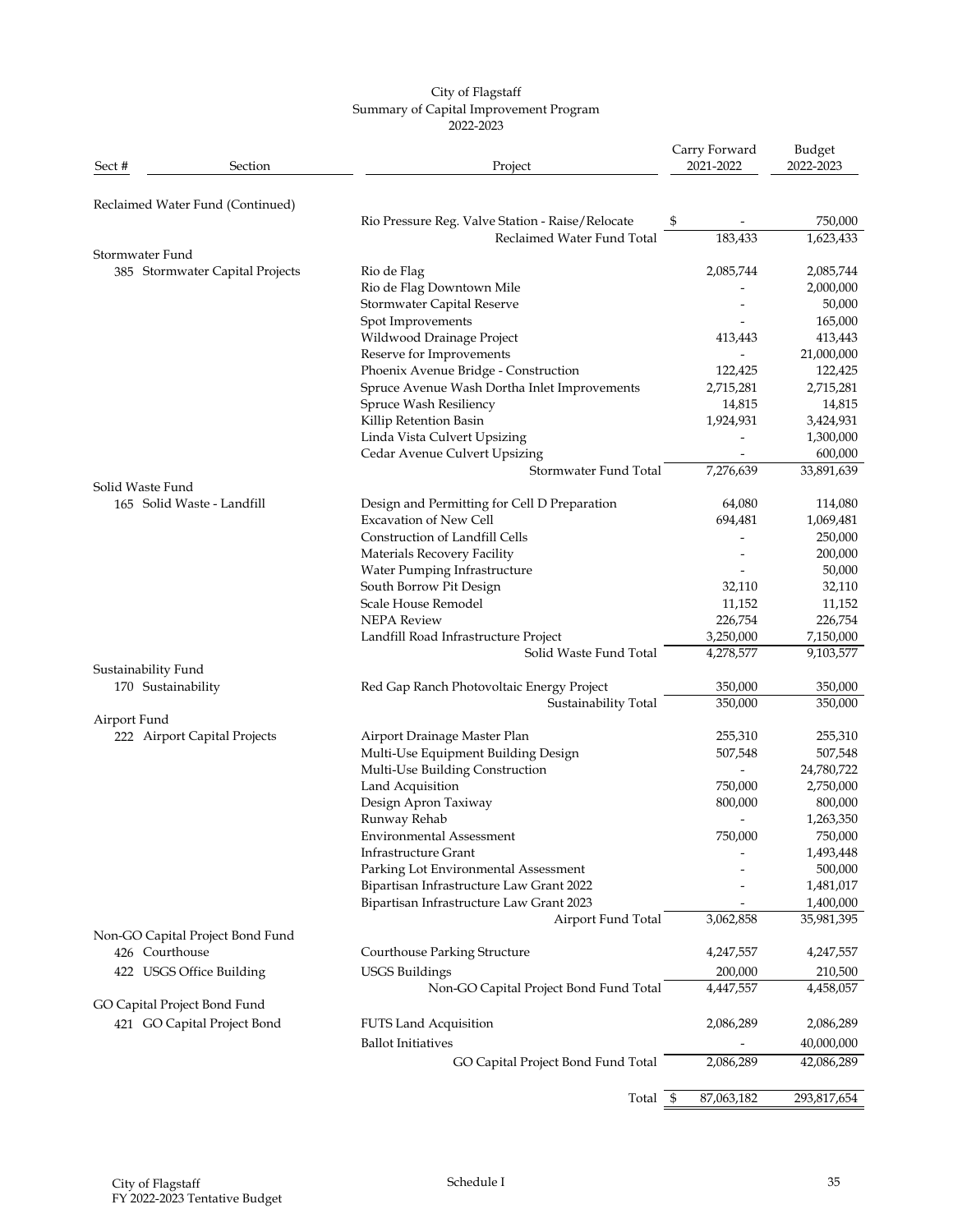#### City of Flagstaff Debt Service Requirements Fiscal Year 2022-2023

|                                                                               | Original<br>Issue        | Outstanding<br>7/1/22    | Principal                | Interest                 | Fiscal<br>Charges | Total<br>Requirements |
|-------------------------------------------------------------------------------|--------------------------|--------------------------|--------------------------|--------------------------|-------------------|-----------------------|
| General Fund                                                                  |                          |                          |                          |                          |                   |                       |
| Capital Lease - Renewable Energy Equipment                                    | \$<br>1,014,557          | 488,247                  | 76,014                   | 13,084                   |                   | 89,098                |
| Certificates of Participation - Courthouse                                    | 3,845,000                | 3,640,000                | 105,000                  | 115,725                  | 1,000             | 221,725               |
| Proposed: Quint                                                               | 1,300,000                |                          | 165,000                  | 52,000                   |                   | 217,000               |
|                                                                               | 6,159,557                | 4,128,247                | 346,014                  | 180,809                  | 1,000             | 527,823               |
| Road Repair and Street Safety Fund                                            |                          |                          |                          |                          |                   |                       |
| Revenue Bonds - Series 2016 Road Repair                                       | 8,930,000                | 6,535,000                | 515,000                  | 251,100                  | 900               | 767,000               |
| Revenue Bonds - Series 2018 Road Repair                                       | 10,000,000               | 8,600,000                | 400,000                  | 318,513                  | 1,250             | 719,763               |
| Roadway, Pedestrian, Bicycle and Safety Improvements                          | 18,930,000               | 15,135,000               | 915,000                  | 569,613                  | 2,150             | 1,486,763             |
| Proposed: Transportation                                                      | 17,200,000               | $\sim$                   |                          | 1,548,000                |                   | 1,548,000             |
|                                                                               | 17,200,000               | $\overline{\phantom{a}}$ | $\overline{\phantom{a}}$ | 1,548,000                | $\omega$          | 1,548,000             |
| Economic Development Fund                                                     |                          |                          |                          |                          |                   |                       |
| GADA Revenue Bonds - Series 2010A Incubator                                   | 3,370,000                | 1,820,000                | 170,000                  | 77,863                   | 500               | 248,363               |
|                                                                               | 3,370,000                | 1,820,000                | 170,000                  | 77,863                   | 500               | 248,363               |
| Parking District Fund                                                         |                          |                          |                          |                          |                   |                       |
| Capital Lease - Parking Meters                                                | 1,000,000                | 481,998                  | 101,780                  | 13,245                   |                   | 115,025               |
|                                                                               | 1,000,000                | 481,998                  | 101,780                  | 13,245                   |                   | 115,025               |
| General Obligation Bond Fund                                                  |                          |                          |                          |                          |                   |                       |
| Series 2013 - Capital Projects                                                | 11,460,000               | 5,990,000                | 760,000                  | 196,850                  | 1,600             | 958,450               |
| Series 2014A - Capital Projects<br>Series 2016 - Capital Projects             | 6,600,000                | 4,790,000                | 285,000<br>655,000       | 187,750<br>511,300       | 500<br>500        | 473,250<br>1,166,800  |
| Series 2020 - Courthouse/Public Safety                                        | 16,105,000<br>11,090,000 | 13,110,000<br>9,835,000  | 4,175,000                | 355,775                  | 500               | 4,531,275             |
| Series 2020 - WIFA - FWPP                                                     | 5,000,000                | 4,778,464                | 225,685                  | 17,403                   | 69,984            | 313,072               |
| Series 2011 - WIFA - Red Gap Shallow Wells                                    |                          |                          | 855,170                  | 1,991                    |                   | 857,161               |
| Proposed - November 2022 Ballot Initiatives                                   | 51,900,000               |                          | $\overline{\phantom{a}}$ | $\overline{\phantom{a}}$ |                   | $\sim$                |
| Arbitrage                                                                     |                          |                          |                          |                          | 2,500             | 2,500                 |
|                                                                               | 102,155,000              | 38,503,464               | 6,955,855                | 1,271,069                | 75,584            | 8,302,508             |
| Pension Debt Service Fund                                                     |                          |                          |                          |                          |                   |                       |
| Certificates of Participation - Pension                                       | 131,000,000              | 123,125,000              | 6,295,000                | 2,900,368                | 2,500             | 9,197,868             |
|                                                                               | 131,000,000              | 123,125,000              | 6,295,000                | 2,900,368                | 2,500             | 9,197,868             |
| Drinking Water Fund                                                           |                          |                          |                          |                          |                   |                       |
| WIFA - 2010 Fort Tuthill Well Improvements<br>WIFA - 2010 Local Aquifer Study | 594,951<br>1,100,000     | 247,369<br>516,538       | 28,366<br>59,231         | 2,215<br>4,626           | 3,498<br>7,304    | 34,079<br>71,161      |
| GO - 2011 Red Gap Shallow Wells                                               | 1,633,933                | 936,467                  | 81,298                   | 7,510                    | 7,024             | 95,832                |
| Revenue Bonds - 2017 Refunding                                                | 6,389,858                | 4,362,120                | 950,728                  | 49,061                   | 675               | 1,000,464             |
| Revenue Bonds - 2019 Projects                                                 | 5,044,710                | 4,392,077                | 271,055                  | 102,584                  | 1,053             | 374,692               |
| Revenue Bonds - 2022 Refunding                                                | 4,930,000                | 4,930,000                | 650,000                  | 70,336                   | 2,500             | 722,836               |
|                                                                               | 19,693,452               | 15,384,571               | 2,040,678                | 236,332                  | 22,054            | 2,299,064             |
| Wastewater Fund                                                               |                          |                          |                          |                          |                   |                       |
| Capital Lease - Renewable Energy Equipment                                    | 1,936,443                | 931,892                  | 145,086                  | 24,973                   | ÷.                | 170,059               |
| Revenue Bonds - 2017 Refunding                                                | 10,739,142               | 7,512,880                | 1,413,272                | 163,730                  | 675               | 1,577,677             |
| Revenue Bonds - 2019 Projects                                                 | 4,540,290                | 3,952,923                | 243,945                  | 92,324                   | 947               | 337,216               |
|                                                                               | 17,215,875               | 12,397,695               | 1,802,303                | 281,027                  | 1,622             | 2,084,952             |
| Stormwater Fund<br>Revenue Bonds - Series 2022                                |                          |                          |                          | 66,679                   |                   | 303,179               |
| WIFA - Series 2022 Projects                                                   | 4,092,000<br>20,000,000  | 4,092,000<br>20,000,000  | 234,000                  | 549,100                  | 2,500             | 549,100               |
| Proposed: Stormwater Projects                                                 | 16,000,000               |                          |                          | 1,280,000                | 2,500             | 1,282,500             |
|                                                                               | 40,092,000               | 24,092,000               | 234,000                  | 1,895,779                | 5,000             | 2,134,779             |
| Solid Waste Fund                                                              |                          |                          |                          |                          |                   |                       |
| Certificates of Participation - Core Services                                 | 3,880,000                | 3,610,000                | 95,000                   | 119,219                  | 1,500             | 215,719               |
|                                                                               | 3,880,000                | 3,610,000                | 95,000                   | 119,219                  | 1,500             | 215,719               |
| Airport Fund                                                                  |                          |                          |                          |                          |                   |                       |
| Capital Lease - Hangars                                                       | 2,782,598                | 533,801                  | 204,743                  | 26,993                   |                   | 231,736               |
|                                                                               | 2,782,598                | 533,801                  | 204,743                  | 26,993                   |                   | 231,736               |
|                                                                               |                          |                          |                          |                          |                   |                       |
| <b>Total Debt Service Requirements</b>                                        | \$<br>363,478,482        | 239, 211, 776            | 19,160,373               | 9,120,317                | 111,910           | 28,392,600            |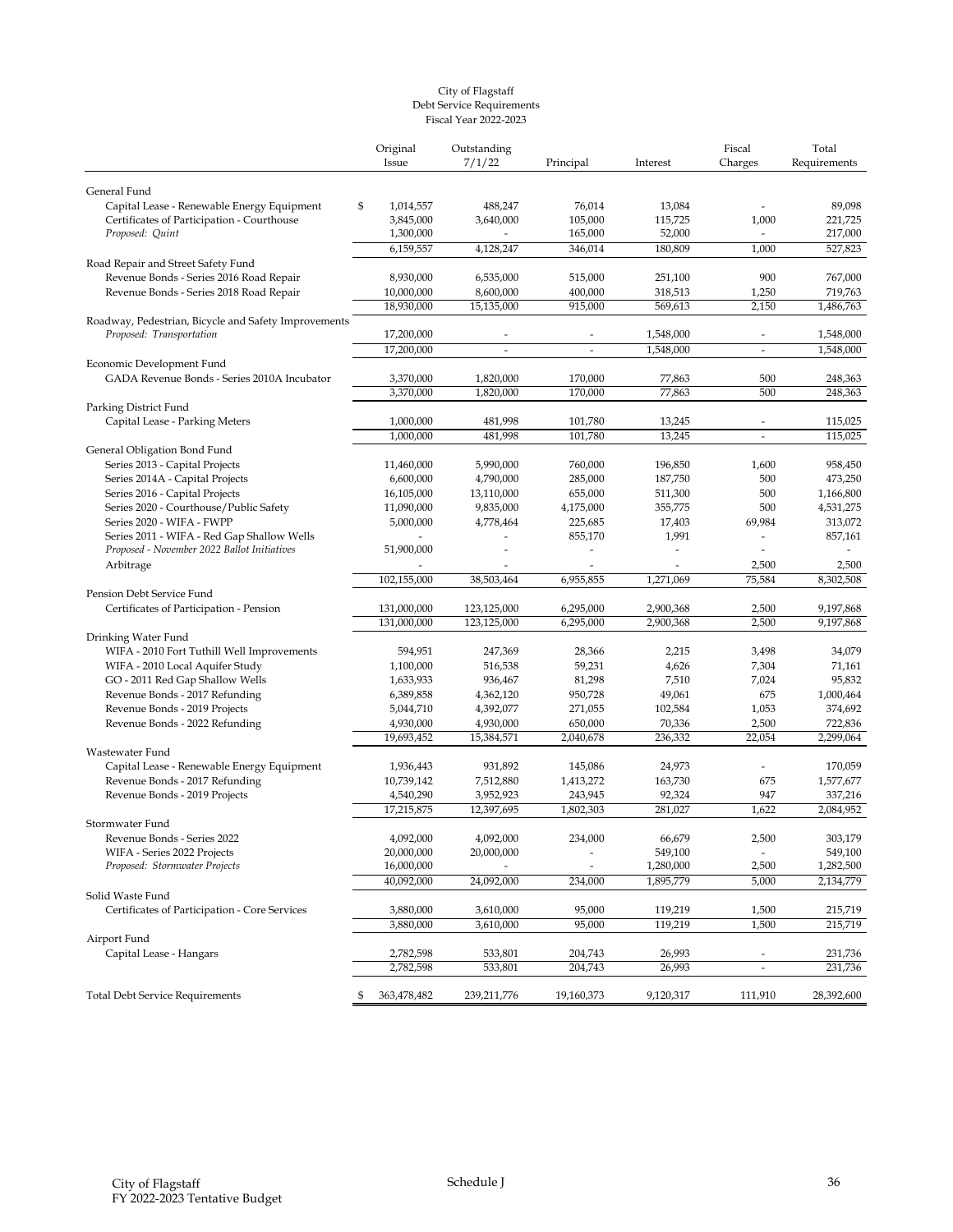# City of Flagstaff General Fund Five Year Plan 2023-2027

|                                     | Actual<br>2020-2021    | Budget<br>2021-2022  | Estimate<br>2021-2022  | Budget<br>2022-2023    | 2023-2024          | 2024-2025          | 2025-2026          | 2026-2027          |
|-------------------------------------|------------------------|----------------------|------------------------|------------------------|--------------------|--------------------|--------------------|--------------------|
|                                     |                        |                      |                        |                        |                    |                    |                    |                    |
| <b>Sources of Funds</b>             |                        |                      |                        |                        |                    |                    |                    |                    |
| <b>Beginning Fund Balance</b>       | \$43,166,102           | 44.999.542           | 57,093,185             | 62,133,123             | 33,194,695         | 32,877,196         | 33,256,937         | 33,776,766         |
| Revenues                            |                        |                      |                        |                        |                    |                    |                    |                    |
| Taxes                               |                        |                      |                        |                        |                    |                    |                    |                    |
| Property Tax                        | 6,961,062              | 7,017,500            | 7,016,000              | 7,066,000              | 7,116,000          | 7,166,000          | 7,216,000          | 7,266,000          |
| Sales Tax                           | 25,987,602             | 23,563,400           | 26,574,000             | 26,942,300             | 27,753,200         | 28,586,000         | 29,443,500         | 28,560,400         |
| Franchise Fees                      | 2,227,051              | 2,447,298            | 2,260,000              | 2,282,700              | 2,305,600          | 2,328,700          | 2,352,000          | 2,281,500          |
| Intergovernmental                   |                        |                      |                        |                        |                    |                    |                    |                    |
| State Shared Sales Tax              | 8,874,787              | 8,285,200            | 10,300,000             | 10,403,000             | 10,507,000         | 10,822,200         | 11,146,900         | 10,812,500         |
| State Shared Income Tax             | 10,723,978             | 9,790,000            | 10,075,700             | 14,800,000             | 11,501,600         | 11,960,900         | 12,406,400         | 12,779,100         |
| Auto Lieu Tax                       | 4,169,172              | 3,718,300            | 4,011,000              | 4,011,000              | 4,011,000          | 4,131,300          | 4,255,200          | 4,127,500          |
| Excise Tax<br><b>Federal Grants</b> | 135,438<br>1,130,718   | 272,798<br>3,269,668 | 272,798<br>2,849,157   | 272,798<br>17,177,243  | 272,798<br>626,437 | 272,798<br>171,378 | 272,798<br>171,378 | 272,798<br>171,378 |
| State/Local Grants                  |                        | 3,071,419            |                        |                        | 590,990            | 590,990            | 590,990            | 590,990            |
| Other IGA                           | 1,200,444<br>1,204,117 | 1,154,418            | 2,150,965<br>1,154,418 | 3,988,076<br>1,098,718 | 1,091,218          | 1,091,218          | 1,091,218          | 1,091,218          |
| Licenses and Permits                |                        |                      |                        |                        |                    |                    |                    |                    |
| <b>Business Licenses</b>            | 28,676                 | 30,000               | 30,000                 | 30,000                 | 30,000             | 30,000             | 30,000             | 30,000             |
| <b>Building Permits</b>             | 3,517,030              | 1,868,100            | 2,214,000              | 1,900,000              | 1,919,000          | 1,938,200          | 1,957,600          | 1,957,600          |
| Other Licenses and Permits          | 1,629,550              | 996,880              | 996,880                | 997,380                | 997,885            | 998,395            | 998,910            | 999,430            |
| Charges for Services                |                        |                      |                        |                        |                    |                    |                    |                    |
| Community Development               | 1,278,201              | 745,500              | 745,500                | 745,000                | 745,000            | 745,000            | 745,000            | 745,000            |
| Parks and Recreation                | 132,668                | 542,870              | 542,870                | 1,082,870              | 1,622,870          | 1,622,870          | 1,622,870          | 1,622,870          |
| <b>Public Safety</b>                | 840,369                | 745,780              | 745,780                | 750,097                | 754,457            | 758,862            | 763,312            | 767,804            |
| Cemetery/General Government         | 277,879                | 184,741              | 184,741                | 186,563                | 188,403            | 190,262            | 192,140            | 194,036            |
| Fines and Forfeitures               |                        |                      |                        |                        |                    |                    |                    |                    |
| <b>Court Fines</b>                  | 490,145                | 476,301              | 476,301                | 712,475                | 719,600            | 726,797            | 734,065            | 741,406            |
| Other Fines and Forfeitures         | 442,448                | 668,893              | 668,893                | 717,024                | 720,376            | 723,762            | 727,182            | 730,635            |
| Other                               |                        |                      |                        |                        |                    |                    |                    |                    |
| Rents                               | 1,094,906              | 1,154,008            | 993,697                | 1,654,569              | 994,825            | 995,398            | 995,976            | 996,560            |
| <b>Investment Earnings</b>          | 909,804                | 372,426              | 417,665                | 423,171                | 411,747            | 413,674            | 415,621            | 417,587            |
| Miscellaneous                       | 1,005,100              | 296,350              | 821,350                | 823,014                | 824,693            | 826,389            | 828,102            | 829,833            |
| Other Financing Sources             |                        |                      |                        | 1,300,000              |                    | $\overline{a}$     | $\overline{a}$     |                    |
| <b>Total Revenues</b>               | 74,261,145             | 70,671,850           | 75,501,715             | 99,363,998             | 75,704,699         | 77,091,093         | 78,957,162         | 77,986,145         |
| Transfers In                        |                        |                      |                        |                        |                    |                    |                    |                    |
| <b>COVID Relief</b>                 |                        | 4,423,509            | 10,000,000             |                        |                    |                    |                    |                    |
| <b>HURF</b>                         | 13,000                 | 13,000               | 13,000                 | 13,000                 | 13,000             | 13,000             | 13,000             | 13,000             |
| Beautification                      | 451,882                | 469,872              | 469,872                | 458,392                | 458,392            | 458,392            | 458,392            | 458,392            |
| Economic Development                | 243,757                | 343,757              | 343,757                | 393,757                | 393,757            | 361.236            |                    |                    |
| Tourism                             | 25,000                 |                      |                        | 25,000                 | 25,000             | 25,000             | 25,000             | 25,000             |
| Recreation - BBB                    | 2,299,347              | 4,096,439            | 4,096,439              | 2,574,189              | 2,574,189          | 2,574,189          | 2,574,189          | 2,574,189          |
| Parking District                    | 96,349                 |                      |                        |                        |                    |                    |                    |                    |
| Special Assessment                  | 122,989                |                      |                        | $\overline{a}$         | $\overline{a}$     | $\overline{a}$     | $\overline{a}$     | $\overline{a}$     |
| Drinking Water                      | 87,272                 | 84,945               | 84,945                 |                        |                    |                    |                    |                    |
| Airport                             |                        | 2,350,000            | 2,350,000              | 2,200,000              |                    |                    |                    |                    |
| Capital Projects                    | 30,075                 |                      |                        |                        |                    |                    |                    |                    |
| Total Transfers In                  | 3,369,671              | 11,781,522           | 17,358,013             | 5,664,338              | 3,464,338          | 3,431,817          | 3,070,581          | 3,070,581          |
| Total Revenues and Transfers In     | 77,630,816             | 82,453,372           | 92,859,728             | 105,028,336            | 79,169,037         | 80,522,910         | 82,027,743         | 81,056,726         |
| <b>Total Sources of Funds</b>       | 120,796,918            | 127,452,914          | 149,952,913            | 167,161,459            | 112,363,732        | 113,400,106        | 115,284,680        | 114,833,492        |
|                                     |                        |                      |                        |                        |                    |                    |                    |                    |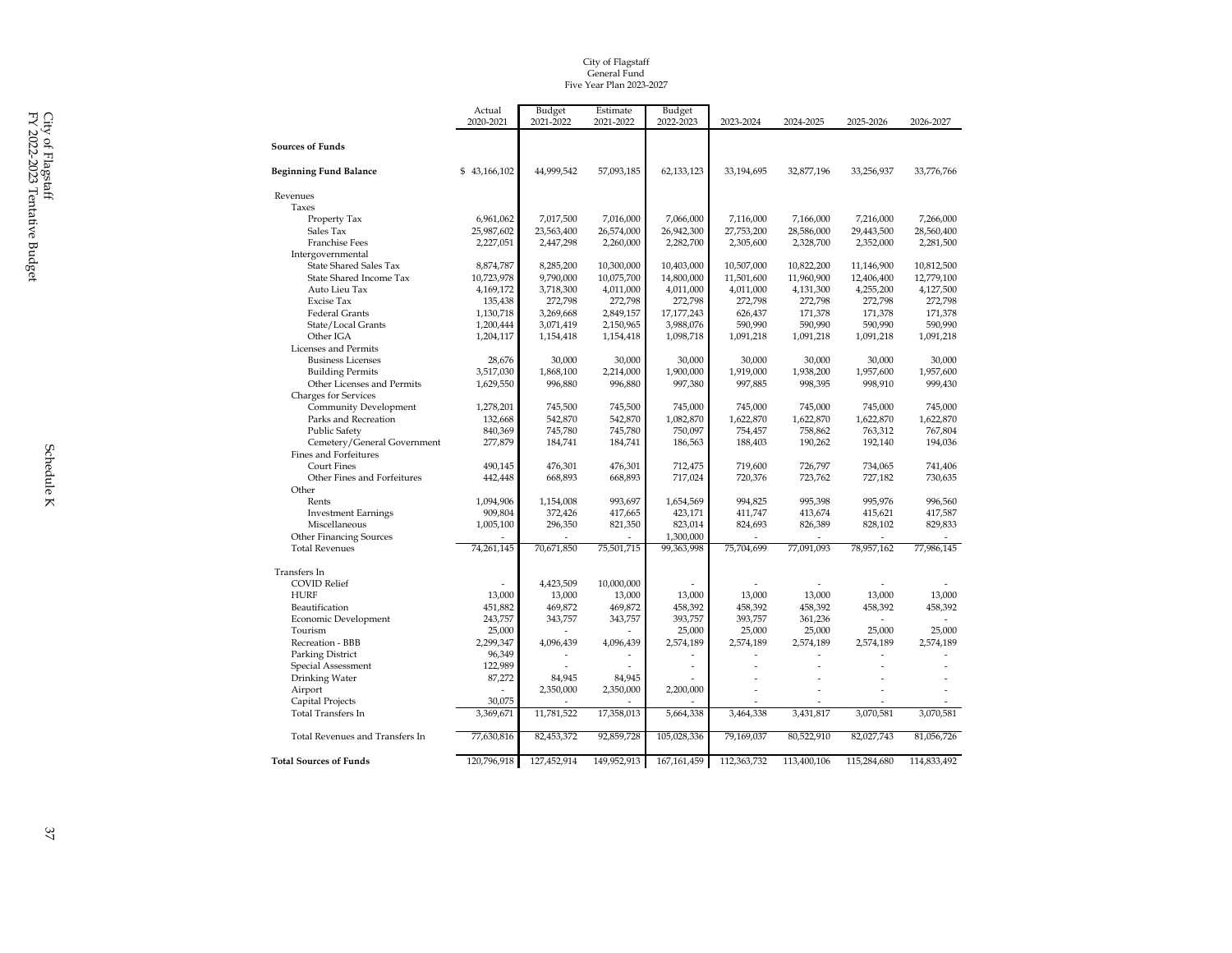# City of Flagstaff General Fund Five Year Plan 2023-2027

|                                        | Actual                   | Budget                   | Estimate                 | Budget                   |                          |                          |                          |                          |
|----------------------------------------|--------------------------|--------------------------|--------------------------|--------------------------|--------------------------|--------------------------|--------------------------|--------------------------|
|                                        | 2020-2021                | 2021-2022                | 2021-2022                | 2022-2023                | 2023-2024                | 2024-2025                | 2025-2026                | 2026-2027                |
|                                        |                          |                          |                          |                          |                          |                          |                          |                          |
| <b>Uses of Funds</b>                   |                          |                          |                          |                          |                          |                          |                          |                          |
|                                        |                          |                          |                          |                          |                          |                          |                          |                          |
| Operating Expenditures                 |                          |                          |                          |                          |                          |                          |                          |                          |
| General Administration                 | 11,246,582               | 14,816,843               | 13,171,816               | 16,506,034               | 12,602,258               | 12,902,258               | 12,602,258               | 12,902,258               |
| Management Services                    | 4,057,286                | 5,002,102                | 4,665,288                | 5,684,459                | 4,927,424                | 4,927,424                | 4,927,424                | 4,927,424                |
| Community Development<br>Fire          | 5,197,943                | 4,538,233                | 4,279,058                | 4,965,069                | 3,999,894                | 3,999,894                | 3,999,894                | 3,999,894                |
| Police                                 | 11,181,122<br>18,844,486 | 14,548,028<br>21,006,228 | 14,157,427<br>20,710,610 | 15,914,827<br>22,726,460 | 12,112,726<br>19,010,785 | 12,147,667<br>19,010,785 | 12,147,667<br>19,010,785 | 12,147,667<br>19,010,785 |
| <b>Public Works</b>                    | 7.249.907                | 11,875,599               | 10,354,288               | 4,506,898                | 2,275,223                | 2,275,223                | 2,275,223                | 2,275,223                |
| Economic Vitality                      | 119,599                  | 202,834                  | 127,834                  | 258,918                  | 133,918                  | 133,918                  | 133,918                  | 133,918                  |
| City Engineering                       | ۰                        | 1,952,513                | 1,944,513                | 2,024,281                | 1,900,981                | 1,900,981                | 1,900,981                | 1,900,981                |
| Parks, Recreation, Open Space and Ever |                          |                          |                          | 9,620,759                | 8,725,739                | 8,725,739                | 8,725,739                | 8,725,739                |
| Non-Departmental                       | 3,356,469                | 5,336,666                | 3,000,732                | 9,954,486                | 2,112,568                | 2,112,568                | 2,112,568                | 2,112,568                |
| Contingency                            | 24,006                   | 3,196,810                | 368,750                  | 2,928,060                | 2,514,000                | 2,514,000                | 2,514,000                | 625,000                  |
| Less: Indirect Charges                 | (6,490,955)              | (7,067,909)              | (7,067,909)              | (7,304,025)              | (6,988,824)              | (6,988,824)              | (6,988,824)              | (6,988,824)              |
| <b>Total Operating Expenditures</b>    | 54,786,445               | 75,407,947               | 65,712,407               | 87,786,226               | 63,326,692               | 63,661,633               | 63,361,633               | 61,772,633               |
|                                        |                          |                          |                          |                          |                          |                          |                          |                          |
| Debt Service                           |                          |                          |                          |                          |                          |                          |                          |                          |
| Leases - Energy                        | 87,742                   | 91,703                   | 91,703                   | 89,098                   | 95,275                   | 95,275                   | 95,275                   | 95,275                   |
| Leases - Fire Equipment                | 29,824                   | 27,340                   | 27,340                   | 217,000                  | 217,000                  | 217,000                  | 217,000                  | 217,000                  |
| Certificates of Participation          | 221,379                  | 223,078                  | 223,078                  | 221,725                  | 221,725                  | 221,725                  | 221,725                  | 221,725                  |
| <b>Total Debt Service</b>              | 338.945                  | 342,121                  | 342,121                  | 527,823                  | 534,000                  | 534.000                  | 534,000                  | 534.000                  |
|                                        |                          |                          |                          |                          |                          |                          |                          |                          |
| <b>Future Uses</b>                     |                          |                          |                          |                          |                          |                          |                          |                          |
| <b>Total Ongoing</b>                   | $\overline{a}$           |                          |                          | $\overline{a}$           | 1,675,000                | 3,401,000                | 5,179,000                | 7,011,000                |
| Total One-Time                         | $\overline{a}$           | $\overline{a}$           | $\overline{a}$           | $\overline{a}$           | 1,108,000                | 900,000                  | 900,000                  | 900,000                  |
| <b>Total Future Uses</b>               | $\overline{a}$           |                          |                          |                          | 2,783,000                | 4,301,000                | 6,079,000                | 7,911,000                |
| Capital Expenditures                   |                          |                          |                          |                          |                          |                          |                          |                          |
| Fleet                                  | 75,580                   | 3,732,038                | 2,551,842                | 7,382,826                | 765,000                  | 765,000                  | 765,000                  | 765,000                  |
| Operating                              | 226,727                  | 1,460,549                | 948,307                  | 6,588,242                | 1,510,000                | 310,000                  | 310,000                  | 310,000                  |
| Capital Improvement Projects           | 417,952                  | 3,864,101                | 265,102                  | 19,244,676               |                          |                          |                          |                          |
| <b>Total Capital Expenditures</b>      | 720,259                  | 9,056,688                | 3,765,251                | 33,215,744               | 2,275,000                | 1,075,000                | 1,075,000                | 1,075,000                |
|                                        |                          |                          |                          |                          |                          |                          |                          |                          |
| <b>Total Expenditures</b>              | 55,845,649               | 84,806,756               | 69,819,779               | 121,529,793              | 68,918,692               | 69,571,633               | 71,049,633               | 71,292,633               |
| <b>Transfers Out</b>                   |                          |                          |                          |                          |                          |                          |                          |                          |
| Housing and Community Services         |                          | 753,000                  | 753,000                  | 518,669                  |                          |                          |                          |                          |
| Library                                | 1,557,710                | 1,596,313                | 1,596,313                | 1,726,313                | 1,596,313                | 1,596,313                | 1,596,313                | 1,596,313                |
| <b>HURF</b>                            |                          |                          | 475,000                  |                          |                          |                          |                          |                          |
| Economic Development                   | 247,000                  | 472,000                  | 572,000                  | 247,000                  | 247,000                  | 247,000                  | 247,000                  | 247,000                  |
| Tourism Fund                           |                          |                          | 125,000                  |                          |                          |                          |                          |                          |
| <b>BBB-Recreation Fund</b>             |                          |                          | 370,000                  |                          |                          |                          |                          |                          |
| Parking District                       |                          |                          | 272,316                  |                          |                          |                          |                          |                          |
| Pension Debt Service                   | 3,623,711                | 8,737,995                | 8,737,995                | 8,737,975                | 8,271,347                | 8,270,039                | 8,271,783                | 8,269,576                |
| Environmental Management               | 170,767                  | 925,708                  | 795,708                  | 996,514                  | 145,759                  | 145,759                  | 145,759                  | 145,759                  |
| Airport                                | 1,884,501                | 2,781,222                | 2,665,499                |                          | 307,425                  | 312,425                  | 197,425                  | 197,425                  |
| Capital Projects                       | 374,395                  | 3,718,482                | 1,637,180                | 210,500                  |                          |                          |                          |                          |
| <b>Total Transfers Out</b>             | 7,858,084                | 18,984,720               | 18,000,011               | 12,436,971               | 10,567,844               | 10,571,536               | 10,458,280               | 10,456,073               |
| Excess Revenues Over Expenditures      | 13,927,083               | (21, 338, 104)           | 5,039,938                | (28,938,428)             | (317, 499)               | 379,741                  | 519,830                  | (691,980)                |
|                                        |                          |                          |                          |                          |                          |                          |                          |                          |
| <b>Total Uses of Funds</b>             | 63,703,733               | 103,791,476              | 87,819,790               | 133,966,764              | 79,486,536               | 80,143,169               | 81,507,913               | 81,748,706               |
| <b>Ending Fund Balance</b>             | 57,093,185<br>S          | 23,661,438               | 62,133,123               | 33,194,695               | 32,877,196               | 33,256,937               | 33,776,766               | 33,084,786               |
|                                        |                          |                          |                          |                          |                          |                          |                          |                          |
|                                        |                          |                          |                          |                          |                          |                          |                          |                          |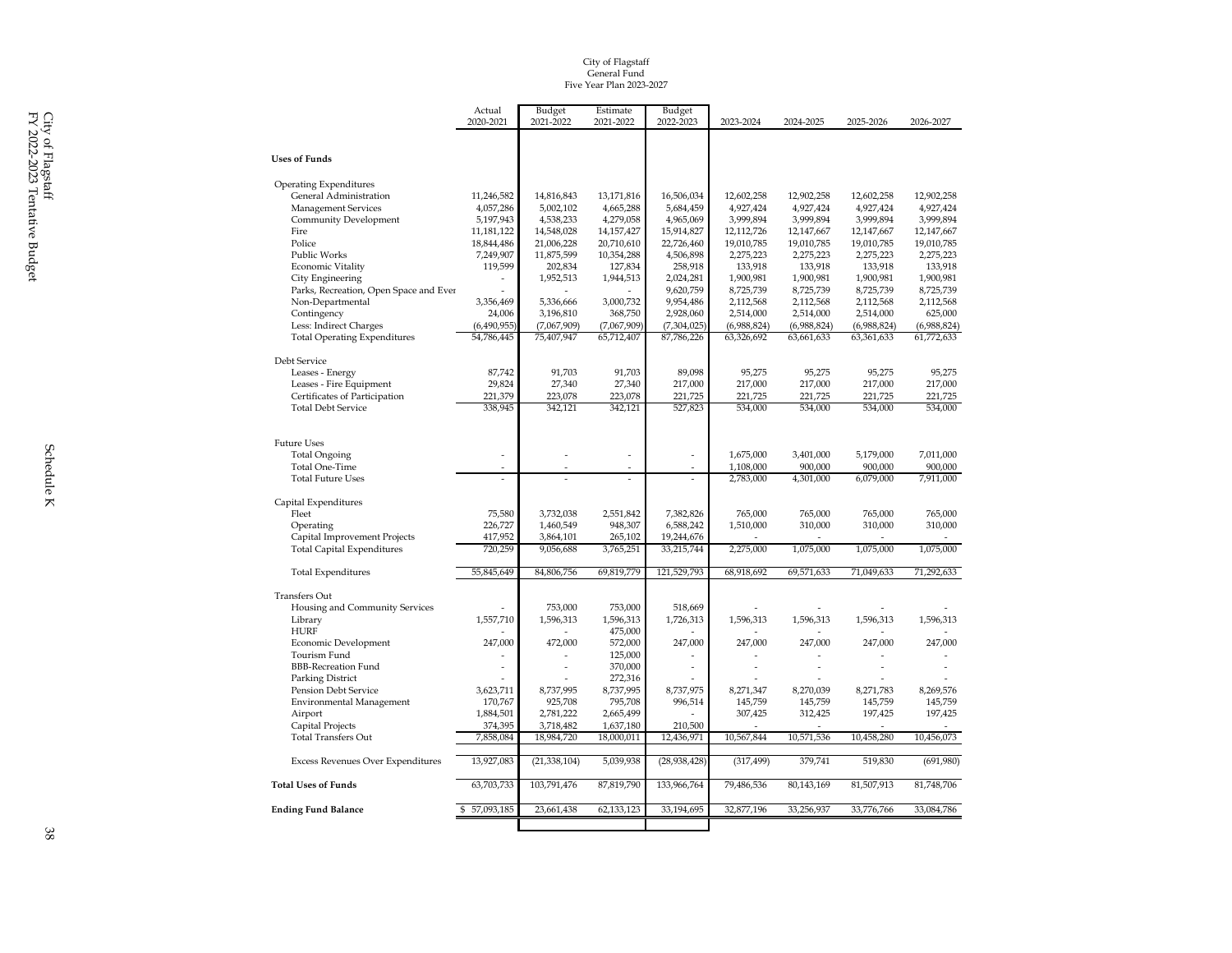#### City of Flagstaff Housing and Community Services Fund Five Year Plan 2023-2027

|                               | Actual          | Budget    | Estimate  | Budget    |           |           |           |           |
|-------------------------------|-----------------|-----------|-----------|-----------|-----------|-----------|-----------|-----------|
|                               | 2020-2021       | 2021-2022 | 2021-2022 | 2022-2023 | 2023-2024 | 2024-2025 | 2025-2026 | 2026-2027 |
| <b>Sources of Funds</b>       |                 |           |           |           |           |           |           |           |
| <b>Beginning Fund Balance</b> | 1,047,022<br>\$ | 1,227,592 | 1,479,965 | 2,285,572 | 182,962   | 183,962   | 184,962   | 185,962   |
| Revenues                      |                 |           |           |           |           |           |           |           |
| Intergovernmental             | 1,365,160       | 3,215,356 | 1,960,679 | 3,333,991 | 1,345,000 | 1,345,000 | 1,345,000 | 1,345,000 |
| <b>Investment Earnings</b>    | 8,827           | 4,000     | 6,318     | 4,000     | 1,000     | 1,000     | 1,000     | 1,000     |
| Miscellaneous                 | 993,228         |           | 257,142   |           |           |           |           |           |
| <b>Total Revenues</b>         | 2,367,215       | 3,219,356 | 2,224,139 | 3,337,991 | 1,346,000 | 1,346,000 | 1,346,000 | 1,346,000 |
| <b>Transfers</b> In           |                 |           |           |           |           |           |           |           |
| General Fund                  |                 | 753,000   | 753,000   | 518,669   |           |           |           |           |
| <b>Total Transfers In</b>     |                 | 753,000   | 753,000   | 518,669   |           |           |           |           |
| <b>Total Sources of Funds</b> | 3,414,237       | 5,199,948 | 4,457,104 | 6,142,232 | 1,528,962 | 1,529,962 | 1,530,962 | 1,531,962 |
| <b>Uses of Funds</b>          |                 |           |           |           |           |           |           |           |
| Expenditures                  |                 |           |           |           |           |           |           |           |
| Operating                     | 1,934,272       | 5,020,005 | 2,171,532 | 5,959,270 | 1,345,000 | 1,345,000 | 1,345,000 | 1,345,000 |
| <b>Total Expenditures</b>     | 1,934,272       | 5,020,005 | 2,171,532 | 5,959,270 | 1,345,000 | 1,345,000 | 1,345,000 | 1,345,000 |
| <b>Total Uses of Funds</b>    | 1,934,272       | 5,020,005 | 2,171,532 | 5,959,270 | 1,345,000 | 1,345,000 | 1,345,000 | 1,345,000 |
| <b>Ending Fund Balance</b>    | 1,479,965       | 179,943   | 2,285,572 | 182,962   | 183,962   | 184,962   | 185,962   | 186,962   |
|                               |                 |           |           |           |           |           |           |           |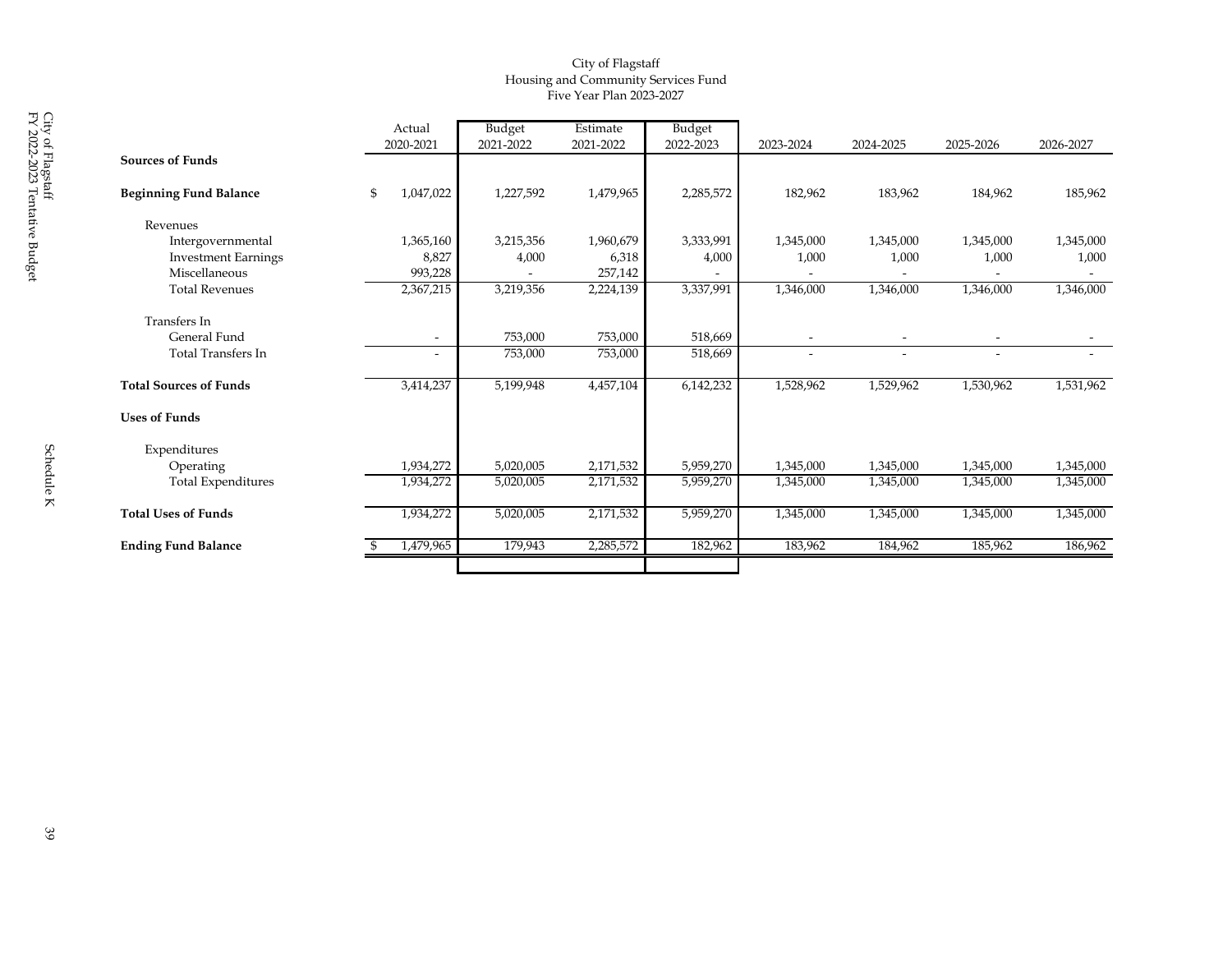# City of Flagstaff COVID Relief Fund Five Year Plan 2023-2027

| 2022-2023<br>2020-2021<br>2021-2022<br>2021-2022<br>2023-2024<br>2024-2025<br>2025-2026<br><b>Sources of Funds</b>                                                   | 2026-2027 |
|----------------------------------------------------------------------------------------------------------------------------------------------------------------------|-----------|
|                                                                                                                                                                      |           |
|                                                                                                                                                                      |           |
|                                                                                                                                                                      |           |
| \$<br>3,118,516<br><b>Beginning Fund Balance</b>                                                                                                                     |           |
|                                                                                                                                                                      |           |
| Revenues                                                                                                                                                             |           |
| Grants and entitlements<br>1,934,046<br>15,238,257<br>15,238,257                                                                                                     |           |
| <b>Total Revenues</b><br>1,934,046<br>15,238,257<br>15,238,257                                                                                                       |           |
|                                                                                                                                                                      |           |
| 1,934,046<br>3,118,516<br><b>Total Sources of Funds</b><br>15,238,257<br>15,238,257<br>$\sim$                                                                        |           |
|                                                                                                                                                                      |           |
| <b>Uses of Funds</b>                                                                                                                                                 |           |
|                                                                                                                                                                      |           |
| Expenditures                                                                                                                                                         |           |
| 3,118,516<br>Operating<br>1,934,046<br>6,171,965<br>2,119,741<br>$\overline{\phantom{a}}$<br>$\overline{\phantom{a}}$                                                |           |
| Total Expenditures<br>3,118,516<br>1,934,046<br>6,171,965<br>2,119,741<br>$\sim$                                                                                     |           |
|                                                                                                                                                                      |           |
| <b>Transfers Out</b>                                                                                                                                                 |           |
| General Fund<br>4,423,509<br>10,000,000<br>$\overline{\phantom{a}}$                                                                                                  |           |
| <b>HURF</b><br>986,611<br>$\overline{\phantom{a}}$                                                                                                                   |           |
| Beautification<br>450,800<br>$\overline{\phantom{a}}$                                                                                                                |           |
| Economic Development<br>214,175<br>$\overline{\phantom{0}}$                                                                                                          |           |
| 670,000<br>Tourism<br>$\sim$                                                                                                                                         |           |
| Arts and Science<br>169,075<br>$\overline{\phantom{a}}$<br>$\overline{\phantom{a}}$                                                                                  |           |
| Recreation<br>743,750<br>$\overline{\phantom{a}}$<br>$\overline{\phantom{a}}$                                                                                        |           |
| Parking<br>1,408,372<br>$\sim$<br>$\overline{\phantom{a}}$                                                                                                           |           |
| <b>Total Transfers Out</b><br>10,000,000<br>9,066,292<br>$\sim$                                                                                                      |           |
|                                                                                                                                                                      |           |
| <b>Total Uses of Funds</b><br>12,119,741<br>3,118,516<br>1,934,046<br>15,238,257<br>$\overline{\phantom{a}}$<br>$\overline{\phantom{a}}$<br>$\overline{\phantom{a}}$ |           |
|                                                                                                                                                                      |           |
| 3,118,516<br><b>Ending Fund Balance</b><br>\$<br>$\overline{\phantom{a}}$                                                                                            |           |
|                                                                                                                                                                      |           |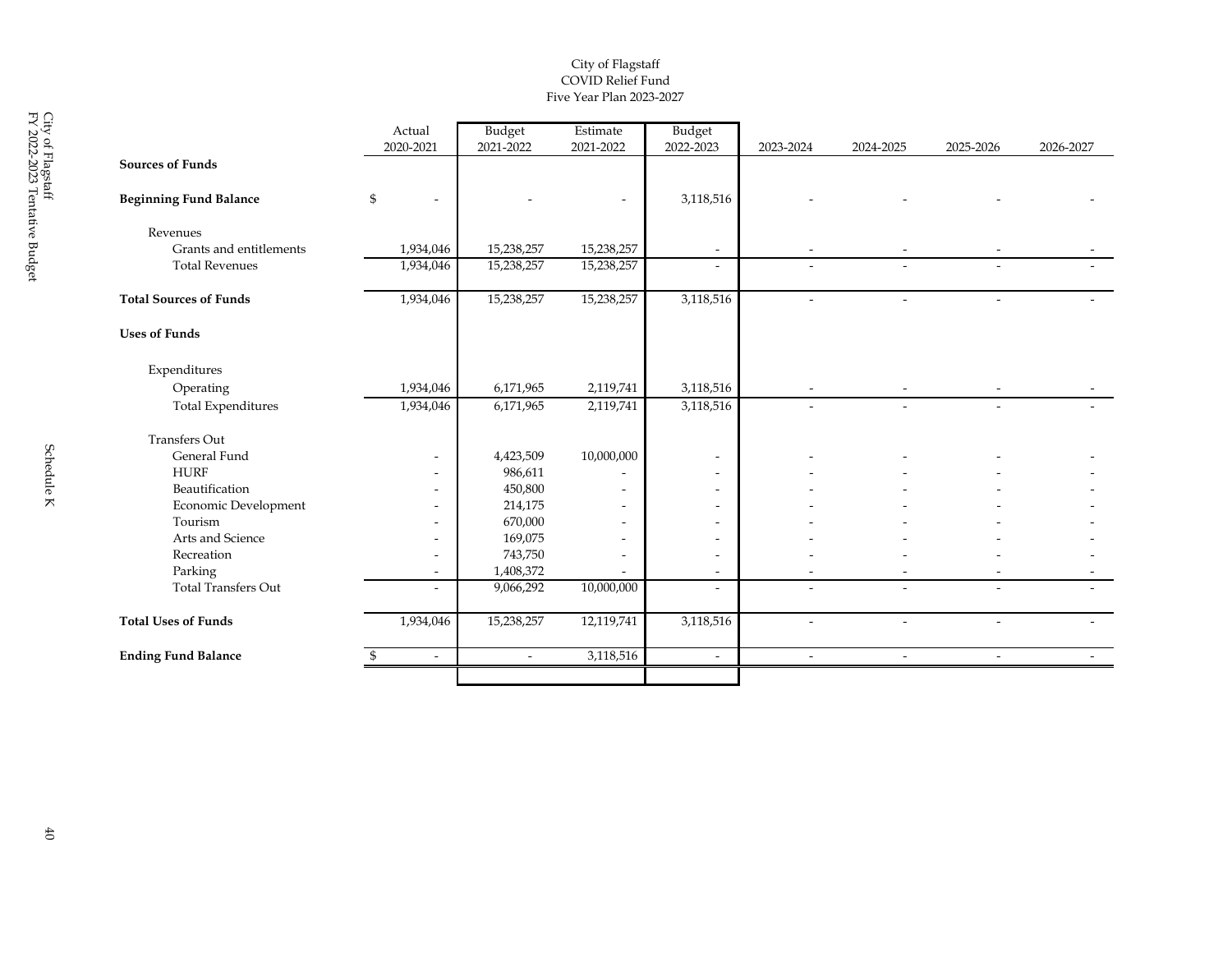### City of Flagstaff Library Fund Five Year Plan 2023-2027

|                                 | Actual          | Budget     | Estimate   | Budget    |           |           |           |           |
|---------------------------------|-----------------|------------|------------|-----------|-----------|-----------|-----------|-----------|
|                                 | 2020-2021       | 2021-2022  | 2021-2022  | 2022-2023 | 2023-2024 | 2024-2025 | 2025-2026 | 2026-2027 |
| <b>Sources of Funds</b>         |                 |            |            |           |           |           |           |           |
|                                 |                 |            |            |           |           |           |           |           |
| <b>Beginning Fund Balance</b>   | \$<br>3,958,265 | 5,331,941  | 4,685,052  | 3,764,301 | 1,935,976 | 1,904,408 | 1,837,545 | 1,733,890 |
| Revenues                        |                 |            |            |           |           |           |           |           |
| Intergovernmental               | 3,903,709       | 3,881,302  | 3,881,302  | 4,106,938 | 4,106,544 | 4,208,629 | 4,313,254 | 4,420,482 |
| <b>Investment Earnings</b>      | 35,779          | 39,529     | 39,529     | 39,727    | 39,926    | 40,126    | 40,327    | 40,529    |
| Miscellaneous                   | 66,165          | 41,000     | 41,000     | 41,000    | 41,000    | 41,000    | 41,000    | 41,000    |
| <b>Total Revenues</b>           | 4,005,653       | 3,961,831  | 3,961,831  | 4,187,665 | 4,187,470 | 4,289,755 | 4,394,581 | 4,502,011 |
| Transfers In                    |                 |            |            |           |           |           |           |           |
| Tourism                         | 66,500          |            |            | 66,500    | 66,500    | 66,500    | 66,500    | 66,500    |
| Beautification                  | 625             |            |            |           |           |           |           |           |
| General Fund                    | 1,557,710       | 1,596,313  | 1,596,313  | 1,726,313 | 1,596,313 | 1,596,313 | 1,596,313 | 1,596,313 |
| <b>Total Transfers In</b>       | 1,624,835       | 1,596,313  | 1,596,313  | 1,792,813 | 1,662,813 | 1,662,813 | 1,662,813 | 1,662,813 |
| <b>Total Sources of Funds</b>   | 9,588,753       | 10,890,085 | 10,243,196 | 9,744,779 | 7,786,259 | 7,856,976 | 7,894,938 | 7,898,715 |
| <b>Uses of Funds</b>            |                 |            |            |           |           |           |           |           |
| Expenditures                    |                 |            |            |           |           |           |           |           |
| Indirect                        | 511,504         | 562,564    | 562,564    | 534,744   | 548,113   | 561,816   | 575,861   | 590,258   |
| Library City Direct             | 3,095,548       | 4,067,083  | 3,966,862  | 4,230,341 | 4,135,929 | 4,234,614 | 4,336,260 | 4,440,955 |
| Library County                  | 577,167         | 665,480    | 665,480    | 682,302   | 700,518   | 719,257   | 738,536   | 758,370   |
| Library Grants                  | 66,745          | 45,000     | 45,000     | 100,000   |           |           |           |           |
| County Wide Projects and Growth | 400,827         | 1,238,989  | 1,238,989  | 491,026   | 497,291   | 503,744   | 510,391   | 517,237   |
| Capital                         | 251,910         | 1,478,390  |            | 1,670,390 |           |           |           |           |
| Contingency                     |                 | 100,000    |            | 100,000   |           |           |           |           |
| <b>Total Expenditures</b>       | 4,903,701       | 8,157,506  | 6,478,895  | 7,808,803 | 5,881,851 | 6,019,431 | 6,161,048 | 6,306,820 |
| <b>Total Uses of Funds</b>      | 4,903,701       | 8,157,506  | 6,478,895  | 7,808,803 | 5,881,851 | 6,019,431 | 6,161,048 | 6,306,820 |
| <b>Ending Fund Balance</b>      | 4,685,052       | 2,732,579  | 3,764,301  | 1,935,976 | 1,904,408 | 1,837,545 | 1,733,890 | 1,591,895 |
|                                 |                 |            |            |           |           |           |           |           |
|                                 |                 |            |            |           |           |           |           |           |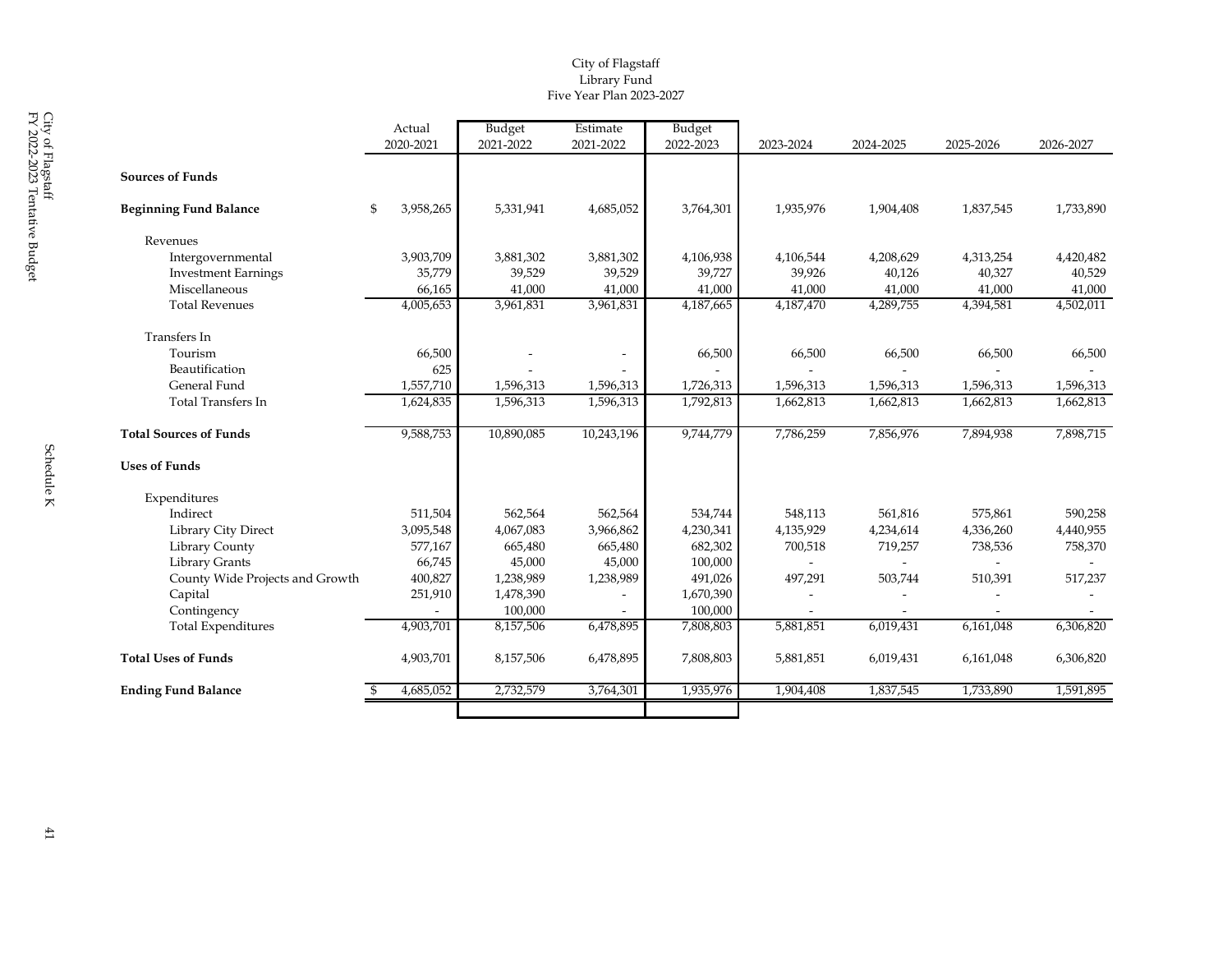#### City of Flagstaff Highway User Revenue Fund Five Year Plan 2023-2027

|                               | Actual          | Budget     | Estimate   | Budget     |            |            |            |            |
|-------------------------------|-----------------|------------|------------|------------|------------|------------|------------|------------|
|                               | 2020-2021       | 2021-2022  | 2021-2022  | 2022-2023  | 2023-2024  | 2024-2025  | 2025-2026  | 2026-2027  |
| <b>Sources of Funds</b>       |                 |            |            |            |            |            |            |            |
|                               |                 |            |            |            |            |            |            |            |
| <b>Beginning Fund Balance</b> | \$<br>9,406,047 | 7,940,543  | 9,224,129  | 10,929,928 | 6,419,005  | 7,006,369  | 7,621,303  | 5,985,557  |
| Revenues                      |                 |            |            |            |            |            |            |            |
| <b>Taxes</b>                  |                 | 80,000     |            |            |            |            |            |            |
| Grants and entitlements       | 9,191,151       | 8,556,425  | 9,374,974  | 9,539,036  | 9,705,969  | 9,875,823  | 10,048,650 | 9,747,191  |
| Licenses and Permits          | 157,743         |            |            |            |            |            |            |            |
| <b>Investment Earnings</b>    | 53,836          | 40,000     | 46,000     | 55,000     | 32,000     | 35,000     | 38,000     | 30,000     |
| Contributions                 | 52,795          | 1,790,000  |            | 3,440,000  |            |            |            |            |
| Miscellaneous                 | 42,524          |            |            |            |            |            |            |            |
| <b>Total Revenues</b>         | 9,498,049       | 10,466,425 | 9,420,974  | 13,034,036 | 9,737,969  | 9,910,823  | 10,086,650 | 9,777,191  |
|                               |                 |            |            |            |            |            |            |            |
| <b>Transfers In</b>           |                 |            |            |            |            |            |            |            |
| General Fund                  |                 |            | 475,000    |            |            |            |            |            |
| Transportation                | 938,745         | 8,562,944  | 1,169,131  | 21,355,593 |            |            |            |            |
| <b>COVID Relief</b>           |                 | 986,611    |            |            |            |            |            |            |
| <b>Total Transfers in</b>     | 938,745         | 9,549,555  | 1,644,131  | 21,355,593 |            |            |            |            |
| <b>Total Sources of Funds</b> | 19,842,841      | 27,956,523 | 20,289,234 | 45,319,557 | 16,156,974 | 16,917,192 | 17,707,953 | 15,762,748 |
| <b>Uses of Funds</b>          |                 |            |            |            |            |            |            |            |
| Expenditures                  |                 |            |            |            |            |            |            |            |
| Indirect                      | 1,147,404       | 1,339,974  | 1,339,974  | 1,292,913  | 1,325,236  | 1,358,367  | 1,392,326  | 1,427,134  |
| Operating                     | 4,126,623       | 5,009,188  | 4,819,188  | 4,975,462  | 4,812,369  | 4,924,522  | 5,039,718  | 5,158,046  |
| Capital                       | 5,231,685       | 15,817,570 | 2,687,144  | 32,519,177 | 3,000,000  | 3,000,000  | 5,277,352  | 3,000,000  |
| Contingency                   |                 | 100,000    |            | 100,000    |            |            |            |            |
| <b>Total Expenditures</b>     | 10,505,712      | 22,266,732 | 8,846,306  | 38,887,552 | 9,137,605  | 9,282,889  | 11,709,396 | 9,585,180  |
| <b>Transfers Out</b>          |                 |            |            |            |            |            |            |            |
| General Fund                  | 13,000          | 13,000     | 13,000     | 13,000     | 13,000     | 13,000     | 13,000     | 13,000     |
| Capital Projects              | 100,000         | 500,000    | 500,000    |            |            |            |            |            |
| <b>Total Transfers Out</b>    | 113,000         | 513,000    | 513,000    | 13,000     | 13,000     | 13,000     | 13,000     | 13,000     |
|                               |                 |            |            |            |            |            |            |            |
| <b>Total Uses of Funds</b>    | 10,618,712      | 22,779,732 | 9,359,306  | 38,900,552 | 9,150,605  | 9,295,889  | 11,722,396 | 9,598,180  |
| <b>Ending Fund Balance</b>    | 9,224,129       | 5,176,791  | 10,929,928 | 6,419,005  | 7,006,369  | 7,621,303  | 5,985,557  | 6,164,568  |
|                               |                 |            |            |            |            |            |            |            |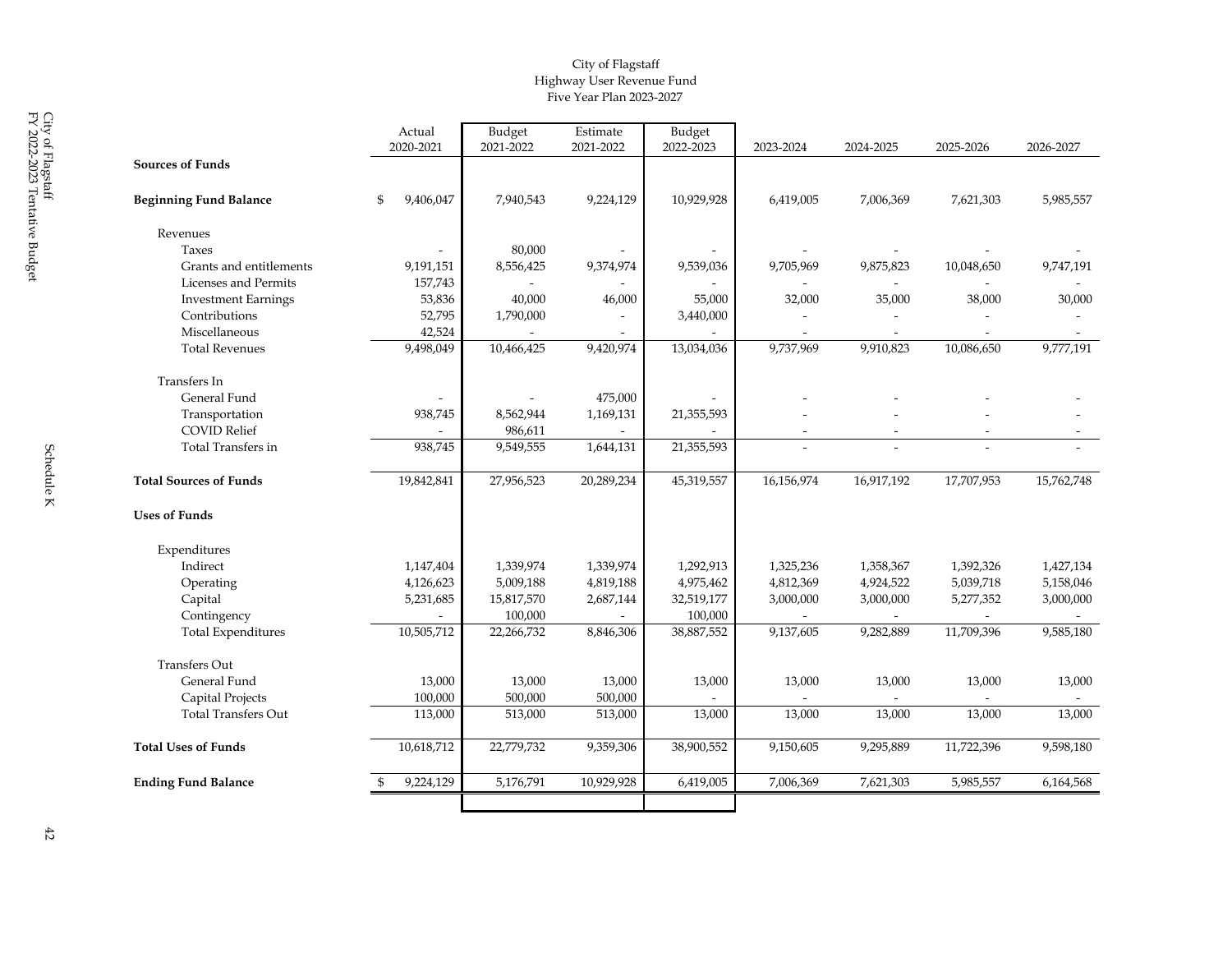#### City of Flagstaff Transportation Fund Five Year Plan 2023-2027

|                               | Actual           | <b>Budget</b> | Estimate   | Budget      |            |                          |                          |            |
|-------------------------------|------------------|---------------|------------|-------------|------------|--------------------------|--------------------------|------------|
|                               | 2020-2021        | 2021-2022     | 2021-2022  | 2022-2023   | 2023-2024  | 2024-2025                | 2025-2026                | 2026-2027  |
| <b>Sources of Funds</b>       |                  |               |            |             |            |                          |                          |            |
| <b>Beginning Fund Balance</b> | \$<br>39,265,578 | 48,394,615    | 50,906,900 | 63,283,654  | 20,470,922 | 21,589,638               | 17,092,668               | 20,016,138 |
| Revenues                      |                  |               |            |             |            |                          |                          |            |
| Taxes                         | 30,757,600       | 28,053,400    | 31,764,900 | 32,213,900  | 33,183,900 | 34,179,500               | 35,204,900               | 34,148,800 |
| Grants                        |                  | 6,141,624     |            | 6,285,699   | 632,800    | 1,955,200                |                          |            |
| <b>Bond Proceeds</b>          |                  |               |            | 17,200,000  | 2,265,000  | 16,050,000               | 29,500,000               | 14,655,000 |
| <b>Investment Earnings</b>    | 379,586          | 239,000       | 251,000    | 258,000     | 103,000    | 108,000                  | 86,000                   | 101,000    |
| Miscellaneous                 | 274,067          | 546,458       |            | 546,458     |            |                          |                          |            |
| <b>Total Revenues</b>         | 31,411,253       | 34,980,482    | 32,015,900 | 56,504,057  | 36,184,700 | 52,292,700               | 64,790,900               | 48,904,800 |
| Transfers In                  |                  |               |            |             |            |                          |                          |            |
| <b>FMPO</b>                   | 34,130           |               |            |             |            |                          |                          |            |
| <b>FUTS</b>                   |                  | 2,648,052     | 2,650,887  |             |            |                          |                          |            |
| Transportation                |                  | 3,470,933     | 1,253,871  | 1,797,301   |            |                          |                          |            |
| <b>Total Transfers In</b>     | 34,130           | 6,118,985     | 3,904,758  | 1,797,301   | $\sim$     |                          |                          |            |
| <b>Total Sources of Funds</b> | 70,710,961       | 89,494,082    | 86,827,558 | 121,585,012 | 56,655,622 | 73,882,338               | 81,883,568               | 68,920,938 |
| <b>Uses of Funds</b>          |                  |               |            |             |            |                          |                          |            |
| Expenditures                  |                  |               |            |             |            |                          |                          |            |
| Indirect                      | 328,645          | 274,681       | 274,681    | 274,127     | 280,980    | 288,005                  | 295,205                  | 302,585    |
| Operating                     | 3,879,973        | 8,126,231     | 4,824,917  | 11,365,598  | 5,495,156  | 5,631,517                | 5,771,277                | 5,914,521  |
| Capital                       | 10,961,147       | 52,104,398    | 13,533,641 | 63,286,708  | 26,050,685 | 46,047,685               | 48,099,685               | 29,055,684 |
| <b>Total Expenditures</b>     | 15,169,765       | 60,505,310    | 18,633,239 | 74,926,433  | 31,826,821 | 51,967,207               | 54,166,167               | 35,272,790 |
| <b>Transfers Out</b>          |                  |               |            |             |            |                          |                          |            |
| <b>HURF</b>                   | 938,745          | 8,562,944     | 1,169,131  | 21,355,593  |            |                          |                          |            |
| Transportation                |                  | 3,470,933     | 1,253,871  | 1,797,301   |            |                          |                          |            |
| <b>FUTS</b>                   |                  | 1,000,000     | 1,000,000  |             |            | $\overline{\phantom{a}}$ | $\overline{\phantom{a}}$ |            |
| <b>Total Transfers Out</b>    | 938,745          | 13,033,877    | 3,423,002  | 23,152,894  |            |                          |                          |            |
| Debt Service                  | 3,695,551        | 1,487,663     | 1,487,663  | 3,034,763   | 3,239,163  | 4,822,463                | 7,701,263                | 9,023,313  |
| <b>Total Uses of Funds</b>    | 19,804,061       | 75,026,850    | 23,543,904 | 101,114,090 | 35,065,984 | 56,789,670               | 61,867,430               | 44,296,103 |
| <b>Ending Fund Balance</b>    | 50,906,900<br>\$ | 14,467,232    | 63,283,654 | 20,470,922  | 21,589,638 | 17,092,668               | 20,016,138               | 24,624,835 |
|                               |                  |               |            |             |            |                          |                          |            |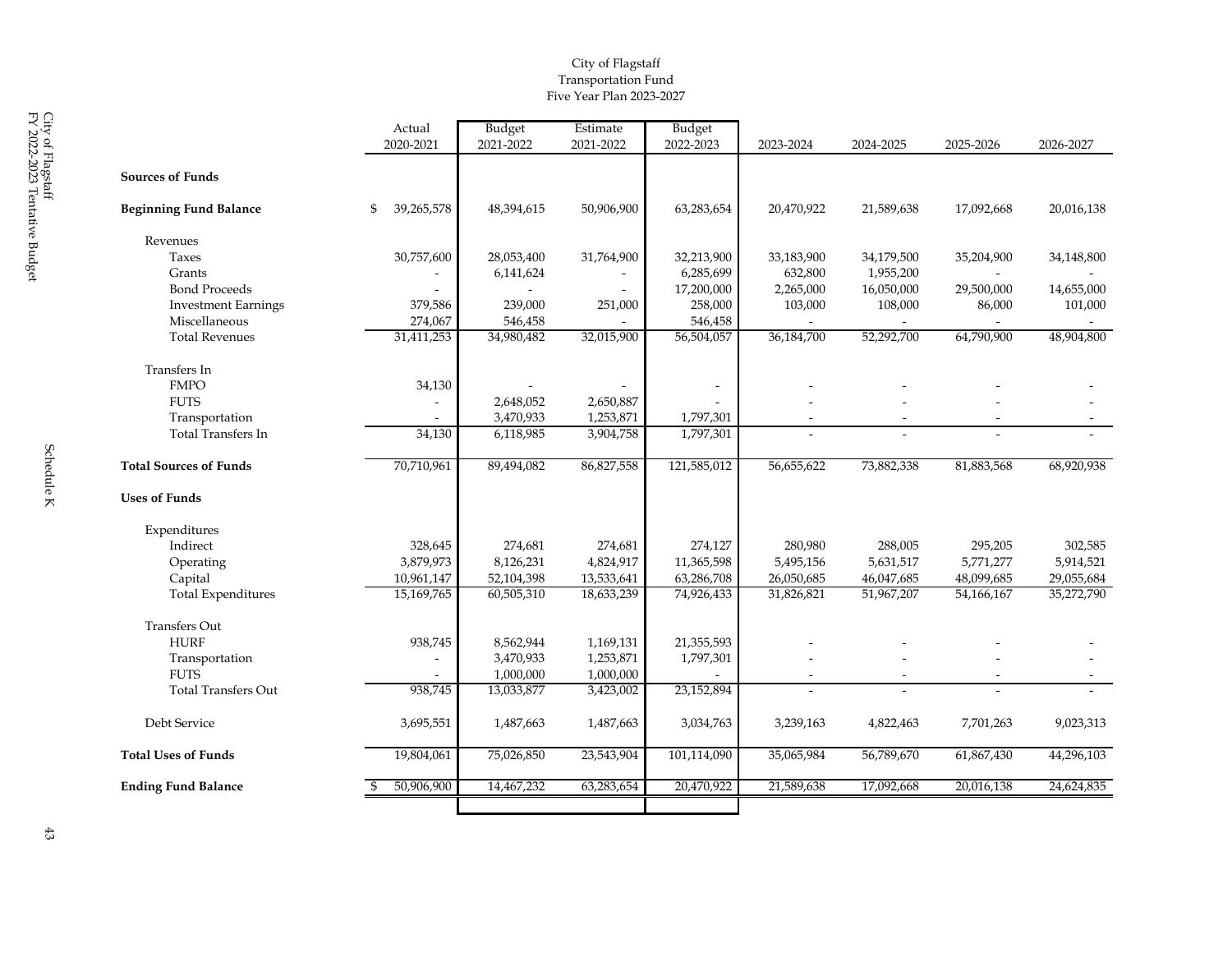# City of Flagstaff Beautification Fund Five Year Plan 2023-2027

|                               | Actual                   | Budget                   | Estimate                 | <b>Budget</b>            |                          |                          |                          |           |
|-------------------------------|--------------------------|--------------------------|--------------------------|--------------------------|--------------------------|--------------------------|--------------------------|-----------|
|                               | 2020-2021                | 2021-2022                | 2021-2022                | 2022-2023                | 2023-2024                | 2024-2025                | 2025-2026                | 2026-2027 |
| <b>Sources of Funds</b>       |                          |                          |                          |                          |                          |                          |                          |           |
|                               |                          |                          |                          |                          |                          |                          |                          |           |
| <b>Beginning Fund Balance</b> | \$<br>7,205,160          | 7,665,244                | 8,075,843                | 8,898,095                | 4,419,404                | 3,913,348                | 3,224,437                | 2,822,649 |
| Revenues                      |                          |                          |                          |                          |                          |                          |                          |           |
| <b>BBB</b> Tax                | 1,809,530                | 1,756,700                | 1,990,000                | 2,029,800                | 2,090,700                | 2,153,400                | 2,218,000                | 2,151,400 |
| Intergovernmental             |                          | 50,000                   | 50,000                   |                          |                          |                          |                          |           |
| <b>Investment Earnings</b>    | 65,593                   | 38,000                   | 38,000                   | 44,000                   | 22,000                   | 20,000                   | 16,000                   | 14,000    |
| Miscellaneous                 | 3,575                    | $\overline{\phantom{a}}$ |                          |                          |                          | $\blacksquare$           |                          |           |
| <b>Total Revenues</b>         | 1,878,698                | 1,844,700                | 2,078,000                | 2,073,800                | 2,112,700                | 2,173,400                | 2,234,000                | 2,165,400 |
| Transfers In                  |                          |                          |                          |                          |                          |                          |                          |           |
| <b>COVID Relief</b>           |                          | 450,800                  | $\overline{\phantom{a}}$ | $\overline{\phantom{a}}$ |                          | $\overline{\phantom{a}}$ |                          |           |
| <b>Total Transfers In</b>     |                          | 450,800                  |                          | $\overline{\phantom{0}}$ |                          |                          |                          |           |
| <b>Total Sources of Funds</b> | 9,083,858                | 9,960,744                | 10,153,843               | 10,971,895               | 6,532,104                | 6,086,748                | 5,458,437                | 4,988,049 |
| <b>Uses of Funds</b>          |                          |                          |                          |                          |                          |                          |                          |           |
| Expenditures                  |                          |                          |                          |                          |                          |                          |                          |           |
| Operating                     | 349,585                  | 625,863                  | 519,863                  | 790,615                  | 648,329                  | 657,298                  | 666,532                  | 676,036   |
| Capital                       | 175,923                  | 5,502,004                | 236,013                  | 5,263,484                | 1,472,000                | 1,696,300                | 1,450,000                | 1,800,000 |
| Contingency                   | $\overline{\phantom{a}}$ | 10,000                   |                          | 10,000                   | $\overline{\phantom{a}}$ | $\overline{\phantom{a}}$ | $\overline{\phantom{0}}$ |           |
| <b>Total Expenditures</b>     | 525,508                  | 6,137,867                | 755,876                  | 6,064,099                | 2,120,329                | 2,353,598                | 2,116,532                | 2,476,036 |
| <b>Transfers Out</b>          |                          |                          |                          |                          |                          |                          |                          |           |
| General Fund                  | 451,882                  | 469,872                  | 469,872                  | 458,392                  | 468,427                  | 478,713                  | 489,256                  | 500,062   |
| Library                       | 625                      |                          | $\overline{\phantom{a}}$ |                          |                          |                          |                          |           |
| <b>SEMS</b>                   | 30,000                   | 30,000                   | 30,000                   | 30,000                   | 30,000                   | 30,000                   | 30,000                   | 30,000    |
| <b>Total Transfers Out</b>    | 482,507                  | 499,872                  | 499,872                  | 488,392                  | 498,427                  | 508,713                  | 519,256                  | 530,062   |
| <b>Total Uses of Funds</b>    | 1,008,015                | 6,637,739                | 1,255,748                | 6,552,491                | 2,618,756                | 2,862,311                | 2,635,788                | 3,006,098 |
| <b>Ending Fund Balance</b>    | 8,075,843                | 3,323,005                | 8,898,095                | 4,419,404                | 3,913,348                | 3,224,437                | 2,822,649                | 1,981,951 |
|                               |                          |                          |                          |                          |                          |                          |                          |           |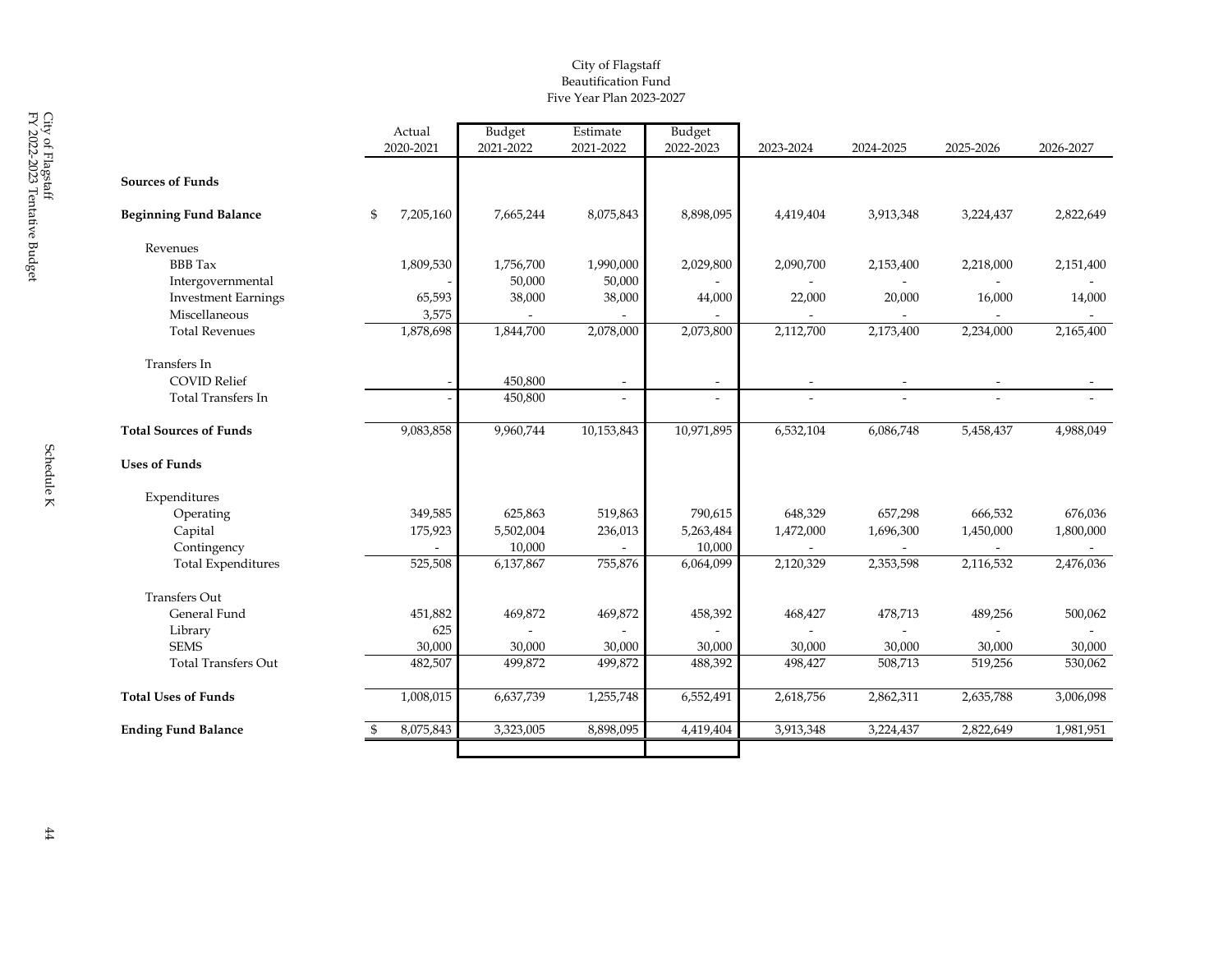# City of Flagstaff Economic Development Fund Five Year Plan 2023-2027

|                                     |       | Actual           | Budget           | Estimate         | Budget            |                  |                    |                          |                     |
|-------------------------------------|-------|------------------|------------------|------------------|-------------------|------------------|--------------------|--------------------------|---------------------|
|                                     |       | 2020-2021        | 2021-2022        | 2021-2022        | 2022-2023         | 2023-2024        | 2024-2025          | 2025-2026                | 2026-2027           |
|                                     |       |                  |                  |                  |                   |                  |                    |                          |                     |
| <b>Sources of Funds</b>             |       |                  |                  |                  |                   |                  |                    |                          |                     |
| <b>Beginning Fund Balance</b>       | $\$\$ | 469,083          | 390,141          | 495,277          | 707,700           | 149,690          | 181,912            | 271,890                  | 750,166             |
|                                     |       |                  |                  |                  |                   |                  |                    |                          |                     |
| Revenues<br><b>BBB</b> Tax          |       |                  |                  |                  |                   |                  |                    |                          |                     |
|                                     |       | 860,205<br>4,371 | 834,400<br>6,437 | 945,250<br>8,172 | 964,200<br>11,677 | 993,100<br>2,470 | 1,022,900<br>3,002 | 1,053,600<br>4,486       | 1,021,900<br>12,378 |
| <b>Investment Earnings</b><br>Rents |       |                  |                  |                  |                   |                  |                    |                          |                     |
| Miscellaneous                       |       | 321,090          | 380,686          | 380,686          | 403,100           | 426,562          | 439,073            | 446,634                  | 454,247             |
| <b>Total Revenues</b>               |       | 50<br>1,185,716  | 1,221,523        | 1,334,108        | 1,378,977         | 1,422,132        | 1,464,975          | 1,504,720                | 1,488,525           |
|                                     |       |                  |                  |                  |                   |                  |                    |                          |                     |
| Transfers In                        |       |                  |                  |                  |                   |                  |                    |                          |                     |
| General Fund                        |       | 247,000          | 472,000          | 572,000          | 247,000           | 247,000          | 247,000            | 247,000                  | 247,000             |
| <b>COVID Relief</b>                 |       |                  | 214,175          |                  |                   |                  |                    |                          |                     |
| <b>Total Transfers In</b>           |       | 247,000          | 686,175          | 572,000          | 247,000           | 247,000          | 247,000            | 247,000                  | 247,000             |
|                                     |       |                  |                  |                  |                   |                  |                    |                          |                     |
| <b>Total Sources of Funds</b>       |       | 1,901,799        | 2,297,839        | 2,401,385        | 2,333,677         | 1,818,822        | 1,893,887          | 2,023,610                | 2,485,691           |
| <b>Uses of Funds</b>                |       |                  |                  |                  |                   |                  |                    |                          |                     |
| Expenditures                        |       |                  |                  |                  |                   |                  |                    |                          |                     |
| Operating                           |       | 915,711          | 1,492,070        | 1,099,447        | 1,496,867         | 997,122          | 1,012,380          | 1,028,031                | 1,044,083           |
| Contingency                         |       |                  | 45,000           |                  | 45,000            |                  |                    |                          |                     |
| <b>Total Expenditures</b>           |       | 915,711          | 1,537,070        | 1,099,447        | 1,541,867         | 997,122          | 1,012,380          | 1,028,031                | 1,044,083           |
| Debt Service                        |       |                  |                  |                  |                   |                  |                    |                          |                     |
| Debt Service                        |       | 247,054          | 250,481          | 250,481          | 248,363           | 246,031          | 248,381            | 245,413                  | 246,750             |
| <b>Total Debt Service</b>           |       | 247,054          | 250,481          | 250,481          | 248,363           | 246,031          | 248,381            | 245,413                  | 246,750             |
| <b>Transfers Out</b>                |       |                  |                  |                  |                   |                  |                    |                          |                     |
| General Fund                        |       | 243,757          | 343,757          | 343,757          | 393,757           | 393,757          | 361,236            | $\overline{\phantom{a}}$ |                     |
| <b>Total Transfers Out</b>          |       | 243,757          | 343,757          | 343,757          | 393,757           | 393,757          | 361,236            | $\overline{\phantom{a}}$ |                     |
| <b>Total Uses of Funds</b>          |       | 1,406,522        | 2,131,308        | 1,693,685        | 2,183,987         | 1,636,910        | 1,621,997          | 1,273,444                | 1,290,833           |
|                                     |       |                  |                  |                  |                   |                  |                    |                          |                     |
| <b>Ending Fund Balance</b>          |       | 495,277          | 166,531          | 707,700          | 149,690           | 181,912          | 271,890            | 750,166                  | 1,194,858           |
|                                     |       |                  |                  |                  |                   |                  |                    |                          |                     |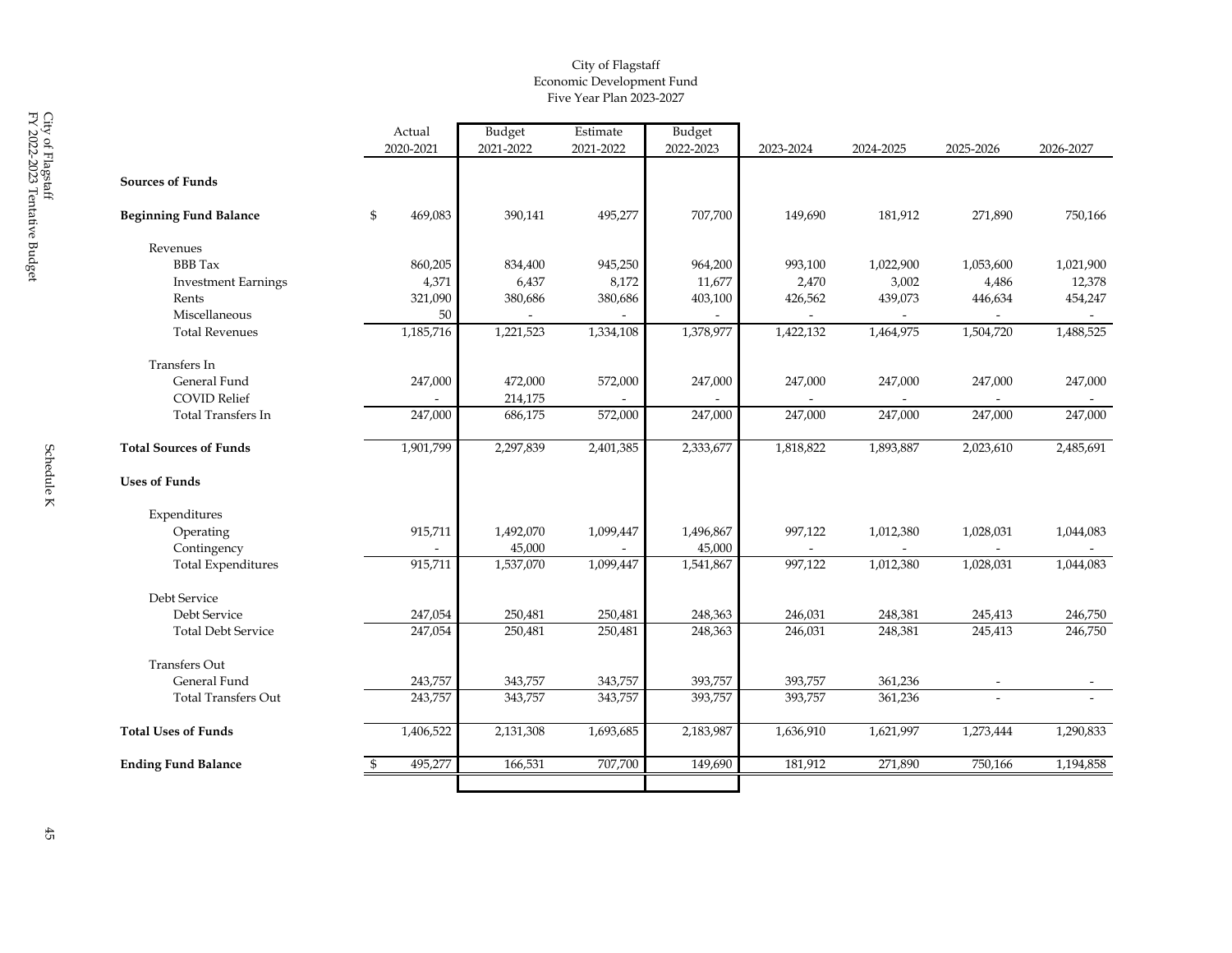# Five Year Plan 2023-2027 Tourism Fund City of Flagstaff

|                               | Actual                   | Budget<br>Estimate       |                          | Budget                   |                          |                          |                          |           |
|-------------------------------|--------------------------|--------------------------|--------------------------|--------------------------|--------------------------|--------------------------|--------------------------|-----------|
|                               | 2020-2021                | 2021-2022                | 2021-2022                | 2022-2023                | 2023-2024                | 2024-2025                | 2025-2026                | 2026-2027 |
|                               |                          |                          |                          |                          |                          |                          |                          |           |
| <b>Sources of Funds</b>       |                          |                          |                          |                          |                          |                          |                          |           |
|                               |                          |                          |                          |                          |                          |                          |                          |           |
| <b>Beginning Fund Balance</b> | \$<br>946,095            | 555,521                  | 1,341,618                | 1,518,732                | 1,111,533                | 1,398,372                | 1,710,185                | 2,048,013 |
| Revenues                      |                          |                          |                          |                          |                          |                          |                          |           |
| <b>BBB</b> Tax                | 2,716,233                | 2,635,000                | 2,985,000                | 3,044,700                | 3,136,000                | 3,230,100                | 3,327,000                | 3,227,200 |
| <b>Retail Sales</b>           |                          |                          |                          |                          |                          |                          |                          |           |
|                               | 121,860                  | 124,594                  | 124,594                  | 125,840                  | 127,098                  | 128,369                  | 129,653                  | 130,950   |
| <b>Investment Earnings</b>    | 9,393                    | 2,778                    | 2,778                    | 7,594                    | 5,558                    | 6,992                    | 8,551                    | 10,240    |
| Miscellaneous                 | 17,980                   | 16,026                   | 16,026                   | 16,186                   | 16,348                   | 16,511                   | 16,676                   | 16,843    |
| <b>Total Revenues</b>         | 2,865,466                | 2,778,398                | 3,128,398                | 3,194,320                | 3,285,004                | 3,381,972                | 3,481,880                | 3,385,233 |
| <b>Transfers In</b>           |                          |                          |                          |                          |                          |                          |                          |           |
| General Fund                  | $\overline{\phantom{a}}$ | $\overline{\phantom{a}}$ | 125,000                  |                          |                          |                          |                          |           |
| <b>COVID Relief</b>           | $\overline{\phantom{a}}$ | 670,000                  |                          | $\overline{\phantom{a}}$ | $\overline{\phantom{a}}$ | $\overline{\phantom{a}}$ | $\overline{\phantom{a}}$ |           |
| <b>Total Transfers In</b>     | $\tilde{\phantom{a}}$    | 670,000                  | 125,000                  | $\tilde{\phantom{a}}$    |                          |                          |                          |           |
|                               |                          |                          |                          |                          |                          |                          |                          |           |
| <b>Total Sources of Funds</b> | 3,811,561                | 4,003,919                | 4,595,016                | 4,713,052                | 4,396,537                | 4,780,344                | 5,192,065                | 5,433,246 |
|                               |                          |                          |                          |                          |                          |                          |                          |           |
| <b>Uses of Funds</b>          |                          |                          |                          |                          |                          |                          |                          |           |
| Expenditures                  |                          |                          |                          |                          |                          |                          |                          |           |
| Operating                     | 2,314,873                | 3,076,284                | 3,076,284                | 3,191,449                | 2,843,095                | 2,915,089                | 2,988,982                | 3,064,824 |
| Capital                       |                          | 80,000                   |                          | 80,000                   |                          |                          |                          |           |
| Contingency                   |                          | 50,000                   |                          | 175,000                  |                          |                          |                          |           |
| <b>Total Expenditures</b>     | 2,314,873                | 3,206,284                | 3,076,284                | 3,446,449                | 2,843,095                | 2,915,089                | 2,988,982                | 3,064,824 |
|                               |                          |                          |                          |                          |                          |                          |                          |           |
| <b>Transfers Out</b>          |                          |                          |                          |                          |                          |                          |                          |           |
| Library                       | 66,500                   |                          | $\tilde{\phantom{a}}$    | 66,500                   | 66,500                   | 66,500                   | 66,500                   | 66,500    |
| General Fund                  | 25,000                   |                          | $\overline{\phantom{a}}$ | 25,000                   | 25,000                   | 25,000                   | 25,000                   | 25,000    |
| Solid Waste                   | 63,570                   |                          | $\overline{\phantom{a}}$ | 63,570                   | 63,570                   | 63,570                   | 63,570                   | 63,570    |
| <b>Total Transfers Out</b>    | 155,070                  |                          |                          | 155,070                  | 155,070                  | 155,070                  | 155,070                  | 155,070   |
| <b>Total Uses of Funds</b>    | 2,469,943                | 3,206,284                | 3,076,284                | 3,601,519                | 2,998,165                | 3,070,159                | 3,144,052                | 3,219,894 |
|                               |                          |                          |                          |                          |                          |                          |                          |           |
| <b>Ending Fund Balance</b>    | 1,341,618<br>\$          | 797,635                  | 1,518,732                | 1,111,533                | 1,398,372                | 1,710,185                | 2,048,013                | 2,213,352 |
|                               |                          |                          |                          |                          |                          |                          |                          |           |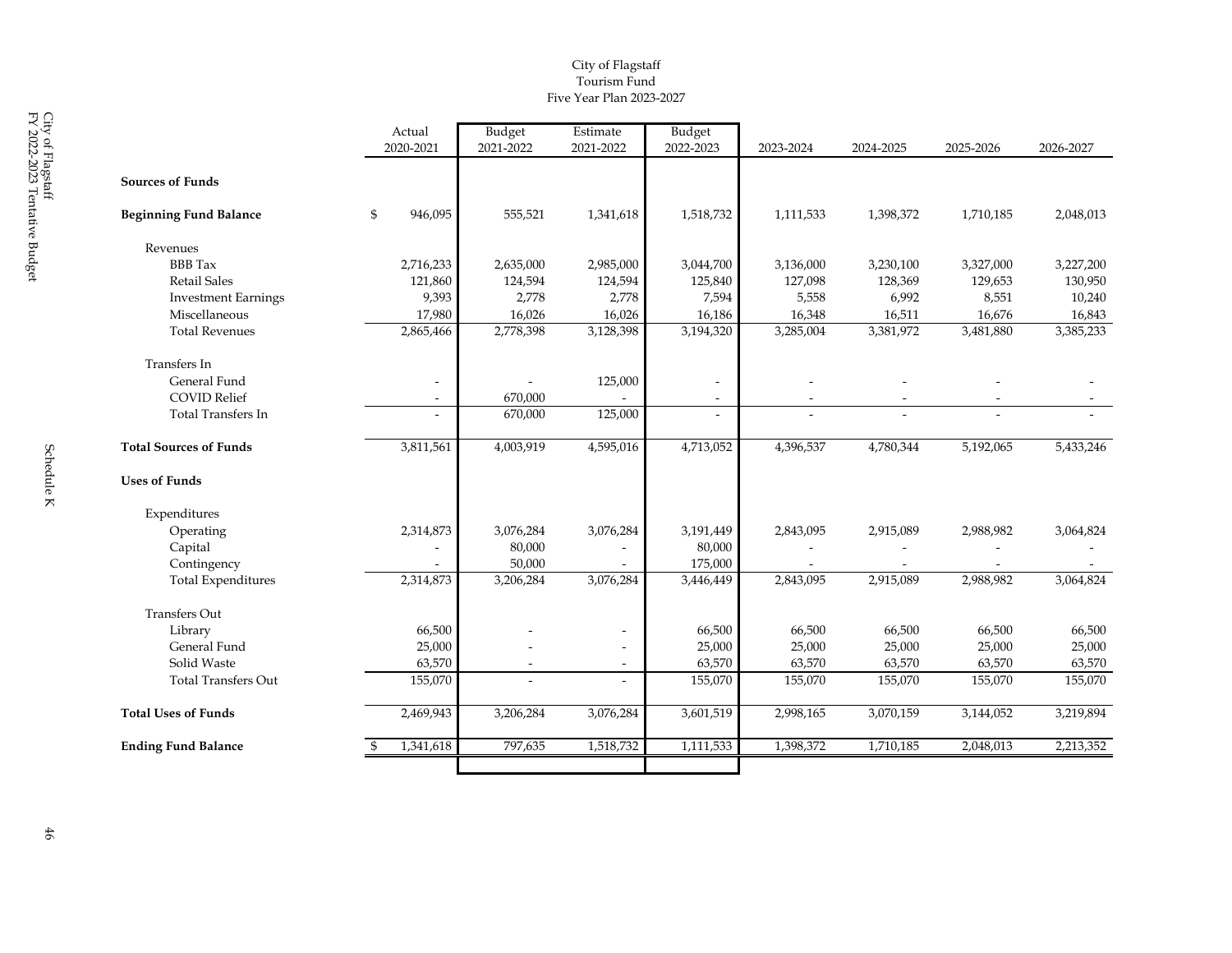# Five Year Plan 2023-2027 Arts and Science Fund City of Flagstaff

|                               | Actual |           | Budget    | Estimate                 | Budget    |           |           |           |           |
|-------------------------------|--------|-----------|-----------|--------------------------|-----------|-----------|-----------|-----------|-----------|
|                               |        | 2020-2021 | 2021-2022 | 2021-2022                | 2022-2023 | 2023-2024 | 2024-2025 | 2025-2026 | 2026-2027 |
| <b>Sources of Funds</b>       |        |           |           |                          |           |           |           |           |           |
| <b>Beginning Fund Balance</b> | \$     | 901,077   | 865,150   | 962,906                  | 1,093,649 | 591,170   | 645,226   | 704,736   | 826,212   |
| Revenues                      |        |           |           |                          |           |           |           |           |           |
| <b>BBB</b> Tax                |        | 678,089   | 658,800   | 746,250                  | 761,200   | 784,000   | 807,500   | 831,800   | 806,800   |
| <b>Investment Earnings</b>    |        | 7,371     | 4,000     | 4,000                    | 5,000     | 3,000     | 3,000     | 4,000     | 4,000     |
| <b>Total Revenues</b>         |        | 685,460   | 662,800   | 750,250                  | 766,200   | 787,000   | 810,500   | 835,800   | 810,800   |
| Transfers In                  |        |           |           |                          |           |           |           |           |           |
| <b>COVID Relief</b>           |        | $\sim$    | 169,075   | $\overline{\phantom{a}}$ |           |           |           |           |           |
| <b>Total Transfers In</b>     |        | $\sim$    | 169,075   | $\overline{\phantom{a}}$ | $\sim$    |           |           |           |           |
| <b>Total Sources of Funds</b> |        | 1,586,537 | 1,697,025 | 1,713,156                | 1,859,849 | 1,378,170 | 1,455,726 | 1,540,536 | 1,637,012 |
| <b>Uses of Funds</b>          |        |           |           |                          |           |           |           |           |           |
| Expenditures                  |        |           |           |                          |           |           |           |           |           |
| Operating                     |        | 557,345   | 624,632   | 524,632                  | 595,179   | 607,944   | 620,990   | 634,324   | 647,952   |
| Capital                       |        | 66,286    | 715,375   | 94,875                   | 663,500   | 125,000   | 130,000   | 80,000    | 279,000   |
| Contingency                   |        |           | 10,000    |                          | 10,000    |           |           |           |           |
| <b>Total Expenditures</b>     |        | 623,631   | 1,350,007 | 619,507                  | 1,268,679 | 732,944   | 750,990   | 714,324   | 926,952   |
| <b>Total Uses of Funds</b>    |        | 623,631   | 1,350,007 | 619,507                  | 1,268,679 | 732,944   | 750,990   | 714,324   | 926,952   |
| <b>Ending Fund Balance</b>    |        | 962,906   | 347,018   | 1,093,649                | 591,170   | 645,226   | 704,736   | 826,212   | 710,060   |
|                               |        |           |           |                          |           |           |           |           |           |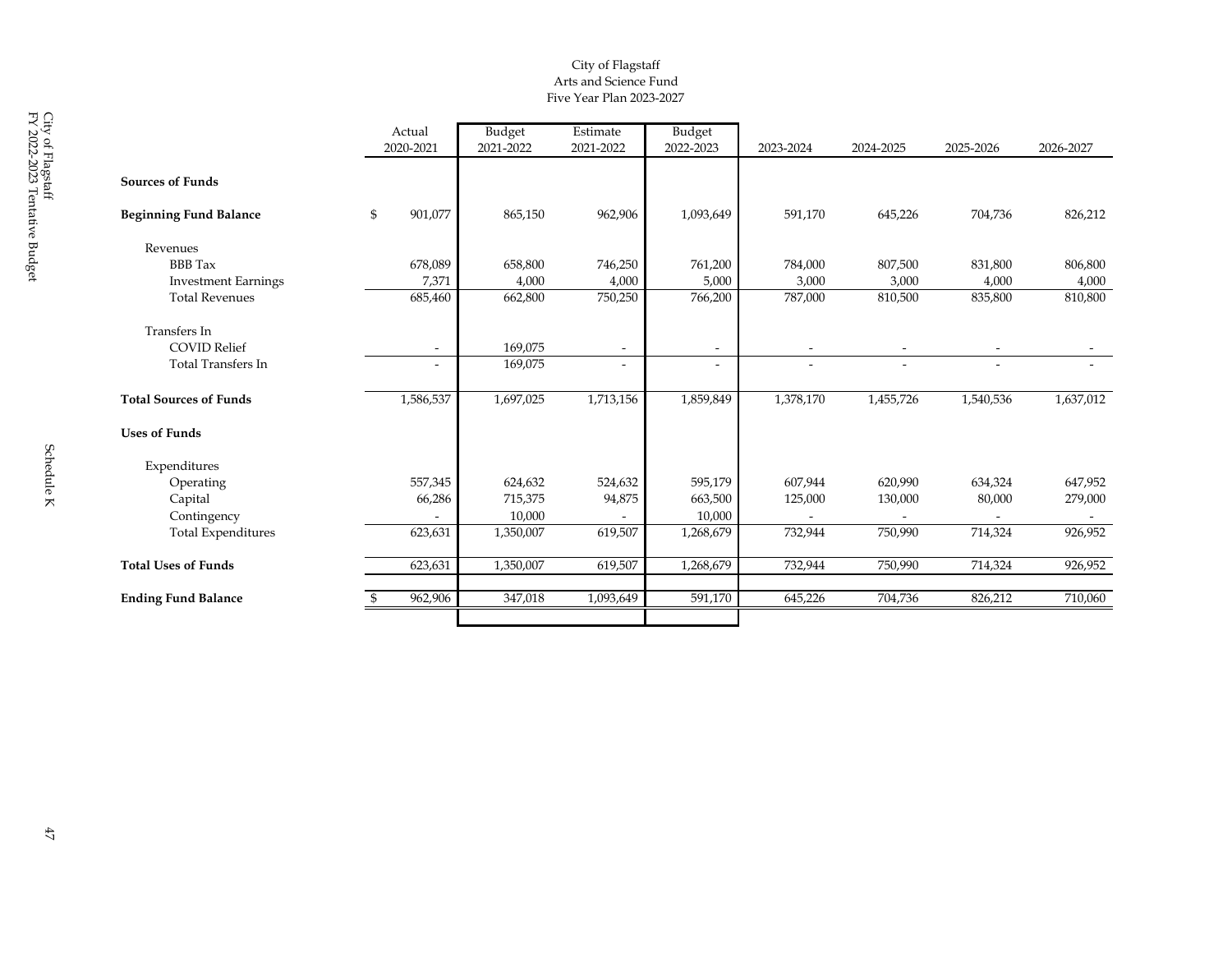## City of Flagstaff Recreation Fund Five Year Plan 2023-2027

|                               | Actual                   | Budget    | Estimate  | Budget                   |                |                |           |           |
|-------------------------------|--------------------------|-----------|-----------|--------------------------|----------------|----------------|-----------|-----------|
|                               | 2020-2021                | 2021-2022 | 2021-2022 | 2022-2023                | 2023-2024      | 2024-2025      | 2025-2026 | 2026-2027 |
| <b>Sources of Funds</b>       |                          |           |           |                          |                |                |           |           |
|                               |                          |           |           |                          |                |                |           |           |
| <b>Beginning Fund Balance</b> | 994,991<br>\$            | 1,118,334 | 1,680,053 | 1,231,714                | 502,325        | 870,336        | 1,342,847 | 1,924,958 |
| Revenues                      |                          |           |           |                          |                |                |           |           |
| <b>BBB</b> Tax                | 2,987,469                | 2,898,500 | 3,283,500 | 3,349,200                | 3,449,600      | 3,553,100      | 3,659,700 | 3,549,900 |
| <b>Investment Earnings</b>    | 7,298                    | 5,000     | 5,000     | 6,000                    | 3,000          | 4,000          | 7,000     | 10,000    |
| Intergovernmental             |                          |           |           | 300,000                  | 300,000        | 300,000        | 300,000   | 300,000   |
| <b>Total Revenues</b>         | 2,994,767                | 2,903,500 | 3,288,500 | 3,655,200                | 3,752,600      | 3,857,100      | 3,966,700 | 3,859,900 |
| Transfers In                  |                          |           |           |                          |                |                |           |           |
| <b>COVID Relief</b>           | $\overline{\phantom{a}}$ | 743,750   |           | $\overline{\phantom{a}}$ |                |                |           |           |
| General Fund                  | $\overline{\phantom{0}}$ |           | 370,000   |                          |                |                |           |           |
| Total Transfers In            | $\overline{\phantom{a}}$ | 743,750   | 370,000   | $\overline{a}$           | $\overline{a}$ | $\overline{a}$ |           |           |
|                               |                          |           |           |                          |                |                |           |           |
| <b>Total Sources of Funds</b> | 3,989,758                | 4,765,584 | 5,338,553 | 4,886,914                | 4,254,925      | 4,727,436      | 5,309,547 | 5,784,858 |
| <b>Uses of Funds</b>          |                          |           |           |                          |                |                |           |           |
| Expenditures                  |                          |           |           |                          |                |                |           |           |
| Operating                     | 10,358                   | 10,400    | 10,400    | 10,400                   | 10,400         | 10,400         | 10,400    | 10,400    |
| Capital                       |                          |           |           | 1,800,000                | 800,000        | 800,000        | 800,000   | 800,000   |
| <b>Total Expenditures</b>     | 10,358                   | 10,400    | 10,400    | 1,810,400                | 810,400        | 810,400        | 810,400   | 810,400   |
| <b>Transfers Out</b>          |                          |           |           |                          |                |                |           |           |
| General Fund                  | 2,299,347                | 4,096,439 | 4,096,439 | 2,574,189                | 2,574,189      | 2,574,189      | 2,574,189 | 2,574,189 |
| <b>Total Transfers Out</b>    | 2,299,347                | 4,096,439 | 4,096,439 | 2,574,189                | 2,574,189      | 2,574,189      | 2,574,189 | 2,574,189 |
|                               |                          |           |           |                          |                |                |           |           |
| <b>Total Uses of Funds</b>    | 2,309,705                | 4,106,839 | 4,106,839 | 4,384,589                | 3,384,589      | 3,384,589      | 3,384,589 | 3,384,589 |
| <b>Ending Fund Balance</b>    | 1,680,053                | 658,745   | 1,231,714 | 502,325                  | 870,336        | 1,342,847      | 1,924,958 | 2,400,269 |
|                               |                          |           |           |                          |                |                |           |           |
|                               |                          |           |           |                          |                |                |           |           |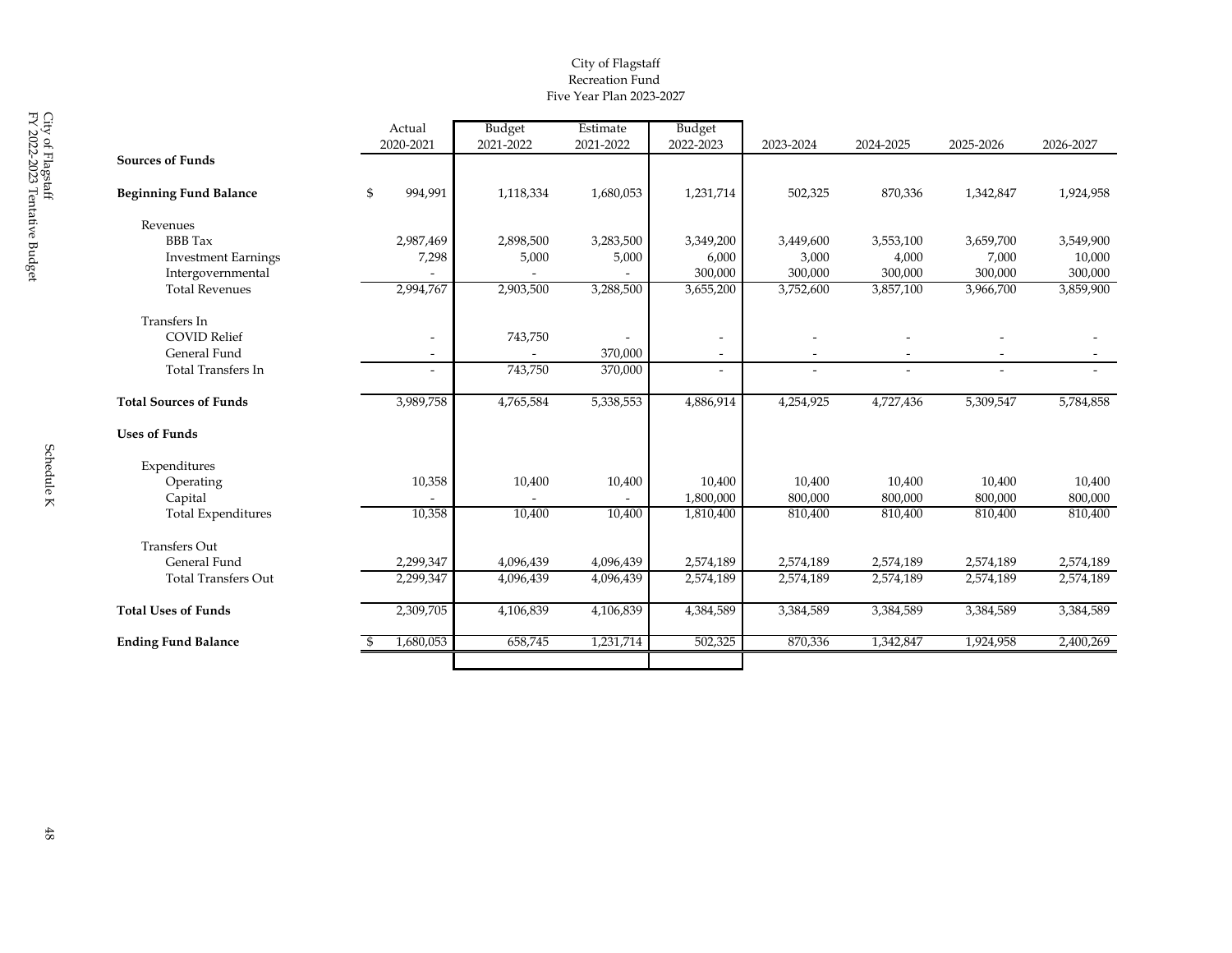# City of Flagstaff Parking District Fund Five Year Plan 2023-2027

|                               | Actual                   | <b>Budget</b>            | Estimate                 | Budget                   |                |           |                          |           |
|-------------------------------|--------------------------|--------------------------|--------------------------|--------------------------|----------------|-----------|--------------------------|-----------|
|                               | 2020-2021                | 2021-2022                | 2021-2022                | 2022-2023                | 2023-2024      | 2024-2025 | 2025-2026                | 2026-2027 |
|                               |                          |                          |                          |                          |                |           |                          |           |
| <b>Sources of Funds</b>       |                          |                          |                          |                          |                |           |                          |           |
| <b>Beginning Fund Balance</b> | \$<br>1,390,727          | 920,440                  | 1,029,174                | 1,600,826                | 404,332        | 582,364   | 772,688                  | 975,655   |
| Revenues                      |                          |                          |                          |                          |                |           |                          |           |
| Parking                       | 357,090                  | 1,230,850                | 1,202,850                | 1,225,907                | 1,250,175      | 1,274,925 | 1,300,166                | 1,325,908 |
| <b>Investment Earnings</b>    | 10,836                   | 13,800                   | 7,000                    | 24,000                   | 6,100          | 8,700     | 11,600                   | 14,600    |
| Miscellaneous                 | 1,136                    |                          |                          |                          |                |           |                          |           |
| <b>Total Revenues</b>         | 369,062                  | 1,244,650                | 1,209,850                | 1,249,907                | 1,256,275      | 1,283,625 | 1,311,766                | 1,340,508 |
| Transfers In                  |                          |                          |                          |                          |                |           |                          |           |
| <b>COVID Relief</b>           | ٠                        | 1,408,372                |                          | $\tilde{\phantom{a}}$    |                |           |                          |           |
| General Fund                  | $\overline{\phantom{a}}$ |                          | 272,316                  | $\overline{\phantom{a}}$ |                |           | $\overline{\phantom{a}}$ |           |
| Total Transfers In            | $\overline{a}$           | 1,408,372                | 272,316                  | $\overline{a}$           |                |           |                          |           |
| <b>Total Sources of Funds</b> | 1,759,789                | 3,573,462                | 2,511,340                | 2,850,733                | 1,660,607      | 1,865,989 | 2,084,454                | 2,316,163 |
| <b>Uses of Funds</b>          |                          |                          |                          |                          |                |           |                          |           |
| Expenditures                  |                          |                          |                          |                          |                |           |                          |           |
| Indirect                      | 62,203                   | 64,354                   | 64,354                   | 61,877                   | 63,115         | 64,377    | 65,665                   | 66,978    |
| Operating                     | 457,038                  | 807,135                  | 731,135                  | 846,709                  | 850,103        | 863,899   | 878,109                  | 892,746   |
| Capital                       | $\overline{a}$           | 1,091,836                | $\overline{\phantom{a}}$ | 1,392,790                | 50,000         | 50,000    | 50,000                   | 10,000    |
| Contingency                   |                          | 30,000                   |                          | 30,000                   |                |           |                          |           |
| <b>Total Expenditures</b>     | 519,241                  | 1,993,325                | 795,489                  | 2,331,376                | 963,218        | 978,276   | 993,774                  | 969,724   |
| Debt Service                  |                          |                          |                          |                          |                |           |                          |           |
| Debt Service                  | 115,025                  | 115,025                  | 115,025                  | 115,025                  | 115,025        | 115,025   | 115,025                  | 57,513    |
| <b>Total Debt Service</b>     | 115,025                  | 115,025                  | 115,025                  | 115,025                  | 115,025        | 115,025   | 115,025                  | 57,513    |
| <b>Transfers Out</b>          |                          |                          |                          |                          |                |           |                          |           |
| General Fund                  | 96,349                   | $\overline{\phantom{a}}$ | $\overline{\phantom{a}}$ | $\overline{\phantom{a}}$ |                |           |                          |           |
| <b>Total Transfers Out</b>    | 96,349                   |                          | $\overline{\phantom{a}}$ | $\overline{\phantom{a}}$ | $\overline{a}$ |           |                          |           |
| <b>Total Uses of Funds</b>    | 730,615                  | 2,108,350                | 910,514                  | 2,446,401                | 1,078,243      | 1,093,301 | 1,108,799                | 1,027,237 |
| <b>Ending Fund Balance</b>    | 1,029,174                | 1,465,112                | 1,600,826                | 404,332                  | 582,364        | 772,688   | 975,655                  | 1,288,927 |
|                               |                          |                          |                          |                          |                |           |                          |           |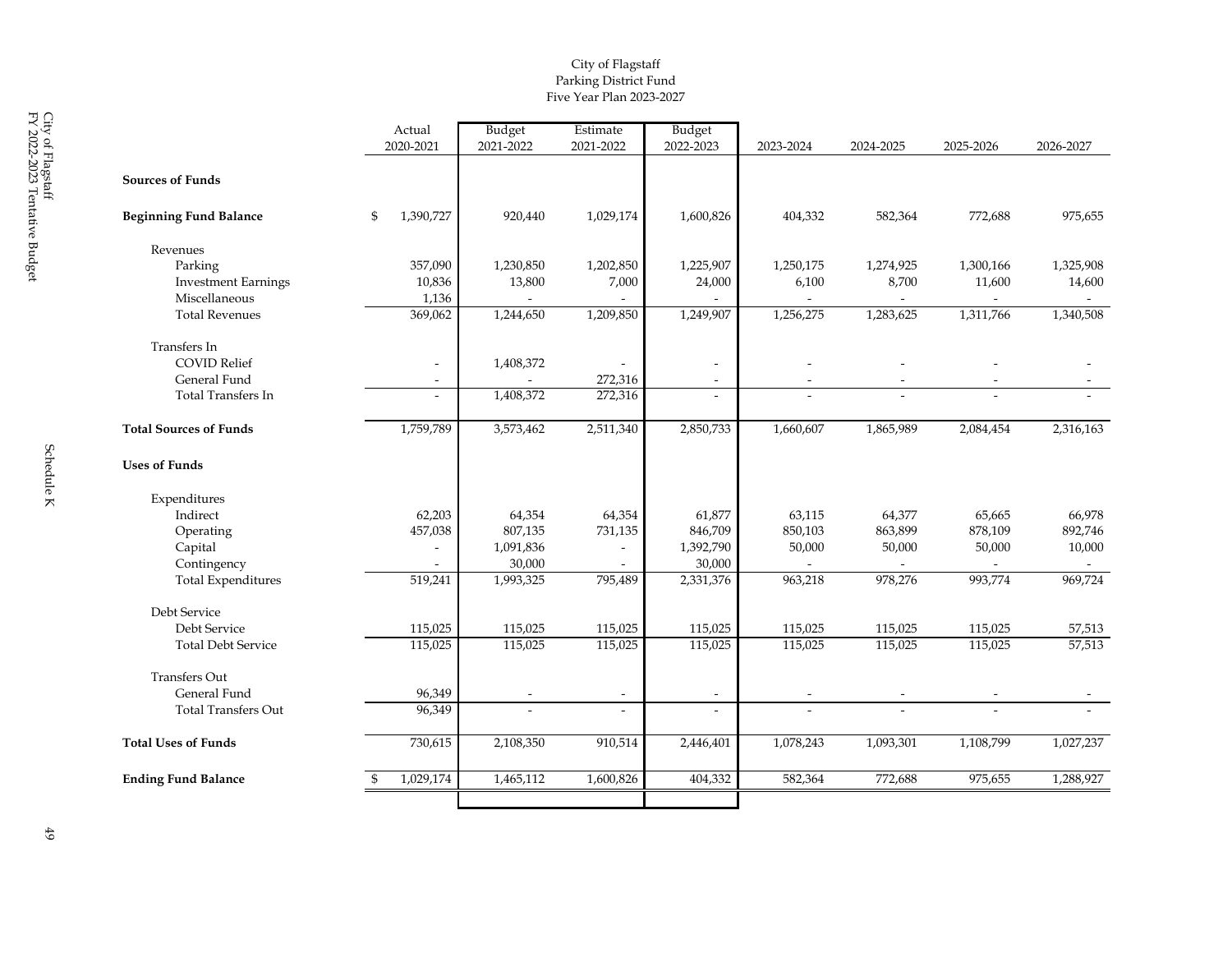# City of Flagstaff Water Resource and Infrastructure Protection Fund Five Year Plan 2023-2027

|                                      | Actual                         | Budget    | Estimate  | Budget    |           |           |           |           |
|--------------------------------------|--------------------------------|-----------|-----------|-----------|-----------|-----------|-----------|-----------|
|                                      | 2020-2021                      | 2021-2022 | 2021-2022 | 2022-2023 | 2023-2024 | 2024-2025 | 2025-2026 | 2026-2027 |
| <b>Sources of Funds</b>              |                                |           |           |           |           |           |           |           |
| <b>Beginning Fund Balance</b>        | $\mathbb{S}$<br>$\overline{a}$ | 563,299   | 815,064   | 927,627   | 972,182   | 999,712   | 1,012,232 | 1,009,017 |
| Revenues                             |                                |           |           |           |           |           |           |           |
| <b>Water Resource Protection Fee</b> | 1,240,175                      | 1,228,220 | 1,239,000 | 1,277,380 | 1,290,154 | 1,303,056 | 1,316,087 | 1,329,248 |
| Intergovernmental                    | 8,863                          |           |           | 1,200,000 |           |           |           |           |
| <b>Investment Earnings</b>           | 2,145                          | 3,000     | 3,000     | 5,000     | 5,000     | 5,000     | 5,000     | 5,000     |
| <b>Total Revenues</b>                | 1,251,183                      | 1,231,220 | 1,242,000 | 2,482,380 | 1,295,154 | 1,308,056 | 1,321,087 | 1,334,248 |
| <b>Total Sources of Funds</b>        | 1,251,183                      | 1,794,519 | 2,057,064 | 3,410,007 | 2,267,336 | 2,307,768 | 2,333,319 | 2,343,265 |
| <b>Uses of Funds</b>                 |                                |           |           |           |           |           |           |           |
| Expenditures                         |                                |           |           |           |           |           |           |           |
| Indirect                             |                                |           |           | 78,968    | 80,942    | 82,966    | 85,040    | 87,166    |
| Operating                            | 363,568                        | 945,479   | 945,479   | 2,074,900 | 912,548   | 938,464   | 965,119   | 992,534   |
| Capital                              |                                |           |           | 100,000   | 100,000   | 100,000   | 100,000   | 100,000   |
| <b>Total Expenditures</b>            | 363,568                        | 945,479   | 945,479   | 2,253,868 | 1,093,490 | 1,121,430 | 1,150,159 | 1,179,700 |
| <b>Transfers Out</b>                 |                                |           |           |           |           |           |           |           |
| <b>Pension Debt Service</b>          | 72,551                         | 183,958   | 183,958   | 183,957   | 174,134   | 174,106   | 174,143   | 174,096   |
| <b>Total Transfers Out</b>           | 72,551                         | 183,958   | 183,958   | 183,957   | 174,134   | 174,106   | 174,143   | 174,096   |
| <b>Total Uses of Funds</b>           | 436,119                        | 1,129,437 | 1,129,437 | 2,437,825 | 1,267,624 | 1,295,536 | 1,324,302 | 1,353,796 |
| <b>Ending Fund Balance</b>           | 815,064<br>S                   | 665,082   | 927,627   | 972,182   | 999,712   | 1,012,232 | 1,009,017 | 989,469   |
|                                      |                                |           |           |           |           |           |           |           |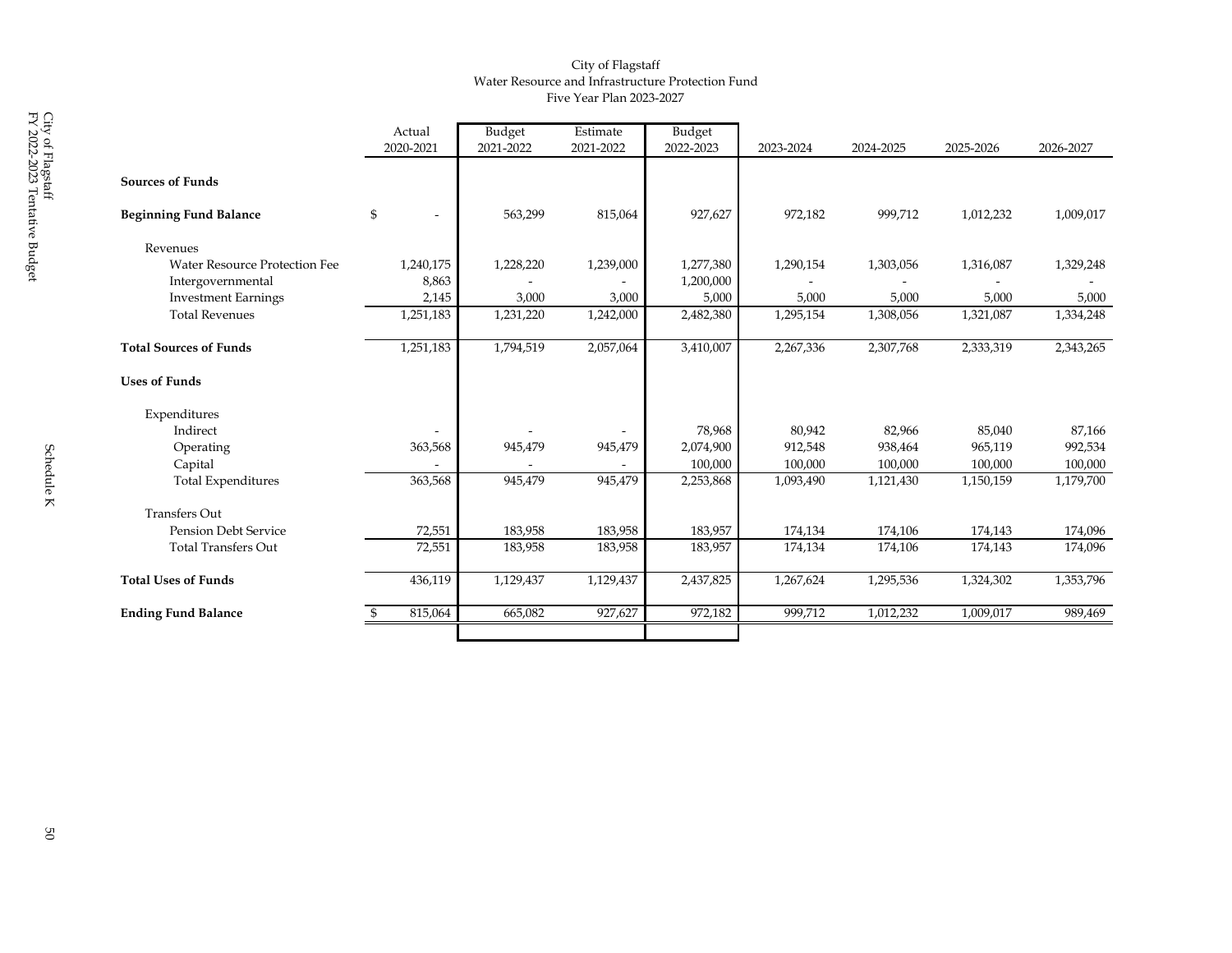#### City of Flagstaff General Obligation Bond Fund Five Year Plan 2023-2027

|                               | Actual                   | Budget    | Estimate                 | Budget    |           |           |                          |           |
|-------------------------------|--------------------------|-----------|--------------------------|-----------|-----------|-----------|--------------------------|-----------|
|                               | 2020-2021                | 2021-2022 | 2021-2022                | 2022-2023 | 2023-2024 | 2024-2025 | 2025-2026                | 2026-2027 |
| <b>Sources of Funds</b>       |                          |           |                          |           |           |           |                          |           |
| <b>Beginning Fund Balance</b> | \$                       |           | $\overline{\phantom{a}}$ |           |           |           |                          |           |
| Transfers In                  |                          |           |                          |           |           |           |                          |           |
| Secondary Property Tax        | 7,303,370                | 7,388,402 | 7,388,402                | 8,302,508 | 7,343,783 | 8,122,217 | 8,187,276                | 8,499,772 |
| <b>Total Transfers In</b>     | 7,303,370                | 7,388,402 | 7,388,402                | 8,302,508 | 7,343,783 | 8,122,217 | 8,187,276                | 8,499,772 |
| <b>Total Sources of Funds</b> | 7,303,370                | 7,388,402 | 7,388,402                | 8,302,508 | 7,343,783 | 8,122,217 | 8,187,276                | 8,499,772 |
| <b>Uses of Funds</b>          |                          |           |                          |           |           |           |                          |           |
| Debt Service                  |                          |           |                          |           |           |           |                          |           |
| Debt Service                  | 7,303,370                | 7,388,402 | 7,388,402                | 8,302,508 | 7,343,783 | 8,122,217 | 8,187,276                | 8,499,772 |
| <b>Total Debt Service</b>     | 7,303,370                | 7,388,402 | 7,388,402                | 8,302,508 | 7,343,783 | 8,122,217 | 8,187,276                | 8,499,772 |
| <b>Total Uses of Funds</b>    | 7,303,370                | 7,388,402 | 7,388,402                | 8,302,508 | 7,343,783 | 8,122,217 | 8,187,276                | 8,499,772 |
| <b>Ending Fund Balance</b>    | $\overline{\phantom{a}}$ |           | $\overline{\phantom{a}}$ |           |           |           | $\overline{\phantom{a}}$ |           |
|                               |                          |           |                          |           |           |           |                          |           |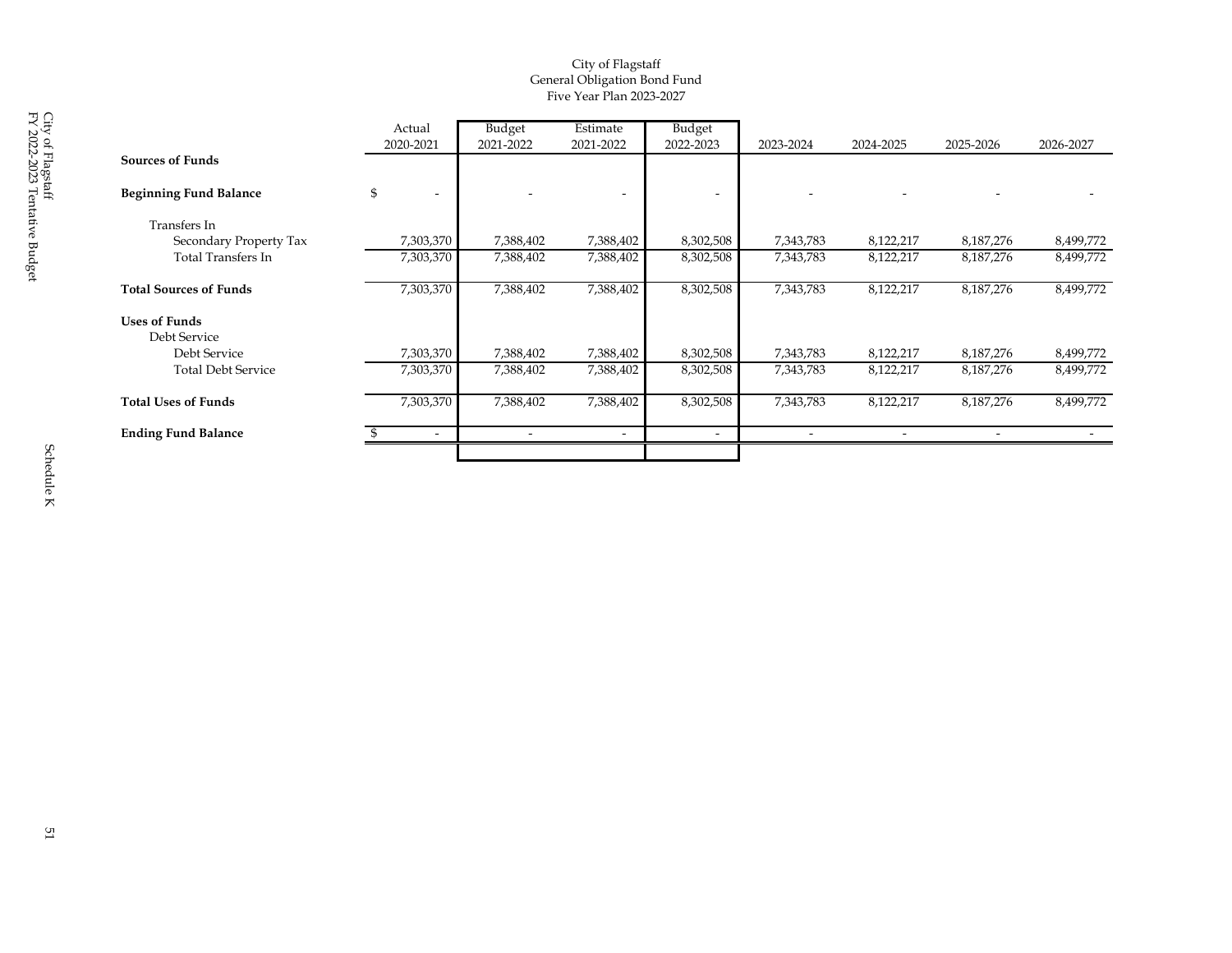# City of Flagstaff Secondary Property Tax Fund Five Year Plan 2023-2027

|                               | Actual          | Budget     | Estimate   | Budget     |            |            |            |            |
|-------------------------------|-----------------|------------|------------|------------|------------|------------|------------|------------|
|                               | 2020-2021       | 2021-2022  | 2021-2022  | 2022-2023  | 2023-2024  | 2024-2025  | 2025-2026  | 2026-2027  |
| <b>Sources of Funds</b>       |                 |            |            |            |            |            |            |            |
| <b>Beginning Fund Balance</b> | \$<br>7,142,642 | 7,274,913  | 7,249,591  | 7,733,163  | 7,676,369  | 8,577,300  | 8,704,797  | 9,096,504  |
| Revenues                      |                 |            |            |            |            |            |            |            |
| Secondary Property Taxes      | 7,385,677       | 7,835,974  | 7,835,974  | 8,206,714  | 8,206,714  | 8,206,714  | 8,534,983  | 8,876,382  |
| <b>Investment Earnings</b>    | 24,642          | 36,000     | 36,000     | 39,000     | 38,000     | 43,000     | 44,000     | 45,000     |
| <b>Total Revenues</b>         | 7,410,319       | 7,871,974  | 7,871,974  | 8,245,714  | 8,244,714  | 8,249,714  | 8,578,983  | 8,921,382  |
| <b>Total Sources of Funds</b> | 14,552,961      | 15,146,887 | 15,121,565 | 15,978,877 | 15,921,083 | 16,827,014 | 17,283,780 | 18,017,886 |
| <b>Uses of Funds</b>          |                 |            |            |            |            |            |            |            |
| <b>Transfers Out</b>          |                 |            |            |            |            |            |            |            |
| GO Bonds                      | 7,303,370       | 7,388,402  | 7,388,402  | 8,302,508  | 7,343,783  | 8,122,217  | 8,187,276  | 8,499,772  |
| <b>Total Transfers Out</b>    | 7,303,370       | 7,388,402  | 7,388,402  | 8,302,508  | 7,343,783  | 8,122,217  | 8,187,276  | 8,499,772  |
| <b>Total Uses of Funds</b>    | 7,303,370       | 7,388,402  | 7,388,402  | 8,302,508  | 7,343,783  | 8,122,217  | 8,187,276  | 8,499,772  |
| <b>Ending Fund Balance</b>    | 7,249,591       | 7,758,485  | 7,733,163  | 7,676,369  | 8,577,300  | 8,704,797  | 9,096,504  | 9,518,114  |
|                               |                 |            |            |            |            |            |            |            |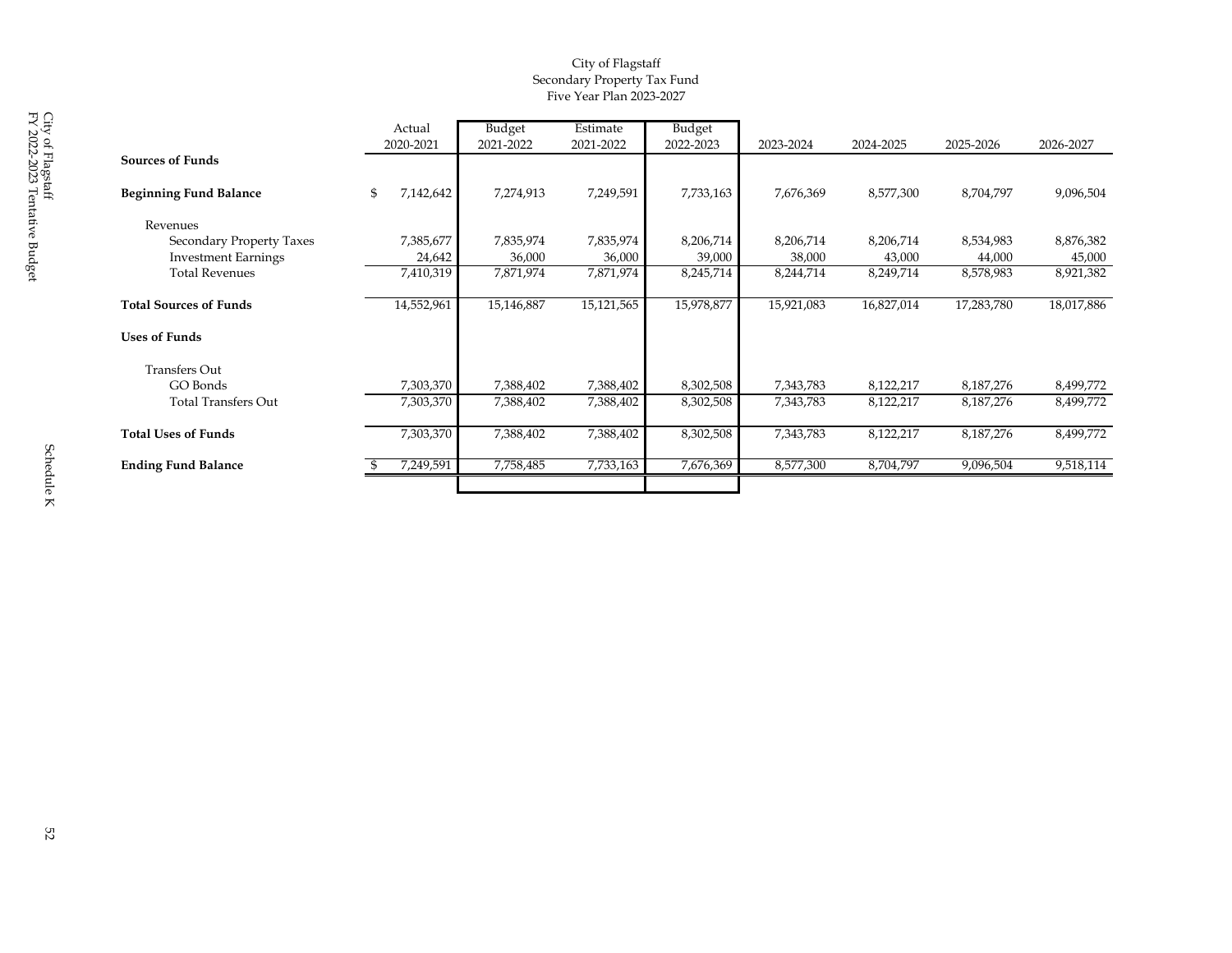# City of Flagstaff Pension Debt Service Fund Five Year Plan 2023-2027

|                                | Actual                           | Budget     | Estimate                 | <b>Budget</b>         |                       |                          |                          |            |
|--------------------------------|----------------------------------|------------|--------------------------|-----------------------|-----------------------|--------------------------|--------------------------|------------|
|                                | 2020-2021                        | 2021-2022  | 2021-2022                | 2022-2023             | 2023-2024             | 2024-2025                | 2025-2026                | 2026-2027  |
| <b>Sources of Funds</b>        |                                  |            |                          |                       |                       |                          |                          |            |
|                                |                                  |            |                          |                       |                       |                          |                          |            |
| <b>Beginning Fund Balance</b>  | $\mathfrak{s}$<br>$\blacksquare$ | 14,239,000 | 14,252,384               | 14,323,384            | 14,395,384            | 14,467,384               | 14,539,384               | 14,612,384 |
| Revenues                       |                                  |            |                          |                       |                       |                          |                          |            |
| <b>Investment Earnings</b>     | 12,445                           | 71,000     | 71,000                   | 72,000                | 72,000                | 72,000                   | 73,000                   | 73,000     |
| <b>Other Financing Sources</b> | 131,000,000                      |            |                          |                       |                       |                          |                          |            |
| <b>Total Revenues</b>          | 131,012,445                      | 71,000     | 71,000                   | 72,000                | 72,000                | 72,000                   | 73,000                   | 73,000     |
| Transfers In                   |                                  |            |                          |                       |                       |                          |                          |            |
| General Fund                   | 3,623,711                        | 8,737,995  | 8,737,995                | 8,737,975             | 8,271,346             | 8,270,038                | 8,271,782                | 8,269,576  |
| Water Resource Protection Fund | 72,551                           | 183,958    | 183,958                  | 183,957               | 174,134               | 174,106                  | 174,143                  | 174,096    |
| Airport                        | 122,191                          | 275,937    | 275,937                  | 275,936               | 261,200               | 261,159                  | 261,214                  | 261,145    |
| <b>Total Transfers In</b>      | 3,818,453                        | 9,197,890  | 9,197,890                | 9,197,868             | 8,706,680             | 8,705,303                | 8,707,139                | 8,704,817  |
| <b>Total Sources of Funds</b>  | 134,830,898                      | 23,507,890 | 23,521,274               | 23,593,252            | 23,174,064            | 23,244,687               | 23,319,523               | 23,390,201 |
| <b>Uses of Funds</b>           |                                  |            |                          |                       |                       |                          |                          |            |
| Expenditures                   |                                  |            |                          |                       |                       |                          |                          |            |
| Operating                      | 116,758,811                      |            | $\overline{\phantom{a}}$ |                       |                       |                          |                          |            |
| <b>Total Expenditures</b>      | 116,758,811                      |            | $\overline{\phantom{a}}$ | $\tilde{\phantom{a}}$ | $\tilde{\phantom{a}}$ | $\overline{\phantom{a}}$ | $\overline{\phantom{a}}$ |            |
| Debt Service                   | 3,819,703                        | 9,197,890  | 9,197,890                | 9,197,868             | 8,706,680             | 8,705,303                | 8,707,139                | 8,704,817  |
| <b>Total Uses of Funds</b>     | 120,578,514                      | 9,197,890  | 9,197,890                | 9,197,868             | 8,706,680             | 8,705,303                | 8,707,139                | 8,704,817  |
| <b>Ending Fund Balance</b>     | 14,252,384                       | 14,310,000 | 14,323,384               | 14,395,384            | 14,467,384            | 14,539,384               | 14,612,384               | 14,685,384 |
|                                |                                  |            |                          |                       |                       |                          |                          |            |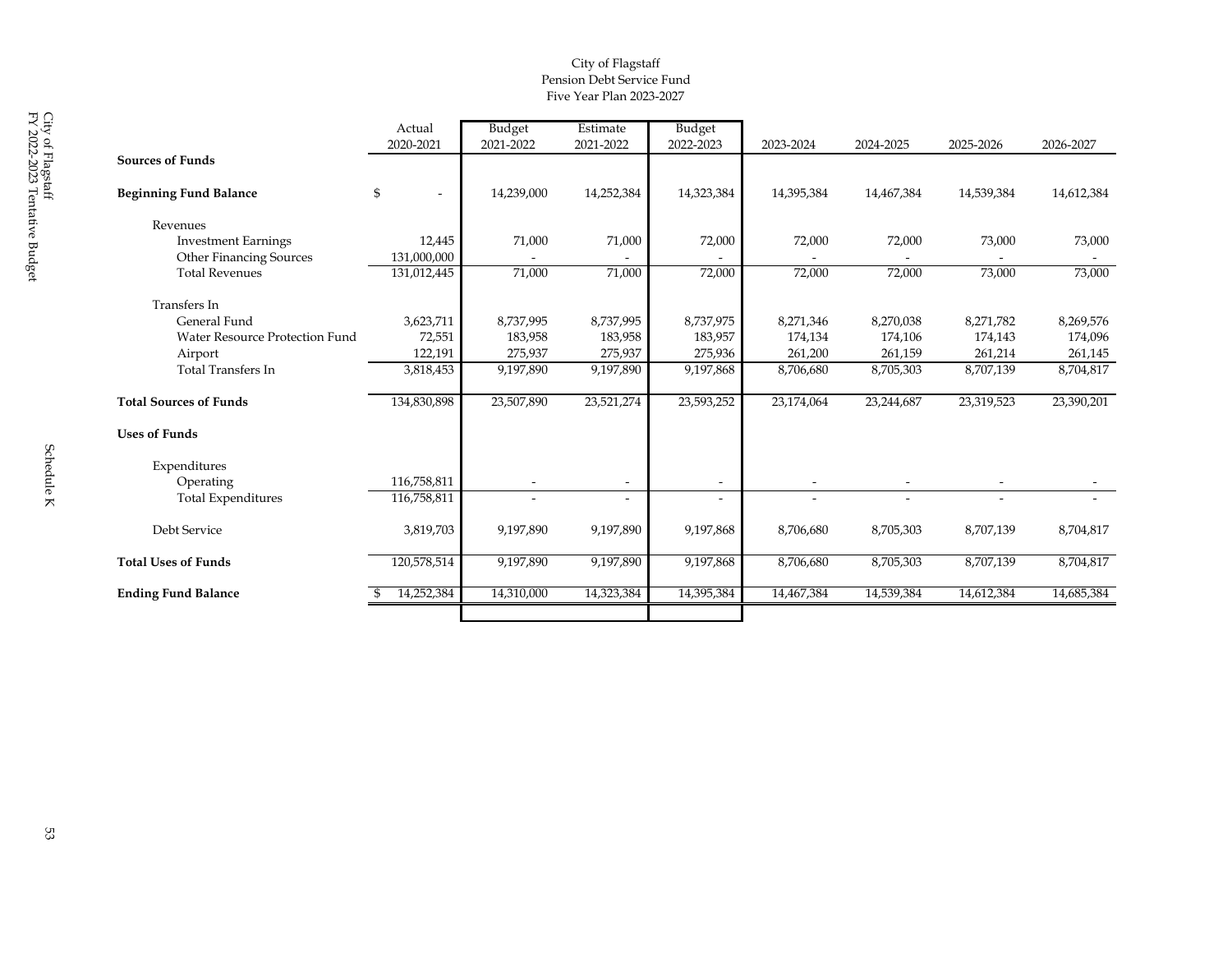### Five Year Plan 2023-2027 Perpetual Care Fund City of Flagstaff

|                               | Actual |                          | <b>Budget</b><br>Budget<br>Estimate |                          |                          |           |           |                          |           |
|-------------------------------|--------|--------------------------|-------------------------------------|--------------------------|--------------------------|-----------|-----------|--------------------------|-----------|
|                               |        | 2020-2021                | 2021-2022                           | 2021-2022                | 2022-2023                | 2023-2024 | 2024-2025 | 2025-2026                | 2026-2027 |
| <b>Sources of Funds</b>       |        |                          |                                     |                          |                          |           |           |                          |           |
| <b>Beginning Fund Balance</b> | \$     | 352,803                  | 366,929                             | 375,894                  | 390,260                  | 404,871   | 419,731   | 434,845                  | 450,217   |
| Revenues                      |        |                          |                                     |                          |                          |           |           |                          |           |
| Contributions                 |        | 19,910                   | 10,082                              | 10,082                   | 10,284                   | 10,490    | 10,700    | 10,914                   | 11,132    |
| <b>Investment Earnings</b>    |        | 3,181                    | 4,284                               | 4,284                    | 4,327                    | 4,370     | 4,414     | 4,458                    | 4,503     |
| <b>Total Revenues</b>         |        | 23,091                   | 14,366                              | 14,366                   | 14,611                   | 14,860    | 15,114    | 15,372                   | 15,635    |
| <b>Total Sources of Funds</b> |        | 375,894                  | 381,295                             | 14,366                   | 404,871                  | 419,731   | 434,845   | 450,217                  | 465,852   |
| <b>Uses of Funds</b>          |        |                          |                                     |                          |                          |           |           |                          |           |
| Expenditures                  |        |                          |                                     |                          |                          |           |           |                          |           |
| Operating                     |        | $\overline{\phantom{a}}$ |                                     | $\overline{\phantom{0}}$ |                          |           |           |                          |           |
| <b>Total Expenditures</b>     |        | $\sim$                   |                                     | $\overline{\phantom{0}}$ | $\overline{\phantom{0}}$ | ۰         | ۰         | $\overline{\phantom{0}}$ |           |
| <b>Total Uses of Funds</b>    |        | $\overline{\phantom{a}}$ |                                     | $\overline{\phantom{0}}$ | $\overline{\phantom{a}}$ |           |           |                          |           |
| <b>Ending Fund Balance</b>    |        | 375,894                  | 381,295                             | 390,260                  | 404,871                  | 419,731   | 434,845   | 450,217                  | 465,852   |
|                               |        |                          |                                     |                          |                          |           |           |                          |           |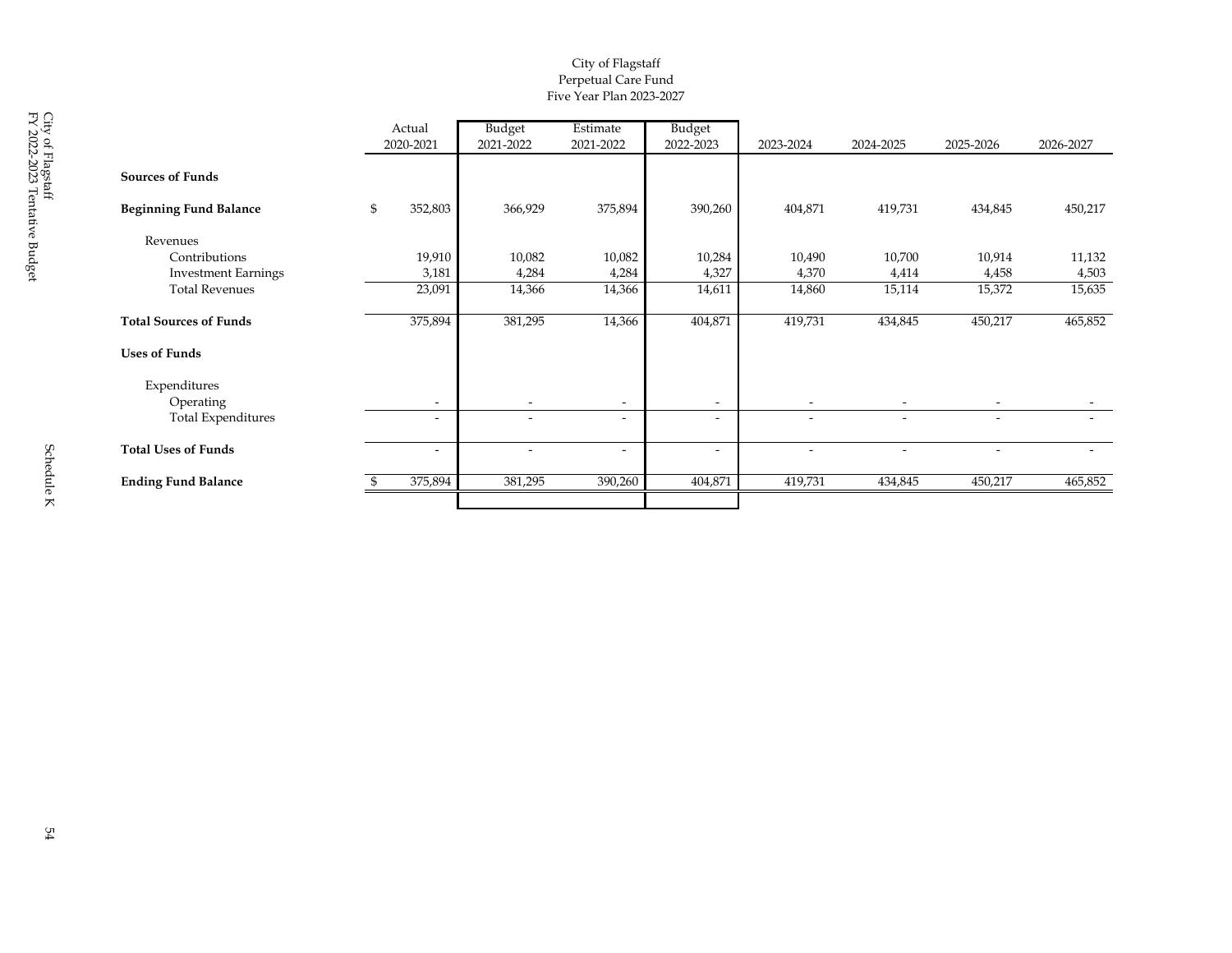#### Five Year Plan 2023-2027 Non-GO Bond Funded Projects Capital Projects Fund City of Flagstaff

|                               | Actual          | Budget                   | Estimate                 | Budget                   |                          |            |                       |           |
|-------------------------------|-----------------|--------------------------|--------------------------|--------------------------|--------------------------|------------|-----------------------|-----------|
|                               | 2020-2021       | 2021-2022                | 2021-2022                | 2022-2023                | 2023-2024                | 2024-2025  | 2025-2026             | 2026-2027 |
| <b>Sources of Funds</b>       |                 |                          |                          |                          |                          |            |                       |           |
| <b>Beginning Fund Balance</b> | \$<br>5,835,477 | 685,424                  | 621,291                  | 2,247,557                |                          |            |                       |           |
| Revenues                      |                 |                          |                          |                          |                          |            |                       |           |
| Grants                        | 30,000          |                          |                          |                          |                          |            |                       |           |
| <b>Real Estate Proceeds</b>   |                 | 2,000,000                | $\overline{a}$           | 2,000,000                |                          |            |                       |           |
| <b>Investment Earnings</b>    | 6,122           |                          |                          |                          |                          |            |                       |           |
| Other Financing Sources       |                 | 27,900,000               |                          |                          | 37,700,000               | 10,000,000 | 5,061,000             | 50,000    |
| <b>Total Revenues</b>         | 36,122          | 29,900,000               | ÷.                       | 2,000,000                | 37,700,000               | 10,000,000 | 5,061,000             | 50,000    |
| <b>Transfers In</b>           |                 |                          |                          |                          |                          |            |                       |           |
| General Fund                  | 374,395         | 3,718,482                | 1,637,180                | 210,500                  |                          |            |                       |           |
| Total Transfers In            | 374,395         | 3,718,482                | 1,637,180                | 210,500                  |                          |            |                       |           |
| <b>Total Sources of Funds</b> | 6,245,994       | 34,303,906               | 2,258,471                | 4,458,057                | 37,700,000               | 10,000,000 | 5,061,000             | 50,000    |
| <b>Uses of Funds</b>          |                 |                          |                          |                          |                          |            |                       |           |
| Expenditures                  |                 |                          |                          |                          |                          |            |                       |           |
| Capital                       | 5,624,628       | 34,303,906               | 10,914                   | 4,458,057                | 37,700,000               | 10,000,000 | 5,061,000             | 50,000    |
| <b>Total Expenditures</b>     | 5,624,628       | 34,303,906               | 10,914                   | 4,458,057                | 37,700,000               | 10,000,000 | 5,061,000             | 50,000    |
| <b>Transfers Out</b>          |                 |                          |                          |                          |                          |            |                       |           |
| General Fund                  | 75              |                          | $\overline{\phantom{a}}$ |                          |                          |            |                       |           |
| Total Transfers In            | 75              | $\overline{\phantom{a}}$ | $\overline{\phantom{a}}$ | $\overline{\phantom{a}}$ | $\overline{\phantom{a}}$ | $\sim$     | $\tilde{\phantom{a}}$ |           |
| <b>Total Uses of Funds</b>    | 5,624,703       | 34,303,906               | 10,914                   | 4,458,057                | 37,700,000               | 10,000,000 | 5,061,000             | 50,000    |
| <b>Ending Fund Balance</b>    | 621,291         |                          | 2,247,557                | $\tilde{\phantom{a}}$    |                          |            |                       |           |
|                               |                 |                          |                          |                          |                          |            |                       |           |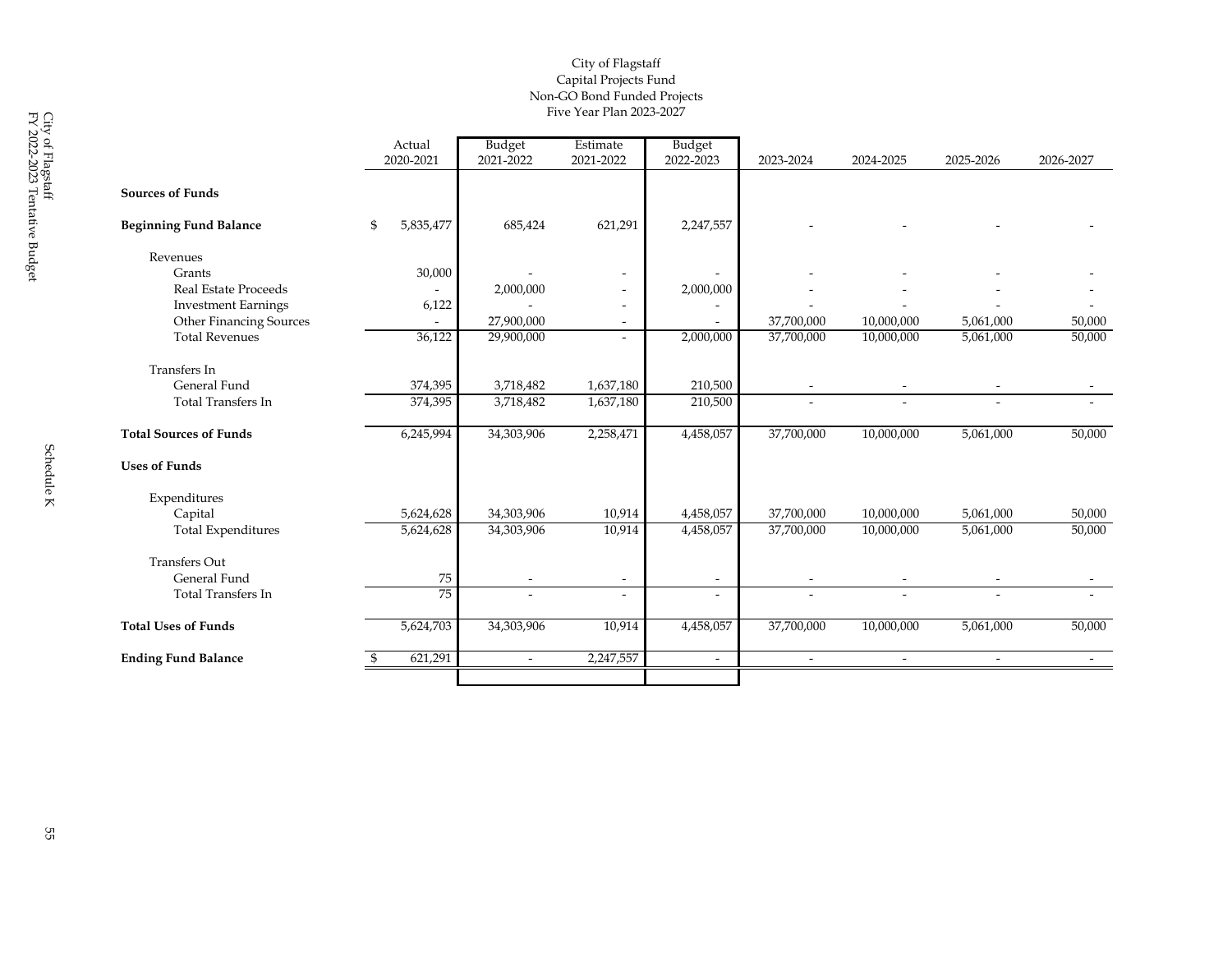#### Five Year Plan 2023-2027 GO Bond Funded Projects Capital Projects Fund City of Flagstaff

|                               | Actual           | <b>Budget</b>            | Estimate                 | <b>Budget</b>            |                          |                          |                          |           |
|-------------------------------|------------------|--------------------------|--------------------------|--------------------------|--------------------------|--------------------------|--------------------------|-----------|
|                               | 2020-2021        | 2021-2022                | 2021-2022                | 2022-2023                | 2023-2024                | 2024-2025                | 2025-2026                | 2026-2027 |
|                               |                  |                          |                          |                          |                          |                          |                          |           |
| <b>Sources of Funds</b>       |                  |                          |                          |                          |                          |                          |                          |           |
| <b>Beginning Fund Balance</b> | (622, 815)<br>\$ | 4,586,963                | 1,648,798                | 2,086,289                |                          |                          |                          |           |
| Revenues                      |                  |                          |                          |                          |                          |                          |                          |           |
| Intergovernmental             | 246,007          | 601,676                  | 417,950                  | 260,013                  |                          |                          |                          |           |
| <b>Investment Earnings</b>    | 4,640            |                          |                          |                          |                          |                          |                          |           |
| Other Financing Sources       | 3,094,937        |                          | 580,509                  | 22,303,708               |                          |                          |                          |           |
| <b>Total Revenues</b>         | 3,345,584        | 601,676                  | 998,459                  | 22,563,721               |                          |                          |                          |           |
|                               |                  |                          |                          |                          |                          |                          |                          |           |
| Transfers In                  |                  |                          |                          |                          |                          |                          |                          |           |
| <b>HURF</b>                   | 100,000          | 500,000                  | 500,000                  |                          |                          |                          |                          |           |
| Total Transfers In            | 100,000          | 500,000                  | 500,000                  |                          |                          |                          |                          |           |
| <b>Total Sources of Funds</b> | 2,822,769        | 5,688,639                | 3,147,257                | 24,650,010               |                          | $\overline{\phantom{a}}$ | $\sim$                   |           |
| <b>Uses of Funds</b>          |                  |                          |                          |                          |                          |                          |                          |           |
| Expenditures                  |                  |                          |                          |                          |                          |                          |                          |           |
| Operating                     | 579,848          | 3,368,104                | 839,464                  | 2,563,721                |                          |                          |                          |           |
| Capital                       | 564,123          | 2,320,535                | 221,504                  | 22,086,289               |                          |                          |                          |           |
| <b>Total Expenditures</b>     | 1,143,971        | 5,688,639                | 1,060,968                | 24,650,010               |                          | $\overline{a}$           | $\sim$                   |           |
| <b>Transfers Out</b>          |                  |                          |                          |                          |                          |                          |                          |           |
| General Fund                  | 30,000           |                          |                          | $\overline{\phantom{a}}$ |                          |                          |                          |           |
| <b>Total Transfers Out</b>    | 30,000           | $\overline{\phantom{a}}$ | $\overline{\phantom{a}}$ | $\overline{\phantom{a}}$ | $\overline{\phantom{a}}$ | $\overline{\phantom{a}}$ | $\overline{\phantom{a}}$ |           |
| <b>Total Uses of Funds</b>    | 1,173,971        | 5,688,639                | 1,060,968                | 24,650,010               |                          | $\sim$                   | $\sim$                   |           |
|                               |                  |                          |                          |                          |                          |                          |                          |           |
| <b>Ending Fund Balance</b>    | 1,648,798<br>\$  | $\overline{\phantom{a}}$ | 2,086,289                | $\sim$                   | $\overline{\phantom{a}}$ | $\sim$                   | $\tilde{\phantom{a}}$    |           |
|                               |                  |                          |                          |                          |                          |                          |                          |           |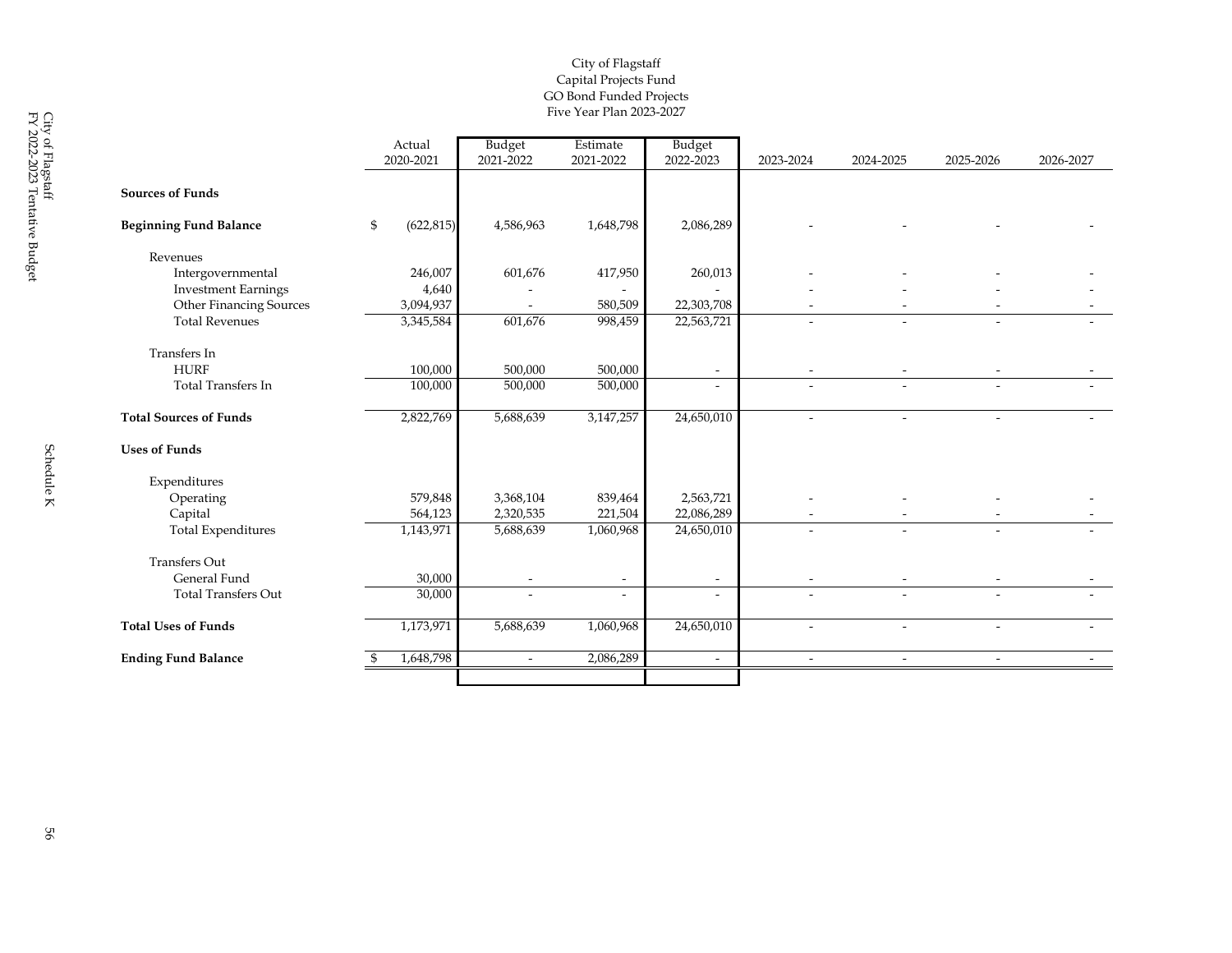#### City of Flagstaff Drinking Water Fund Five Year Plan 2023-2027

|                               | Actual           | <b>Budget</b> | Estimate   | Budget                   |                          |                          |                          |            |
|-------------------------------|------------------|---------------|------------|--------------------------|--------------------------|--------------------------|--------------------------|------------|
|                               | 2020-2021        | 2021-2022     | 2021-2022  | 2022-2023                | 2023-2024                | 2024-2025                | 2025-2026                | 2026-2027  |
| <b>Sources of Funds</b>       |                  |               |            |                          |                          |                          |                          |            |
|                               |                  |               |            |                          |                          |                          |                          |            |
| <b>Beginning Fund Balance</b> | \$<br>25,368,278 | 26,884,740    | 24,945,469 | 27,637,218               | 15,190,920               | 13,358,166               | 11,872,919               | 10,892,835 |
| Revenues                      |                  |               |            |                          |                          |                          |                          |            |
| Intergovernmental             |                  |               |            | 4,250,000                | 1,375,000                | 1,500,000                |                          | 875,000    |
| Drinking Water                | 18,573,705       | 17,090,994    | 17,600,512 | 17,795,059               | 17,971,964               | 18,150,637               | 18,331,097               | 18,513,363 |
| <b>Capacity Fees</b>          | 1,919,786        | 1,848,704     | 1,848,704  | 1,867,191                | 1,885,863                | 1,904,722                | 1,961,864                | 2,020,720  |
| <b>Investment Earnings</b>    | 235,473          | 134,424       | 124,727    | 138,186                  | 75,955                   | 66,791                   | 59,365                   | 54,464     |
| Rents                         | 20,000           | 5,150         | 5,150      | 5,150                    | 5,150                    | 5,150                    | 5,150                    | 5,150      |
| Miscellaneous                 | 36,865           |               | 3,900      |                          |                          |                          |                          |            |
| <b>Total Revenues</b>         | 20,785,829       | 19,079,272    | 19,582,993 | 24,055,586               | 21,313,932               | 21,627,300               | 20,357,476               | 21,468,697 |
| Transfers In                  |                  |               |            |                          |                          |                          |                          |            |
| Wastewater                    | 1,007,427        | 1,798,013     | 1,803,447  | 1,802,079                | 1,401,647                | 1,487,227                | 1,580,460                | 1,487,851  |
| Reclaimed Water               | 42,927           | 138,228       | 124,477    | 114,230                  | 93,305                   | 84,261                   | 74,556                   | 61,159     |
| Stormwater                    | 6,281            | 7,146         | 11,387     | 208,117                  | 117,278                  | 145,911                  | 126,260                  | 159,746    |
| <b>Total Transfers In</b>     | 1,056,635        | 1,943,387     | 1,939,311  | 2,124,426                | 1,612,230                | 1,717,399                | 1,781,276                | 1,708,756  |
| <b>Total Sources of Funds</b> | 47,210,742       | 47,907,399    | 46,467,773 | 53,817,230               | 38,117,082               | 36,702,865               | 34,011,671               | 34,070,288 |
| <b>Uses of Funds</b>          |                  |               |            |                          |                          |                          |                          |            |
| Expenditures                  |                  |               |            |                          |                          |                          |                          |            |
| Indirect                      | 1,712,061        | 1,847,561     | 1,847,561  | 1,921,131                | 1,940,300                | 1,959,700                | 1,979,300                | 1,999,100  |
| Operating                     | 10,571,483       | 11,763,669    | 10,942,217 | 12,744,266               | 10,883,000               | 11,101,400               | 11,325,400               | 11,555,300 |
| Capital                       | 7,576,958        | 22,753,656    | 3,470,980  | 20,661,849               | 10,085,750               | 10,119,750               | 8,169,750                | 9,569,750  |
| Contingency                   |                  | 1,000,000     |            | 1,000,000                |                          | $\overline{\phantom{a}}$ |                          |            |
| <b>Total Expenditures</b>     | 19,860,502       | 37,364,886    | 16,260,758 | 36,327,246               | 22,909,050               | 23,180,850               | 21,474,450               | 23,124,150 |
| Debt Service                  | 2,317,499        | 2,438,184     | 2,484,852  | 2,299,064                | 1,849,866                | 1,649,096                | 1,644,386                | 1,646,454  |
| <b>Total Debt Service</b>     | 2,317,499        | 2,438,184     | 2,484,852  | 2,299,064                | 1,849,866                | 1,649,096                | 1,644,386                | 1,646,454  |
| <b>Transfers Out</b>          |                  |               |            |                          |                          |                          |                          |            |
| General Fund                  | 87,272           | 84,945        | 84,945     | $\overline{\phantom{a}}$ | $\overline{\phantom{a}}$ | $\overline{\phantom{a}}$ | $\overline{\phantom{a}}$ |            |
| <b>Total Transfers Out</b>    | 87,272           | 84,945        | 84,945     | $\overline{a}$           |                          |                          |                          |            |
| <b>Total Uses of Funds</b>    | 22,265,273       | 39,888,015    | 18,830,555 | 38,626,310               | 24,758,916               | 24,829,946               | 23,118,836               | 24,770,604 |
| <b>Ending Fund Balance</b>    | 24,945,469       | 8,019,384     | 27,637,218 | 15,190,920               | 13,358,166               | 11,872,919               | 10,892,835               | 9,299,684  |
|                               |                  |               |            |                          |                          |                          |                          |            |
|                               |                  |               |            |                          |                          |                          |                          |            |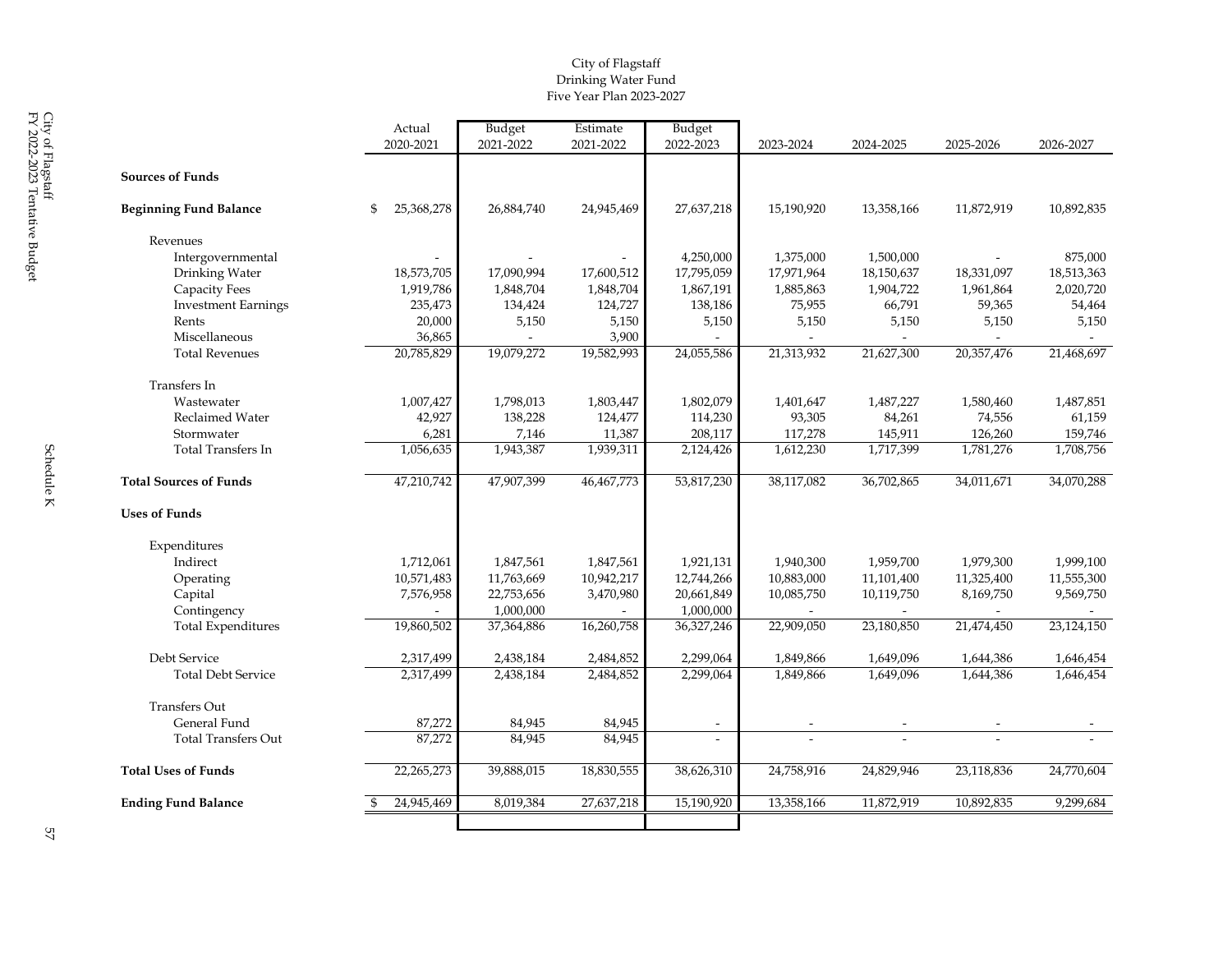#### City of Flagstaff Wastewater Fund Five Year Plan 2023-2027

|                               | Actual           | Budget     | Estimate   | Budget     |            |            |            |            |
|-------------------------------|------------------|------------|------------|------------|------------|------------|------------|------------|
|                               | 2020-2021        | 2021-2022  | 2021-2022  | 2022-2023  | 2023-2024  | 2024-2025  | 2025-2026  | 2026-2027  |
| <b>Sources of Funds</b>       |                  |            |            |            |            |            |            |            |
| <b>Beginning Fund Balance</b> | 16,686,214<br>\$ | 20,285,709 | 23,641,334 | 25,617,539 | 6,436,122  | 7,680,616  | 6,118,116  | 2,941,656  |
| Revenues                      |                  |            |            |            |            |            |            |            |
| Wastewater                    | 10,928,522       | 10,769,398 | 10,871,220 | 10,878,542 | 10,987,281 | 11,097,109 | 11,208,033 | 11,320,067 |
| Capacity Fees                 | 3,076,521        | 1,212,000  | 1,852,930  | 1,224,120  | 1,236,361  | 1,248,725  | 1,286,187  | 1,324,773  |
| <b>Investment Earnings</b>    | 165,549          | 202,857    | 145,000    | 128,000    | 32,000     | 38,000     | 31,000     | 15,000     |
| Miscellaneous                 | 189,327          |            | 28,696     |            |            |            |            |            |
| Other Financing Sources       |                  |            |            | 4,150,000  | 3,943,894  | 5,500,000  | 5,620,000  | 2,125,000  |
| <b>Total Revenues</b>         | 14,359,919       | 12,184,255 | 12,897,846 | 16,380,662 | 16,199,536 | 17,883,834 | 18,145,220 | 14,784,840 |
| <b>Total Sources of Funds</b> | 31,046,133       | 32,469,964 | 36,539,180 | 41,998,201 | 22,635,658 | 25,564,450 | 24,263,336 | 17,726,496 |
| <b>Uses of Funds</b>          |                  |            |            |            |            |            |            |            |
| Expenditures                  |                  |            |            |            |            |            |            |            |
| Indirect                      | 689,766          | 655,902    | 655,902    | 669,824    | 676,500    | 683,300    | 690,100    | 697,000    |
| Operating                     | 3,908,169        | 4,736,752  | 4,339,674  | 5,196,275  | 4,623,300  | 4,710,600  | 4,800,100  | 4,891,600  |
| Capital                       | 905,029          | 9,683,341  | 1,961,738  | 25,008,949 | 5,755,894  | 9,812,000  | 11,062,000 | 4,462,000  |
| Contingency                   |                  | 800,000    |            | 800,000    |            |            |            |            |
| <b>Total Expenditures</b>     | 5,502,964        | 15,875,995 | 6,957,314  | 31,675,048 | 11,055,694 | 15,205,900 | 16,552,200 | 10,050,600 |
| Debt Service                  | 894,408          | 2,160,880  | 2,160,880  | 2,084,952  | 2,497,701  | 2,753,207  | 3,189,020  | 3,355,674  |
| <b>Total Debt Service</b>     | 894,408          | 2,160,880  | 2,160,880  | 2,084,952  | 2,497,701  | 2,753,207  | 3,189,020  | 3,355,674  |
| <b>Transfers Out</b>          |                  |            |            |            |            |            |            |            |
| Drinking Water                | 1,007,427        | 1,798,013  | 1,803,447  | 1,802,079  | 1,401,647  | 1,487,227  | 1,580,460  | 1,487,851  |
| <b>Total Transfers Out</b>    | 1,007,427        | 1,798,013  | 1,803,447  | 1,802,079  | 1,401,647  | 1,487,227  | 1,580,460  | 1,487,851  |
| <b>Total Uses of Funds</b>    | 7,404,799        | 19,834,888 | 10,921,641 | 35,562,079 | 14,955,042 | 19,446,334 | 21,321,680 | 14,894,125 |
| <b>Ending Fund Balance</b>    | 23,641,334       | 12,635,076 | 25,617,539 | 6,436,122  | 7,680,616  | 6,118,116  | 2,941,656  | 2,832,371  |
|                               |                  |            |            |            |            |            |            |            |
|                               |                  |            |            |            |            |            |            |            |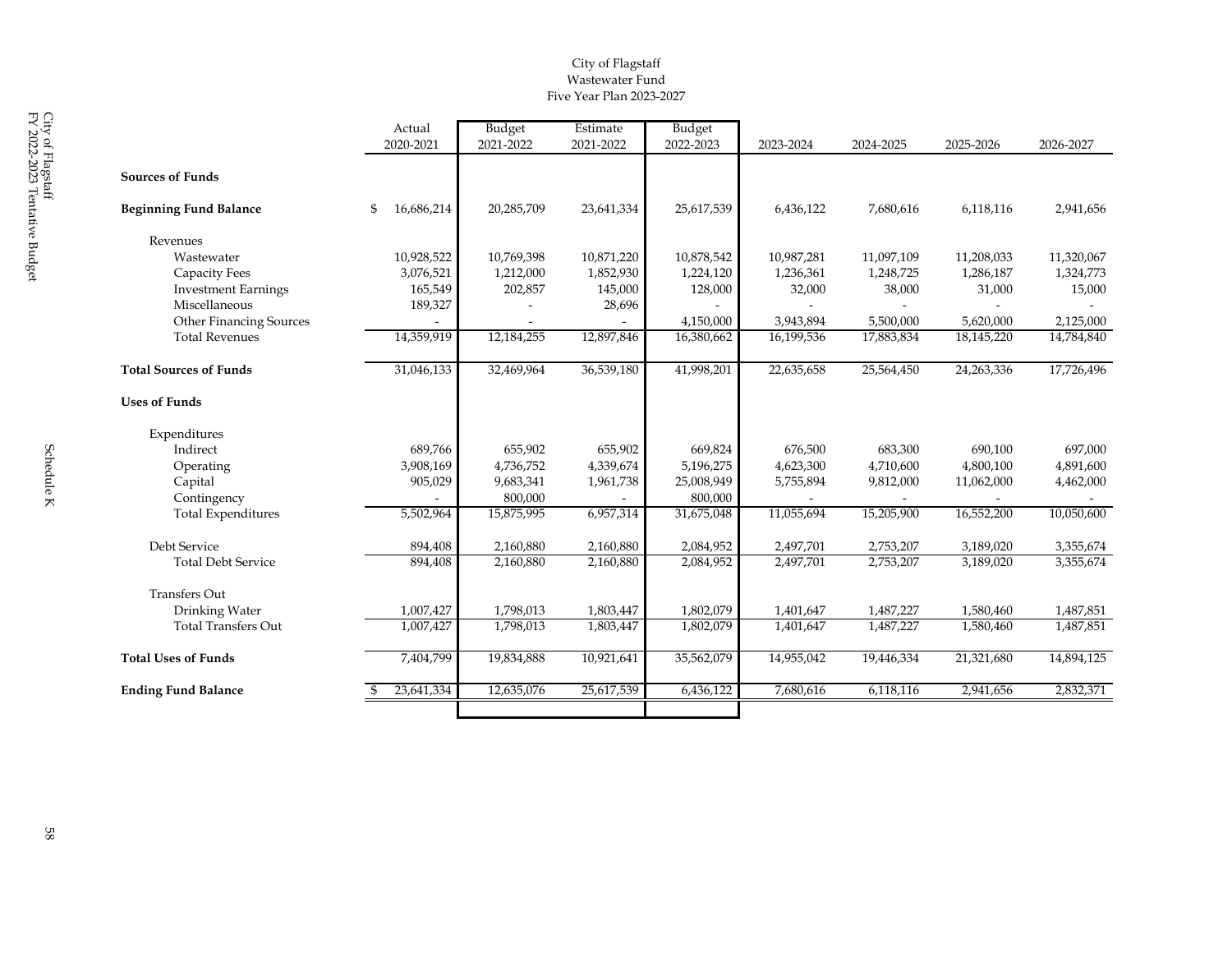# City of Flagstaff Reclaimed Water Fund Five Year Plan 2023-2027

|                               | Actual                   | Budget    | Estimate                     | Budget    |           |           |           |           |
|-------------------------------|--------------------------|-----------|------------------------------|-----------|-----------|-----------|-----------|-----------|
|                               | 2020-2021                | 2021-2022 | 2021-2022                    | 2022-2023 | 2023-2024 | 2024-2025 | 2025-2026 | 2026-2027 |
| <b>Sources of Funds</b>       |                          |           |                              |           |           |           |           |           |
| <b>Beginning Fund Balance</b> | \$<br>1,758,672          | 1,986,685 | 2,468,246                    | 2,772,060 | 2,161,918 | 1,840,181 | 1,921,879 | 1,972,590 |
| Revenues                      |                          |           |                              |           |           |           |           |           |
| Reclaimed Water               | 1,453,038                | 1,046,439 | 1,067,516                    | 1,068,158 | 1,068,158 | 1,068,158 | 1,068,158 | 1,068,158 |
| <b>Investment Earnings</b>    | 16,088                   | 9,933     | 12,341                       | 13,860    | 10,810    | 9,201     | 9,609     | 9,863     |
| Other Financing Sources       |                          |           |                              | 850,000   | 1,000,000 | 1,500,000 | 900,000   |           |
| <b>Total Revenues</b>         | 1,469,126                | 1,056,372 | 1,079,857                    | 1,932,018 | 2,078,968 | 2,577,359 | 1,977,767 | 1,078,021 |
| <b>Total Sources of Funds</b> | 3,227,798                | 3,043,057 | 3,548,103                    | 4,704,078 | 4,240,886 | 4,417,540 | 3,899,646 | 3,050,611 |
| <b>Uses of Funds</b>          |                          |           |                              |           |           |           |           |           |
| Expenditures                  |                          |           |                              |           |           |           |           |           |
| <b>Indirect Costs</b>         | 69,339                   | 70,534    | 70,534                       | 77,586    | 78,400    | 79,200    | 80,000    | 80,800    |
| Operating                     | 355,340                  | 600,592   | 510,592                      | 530,784   | 449,000   | 457,200   | 465,500   | 474,100   |
| Capital                       | 291,946                  | 1,179,009 | 70,440                       | 1,769,560 | 1,700,000 | 1,675,000 | 1,035,000 | 360,000   |
| Contingency                   |                          | 50,000    |                              | 50,000    |           |           |           |           |
| <b>Total Expenditures</b>     | 716,625                  | 1,900,135 | 651,566                      | 2,427,930 | 2,227,400 | 2,211,400 | 1,580,500 | 914,900   |
| Debt Service                  | $\overline{\phantom{a}}$ |           | $\qquad \qquad \blacksquare$ |           | 80,000    | 200,000   | 272,000   | 272,000   |
| <b>Total Debt Service</b>     | $\overline{a}$           |           | $\overline{a}$               |           | 80,000    | 200,000   | 272,000   | 272,000   |
| <b>Transfers Out</b>          |                          |           |                              |           |           |           |           |           |
| Drinking Water                | 42,927                   | 138,228   | 124,477                      | 114,230   | 93,305    | 84,261    | 74,556    | 61,159    |
| <b>Total Transfers Out</b>    | 42,927                   | 138,228   | 124,477                      | 114,230   | 93,305    | 84,261    | 74,556    | 61,159    |
| <b>Total Uses of Funds</b>    | 759,552                  | 2,038,363 | 776,043                      | 2,542,160 | 2,400,705 | 2,495,661 | 1,927,056 | 1,248,059 |
| <b>Ending Fund Balance</b>    | 2,468,246<br>\$          | 1,004,694 | 2,772,060                    | 2,161,918 | 1,840,181 | 1,921,879 | 1,972,590 | 1,802,552 |
|                               |                          |           |                              |           |           |           |           |           |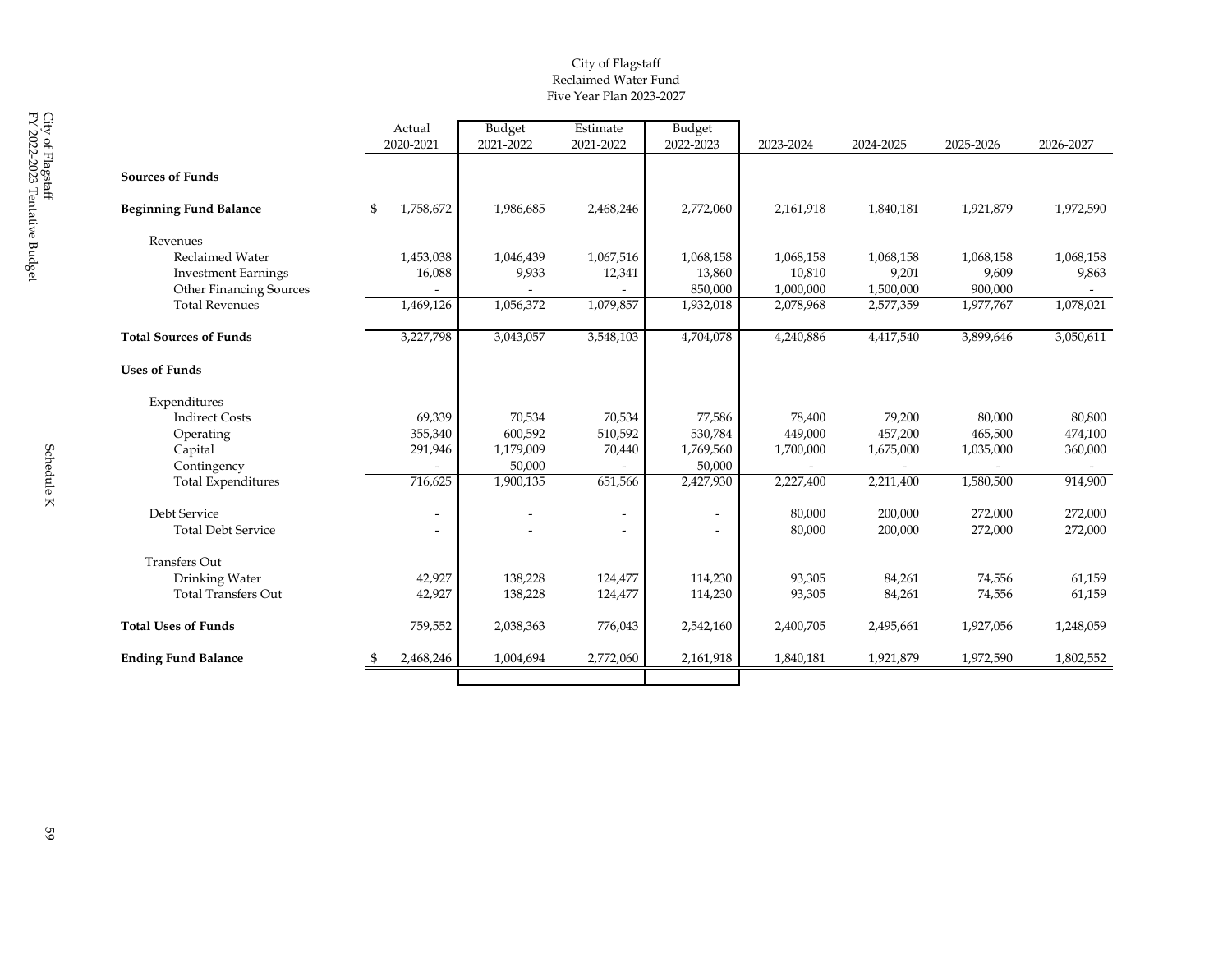#### City of Flagstaff Stormwater Fund Five Year Plan 2023-2027

|                                | Actual                   | <b>Budget</b>  | Estimate       | <b>Budget</b> |           |            |           |           |
|--------------------------------|--------------------------|----------------|----------------|---------------|-----------|------------|-----------|-----------|
|                                | 2020-2021                | 2021-2022      | 2021-2022      | 2022-2023     | 2023-2024 | 2024-2025  | 2025-2026 | 2026-2027 |
|                                |                          |                |                |               |           |            |           |           |
| <b>Sources of Funds</b>        |                          |                |                |               |           |            |           |           |
| <b>Beginning Fund Balance</b>  | \$<br>2,667,685          | (10, 136, 653) | (10, 157, 940) | 13,010,222    | 3,678,165 | 2,904,052  | 2,209,217 | 1,954,016 |
| Revenues                       |                          |                |                |               |           |            |           |           |
| Intergovernmental              | 129,843                  | 1,480,630      | 7,332,932      | 1,500,000     | 900,000   | 2,850,000  | 1,913,000 | 1,988,000 |
| Stormwater                     | 4,353,907                | 4,282,424      | 4,282,424      | 4,325,248     | 4,368,500 | 4,412,185  | 4,456,307 | 4,500,870 |
| <b>User Fees</b>               | 60,340                   | 28,519         | 28,519         | 29,232        | 29,963    | 30,712     | 31,480    | 32,267    |
| Permits                        | 810                      | 915            | 915            | 938           | 961       | 985        | 1,010     | 1,035     |
| <b>Investment Earnings</b>     | 3,870                    |                |                | 65,051        | 18,391    | 14,520     | 11,046    | 9,770     |
| <b>Other Financing Sources</b> |                          | 18,000,000     | 24,092,000     | 22,900,000    |           |            |           |           |
| <b>Total Revenues</b>          | 4,548,770                | 23,792,488     | 35,736,790     | 28,820,469    | 5,317,815 | 7,308,402  | 6,412,843 | 6,531,942 |
|                                |                          |                |                |               |           |            |           |           |
| <b>Total Sources of Funds</b>  | 7,216,455                | 13,655,835     | 25,578,850     | 41,830,691    | 8,995,980 | 10,212,454 | 8,622,060 | 8,485,958 |
| <b>Uses of Funds</b>           |                          |                |                |               |           |            |           |           |
| Expenditures                   |                          |                |                |               |           |            |           |           |
| Indirect                       | 156,842                  | 244,102        | 244,102        | 268,511       | 275,224   | 282,105    | 289,158   | 296,387   |
| Operating                      | 821,285                  | 1,211,885      | 9,561,885      | 1,349,480     | 1,015,482 | 1,042,222  | 1,069,722 | 1,098,004 |
| Capital                        | 16,389,987               | 8,396,706      | 2,659,254      | 33,891,639    | 2,025,000 | 3,875,000  | 2,525,000 | 2,775,000 |
| Contingency                    |                          | 300,000        |                | 300,000       |           |            |           |           |
| <b>Total Expenditures</b>      | 17,368,114               | 10,152,693     | 12,465,241     | 35,809,630    | 3,315,706 | 5,199,327  | 3,883,880 | 4,169,391 |
| Debt Service                   | $\overline{\phantom{a}}$ | 1,205,000      | 92,000         | 2,134,779     | 2,658,944 | 2,657,999  | 2,657,904 | 2,657,645 |
| <b>Transfers Out</b>           |                          |                |                |               |           |            |           |           |
| Drinking Water                 | 6,281                    | 7,146          | 11,387         | 208,117       | 117,278   | 145,911    | 126,260   | 159,746   |
| <b>Total Transfers Out</b>     | 6,281                    | 7,146          | 11,387         | 208,117       | 117,278   | 145,911    | 126,260   | 159,746   |
| <b>Total Uses of Funds</b>     | 17,374,395               | 11,364,839     | 12,568,628     | 38,152,526    | 6,091,928 | 8,003,237  | 6,668,044 | 6,986,782 |
| <b>Ending Fund Balance</b>     | (10, 157, 940)<br>55     | 2,290,996      | 13,010,222     | 3,678,165     | 2,904,052 | 2,209,217  | 1,954,016 | 1,499,176 |
|                                |                          |                |                |               |           |            |           |           |
|                                |                          |                |                |               |           |            |           |           |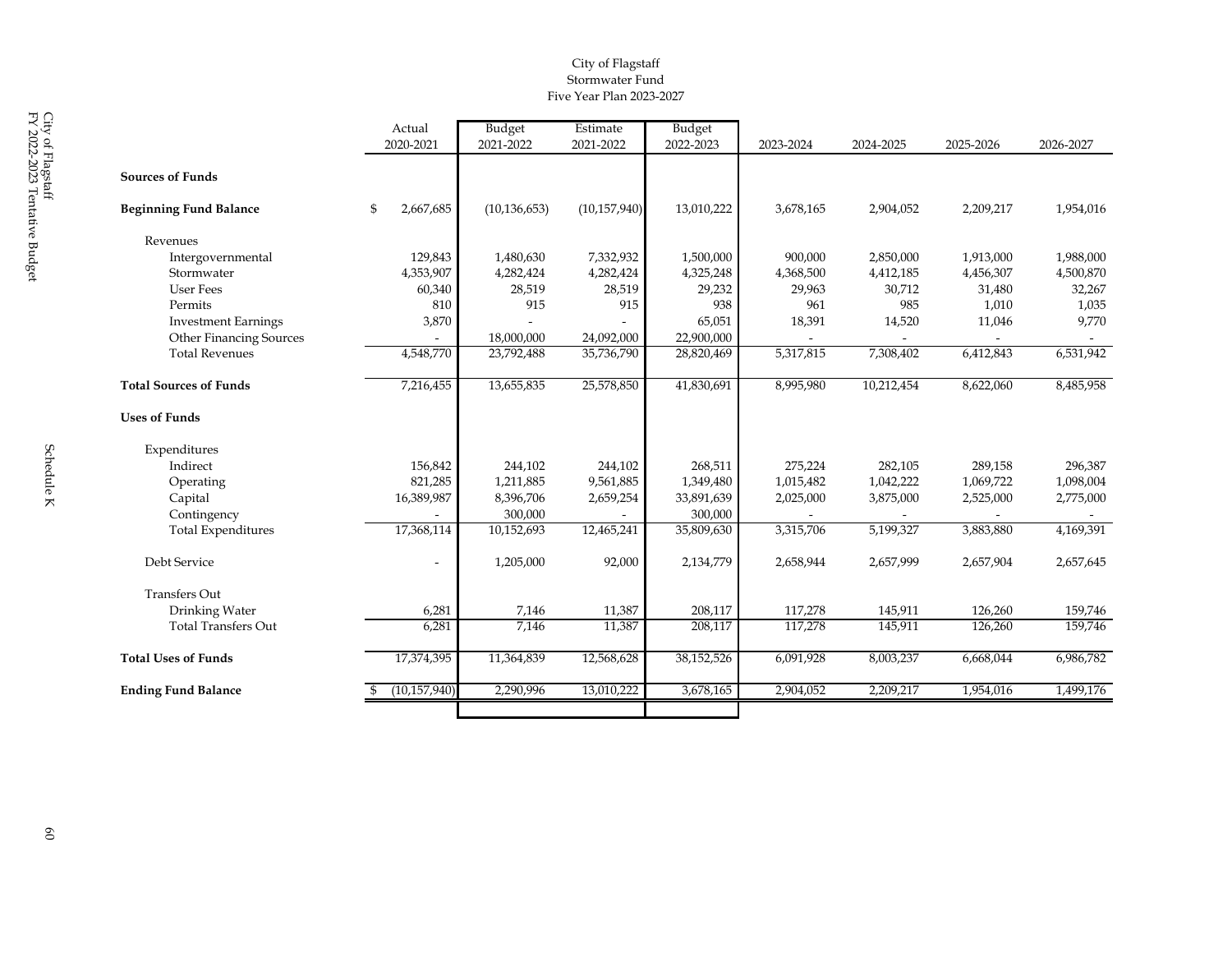#### Five Year Plan 2023-2027 Solid Waste Fund City of Flagstaff

|                               | Actual           | Budget     | Estimate   | Budget       |            |            |            |            |
|-------------------------------|------------------|------------|------------|--------------|------------|------------|------------|------------|
|                               | 2020-2021        | 2021-2022  | 2021-2022  | 2022-2023    | 2023-2024  | 2024-2025  | 2025-2026  | 2026-2027  |
| <b>Sources of Funds</b>       |                  |            |            |              |            |            |            |            |
| <b>Beginning Fund Balance</b> | \$<br>22,292,007 | 21,494,195 | 22,724,377 | 23,686,665   | 15,052,520 | 15,276,863 | 16,627,840 | 18,344,652 |
| Revenues                      |                  |            |            |              |            |            |            |            |
| Solid Waste                   | 12,971,880       | 13,053,187 | 14,024,255 | 13,741,358   | 14,299,012 | 15,002,856 | 15,530,082 | 15,835,155 |
| <b>Investment Earnings</b>    | 106,988          | 81,821     | 81,821     | 118,139      | 75,270     | 76,403     | 97,697     | 106,875    |
| Miscellaneous                 | 8,124            | 840,000    |            | 1,680,000    |            |            |            |            |
| <b>Total Revenues</b>         | 13,113,492       | 13,975,008 | 14,106,076 | 15,539,497   | 14,374,282 | 15,079,259 | 15,627,779 | 15,942,030 |
| Transfers In                  |                  |            |            |              |            |            |            |            |
| Tourism                       | 63,570           |            |            | 63,570       | 63,570     | 63,570     | 63,570     | 63,570     |
| <b>Total Transfers In</b>     | 63,570           |            |            | 63,570       | 63,570     | 63,570     | 63,570     | 63,570     |
| <b>Total Sources of Funds</b> | 35,469,069       | 35,469,203 | 36,830,453 | 39,289,732   | 29,490,372 | 30,419,692 | 32,319,189 | 34,350,252 |
| <b>Uses of Funds</b>          |                  |            |            |              |            |            |            |            |
| Expenditures                  |                  |            |            |              |            |            |            |            |
| Indirect                      | 1,224,444        | 1,303,998  | 1,303,998  | 1,393,710    | 1,428,553  | 1,464,267  | 1,500,874  | 1,538,396  |
| Operating                     | 9,096,452        | 9,280,545  | 9,280,545  | 9,505,386    | 9,475,807  | 9,759,870  | 10,052,457 | 10,353,821 |
| Capital                       | 1,655,135        | 8,229,185  | 2,238,841  | 12,522,683   | 2,990,000  | 2,245,000  | 2,100,000  | 1,905,000  |
| Contingency                   |                  | 500,000    |            | 500,000      |            |            |            |            |
| <b>Total Expenditures</b>     | 11,976,031       | 19,313,728 | 12,823,384 | 23,921,779   | 13,894,360 | 13,469,137 | 13,653,331 | 13,797,217 |
| Debt Service                  | 668,661          | 219,569    | 219,569    | 215,719      | 217,794    | 219,719    | 216,569    | 218,344    |
| Transfers Out:                |                  |            |            |              |            |            |            |            |
| <b>SEMS</b>                   | 100,000          | 100,835    | 100,835    | 99,714       | 101,355    | 102,996    | 104,637    | 106,278    |
| <b>Total Transfers Out</b>    | 100,000          | 100,835    | 100,835    | 99,714       | 101,355    | 102,996    | 104,637    | 106,278    |
| <b>Total Uses of Funds</b>    | 12,744,692       | 19,634,132 | 13,143,788 | 24, 237, 212 | 14,213,509 | 13,791,852 | 13,974,537 | 14,121,839 |
| <b>Ending Fund Balance</b>    | 22,724,377<br>S  | 15,835,071 | 23,686,665 | 15,052,520   | 15,276,863 | 16,627,840 | 18,344,652 | 20,228,413 |
|                               |                  |            |            |              |            |            |            |            |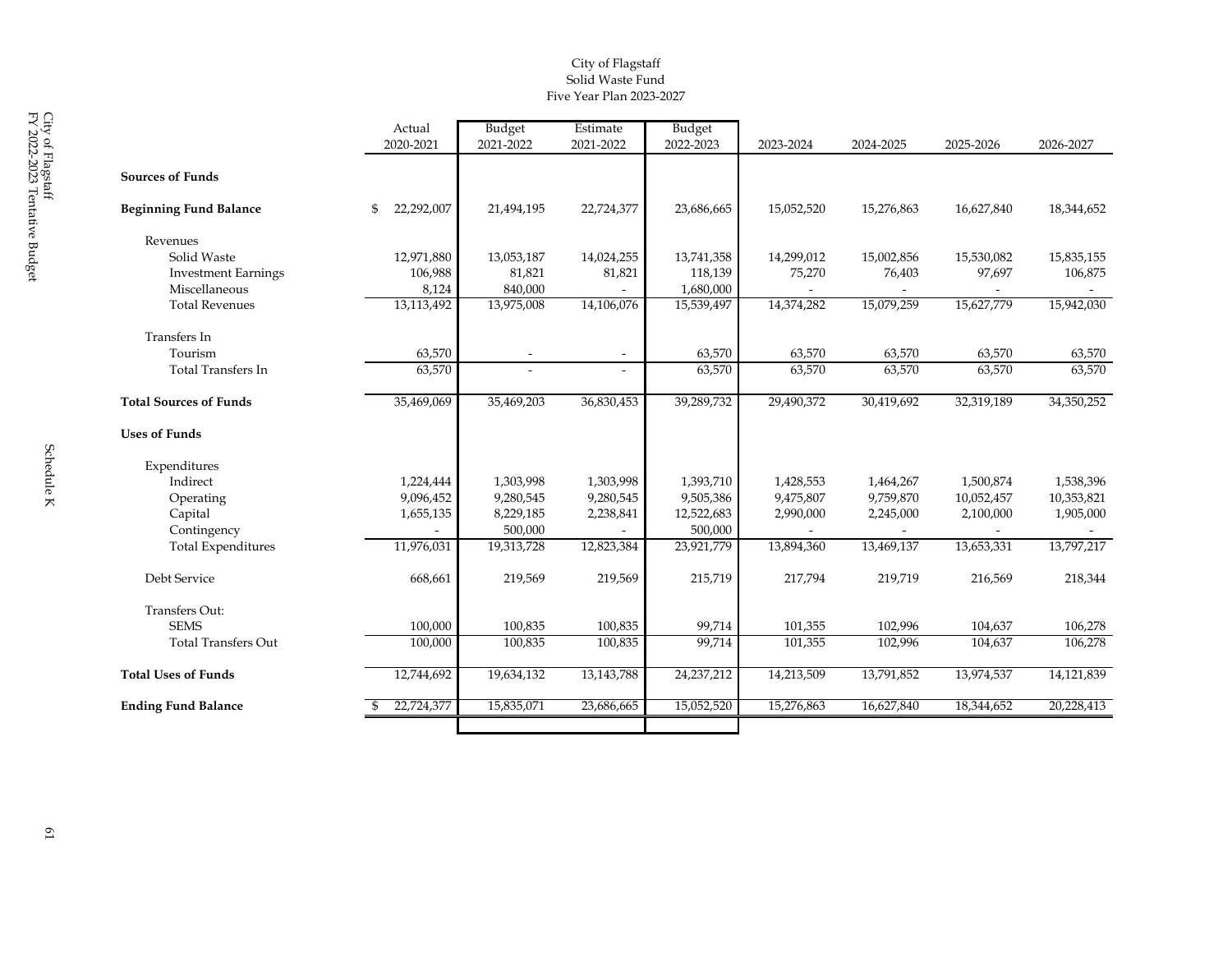#### City of Flagstaff Sustainability and Environmental Management Fund Five Year Plan 2023-2027

|                               | Actual         | <b>Budget</b> | Estimate  | <b>Budget</b> |           |           |           |           |
|-------------------------------|----------------|---------------|-----------|---------------|-----------|-----------|-----------|-----------|
|                               | 2020-2021      | 2021-2022     | 2021-2022 | 2022-2023     | 2023-2024 | 2024-2025 | 2025-2026 | 2026-2027 |
| <b>Sources of Funds</b>       |                |               |           |               |           |           |           |           |
|                               |                |               |           |               |           |           |           |           |
| <b>Beginning Fund Balance</b> | \$<br>612,698  | 1,088,077     | 1,094,134 | 1,936,309     | 1,309,901 | 1,437,768 | 1,549,620 | 1,645,774 |
| Revenues                      |                |               |           |               |           |           |           |           |
| Environmental Management      | 1,212,258      | 1,213,478     | 1,213,478 | 1,225,551     | 1,237,745 | 1,250,061 | 1,262,500 | 1,275,063 |
| Intergovernmental             | 14,997         |               |           | 3,605,000     |           |           |           |           |
| <b>Investment Earnings</b>    | 7,152          | 5,000         | 5,000     | 10,000        | 7,000     | 7,000     | 8,000     | 8,000     |
| Miscellaneous                 | 100            |               |           |               |           |           |           |           |
| <b>Total Revenues</b>         | 1,234,507      | 1,218,478     | 1,218,478 | 4,840,551     | 1,244,745 | 1,257,061 | 1,270,500 | 1,283,063 |
| Transfers In                  |                |               |           |               |           |           |           |           |
| General Fund                  | 170,767        | 925,708       | 795,708   | 996,514       | 145,759   | 150,132   | 154,636   | 159,275   |
| Beautification                | 30,000         | 30,000        | 30,000    | 30,000        | 30,000    | 30,000    | 30,000    | 30,000    |
| Solid Waste                   | 100,000        | 100,835       | 100,835   | 99,714        | 101,355   | 102,996   | 104,637   | 106,278   |
| <b>Total Transfers In</b>     | 300,767        | 1,056,543     | 926,543   | 1,126,228     | 277,114   | 283,128   | 289,273   | 295,553   |
| <b>Total Sources of Funds</b> | 2,147,972      | 3,363,098     | 3,239,155 | 7,903,088     | 2,831,760 | 2,977,957 | 3,109,393 | 3,224,390 |
| <b>Uses of Funds</b>          |                |               |           |               |           |           |           |           |
| Expenditures                  |                |               |           |               |           |           |           |           |
| Indirect                      | 187,037        | 250,615       | 250,615   | 255,228       | 261,609   | 268,149   | 274,853   | 281,724   |
| Operating                     | 866,757        | 1,517,481     | 1,052,231 | 5,957,959     | 1,132,383 | 1,160,188 | 1,188,766 | 1,218,138 |
| Capital                       | 44             | 350,000       |           | 350,000       |           |           |           |           |
| Contingency                   |                | 30,000        |           | 30,000        |           |           |           |           |
| <b>Total Expenditures</b>     | 1,053,838      | 2,148,096     | 1,302,846 | 6,593,187     | 1,393,992 | 1,428,337 | 1,463,619 | 1,499,862 |
| <b>Total Uses of Funds</b>    | 1,053,838      | 2,148,096     | 1,302,846 | 6,593,187     | 1,393,992 | 1,428,337 | 1,463,619 | 1,499,862 |
| <b>Ending Fund Balance</b>    | 1,094,134<br>S | 1,215,002     | 1,936,309 | 1,309,901     | 1,437,768 | 1,549,620 | 1,645,774 | 1,724,528 |
|                               |                |               |           |               |           |           |           |           |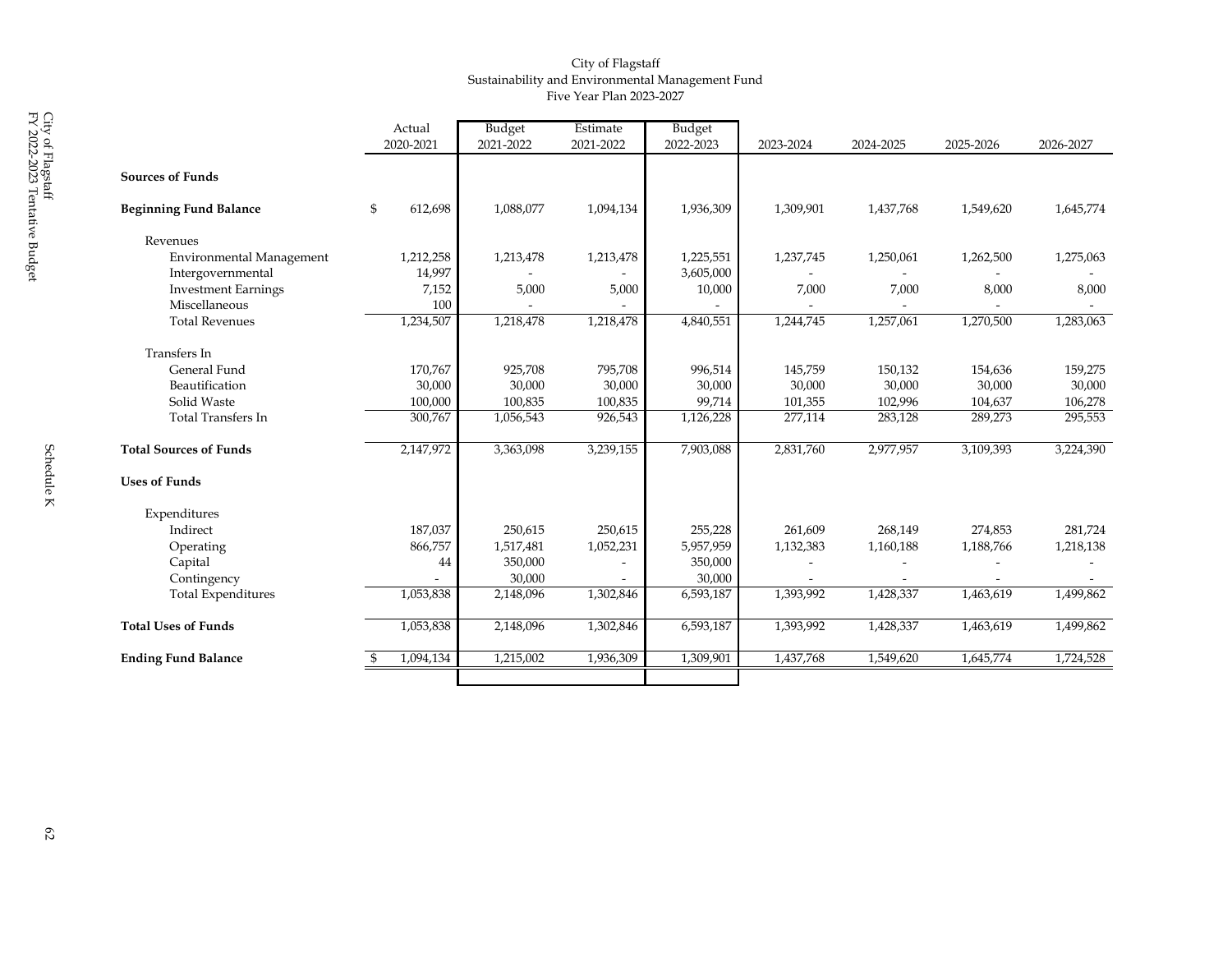#### City of Flagstaff Airport Fund Five Year Plan 2023-2027

|                               | Actual<br>2020-2021 | Budget<br>2021-2022 | Estimate<br>2021-2022 | Budget<br>2022-2023      | 2023-2024                | 2024-2025                | 2025-2026                | 2026-2027  |
|-------------------------------|---------------------|---------------------|-----------------------|--------------------------|--------------------------|--------------------------|--------------------------|------------|
|                               |                     |                     |                       |                          |                          |                          |                          |            |
| <b>Sources of Funds</b>       |                     |                     |                       |                          |                          |                          |                          |            |
| <b>Beginning Fund Balance</b> | \$<br>321,948       | 1,443,843           | 1,726,930             | 2,112,089                | 1,377,606                | 2,237,771                | 1,805,395                | 2,318,088  |
| Revenues                      |                     |                     |                       |                          |                          |                          |                          |            |
| Intergovernmental             | 4,020,541           | 22,593,524          | 7,796,214             | 42,905,626               | 18,396,653               | 5,005,300                | 477,650                  | 5,254,532  |
| Airport                       | 958,392             | 1,158,025           | 1,645,137             | 1,175,390                | 1,193,020                | 1,210,920                | 1,229,080                | 1,229,080  |
| Rents                         | 590,964             | 927,096             | 845,526               | 1,032,999                | 1,050,467                | 1,068,269                | 1,086,418                | 1,092,852  |
| Passenger Facility Charges    | 375,725             | 480,000             | 42,819                | 480,000                  | 480,000                  | 480,000                  | 480,000                  | 480,000    |
| Parking                       | $\overline{a}$      | $\omega$            | 200,000               | 893,520                  | 986,960                  | 1,083,320                | 1,103,760                | 1,124,200  |
| <b>Investment Earnings</b>    | 12,982              | 7,000               | 8,000                 | 10,000                   | 7,000                    | 13,000                   | 10,000                   | 12,000     |
| Miscellaneous                 | 635                 | 1,000               | 16                    | 1,000                    | 1,000                    | 1,000                    | 1,000                    | 1,000      |
| <b>Total Revenues</b>         | 5,959,239           | 25,166,645          | 10,537,712            | 46,498,535               | 22,115,100               | 8,861,809                | 4,387,908                | 9,193,664  |
| Transfers In                  |                     |                     |                       |                          |                          |                          |                          |            |
| General Fund                  | 1,884,501           | 2,781,222           | 2,665,499             | $\overline{\phantom{a}}$ | $\overline{\phantom{a}}$ | $\overline{\phantom{a}}$ | $\overline{\phantom{a}}$ |            |
| <b>Total Transfers In</b>     | 1,884,501           | 2,781,222           | 2,665,499             | $\overline{\phantom{a}}$ |                          |                          |                          |            |
| <b>Total Sources of Funds</b> | 8,165,688           | 29,391,710          | 14,930,141            | 48,610,624               | 23,492,706               | 11,099,580               | 6,193,303                | 11,511,752 |
| <b>Uses of Funds</b>          |                     |                     |                       |                          |                          |                          |                          |            |
| Expenditures                  |                     |                     |                       |                          |                          |                          |                          |            |
| <b>Indirect Costs</b>         | 332,833             | 404,956             | 404,956               | 420,406                  | 430,916                  | 441,689                  | 452,731                  | 452,731    |
| Operating                     | 2,094,345           | 10,316,588          | 6,446,885             | 7,598,545                | 2,551,083                | 2,605,469                | 2,661,270                | 2,666,857  |
| Capital                       | 3,657,653           | 14,652,921          | 3,108,538             | 36,406,395               | 17,780,000               | 5,870,000                | 500,000                  | 5,500,400  |
| Contingency                   |                     | 100,000             |                       | 100,000                  |                          |                          | $\overline{a}$           |            |
| <b>Total Expenditures</b>     | 6,084,831           | 25,474,465          | 9,960,379             | 44,525,346               | 20,761,999               | 8,917,158                | 3,614,001                | 8,619,988  |
| Debt Service                  |                     |                     |                       |                          |                          |                          |                          |            |
| Debt Service                  | 231,736             | 231,736             | 231,736               | 231,736                  | 231,736                  | 115,868                  |                          |            |
| <b>Total Debt Service</b>     | 231,736             | 231,736             | 231,736               | 231,736                  | 231,736                  | 115,868                  |                          |            |
| <b>Transfers Out</b>          |                     |                     |                       |                          |                          |                          |                          |            |
| General Fund                  |                     | 2,350,000           | 2,350,000             | 2,200,000                |                          |                          |                          |            |
| Debt Service - Pension        | 122,191             | 275,937             | 275,937               | 275,936                  | 261,200                  | 261,159                  | 261,214                  | 261,145    |
| <b>Total Transfers Out</b>    | 122,191             | 2,625,937           | 2,625,937             | 2,475,936                | 261,200                  | 261,159                  | 261,214                  | 261,145    |
| <b>Total Uses of Funds</b>    | 6,438,758           | 28,332,138          | 12,818,052            | 47,233,018               | 21,254,935               | 9,294,185                | 3,875,215                | 8,881,133  |
| <b>Ending Fund Balance</b>    | 1,726,930<br>\$     | 1,059,572           | 2,112,089             | 1,377,606                | 2,237,771                | 1,805,395                | 2,318,088                | 2,630,619  |
|                               |                     |                     |                       |                          |                          |                          |                          |            |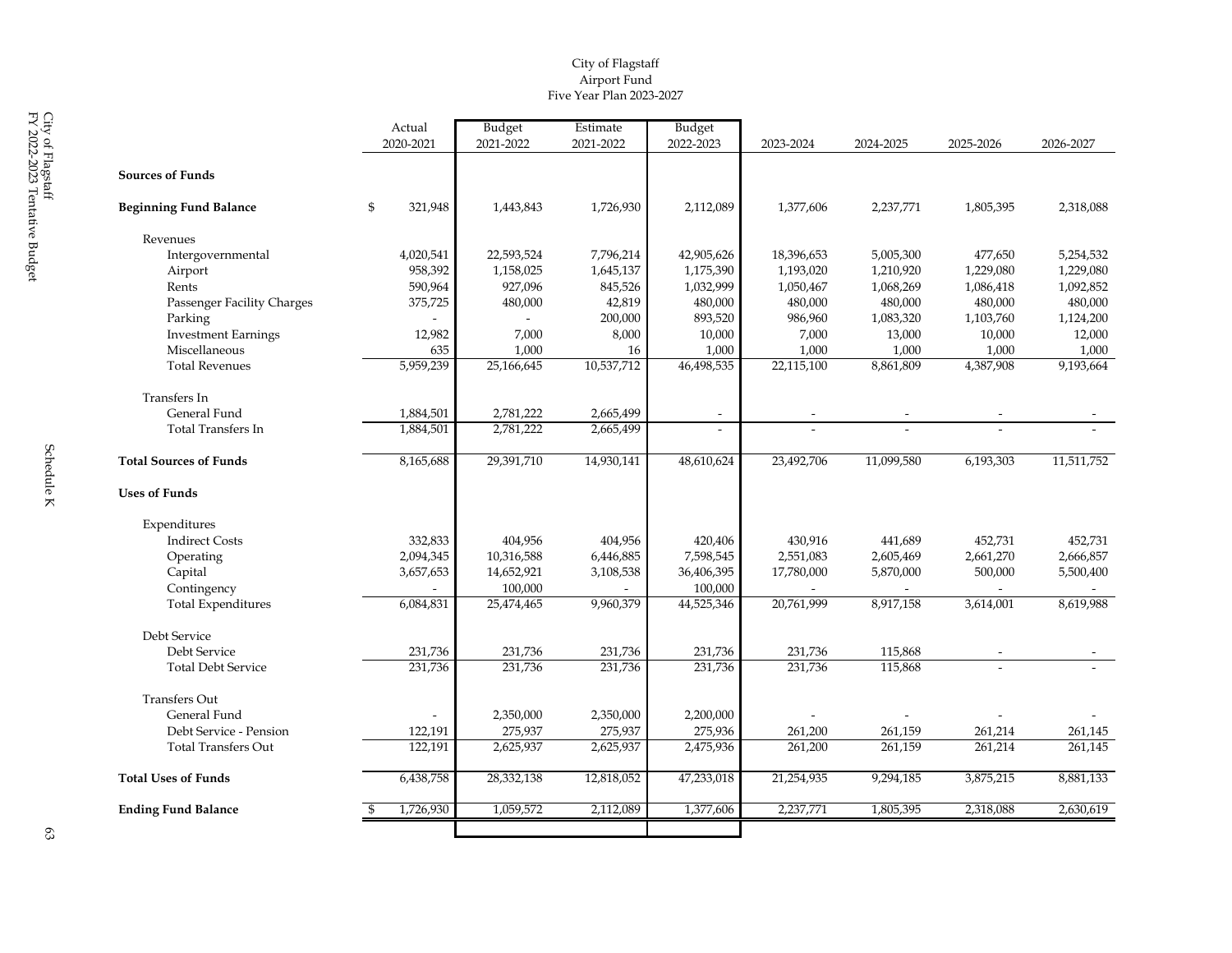### City of Flagstaff Flagstaff Housing Authority Fund Five Year Plan 2023-2027

|                               | Actual                   | Budget        | Estimate      | Budget        |            |            |               |               |
|-------------------------------|--------------------------|---------------|---------------|---------------|------------|------------|---------------|---------------|
|                               | $2020 - 2021$            | $2021 - 2022$ | $2021 - 2022$ | $2022 - 2023$ | 2023-2024  | 2024-2025  | $2025 - 2026$ | $2026 - 2027$ |
| <b>Sources of Funds</b>       |                          |               |               |               |            |            |               |               |
|                               |                          |               |               |               |            |            |               |               |
| Beginning Fund Balance        | \$<br>1,579,181          | 1,635,446     | 1,976,549     | 1,998,521     | 2,344,757  | 2,280,560  | 3,020,282     | 3,827,522     |
| Revenues                      |                          |               |               |               |            |            |               |               |
| Intergovernmental             | 6,384,752                | 8,140,331     | 7,139,081     | 9,619,317     | 8,238,000  | 8,382,405  | 8,529,735     | 8,680,053     |
| Rents and Other Tenant Income | 1,347,277                | 1,275,000     | 1,275,000     | 1,400,000     | 1,470,000  | 1,543,500  | 1,620,675     | 1,701,709     |
| Miscellaneous                 | 1,020,295                | 395,012       | 399,196       | 1,014,599     | 1,024,745  | 1,034,994  | 1,045,345     | 1,055,798     |
| <b>Total Revenue</b>          | 8,752,324                | 9,810,343     | 8,813,277     | 12,033,916    | 10,732,745 | 10,960,899 | 11,195,755    | 11,437,560    |
|                               |                          |               |               |               |            |            |               |               |
| <b>Total Sources of Funds</b> | 10,331,505               | 11,445,789    | 10,789,826    | 14,032,437    | 13,077,502 | 13,241,459 | 14,216,037    | 15,265,082    |
|                               |                          |               |               |               |            |            |               |               |
| <b>Uses of Funds</b>          |                          |               |               |               |            |            |               |               |
|                               |                          |               |               |               |            |            |               |               |
| Expenditures                  |                          |               |               |               |            |            |               |               |
| Low Income Public Housing     | 2,211,385                | 2,137,528     | 2,137,528     | 2,211,385     | 2,233,304  | 2,255,504  | 2,278,060     | 2,300,841     |
| Section 8, MRO, SRO and VASH  | 7,048,338                | 5,308,441     | 5,308,441     | 7,048,338     | 7,132,564  | 7,270,189  | 7,410,516     | 7,553,600     |
| Non-HUD Program               | 48,108                   | 62,140        | 62,140        | 48,108        | 48,589     | 49,074     | 49,564        | 50,059        |
| FHC Pass Thru                 | 388,599                  | 293,196       | 293,196       | 388,599       | 392,485    | 396,410    | 400,375       | 404,378       |
| Contingency                   |                          | 1,001,250     |               | 1,001,250     |            |            |               |               |
| <b>Total Expenditures</b>     | 9,696,430                | 8,802,555     | 7,801,305     | 10,697,680    | 9,806,942  | 9,971,177  | 10,138,515    | 10,308,878    |
|                               |                          |               |               |               |            |            |               |               |
| Capital Expenditures          | $\overline{\phantom{0}}$ | 990,000       | 990,000       | 990,000       | 990,000    | 250,000    | 250,000       | 250,000       |
| <b>Total Uses of Funds</b>    | 9,696,430                | 9,792,555     | 8,791,305     | 11,687,680    | 10,796,942 | 10,221,177 | 10,388,515    | 10,558,878    |
|                               |                          |               |               |               |            |            |               |               |
| <b>Ending Fund Balance</b>    | \$<br>635,075            | 1,653,234     | 1,998,521     | 2,344,757     | 2,280,560  | 3,020,282  | 3,827,522     | 4,706,204     |
|                               |                          |               |               |               |            |            |               |               |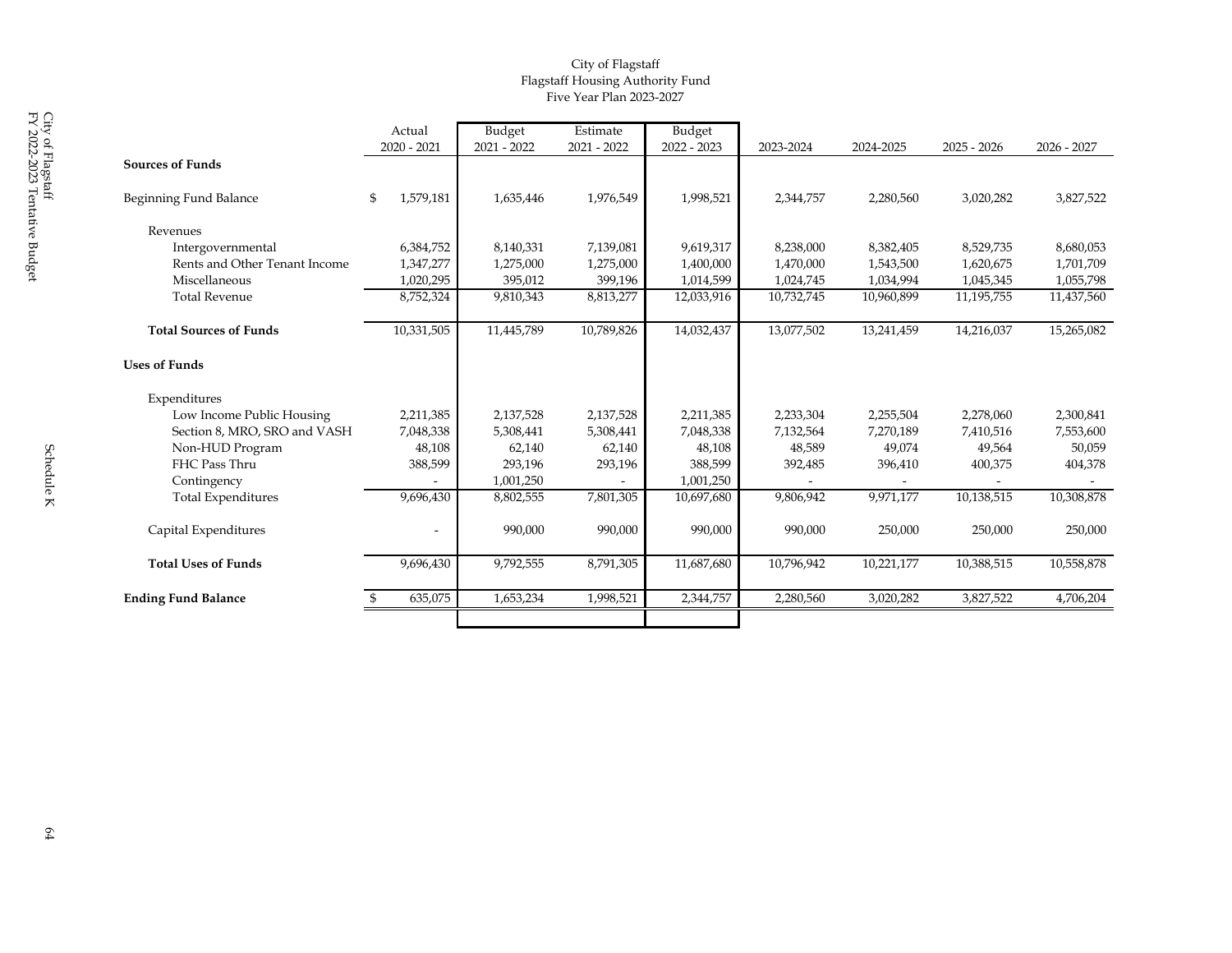| Segments                                                    | <b>Budget</b><br>2021-2022   | Estimate<br>2021-2022 | Proposed<br><b>Budget</b><br>2022-2023 | \$ Change              | $%$ Change                 |
|-------------------------------------------------------------|------------------------------|-----------------------|----------------------------------------|------------------------|----------------------------|
|                                                             |                              |                       |                                        |                        |                            |
| 000: Unassigned<br>Contractuals                             |                              |                       |                                        |                        |                            |
| Subtotal: 000: Unassigned                                   | \$<br>7,323,060<br>7.323.060 | 368,750<br>368,750    | 7,179,310<br>7.179.310                 | (143,750)<br>(143,750) | $(1.96\%)$<br>$(1.96\%)$   |
|                                                             |                              |                       |                                        |                        |                            |
| 011 : City Manager Division                                 |                              |                       |                                        |                        |                            |
| <b>Personnel Services</b>                                   | 1,666,889                    | 1,659,389             | 1,349,720                              | (317, 169)             | $(19.03\%)$                |
| Contractuals                                                | 658,680                      | 574,722               | 517,194                                | (141, 486)             | $(21.48\%)$                |
| Commodities<br>Subtotal: 011: City Manager Division         | 24,946<br>2,350,515          | 24,946<br>2,259,057   | 13,846<br>1,880,760                    | (11,100)<br>(469,755)  | $(44.50\%)$<br>$(19.99\%)$ |
|                                                             |                              |                       |                                        |                        |                            |
| 012 : Human Resources Division                              |                              |                       |                                        |                        |                            |
| <b>Personnel Services</b>                                   | 888,937                      | 888,937               | 1,044,945                              | 156,008                | 17.55%                     |
| Contractuals                                                | 216,611                      | 163,554               | 206,629                                | (9,982)                | $(4.61\%)$                 |
| Commodities                                                 | 70,742                       | 65,742                | 70,783                                 | 41                     | $0.06\%$                   |
| Subtotal: 012: Human Resources Division                     | 1,176,290                    | 1,118,233             | 1,322,357                              | 146,067                | 12.42%                     |
| 013 : Risk Management                                       |                              |                       |                                        |                        |                            |
| <b>Personnel Services</b>                                   | 250,705                      | 250,705               | 251,917                                | 1,212                  | 0.48%                      |
| Contractuals                                                | 24,461                       | 24,461                | 25,193                                 | 732                    | 2.99%                      |
| Commodities                                                 | 5,066                        | 5,066                 | 4,334                                  | (732)                  | $(14.45\%)$                |
| Subtotal: 013: Risk Management                              | 280,232                      | 280,232               | 281,444                                | 1,212                  | 0.43%                      |
| 014 : Information Technology Division                       |                              |                       |                                        |                        |                            |
| <b>Personnel Services</b>                                   | 1,857,370                    | 1,857,370             | 2,111,355                              | 253,985                | 13.67%                     |
| Contractuals                                                | 1,148,105                    | 833,853               | 1,367,520                              | 219,415                | 19.11%                     |
| Commodities                                                 | 1,891,032                    | 790,408               | 2,228,298                              | 337,266                | 17.84%                     |
| Capital                                                     | 2,000,000                    |                       | 16,170,000                             | 14,170,000             | 708.50%                    |
| <b>Subtotal: 014: Information Technology Division</b>       | 6,896,507                    | 3,481,631             | 21,877,173                             | 14,980,666             | 217.22%                    |
| 015 : City Attorney Division                                |                              |                       |                                        |                        |                            |
| <b>Personnel Services</b>                                   | 2,128,985                    | 2,128,985             | 2,340,386                              | 211,401                | 9.93%                      |
| Contractuals                                                | 44,158                       | 44,158                | 53,403                                 | 9,245                  | 20.94%                     |
| Commodities                                                 | 30,995                       | 30,995                | 31,987                                 | 992                    | 3.20%                      |
| Subtotal: 015: City Attorney Division                       | 2,204,138                    | 2,204,138             | 2,425,776                              | 221,638                | 10.06%                     |
|                                                             |                              |                       |                                        |                        |                            |
| 016 : Municipal Court Division<br><b>Personnel Services</b> | 2,664,420                    | 2,583,784             | 2,778,303                              | 113,883                | 4.27%                      |
| Contractuals                                                | 1,123,136                    | 1,123,136             | 1,133,461                              | 10,325                 | 0.92%                      |
| Commodities                                                 | 121,605                      | 121,605               | 107,695                                | (13,910)               | $(11.44\%)$                |
| Subtotal: 016: Municipal Court Division                     | 3,909,161                    | 3,828,525             | 4,019,459                              | 110,298                | 2.82%                      |
|                                                             |                              |                       |                                        |                        |                            |
| 017 : City Clerk Division                                   |                              |                       |                                        |                        |                            |
| <b>Personnel Services</b><br>Contractuals                   |                              |                       | 385,720<br>472,745                     | 385,720<br>472,745     | 100.00%<br>100.00%         |
| Commodities                                                 |                              |                       | 10,600                                 | 10,600                 | 100.00%                    |
| Subtotal: 017: City Clerk Division                          |                              |                       | 869.065                                | 869,065                | 100.00%                    |
|                                                             |                              |                       |                                        |                        |                            |
| 031 : Management Services                                   |                              |                       |                                        |                        |                            |
| <b>Personnel Services</b>                                   | 292,076                      | 292,076               | 308,878                                | 16,802                 | 5.75%                      |
| Contractuals<br>Commodities                                 | 12,274                       | 12,274                | 12,274<br>1,000                        |                        | 0.00%                      |
| Subtotal: 031: Management Services                          | 1,000<br>305,350             | 1,000<br>305,350      | 322,152                                | 16,802                 | $0.00\%$<br>5.50%          |
|                                                             |                              |                       |                                        |                        |                            |
| 032: Purchasing                                             |                              |                       |                                        |                        |                            |
| <b>Personnel Services</b>                                   | 949,373                      | 949,373               | 708,374                                | (240,999)              | (25.39%)                   |
| Contractuals<br>Commodities                                 | 30,289                       | 30,289                | 11,627                                 | (18,662)               | $(61.61\%)$                |
| Subtotal: 032: Purchasing                                   | 19,535<br>999,197            | 19,535<br>999,197     | 16,600<br>736,601                      | (2,935)<br>(262, 596)  | $(15.02\%)$<br>(26.28%)    |
|                                                             |                              |                       |                                        |                        |                            |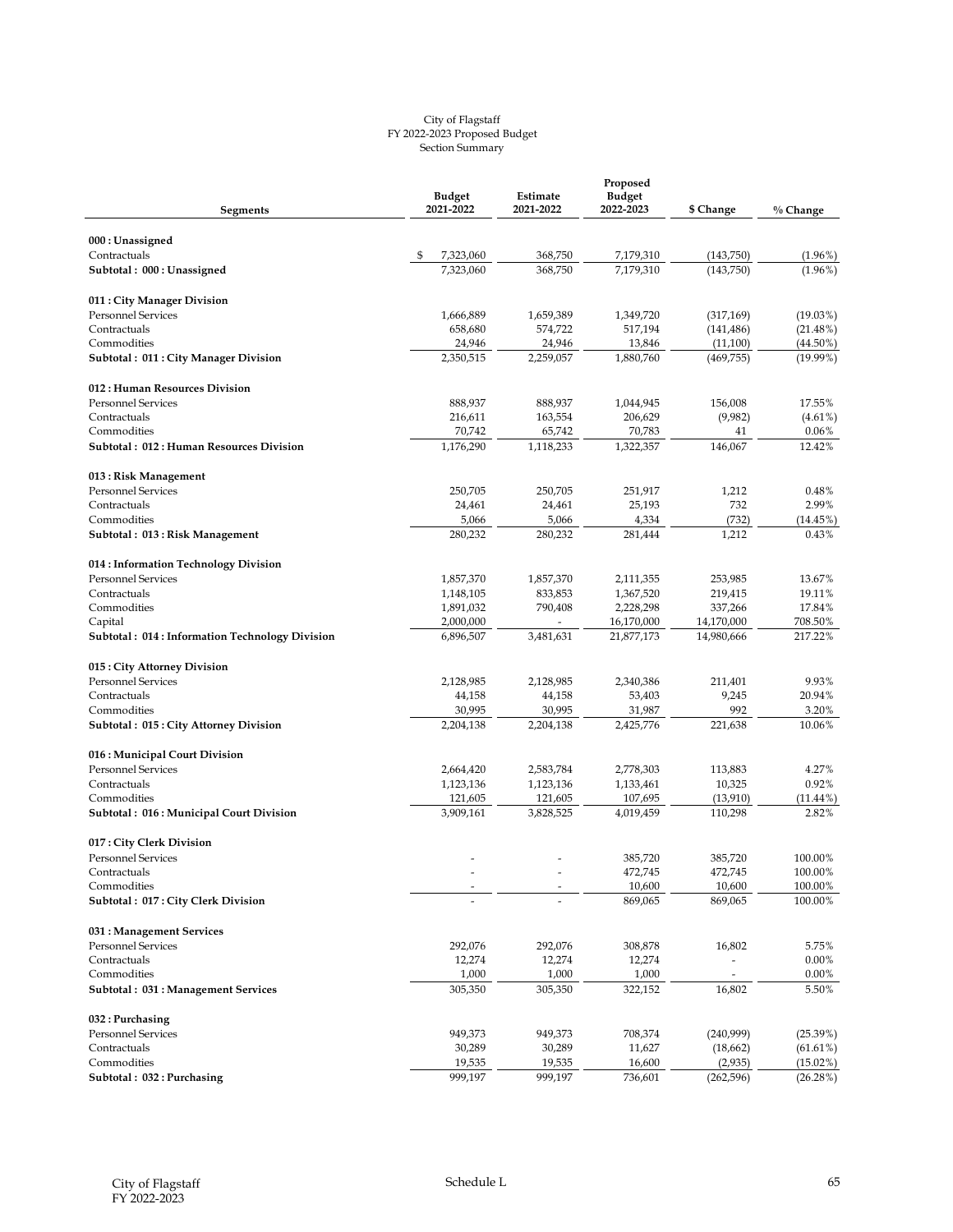|                                                                              | <b>Budget</b>        | Estimate                 | Proposed<br><b>Budget</b> |                          |                    |
|------------------------------------------------------------------------------|----------------------|--------------------------|---------------------------|--------------------------|--------------------|
| Segments                                                                     | 2021-2022            | 2021-2022                | 2022-2023                 | \$ Change                | % Change           |
|                                                                              |                      |                          |                           |                          |                    |
| 033 : Revenue<br><b>Personnel Services</b>                                   | \$                   |                          |                           |                          |                    |
| Contractuals                                                                 | 1,436,006<br>443,114 | 1,436,006<br>443,114     | 1,612,107<br>559,114      | 176,101<br>116,000       | 12.26%<br>26.18%   |
| Commodities                                                                  | 157,584              | 20,770                   | 110,792                   | (46,792)                 | (29.69%)           |
| Subtotal: 033: Revenue                                                       | 2,036,704            | 1,899,890                | 2,282,013                 | 245,309                  | 12.04%             |
|                                                                              |                      |                          |                           |                          |                    |
| 034 : Finance<br><b>Personnel Services</b>                                   | 1,593,591            | 1,593,591                | 1,435,047                 | (158, 544)               | $(9.95\%)$         |
| Contractuals                                                                 | 38,805               | (161, 195)               | 265,045                   | 226,240                  | 583.02%            |
| Commodities                                                                  | 28,455               | 28,455                   | 28,455                    |                          | 0.00%              |
| Subtotal: 034: Finance                                                       | 1,660,851            | 1,460,851                | 1,728,547                 | 67,696                   | 4.08%              |
| 035 : Library City Direct                                                    |                      |                          |                           |                          |                    |
| <b>Personnel Services</b>                                                    | 2,936,933            | 2,936,933                | 3,193,676                 | 256,743                  | 8.74%              |
| Contractuals                                                                 | 559,085              | 559,085                  | 500,185                   | (58,900)                 | $(10.54\%)$        |
| Commodities                                                                  | 571,065              | 470,844                  | 536,480                   | (34,585)                 | $(6.06\%)$         |
| Capital                                                                      | 1,478,390            |                          | 1,670,390                 | 192,000                  | 12.99%             |
| Subtotal: 035: Library City Direct                                           | 5,545,473            | 3,966,862                | 5,900,731                 | 355,258                  | 6.41%              |
| 036 : Library County Direct                                                  |                      |                          |                           |                          |                    |
| <b>Personnel Services</b>                                                    | 531,015              | 531,015                  | 569,637                   | 38,622                   | 7.27%              |
| Contractuals                                                                 | 65,396               | 65,396                   | 61,296                    | (4,100)                  | (6.27%)            |
| Commodities                                                                  | 69,069               | 69,069                   | 51,369                    | (17,700)                 | (25.63%)           |
| Subtotal: 036: Library County Direct                                         | 665,480              | 665,480                  | 682,302                   | 16,822                   | 2.53%              |
| 037: Library County Indirect Shared Services                                 |                      |                          |                           |                          |                    |
| <b>Personnel Services</b>                                                    | 179,680              | 179,680                  | 208,832                   | 29,152                   | 16.22%             |
| Contractuals                                                                 | 823,230              | 823,230                  | 46,115                    | (777, 115)               | $(94.40\%)$        |
| Commodities                                                                  | 236,079              | 236,079                  | 236,079                   | $\overline{\phantom{a}}$ | $0.00\%$           |
| <b>Subtotal: 037: Library County Indirect Shared Services</b>                | 1,238,989            | 1,238,989                | 491,026                   | (747, 963)               | (60.37%)           |
| 038 : Library Grants                                                         |                      |                          |                           |                          |                    |
| Commodities                                                                  | 45,000               | 45,000                   | 100,000                   | 55,000                   | 122.22%            |
| Subtotal: 038: Library Grants                                                | 45,000               | 45,000                   | 100,000                   | 55,000                   | 122.22%            |
|                                                                              |                      |                          |                           |                          |                    |
| 039: Grants, Contracts and Emergency Management<br><b>Personnel Services</b> |                      |                          |                           |                          | 100.00%            |
| Contractuals                                                                 |                      |                          | 593,526<br>18,662         | 593,526<br>18,662        | 100.00%            |
| Commodities                                                                  |                      |                          | 2,958                     | 2,958                    | 100.00%            |
| Subtotal: 039: Grants, Contracts and Emergency Management                    |                      |                          | 615,146                   | 615,146                  | 100.00%            |
|                                                                              |                      |                          |                           |                          |                    |
| 051 : Fire Operations                                                        |                      |                          |                           |                          |                    |
| <b>Personnel Services</b>                                                    | 10,540,641           | 10,540,641               | 10,570,632                | 29,991<br>699.000        | 0.28%              |
| Contractuals                                                                 | 1,299,300            | 1,090,649<br>762,936     | 1,998,300<br>1,140,836    |                          | 53.80%             |
| Commodities<br>Capital                                                       | 594,886<br>1,540,562 | 905,816                  | 5,397,676                 | 545,950<br>3,857,114     | 91.77%<br>250.37%  |
| Subtotal: 051: Fire Operations                                               | 13,975,389           | 13,300,042               | 19,107,444                | 5,132,055                | 36.72%             |
|                                                                              |                      |                          |                           |                          |                    |
| 052 : Fire Grants<br><b>Personnel Services</b>                               | 483,201              |                          |                           | (28, 142)                |                    |
| Contractuals                                                                 | 930,000              | 483,201                  | 455,059<br>1,500,000      |                          | (5.82%)            |
| Commodities                                                                  | 700,000              | 930,000<br>700,000       | 250,000                   | 570,000<br>(450,000)     | 61.29%<br>(64.29%) |
| Capital                                                                      | 1,400,000            | 1,400,000                | 600,000                   | (800,000)                | (57.14%)           |
| Subtotal: 052: Fire Grants                                                   | 3,513,201            | 3,513,201                | 2,805,059                 | (708, 142)               | $(20.16\%)$        |
|                                                                              |                      |                          |                           |                          |                    |
| 053 : Fire Watershed Protection                                              |                      |                          |                           |                          |                    |
| <b>Personnel Services</b>                                                    | 798,829              | 798,829                  | 743,250                   | (55, 579)                | $(6.96\%)$         |
| Contractuals<br>Commodities                                                  | 44,800<br>101,850    | 44,800<br>101,850        | 1,229,800<br>101,850      | 1,185,000                | 2,645.09%<br>0.00% |
| Capital                                                                      |                      | $\overline{\phantom{a}}$ | 100,000                   | 100,000                  | 100.00%            |
|                                                                              |                      |                          |                           |                          |                    |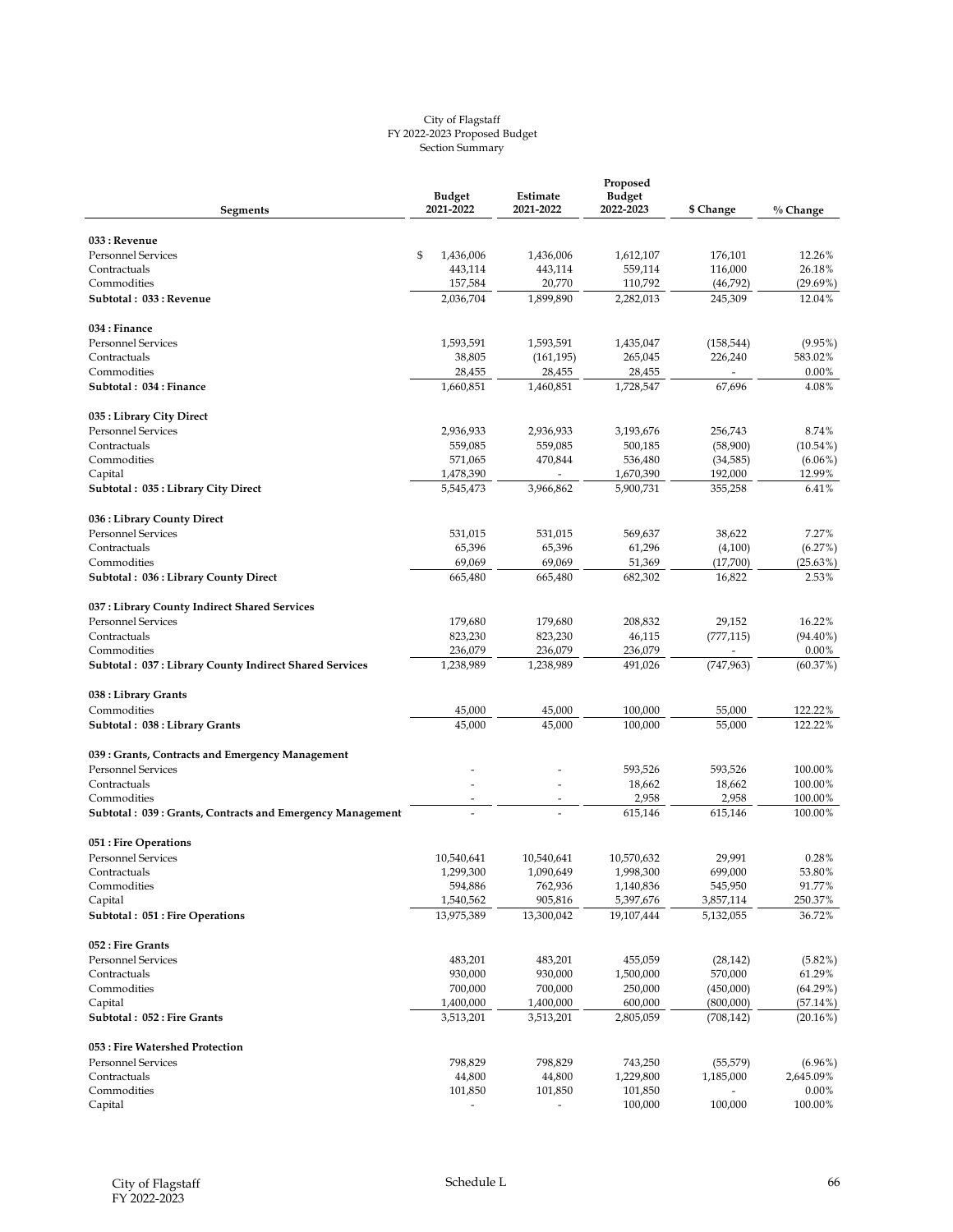| Segments                                         |                | <b>Budget</b><br>2021-2022 | Estimate<br>2021-2022 | Proposed<br><b>Budget</b><br>2022-2023 | \$ Change   | $%$ Change   |
|--------------------------------------------------|----------------|----------------------------|-----------------------|----------------------------------------|-------------|--------------|
| Subtotal: 053: Fire Watershed Protection         | $\mathfrak{s}$ | 945,479                    | 945,479               | 2,174,900                              | 1,229,421   | 130.03%      |
| 061 : Police Operations                          |                |                            |                       |                                        |             |              |
| <b>Personnel Services</b>                        |                | 15,600,516                 | 15,600,516            | 16,890,809                             | 1,290,293   | 8.27%        |
| Contractuals                                     |                | 2,272,923                  | 2,176,923             | 2,232,738                              | (40, 185)   | (1.77%)      |
| Commodities                                      |                | 914,180                    | 714,562               | 790,106                                | (124, 074)  | (13.57%)     |
| Capital                                          |                | 710,915                    | 429,342               | 1,189,573                              | 478,658     | 67.33%       |
| Subtotal: 061: Police Operations                 |                | 19,498,534                 | 18,921,343            | 21,103,226                             | 1,604,692   | 8.23%        |
| 062 : Police Grants                              |                |                            |                       |                                        |             |              |
| <b>Personnel Services</b>                        |                | 611,596                    | 611,596               | 559,962                                | (51, 634)   | $(8.44\%)$   |
| Contractuals                                     |                | 646,414                    | 646,414               | 1,214,714                              | 568,300     | 87.92%       |
| Commodities                                      |                | 960,599                    | 960,599               | 1,059,131                              | 98,532      | 10.26%       |
| Capital                                          |                | 170,000                    | 82,000                | 88,000                                 | (82,000)    | $(48.24\%)$  |
| Subtotal: 062: Police Grants                     |                | 2,388,609                  | 2,300,609             | 2,921,807                              | 533,198     | 22.32%       |
| 101: Community Development                       |                |                            |                       |                                        |             |              |
| <b>Personnel Services</b>                        |                | 420,056                    | 420,056               | 486,886                                | 66,830      | 15.91%       |
| Contractuals                                     |                | 44,487                     | 44,487                | 69,487                                 | 25,000      | 56.20%       |
| Commodities                                      |                | (51,998)                   | (51,998)              | (51,998)                               |             | $0.00\%$     |
| <b>Subtotal: 101: Community Development</b>      |                | 412,545                    | 412,545               | 504,375                                | 91,830      | 22.26%       |
| 102: Engineering                                 |                |                            |                       |                                        |             |              |
| <b>Personnel Services</b>                        |                | 2,106,803                  | 2,106,803             | 2,105,486                              | (1,317)     | $(0.06\%)$   |
| Contractuals                                     |                | 293,502                    | 285,502               | 333,002                                | 39,500      | 13.46%       |
| Commodities                                      |                | (304, 296)                 | (304, 296)            | (306, 796)                             | (2,500)     | 0.82%        |
| Capital                                          |                | 47,000                     |                       | 100,000                                | 53,000      | 112.77%      |
| Subtotal: 102: Engineering                       |                | 2,143,009                  | 2,088,009             | 2,231,692                              | 88,683      | 4.14%        |
| 103 : Capital Improvements                       |                |                            |                       |                                        |             |              |
| <b>Personnel Services</b>                        |                | 1,061,696                  | 1,061,696             | 1,097,781                              | 36,085      | 3.40%        |
| Contractuals                                     |                | 16,983                     | 16,983                | 16,983                                 |             | 0.00%        |
| Commodities                                      |                | (1,222,175)                | (1,222,175)           | (1,222,175)                            |             | $0.00\%$     |
| Subtotal: 103: Capital Improvements              |                | (143, 496)                 | (143, 496)            | (107, 411)                             | 36,085      | (25.15%)     |
| 104 : Planning and Development                   |                |                            |                       |                                        |             |              |
| <b>Personnel Services</b>                        |                | 2,803,040                  | 2,803,040             | 1,487,021                              | (1,316,019) | $(46.95\%)$  |
| Contractuals                                     |                | 777,270                    | 542,222               | 706,673                                | (70, 597)   | $(9.08\%)$   |
| Commodities                                      |                | 69,371                     | 67,371                | 36,990                                 | (32, 381)   | $(46.68\%)$  |
| Capital                                          |                | 43,000                     |                       |                                        | (43,000)    | $(100.00\%)$ |
| Subtotal: 104: Planning and Development          |                | 3,692,681                  | 3,412,633             | 2,230,684                              | (1,461,997) | (39.59%)     |
| 105 : Housing                                    |                |                            |                       |                                        |             |              |
| <b>Personnel Services</b>                        |                | 411,176                    | 411,176               | 396.609                                | (14, 567)   | $(3.54\%)$   |
| Contractuals                                     |                | 59,785                     | 37,658                | 43,785                                 | (16,000)    | (26.76%)     |
| Commodities                                      |                | 5,046                      | 5,046                 | 5,046                                  |             | $0.00\%$     |
| Subtotal: 105: Housing                           |                | 476,007                    | 453,880               | 445,440                                | (30, 567)   | $(6.42\%)$   |
| 106 : Community Housing Services                 |                |                            |                       |                                        |             |              |
| <b>Personnel Services</b>                        |                |                            | 2,639                 | 18,669                                 | 18,669      | 100.00%      |
| Contractuals                                     |                | 1,804,649                  | 81,253                | 2,606,610                              | 801,961     | 44.44%       |
| <b>Subtotal: 106: Community Housing Services</b> |                | 1,804,649                  | 83,892                | 2,625,279                              | 820,630     | 45.47%       |
| 107: Community Housing Grants                    |                |                            |                       |                                        |             |              |
| Contractuals                                     |                | 900,000                    | 900,000               | 780,000                                | (120,000)   | (13.33%)     |
| <b>Subtotal: 107: Community Housing Grants</b>   |                | 900,000                    | 900,000               | 780,000                                | (120,000)   | (13.33%)     |
| 108 : Community Development Block Grants         |                |                            |                       |                                        |             |              |
| <b>Personnel Services</b>                        |                | 88,953                     | 88,953                | 87,493                                 | (1,460)     | $(1.64\%)$   |
| Contractuals                                     |                | 2,169,340                  | 1,041,624             | 2,403,603                              | 234,263     | 10.80%       |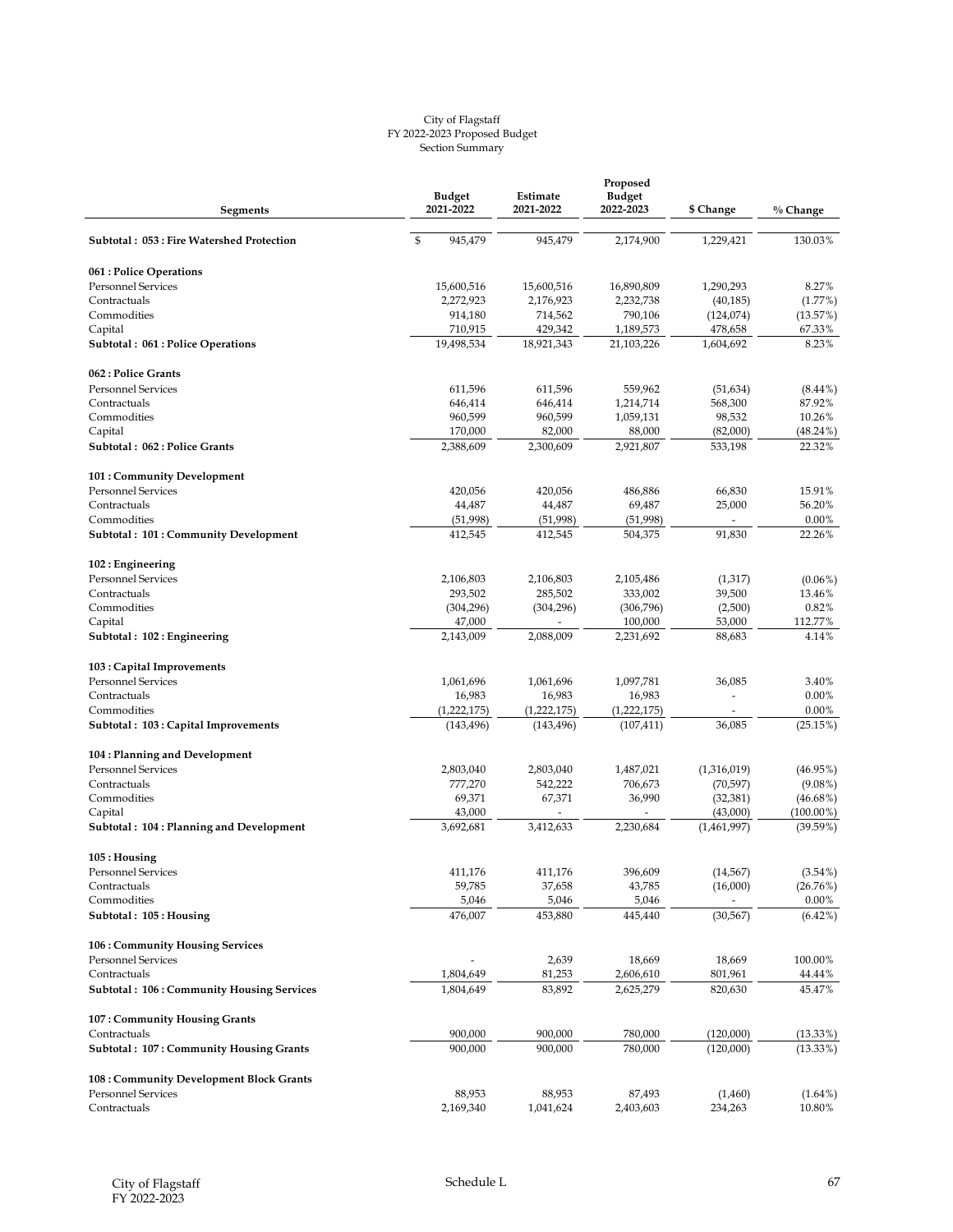| Segments                                                                   | Budget<br>2021-2022    | Estimate<br>2021-2022 | Proposed<br><b>Budget</b><br>2022-2023 | \$ Change                 | $%$ Change              |
|----------------------------------------------------------------------------|------------------------|-----------------------|----------------------------------------|---------------------------|-------------------------|
|                                                                            |                        |                       |                                        |                           |                         |
| 108 : Community Development Block Grants - Continued                       |                        |                       |                                        |                           |                         |
| Commodities                                                                | \$<br>8,395            | 8,395                 | 7,895                                  | (500)                     | $(5.96\%)$              |
| Charge To/From<br><b>Subtotal: 108: Community Development Block Grants</b> | 48,668                 | 48,668                | 55,000                                 | 6,332                     | 13.01%<br>10.31%        |
|                                                                            | 2,315,356              | 1,187,640             | 2,553,991                              | 238,635                   |                         |
| 109 : Housing Authority                                                    |                        |                       |                                        |                           |                         |
| <b>Personnel Services</b>                                                  | 1,908,290              | 1,908,290             | 2,095,615                              | 187,325                   | 9.82%                   |
| Contractuals                                                               | 5,777,345              | 5,690,888             | 7,485,145                              | 1,707,800                 | 29.56%                  |
| Commodities                                                                | 115,670                | 202,127               | 115,670                                |                           | 0.00%                   |
| Capital<br>Subtotal: 109: Housing Authority                                | 990,000<br>8,791,305   | 990,000<br>8,791,305  | 990,000<br>10,686,430                  | 1,895,125                 | $0.00\%$<br>21.56%      |
|                                                                            |                        |                       |                                        |                           |                         |
| 112: Transportation                                                        |                        |                       |                                        |                           |                         |
| <b>Personnel Services</b>                                                  |                        |                       | 500,000                                | 500,000                   | 100.00%                 |
| Contractuals                                                               | 9,100                  | 9,100                 | 890,539                                | 881,439                   | 9,686.14%               |
| Commodities<br>Capital                                                     | 17,549,625             | 3,670,076             | 86,670<br>31,523,220                   | 86,670<br>13,973,595      | 100.00%<br>79.62%       |
| Subtotal: 112: Transportation                                              | 17,558,725             | 3,679,176             | 33,000,429                             | 15,441,704                | 87.94%                  |
|                                                                            |                        |                       |                                        |                           |                         |
| 116 : Road Repair Construction                                             |                        |                       |                                        |                           |                         |
| Contractuals                                                               | 935,235                | 18,800                | 558,194                                | (377, 041)                | $(40.32\%)$             |
| Commodities<br>Capital                                                     | 452,478<br>11,330,436  | 7,775,920             | 227,009<br>5,721,372                   | (225, 469)<br>(5,609,064) | (49.83%)<br>$(49.50\%)$ |
| <b>Subtotal: 116: Road Repair Construction</b>                             | 12,718,149             | 7,794,720             | 6,506,575                              | (6,211,574)               | $(48.84\%)$             |
|                                                                            |                        |                       |                                        |                           |                         |
| 117: New Street Projects                                                   |                        |                       |                                        |                           |                         |
| Capital                                                                    |                        |                       | 295,500                                | 295,500                   | 100.00%                 |
| Subtotal: 117: New Street Projects                                         |                        |                       | 295,500                                | 295,500                   | 100.00%                 |
| 118 : Street Widening Projects                                             |                        |                       |                                        |                           |                         |
| Capital                                                                    | 8,371,118              | 494,013               | 8,538,342                              | 167,224                   | 2.00%                   |
| Subtotal: 118: Street Widening Projects                                    | 8,371,118              | 494,013               | 8,538,342                              | 167,224                   | 2.00%                   |
|                                                                            |                        |                       |                                        |                           |                         |
| 119 : Street Operations                                                    |                        |                       |                                        |                           |                         |
| Capital<br>Subtotal: 119: Street Operations                                | 8,817,117<br>8,817,117 | 74,947<br>74,947      | 12,163,973<br>12,163,973               | 3,346,856<br>3,346,856    | 37.96%<br>37.96%        |
|                                                                            |                        |                       |                                        |                           |                         |
| 120 : Bicycle and Pedestrian Projects                                      |                        |                       |                                        |                           |                         |
| Commodities                                                                | 140,000                | 140,000               | 143,000                                | 3,000                     | 2.14%                   |
| Capital                                                                    | 10,069,052             | 1,258,596             | 10,451,565                             | 382,513                   | 3.80%                   |
| Subtotal: 120: Bicycle and Pedestrian Projects                             | 10,209,052             | 1,398,596             | 10,594,565                             | 385,513                   | 3.78%                   |
| 121 : General Improvements                                                 |                        |                       |                                        |                           |                         |
| Contractuals                                                               | 39,300                 | 39,300                | 39,300                                 |                           | $0.00\%$                |
| Commodities                                                                | 150,000                |                       | 247,106                                | 97,106                    | 64.74%                  |
| Capital                                                                    | 1,918,010              | 163,511               | 10,217,969                             | 8,299,959                 | 432.74%                 |
| Subtotal: 121: General Improvements                                        | 2,107,310              | 202,811               | 10,504,375                             | 8,397,065                 | 398.47%                 |
|                                                                            |                        |                       |                                        |                           |                         |
| 122 : Building Safety and Code Compliance                                  |                        |                       |                                        |                           |                         |
| <b>Personnel Services</b><br>Contractuals                                  |                        |                       | 1,502,964<br>246,575                   | 1,502,964<br>246,575      | 100.00%<br>100.00%      |
| Commodities                                                                |                        |                       | 35,031                                 | 35,031                    | 100.00%                 |
| Capital                                                                    |                        |                       | 54,237                                 | 54,237                    | 100.00%                 |
| Subtotal: 122: Building Safety and Code Compliance                         |                        |                       | 1,838,807                              | 1,838,807                 | 100.00%                 |
| 151 : Public Works                                                         |                        |                       |                                        |                           |                         |
| <b>Personnel Services</b>                                                  | 162,343                | 162,343               | 304,517                                | 142,174                   | 87.58%                  |
| Contractuals                                                               | 3,753                  | 3,753                 | 3,151                                  | (602)                     | $(16.04\%)$             |
| Commodities                                                                | (94, 879)              | (94, 879)             | (94, 879)                              |                           | $0.00\%$                |
| Subtotal: 151: Public Works                                                | 71,217                 | 71,217                | 212,789                                | 141,572                   | 198.79%                 |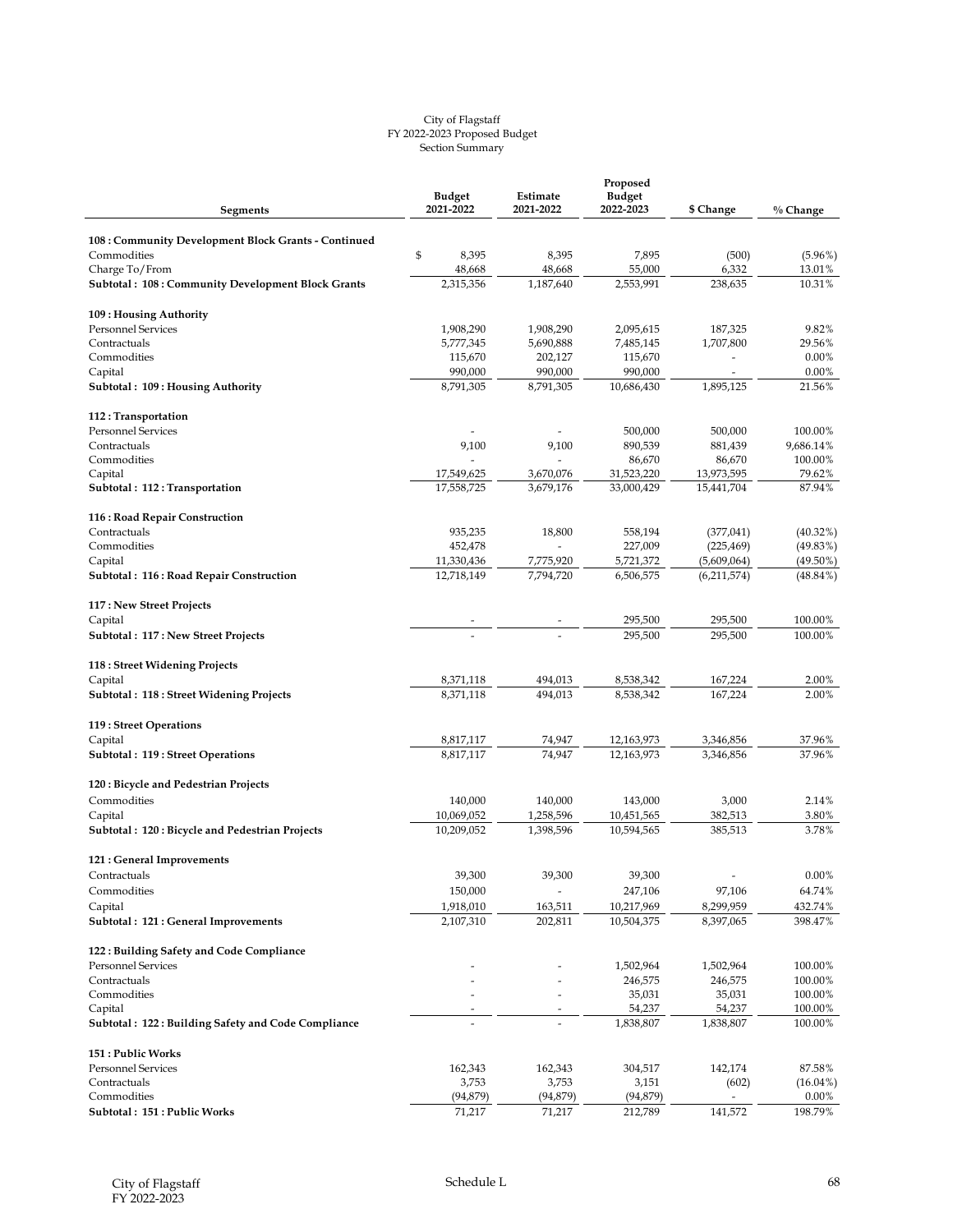|                                                         | <b>Budget</b> | Proposed<br><b>Budget</b> |            |                          |             |
|---------------------------------------------------------|---------------|---------------------------|------------|--------------------------|-------------|
| Segments                                                | 2021-2022     | Estimate<br>2021-2022     | 2022-2023  | \$ Change                | $%$ Change  |
|                                                         |               |                           |            |                          |             |
| 152 : Facility Maintenance<br><b>Personnel Services</b> | \$<br>999,643 | 999,643                   | 1,053,826  | 54,183                   | 5.42%       |
| Contractuals                                            | 1,880,851     | 730,851                   | 2,083,490  | 202,639                  | 10.77%      |
| Commodities                                             | (283,080)     | (283,080)                 | (283,080)  |                          | $0.00\%$    |
| Capital                                                 | 36,595        |                           | 36,595     |                          | $0.00\%$    |
| Subtotal: 152: Facility Maintenance                     | 2,634,009     | 1,447,414                 | 2,890,831  | 256,822                  | 9.75%       |
| 153 : USGS Campus                                       |               |                           |            |                          |             |
| Contractuals                                            | 873,960       | 713,649                   | 1,373,960  | 500,000                  | 57.21%      |
| Commodities                                             | 65,913        | 65,913                    | 65,913     |                          | $0.00\%$    |
| Subtotal: 153: USGS Campus                              | 939,873       | 779,562                   | 1,439,873  | 500,000                  | 53.20%      |
| 154 : Fleet Management                                  |               |                           |            |                          |             |
| <b>Personnel Services</b>                               | 213,044       | 213,044                   | 189,976    | (23,068)                 | $(10.83\%)$ |
| Contractuals                                            | 126,693       | 126,693                   | 142,621    | 15,928                   | 12.57%      |
| Commodities                                             | (339,737)     | (339, 737)                | (332, 597) | 7,140                    | $(2.10\%)$  |
| Capital                                                 | 650,528       | 44,463                    | 613,528    | (37,000)                 | $(5.69\%)$  |
| Subtotal: 154: Fleet Management                         | 650,528       | 44,463                    | 613,528    | (37,000)                 | $(5.69\%)$  |
| <b>155: Parks</b>                                       |               |                           |            |                          |             |
| <b>Personnel Services</b>                               | 2,300,243     | 2,300,243                 | 2,539,636  | 239,393                  | 10.41%      |
| Contractuals                                            | 933,979       | 722,979                   | 1,019,563  | 85,584                   | 9.16%       |
| Commodities                                             | 582,568       | 582,568                   | 567,568    | (15,000)                 | (2.57%)     |
| Capital                                                 | 2,049,000     | 410,221                   | 3,413,965  | 1,364,965                | 66.62%      |
| Subtotal: 155: Parks                                    | 5,865,790     | 4,016,011                 | 7,540,732  | 1,674,942                | 28.55%      |
| 156 : Recreation                                        |               |                           |            |                          |             |
| <b>Personnel Services</b>                               | 3,021,258     | 3,021,258                 | 3,642,571  | 621,313                  | 20.56%      |
| Contractuals                                            | 869,298       | 869,298                   | 892,298    | 23,000                   | 2.65%       |
| Commodities                                             | 347,290       | 347,290                   | 341,290    | (6,000)                  | (1.73%)     |
| Capital                                                 | 333,987       | 65,307                    | 323,680    | (10,307)                 | $(3.09\%)$  |
| Subtotal: 156: Recreation                               | 4,571,833     | 4,303,153                 | 5,199,839  | 628,006                  | 13.74%      |
| 158 : Recreation Projects - BBB                         |               |                           |            |                          |             |
| Contractuals                                            | 10,400        | 10,400                    | 210,400    | 200,000                  | 1,923.08%   |
| Capital                                                 |               |                           | 1,600,000  | 1,600,000                | 100.00%     |
| Subtotal: 158: Recreation Projects - BBB                | 10,400        | 10,400                    | 1,810,400  | 1,800,000                | 17,307.69%  |
| 159 : Open Space                                        |               |                           |            |                          |             |
| <b>Personnel Services</b>                               | 95,782        | 95,782                    | 346,763    | 250,981                  | 262.03%     |
| Contractuals                                            | 113,477       | 113,477                   | 257,870    | 144,393                  | 127.24%     |
| Commodities                                             | 3,200         | 3,200                     | 3,200      |                          | 0.00%       |
| Capital                                                 | 32,956        |                           | 32,956     | $\overline{\phantom{a}}$ | $0.00\%$    |
| Subtotal: 159: Open Space                               | 245,415       | 212.459                   | 640,789    | 395,374                  | 161.10%     |
| 161 : Street Maintenance                                |               |                           |            |                          |             |
| <b>Personnel Services</b>                               | 2,957,000     | 2,957,000                 | 3,156,321  | 199,321                  | 6.74%       |
| Contractuals                                            | 1,050,558     | 1,050,558                 | 1,003,500  | (47,058)                 | $(4.48\%)$  |
| Commodities                                             | 1,001,630     | 871,630                   | 815,641    | (185,989)                | (18.57%)    |
| Capital                                                 | 1,520,000     | 648,000                   | 2,278,067  | 758,067                  | 49.87%      |
| Subtotal: 161: Street Maintenance                       | 6,529,188     | 5,527,188                 | 7,253,529  | 724,341                  | 11.09%      |
| 162 : Street Construction                               |               |                           |            |                          |             |
| Capital                                                 | 5,434,626     | 810,013.00                | 6,935,517  | 1,500,891                | 27.62%      |
| Subtotal: 162: Street Construction                      | 5,434,626     | 810,013                   | 6,935,517  | 1,500,891                | 27.62%      |
| 163 : Road Repair Pavement Preservation                 |               |                           |            |                          |             |
| Capital                                                 | 1,253,071     | 1,125,709                 | 5,055,742  | 3,802,671                | 303.47%     |
| Subtotal: 163: Road Repair Pavement Preservation        | 1,253,071     | 1,125,709                 | 5,055,742  | 3,802,671                | 303.47%     |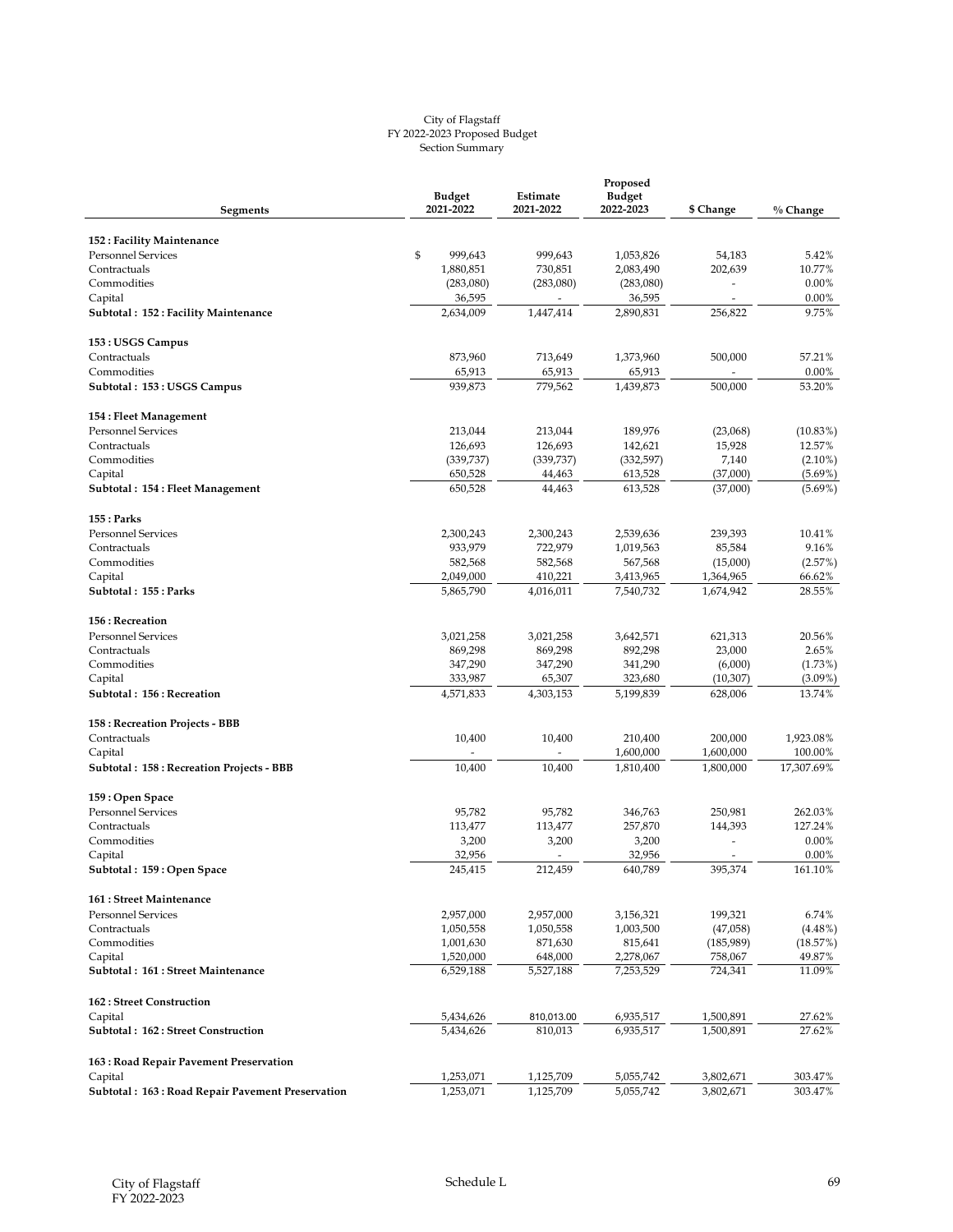| Segments                                                | <b>Budget</b><br>2021-2022 | Estimate<br>2021-2022 | Proposed<br><b>Budget</b><br>2022-2023 | \$ Change          | $%$ Change               |
|---------------------------------------------------------|----------------------------|-----------------------|----------------------------------------|--------------------|--------------------------|
|                                                         |                            |                       |                                        |                    |                          |
| 165 : Solid Waste-Landfill<br><b>Personnel Services</b> | \$<br>1,481,312            | 1,481,312             | 1,624,537                              | 143,225            | 9.67%                    |
| Contractuals                                            | 476,120                    | 476,120               | 462,369                                | (13,751)           | (2.89%)                  |
| Commodities                                             | 418,826                    | 418,826               | 431,726                                | 12,900             | 3.08%                    |
| Capital                                                 | 6,707,918                  | 2,217,680             | 994,000                                | (5,713,918)        | (85.18%)                 |
| Subtotal: 165: Solid Waste-Landfill                     | 9,084,176                  | 4,593,938             | 3,512,632                              | (5,571,544)        | $(61.33\%)$              |
| 166 : Solid Waste-Collections                           |                            |                       |                                        |                    |                          |
| <b>Personnel Services</b>                               | 2,572,286                  | 2,572,286             | 2,704,512                              | 132.226            | 5.14%                    |
| Contractuals                                            | 3,223,330                  | 3,223,330             | 3,178,271                              | (45,059)           | $(1.40\%)$               |
| Commodities                                             | 1,108,671                  | 1,108,671             | 1,103,971                              | (4,700)<br>903,839 | $(0.42\%)$<br>59.41%     |
| Capital<br>Subtotal: 166: Solid Waste-Collections       | 1,521,267<br>8,425,554     | 21,161<br>6,925,448   | 2,425,106<br>9,411,860                 | 986,306            | 11.71%                   |
| 167 : Solid Waste-Capital Improvements                  |                            |                       |                                        |                    |                          |
| Capital                                                 | $\overline{\phantom{a}}$   |                       | 9,103,577                              | 9,103,577          | 100.00%                  |
| Subtotal: 167: Solid Waste-Capital Improvements         |                            |                       | 9,103,577                              | 9,103,577          | 100.00%                  |
| 170 : Sustainability                                    |                            |                       |                                        |                    |                          |
| <b>Personnel Services</b>                               | 505,973                    | 505,973               | 699,590                                | 193,617            | 38.27%                   |
| Contractuals                                            | 841,430                    | 376,180               | 4,870,060                              | 4,028,630          | 478.78%                  |
| Commodities                                             | 59,019<br>350,000          | 59,019                | 256,297                                | 197,278            | 334.26%<br>$0.00\%$      |
| Capital<br>Subtotal: 170: Sustainability                | 1,756,422                  | 941,172               | 350,000<br>6,175,947                   | 4,419,525          | 251.62%                  |
|                                                         |                            |                       |                                        |                    |                          |
| 171 : Environmental Management                          |                            |                       |                                        |                    |                          |
| <b>Personnel Services</b>                               | 79,998                     | 79,498                | 100,951                                | 20,953             | 26.19%<br>0.00%          |
| Contractuals<br>Commodities                             | 24,555<br>6,506            | 25,055<br>6,506       | 24,555<br>6,506                        |                    | $0.00\%$                 |
| Subtotal: 171: Environmental Management                 | 111,059                    | 111,059               | 132,012                                | 20,953             | 18.87%                   |
| 201: Community Investment                               |                            |                       |                                        |                    |                          |
| <b>Personnel Services</b>                               | 97,258                     | 97,258                | 103,342                                | 6,084              | 6.26%                    |
| Contractuals                                            | 94,326                     | 19,326                | 144,326                                | 50,000             | 53.01%                   |
| Commodities                                             | 11,250                     | 11,250                | 11,250                                 |                    | $0.00\%$                 |
| Subtotal: 201: Community Investment                     | 202,834                    | 127,834               | 258,918                                | 56,084             | 27.65%                   |
| 211: Beautification                                     |                            |                       |                                        |                    |                          |
| <b>Personnel Services</b><br>Contractuals               | 186,663<br>308,700         | 186,663<br>202,700    | 280,915<br>324,200                     | 94,252<br>15,500   | 50.49%<br>5.02%          |
| Commodities                                             | 130,500                    | 130,500               | 185,500                                | 55,000             | 42.15%                   |
| Subtotal: 211: Beautification                           | 625,863                    | 519.863               | 790,615                                | 164,752            | 26.32%                   |
| 212 : Beautification-Capital Improvements               |                            |                       |                                        |                    |                          |
| Capital                                                 | 5,502,004                  | 236,013               | 5,263,484                              | (238, 520)         | $(4.34\%)$               |
| Subtotal: 212: Beautification-Capital Improvements      | 5,502,004                  | 236,013               | 5,263,484                              | (238, 520)         | $(4.34\%)$               |
| 213 : Economic Development                              |                            |                       |                                        |                    |                          |
| <b>Personnel Services</b>                               | 271,486                    | 271,486               | 279,925                                | 8,439              | 3.11%                    |
| Contractuals<br>Commodities                             | 1,194,689<br>25,895        | 802,066<br>25,895     | 1,192,047<br>24,895                    | (2,642)<br>(1,000) | $(0.22\%)$<br>$(3.86\%)$ |
| Subtotal: 213: Economic Development                     | 1,492,070                  | 1,099,447             | 1,496,867                              | 4,797              | 0.32%                    |
| 214: Tourism                                            |                            |                       |                                        |                    |                          |
| <b>Personnel Services</b>                               | 1,045,703                  | 1,045,703             | 1,116,129                              | 70,426             | 6.73%                    |
| Contractuals                                            | 1,373,598                  | 1,373,598             | 1,327,638                              | (45,960)           | (3.35%)                  |
| Commodities                                             | 166,968                    | 166,968               | 166,968                                | -                  | $0.00\%$                 |
| Subtotal: 214: Tourism                                  | 2,586,269                  | 2,586,269             | 2,610,735                              | 24,466             | 0.95%                    |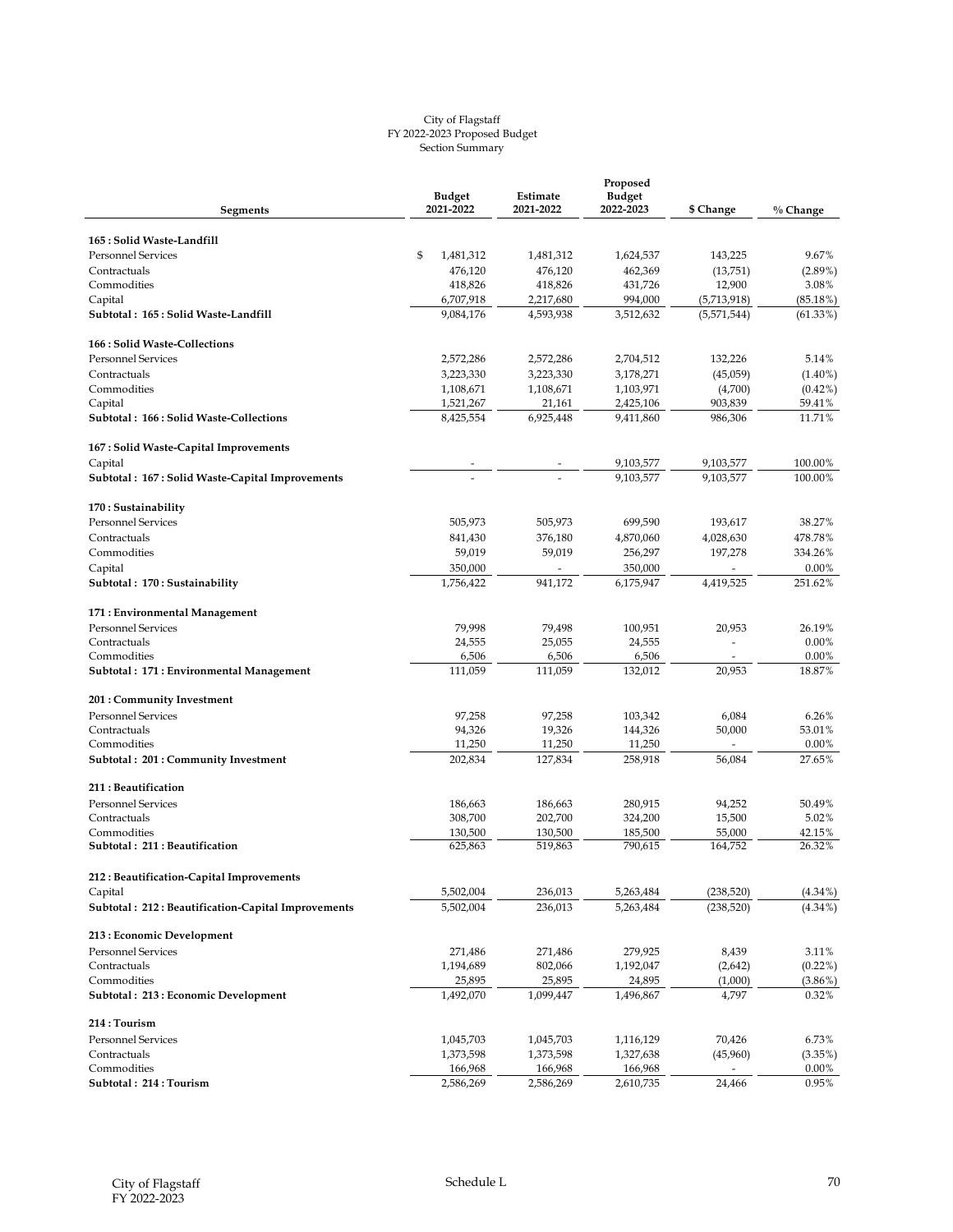|                                                     |    |                            |                       | Proposed                   |                          |                    |
|-----------------------------------------------------|----|----------------------------|-----------------------|----------------------------|--------------------------|--------------------|
| Segments                                            |    | <b>Budget</b><br>2021-2022 | Estimate<br>2021-2022 | <b>Budget</b><br>2022-2023 | \$ Change                | $%$ Change         |
|                                                     |    |                            |                       |                            |                          |                    |
| 215 : Visitor Services<br><b>Personnel Services</b> | \$ |                            |                       |                            |                          |                    |
|                                                     |    | 326,877                    | 289,607               | 367,576                    | 40,699                   | 12.45%             |
| Contractuals<br>Commodities                         |    | 123,986                    | 161,256               | 173,986                    | 50,000                   | 40.33%<br>$0.00\%$ |
|                                                     |    | 39,152                     | 39,152                | 39,152                     | $\overline{\phantom{a}}$ |                    |
| Capital                                             |    | 80,000                     |                       | 80,000                     |                          | $0.00\%$           |
| Subtotal: 215: Visitor Services                     |    | 570,015                    | 490,015               | 660,714                    | 90,699                   | 15.91%             |
| 216 : Arts and Science                              |    |                            |                       |                            |                          |                    |
| <b>Personnel Services</b>                           |    | 62,538                     | 62,538                | 87,085                     | 24,547                   | 39.25%             |
| Contractuals                                        |    | 558,971                    | 458,971               | 504,971                    | (54,000)                 | $(9.66\%)$         |
| Commodities                                         |    | 3,123                      | 3,123                 | 3,123                      |                          | 0.00%              |
| Capital                                             |    | 715,375                    | 94,875                | 663,500                    | (51, 875)                | (7.25%)            |
| Subtotal: 216: Arts and Science                     |    | 1,340,007                  | 619,507               | 1,258,679                  | (81,328)                 | (6.07%)            |
| 221 : Airport Operations                            |    |                            |                       |                            |                          |                    |
| <b>Personnel Services</b>                           |    | 1,318,557                  | 1,318,557             | 1,457,116                  | 138,559                  | 10.51%             |
| Contractuals                                        |    | 6,827,895                  | 3,008,192             | 3,295,534                  | (3,532,361)              | (51.73%)           |
| Commodities                                         |    | 2,170,136                  | 2,320,136             | 851,832                    | (1,318,304)              | (60.75%)           |
| Capital                                             |    | 90,000                     |                       | 2,219,063                  | 2,129,063                | 2,365.63%          |
| <b>Subtotal: 221: Airport Operations</b>            |    | 10,406,588                 | 6,646,885             | 7,823,545                  | (2,583,043)              | (24.82%)           |
| 222 : Airport Capital Projects                      |    |                            |                       |                            |                          |                    |
| Contractuals                                        |    | 750,000                    |                       | 750,000                    |                          | 0.00%              |
| Capital                                             |    | 13,812,921                 | 2,908,538             | 35,431,395                 | 21,618,474               | 156.51%            |
| Subtotal: 222: Airport Capital Projects             |    | 14,562,921                 | 2,908,538             | 36,181,395                 | 21,618,474               | 148.45%            |
|                                                     |    |                            |                       |                            |                          |                    |
| 231 : Parking District<br><b>Personnel Services</b> |    | 394,911                    | 318,911               | 515,281                    | 120,370                  | 30.48%             |
| Contractuals                                        |    | 191,122                    | 191,122               | 174,122                    | (17,000)                 | $(8.89\%)$         |
| Commodities                                         |    | 221,102                    | 221,102               | 157,306                    | (63,796)                 | (28.85%)           |
| Capital                                             |    | 1,091,836                  |                       | 1,392,790                  | 300,954                  | 27.56%             |
| Subtotal: 231: Parking District                     |    | 1,898,971                  | 731,135               | 2,239,499                  | 340,528                  | 17.93%             |
|                                                     |    |                            |                       |                            |                          |                    |
| 300: Water Services Administration                  |    |                            |                       |                            |                          |                    |
| <b>Personnel Services</b>                           |    | 609,287                    | 609,287               | 634,778                    | 25,491                   | 4.18%              |
| Contractuals                                        |    | 1,674,628                  | 1,674,628             | 1,341,254                  | (333, 374)               | $(19.91\%)$        |
| Commodities                                         |    | 17,900                     | 17,900                | 16,400                     | (1,500)                  | $(8.38\%)$         |
| Subtotal: 300: Water Services Administration        |    | 2,301,815                  | 2,301,815             | 1,992,432                  | (309, 383)               | $(13.44\%)$        |
| 301 : Water Production                              |    |                            |                       |                            |                          |                    |
| <b>Personnel Services</b>                           |    | 741,132                    | 741,132               | 883,378                    | 142,246                  | 19.19%             |
| Contractuals                                        |    | 2,937,122                  | 2,185,601             | 3,466,660                  | 529,538                  | 18.03%             |
| Commodities                                         |    | 541,242                    | 541,242               | 553,742                    | 12,500                   | 2.31%              |
| Capital                                             |    | 1,031,972                  | 855,575               | 176,397                    | (855, 575)               | $(82.91\%)$        |
| Subtotal: 301: Water Production                     |    | 5,251,468                  | 4,323,550             | 5,080,177                  | (171, 291)               | $(3.26\%)$         |
| 303: Water Distribution                             |    |                            |                       |                            |                          |                    |
| <b>Personnel Services</b>                           |    | 1,395,617                  | 1,395,617             | 1,520,422                  | 124,805                  | 8.94%              |
| Contractuals                                        |    | 232,413                    | 232,413               | 252,413                    | 20,000                   | 8.61%              |
| Commodities                                         |    | 456,414                    | 456,414               | 491,664                    | 35,250                   | 7.72%              |
| Capital                                             |    | 379,580                    | 20,000                | 459,580                    | 80,000                   | 21.08%             |
| Subtotal: 303: Water Distribution                   |    | 2,464,024                  | 2,104,444             | 2,724,079                  | 260,055                  | 10.55%             |
| 304 : Water Resource Management                     |    |                            |                       |                            |                          |                    |
| <b>Personnel Services</b>                           |    | 355,998                    | 355,998               | 369,491                    | 13,493                   | 3.79%              |
| Contractuals                                        |    | 310,750                    | 310,750               | 290,250                    | (20,500)                 | $(6.60\%)$         |
| Commodities                                         |    | 36,550                     | 36,550                | 46,550                     | 10,000                   | 27.36%             |
| Subtotal: 304: Water Resource Management            |    | 703,298                    | 703,298               | 706,291                    | 2,993                    | 0.43%              |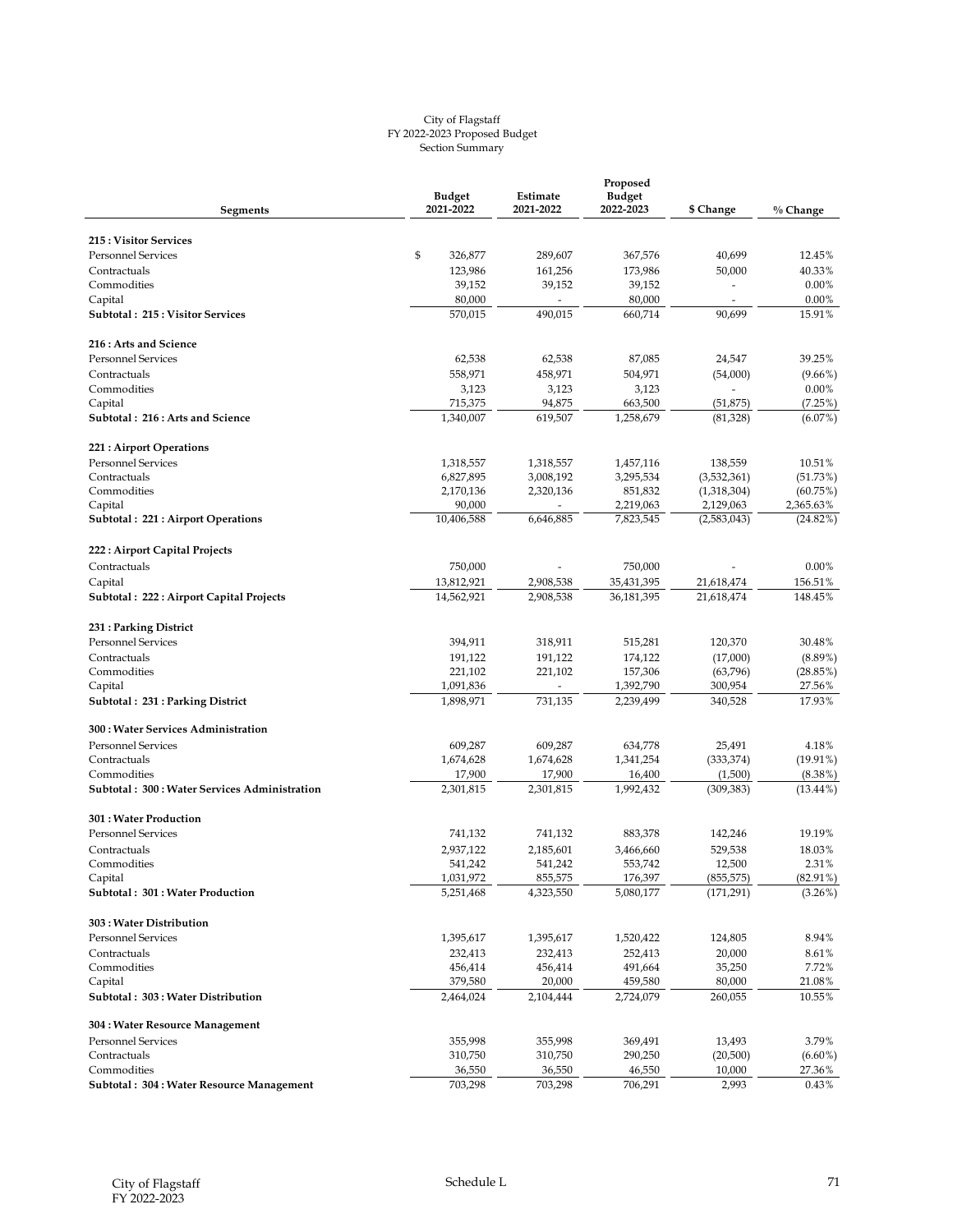|                                               |                            | Estimate           | Proposed                   |                      |                         |
|-----------------------------------------------|----------------------------|--------------------|----------------------------|----------------------|-------------------------|
| Segments                                      | <b>Budget</b><br>2021-2022 | 2021-2022          | <b>Budget</b><br>2022-2023 | \$ Change            | $%$ Change              |
|                                               |                            |                    |                            |                      |                         |
| 305 : Utilities Engineering Services          |                            |                    |                            |                      |                         |
| <b>Personnel Services</b>                     | \$<br>403,232<br>170,859   | 403,232<br>170,859 | 344,504                    | (58, 728)            | $(14.56\%)$             |
| Contractuals<br>Commodities                   |                            |                    | 152,494                    | (18, 365)            | (10.75%)                |
| Subtotal: 305: Utilities Engineering Services | 10,440<br>584,531          | 10,440<br>584,531  | 8,840<br>505,838           | (1,600)<br>(78, 693) | (15.33%)<br>$(13.46\%)$ |
|                                               |                            |                    |                            |                      |                         |
| 306 : Regulatory Compliance                   |                            |                    |                            |                      |                         |
| <b>Personnel Services</b>                     | 786,888                    | 786,888            | 932,414                    | 145,526              | 18.49%                  |
| Contractuals                                  | 211,764                    | 211,764            | 206,592                    | (5, 172)             | $(2.44\%)$              |
| Commodities                                   | 100,512                    | 100,512            | 100,512                    |                      | $0.00\%$                |
| Subtotal: 306: Regulatory Compliance          | 1,099,164                  | 1,099,164          | 1,239,518                  | 140,354              | 12.77%                  |
| 307 : SCADA Information Systems               |                            |                    |                            |                      |                         |
| <b>Personnel Services</b>                     | 466,036                    | 466,036            | 672,792                    | 206,756              | 44.36%                  |
| Contractuals                                  | 122,660                    | 52,729             | 226,360                    | 103,700              | 84.54%                  |
| Commodities                                   | 182,225                    | 182,225            | 232,756                    | 50,531               | 27.73%                  |
| Capital                                       | 292,847                    |                    | 292,847                    |                      | $0.00\%$                |
| Subtotal: 307: SCADA Information Systems      | 1,063,768                  | 700,990            | 1,424,755                  | 360,987              | 33.93%                  |
| 311: Wastewater Treatment-Wildcat             |                            |                    |                            |                      |                         |
| <b>Personnel Services</b>                     | 533,267                    | 533,267            | 633,724                    | 100,457              | 18.84%                  |
| Contractuals                                  | 1,144,934                  | 762,856            | 1,361,678                  | 216,744              | 18.93%                  |
| Commodities                                   | 622,742                    | 622,742            | 657,742                    | 35,000               | 5.62%                   |
| Capital                                       | 728,116                    | 366,018            | 362,098                    | (366, 018)           | (50.27%)                |
| Subtotal: 311: Wastewater Treatment-Wildcat   | 3,029,059                  | 2,284,883          | 3,015,242                  | (13, 817)            | $(0.46\%)$              |
| 312 : Wastewater Treatment-Rio Plant          |                            |                    |                            |                      |                         |
| <b>Personnel Services</b>                     | 532,267                    | 532,267            | 565,422                    | 33,155               | 6.23%                   |
| Contractuals                                  | 568,518                    | 553,518            | 608,518                    | 40,000               | 7.04%                   |
| Commodities                                   | 77,042                     | 77,042             | 92,042                     | 15,000               | 19.47%                  |
| Capital                                       | 84,501                     | 59,501             | 25,000                     | (59, 501)            | (70.41%)                |
| Subtotal: 312: Wastewater Treatment-Rio Plant | 1,262,328                  | 1,222,328          | 1,290,982                  | 28,654               | 2.27%                   |
| 313: Wastewater Collection                    |                            |                    |                            |                      |                         |
| <b>Personnel Services</b>                     | 798,763                    | 798,763            | 817,930                    | 19,167               | 2.40%                   |
| Contractuals                                  | 239,880                    | 239,880            | 239,880                    |                      | 0.00%                   |
| Commodities                                   | 219,339                    | 219,339            | 219,339                    |                      | 0.00%                   |
| Capital                                       |                            |                    | 200,000                    | 200,000              | 100.00%                 |
| Subtotal: 313: Wastewater Collection          | 1,257,982                  | 1,257,982          | 1,477,149                  | 219,167              | 17.42%                  |
| 321 : Reclaimed Water                         |                            |                    |                            |                      |                         |
| <b>Personnel Services</b>                     | 169,070                    | 169,070            | 184,262                    | 15,192               | 8.99%                   |
| Contractuals                                  | 264,850                    | 174,850            | 179,850                    | (85,000)             | (32.09%)                |
| Commodities                                   | 166,672                    | 166,672            | 166,672                    |                      | $0.00\%$                |
| Capital                                       | 15,000                     | 3,873              | 146,127                    | 131,127              | 874.18%                 |
| Subtotal: 321: Reclaimed Water                | 615,592                    | 514,465            | 676,911                    | 61,319               | 9.96%                   |
| 331 : Stormwater                              |                            |                    |                            |                      |                         |
| <b>Personnel Services</b>                     | 688,452                    | 688,452            | 781,479                    | 93,027               | 13.51%                  |
| Contractuals                                  | 486,329                    | 836,329            | 538,397                    | 52,068               | 10.71%                  |
| Commodities                                   | 37,104                     | 37,104             | 29,604                     | (7,500)              | $(20.21\%)$             |
| Capital                                       | 1,796,930                  | 8,000,000          |                            | (1,796,930)          | $(100.00\%)$            |
| Subtotal: 331: Stormwater                     | 3,008,815                  | 9,561,885          | 1,349,480                  | (1,659,335)          | (55.15%)                |
|                                               |                            |                    |                            |                      |                         |
| 370 : Water Capital Improvements<br>Capital   | 21,049,257                 | 2,595,405          | 19,733,025                 | (1,316,232)          | (6.25%)                 |
| Subtotal: 370: Water Capital Improvements     | 21,049,257                 | 2,595,405          | 19,733,025                 | (1,316,232)          | (6.25%)                 |
|                                               |                            |                    |                            |                      |                         |